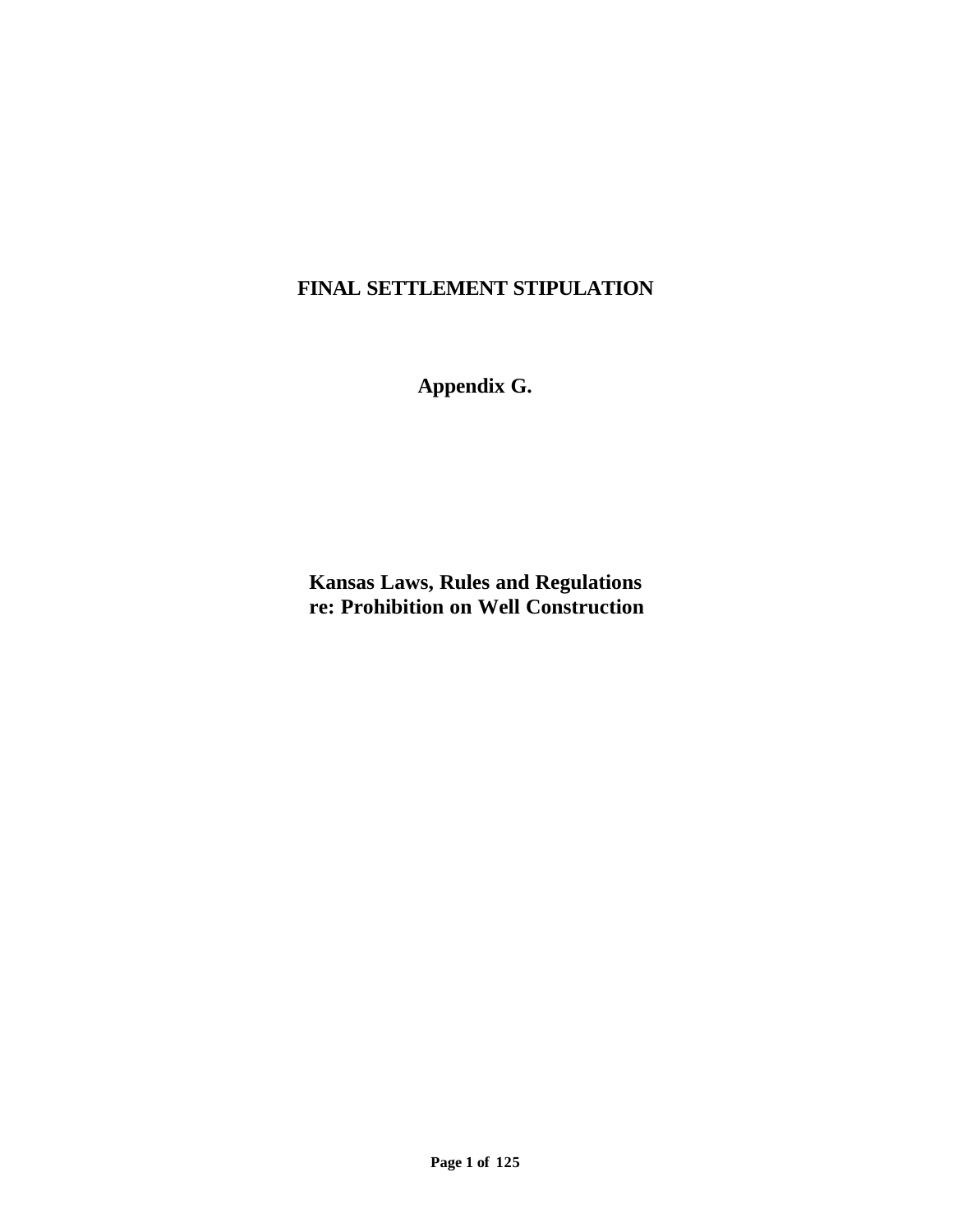## **Kansas Water Appropriations Act April 3, 2002**

**K.S.A. 82a-701. Definitions. When used in this act, unless the context indicates otherwise, the following words shall have the following meanings:** 

**(a) "Person" shall mean and include a natural person, a partnership, an organization, a corporation, a municipality and any agency of the state or federal government.** 

**(b) "Chief engineer" means the chief engineer of the division of water resources of the Kansas state board of agriculture.** 

**(c) "Domestic uses" means the use of water by any person or by a family unit or household for household purposes, or for the watering of livestock, poultry, farm and domestic animals used in operating a farm, and for the irrigation of lands not exceeding a total of two (2) acres in area for the growing of gardens, orchards and lawns.** 

**(d) "Vested right" means the right of a person under a common law or statutory claim to continue the use of water having actually been applied to any beneficial use, including domestic use, on or before June 28, 1945, to the extent of the maximum quantity and rate of diversion for the beneficial use made thereof, and shall include the right to take and use water for beneficial purposes where a person is engaged in the construction of works for the actual application of water to a beneficial use on June 28, 1945, provided such works shall be completed and water is actually applied for such use within a reasonable time thereafter by such person, his heirs, successors or assigns. Such a right does not include, however, those common law claims under which a person has not applied water to any beneficial use within the periods of time set out in this subsection.** 

**(e) "Appropriator" means and includes a person who has an appropriation right that has been perfected in conformity with article 7 of chapter 82a of the Kansas Statutes Annotated and acts amendatory thereof and supplemental thereto.** 

**(f) "Appropriation right" is a right, acquired under the provisions of article 7 of chapter 82a of the Kansas Statutes Annotated and acts amendatory thereof and supplemental thereto, to divert from a definite water supply a specific quantity of water at a specific rate of diversion, provided such water is available in excess of the requirements of all vested rights that relate to such supply and all appropriation rights of earlier date that relate to such supply, and to apply such water to a specific beneficial use or uses in preference to all appropriations right of later date.** 

**(g) "Water right" means any vested right or appropriation right under which a person may lawfully divert and use water. It is a real property right appurtenant to and severable from the land on or in connection with which the water is used and such water right passes as an appurtenance with a conveyance of the land by deed, lease, mortgage, will, or other voluntary disposal, or by inheritance. (History: L. 1945; amended 1957; amended 1977; amended 1978.)**

**K.S.A. 82a-702. Dedication of use of water. All water within the state of Kansas is hereby dedicated to the use of the people of the state, subject to the control and regulation of the state in the manner herein prescribed. (History: L. 1945.)**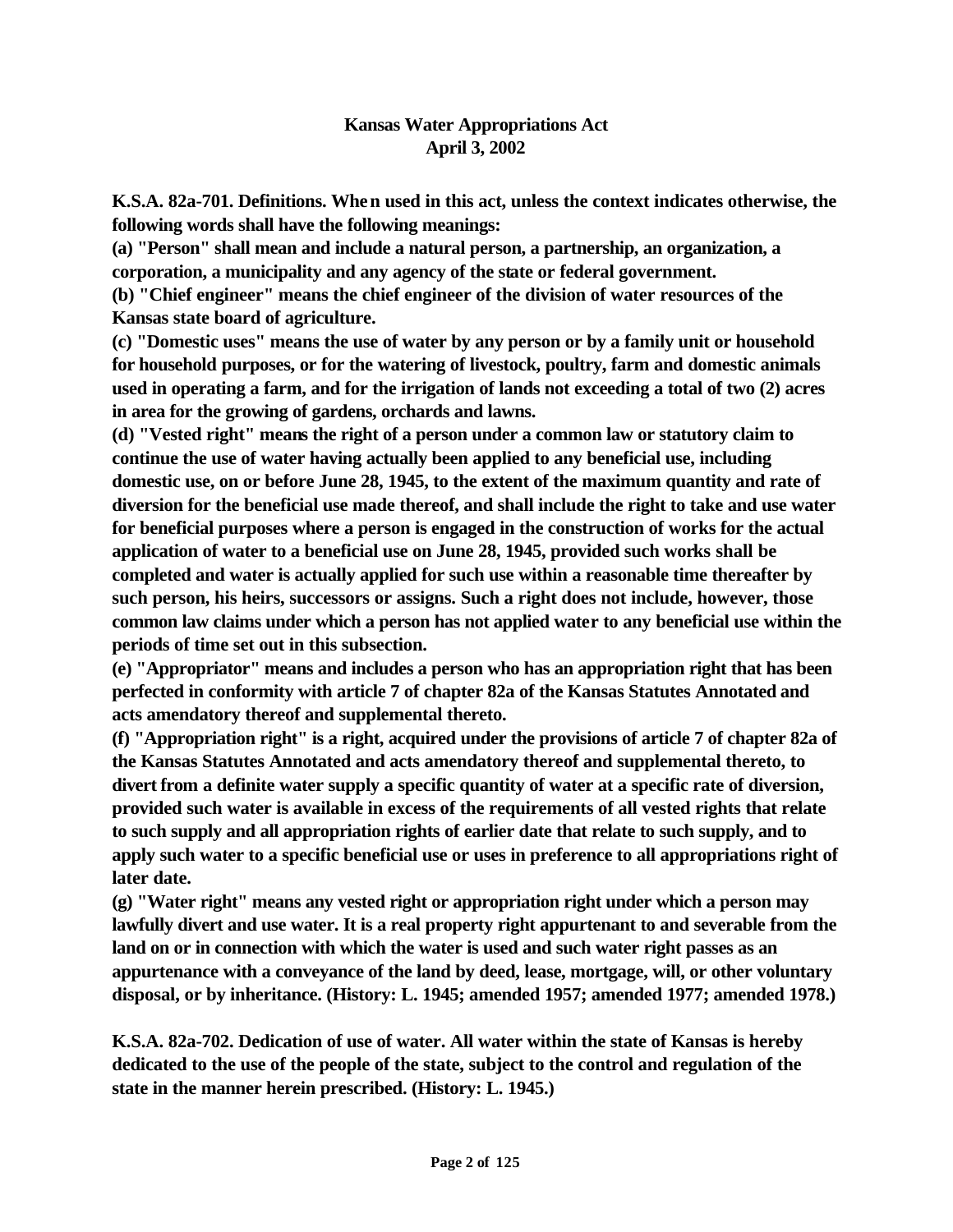**K.S.A. 82a-703. Water may be appropriated subject to vested rights. Except as provided in K.S.A. 82a-703a and subject to vested rights, all waters within the state may be appropriated for beneficial use as herein provided. Nothing contained in this act shall impair the vested right of any person except for nonuse. (History: L. 1945; amended 1980.)**

**K.S.A. 82a-703a. Minimum streamflows; duties of chief engineer. Whenever the legislature enacts legislation establishing a minimum desirable streamflow for any watercourse in this state, the chief engineer shall withhold from appropriation that amount of water deemed necessary to establish and maintain for the identified watercourse the desired minimum streamflow. (History: L. 1980; amended 1984; amended 1985.)** 

**K.S.A. 82a-703b. Minimum streamflows; condition of appropriation right. (a) In addition to any other limitation or condition prescribed by law or rule and regulation of the chief engineer, it shall be an express condition of each and every appropriation right, except for use of water for domestic purposes, applied for after April 12, 1984, that such right shall be subject to any minimum desirable streamflow requirements identified and established pursuant to law on or before July 1, 1990, for the source of water supply to which such right applies.**

**(b) All vested rights, water appropriation rights and applications for permits to appropriate water having a priority date on or before April 12, 1984, shall not be subject to any minimum desirable streamflow requirements established pursuant to law. (History: L. 1984; amended 1987.)**

**K.S.A. 82a-703c. Minimum streamflows established. In accordance with the provisions of K.S.A. 82a-703a, and amendments thereto, the legislature hereby establishes the following minimum desirable streamflows:** 

| <b>Watercourse</b>                   | $\bf J$    | F              | M              | $\mathbf{A}(\mathbf{a})$ | M(a)                                          | J(a)             | $\mathbf{J}$   | $\mathbf{A}$   | S              | O              | N          | D         |
|--------------------------------------|------------|----------------|----------------|--------------------------|-----------------------------------------------|------------------|----------------|----------------|----------------|----------------|------------|-----------|
| Marais des Cygnes -<br><b>Ottawa</b> | 15         | $\vert$ 15     | $\parallel$ 15 |                          | $\ 15(40)\ 20(50)\ $ (50)                     | 25               | $\vert$ 25     | 25             | $\vert$ 20     | $\parallel$ 15 | $\vert$ 15 | <b>15</b> |
| Marais des Cygnes -<br>$\ $ LaCygne  | 20         | <b>20</b>      | 20             | $20(50)$ (150)           | 20                                            | 25<br>$(150)$ 25 |                | 25             | <b>20</b>      | <b>20</b>      | <b>20</b>  | <b>20</b> |
| Neosho - Americus                    | 5          | $\overline{5}$ | 5              | 5(20)                    | 5(30)                                         | 5<br>(30)        | $\overline{5}$ | $\overline{5}$ | 5              | 5              | 5          | 5         |
| Neosho - Iola                        | 40         | <b>40</b>      | 40             | 40 (60) $(200)$          | 40                                            | 40<br>$(200)$ 40 |                | 40             | 40             | 40             | 40         | 40        |
| Neosho - Parsons                     | 50         | 50             | 50             | 50<br>(100)              | 50<br>(300)                                   | 50<br>$(300)$ 50 |                | 50             | 50             | 50             | 50         | 50        |
| Cottonwood - Florence                | $\vert$ 10 | $\vert$ 10     | $\parallel$ 10 |                          | $\sqrt{10}$ (30) $\sqrt{10}$ (60) $\sqrt{10}$ |                  | <b>10</b>      | <b>10</b>      | $\parallel$ 10 | <b>10</b>      | <b>10</b>  | <b>10</b> |

**Table--Minimum Desirable Streamflows (cfs)**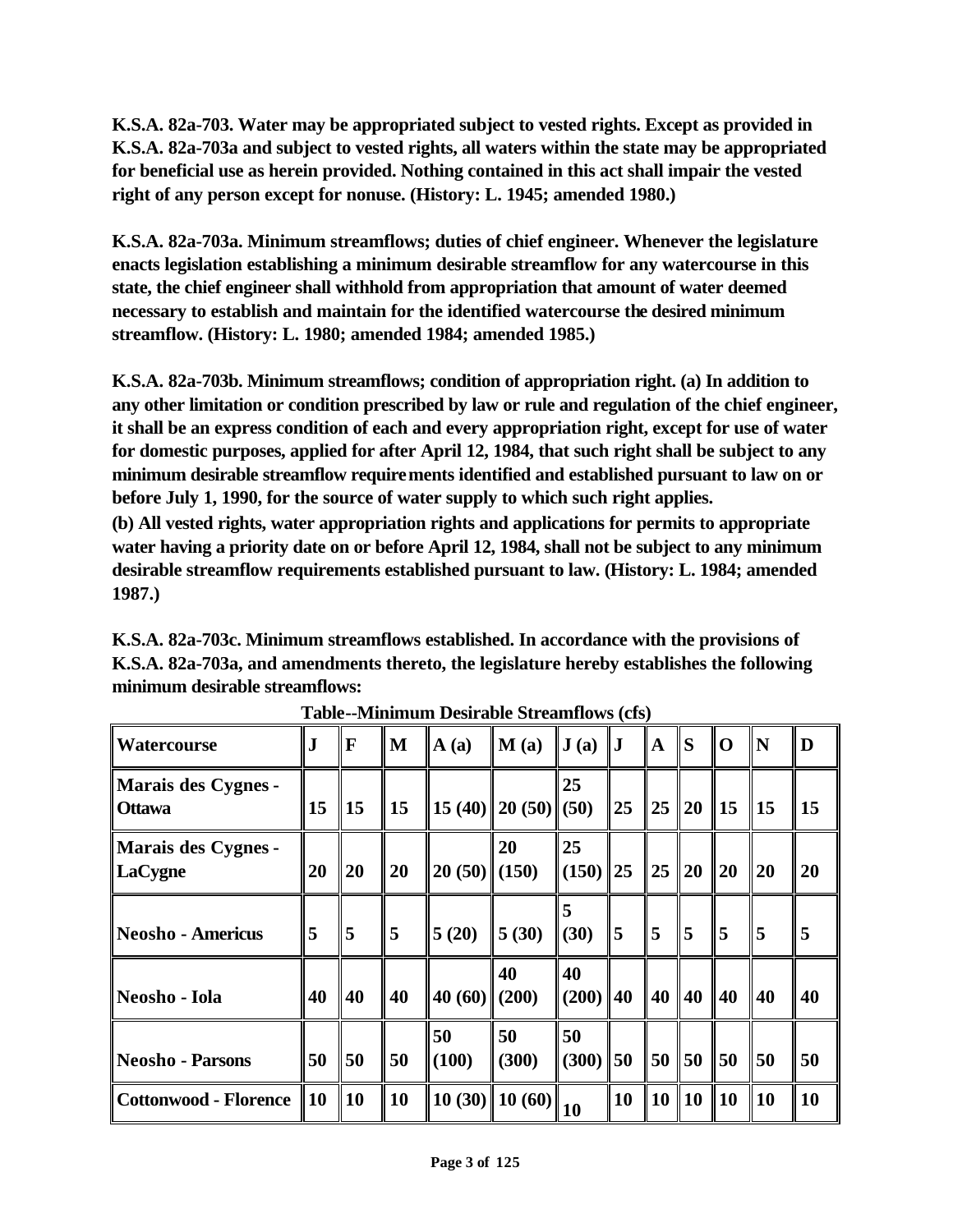|                                           |                         |                |     |                |           | $\vert$ (60)       |                 |                |                |                |                |                  |
|-------------------------------------------|-------------------------|----------------|-----|----------------|-----------|--------------------|-----------------|----------------|----------------|----------------|----------------|------------------|
| $\ $ Cottonwood - Plymouth $\ 20\ $       |                         | 20             | 20  | $20(60)$ (150) | 20        | 20<br>$(150)$   20 |                 | 20             | 20             | <b>20</b>      | <b>20</b>      | 20               |
| Little Arkansas - Alta<br><b>Mills</b>    | 8                       | 8              | 8   | 8              | 8         | 8                  | 8               | 8              | 8              | <b>8</b>       | 8              | 8                |
| Little Arkansas -<br>Valley Center        | 20                      | 20             | 20  | 20             | 20        | 20                 | 20              | 20             | 20             | <b>20</b>      | <b>20</b>      | 20               |
| Arkansas River -<br><b>Kinsley</b> (b)    | $\overline{2}$          | $\overline{2}$ | 3   | 3              | 5         | 5                  | $\vert 3 \vert$ | 1              | $\mathbf{1}$   | 1              | $\overline{2}$ | $\boldsymbol{2}$ |
| Arkansas River -<br><b>Great Bend (b)</b> | $\overline{\mathbf{3}}$ | $\overline{3}$ | 3   | 3              | <b>10</b> | <b>10</b>          | 5               | $\overline{3}$ | $\overline{2}$ | $\overline{2}$ | $\overline{2}$ | 3                |
| Arkansas River -<br><b>Hutchinson</b>     | 80                      | 80             | 100 | <b>100</b>     | 100       | <b>100</b>         | 80              | 80             | 60             | 60             | 60             | 80               |

| <b>Rattlesnake Creek -</b><br><b>Macksville</b> (b) | 5         | 5          | 10         | 10              | <b>10</b>  | <b>10</b>  | 5  | 1         | $\vert$ 1 |                | 5          | 5               |
|-----------------------------------------------------|-----------|------------|------------|-----------------|------------|------------|----|-----------|-----------|----------------|------------|-----------------|
| <b>Rattlesnake Creek -</b><br><b>Zenith</b>         | 15        | $\vert$ 15 | $\vert$ 15 | $\vert$ 15      | <b>15</b>  | $\vert$ 15 | 5  | $\vert$ 3 | 3         | $\vert 3$      | <b>10</b>  | 15              |
| <b>North Fork Ninnescah</b><br><b>Above Cheney</b>  | 40        | 50         | 50         | 50              | 40         | 30         | 10 | 5         | 5         | $\parallel$ 10 | 40         | 40              |
| <b>South Fork Ninnescah</b><br>- Pratt              | 10        | <b>10</b>  | <b>10</b>  | 8               | 8          | <b>8</b>   | 5  | 5         | 5         | $\overline{5}$ | <b>10</b>  | <b>10</b>       |
| <b>South Fork Ninnescah</b><br>- Murdock            | 80        | 90         | 90         | 90              | 90         | 50         | 30 | 30        | 30        | $\vert$ 50     | 80         | 80              |
| <b>Ninnescah - Peck</b>                             | <b>10</b> | <b>100</b> | <b>100</b> | $\parallel$ 100 | <b>100</b> | 70         | 30 | 30        | 30        | 150            | <b>100</b> | $\parallel$ 100 |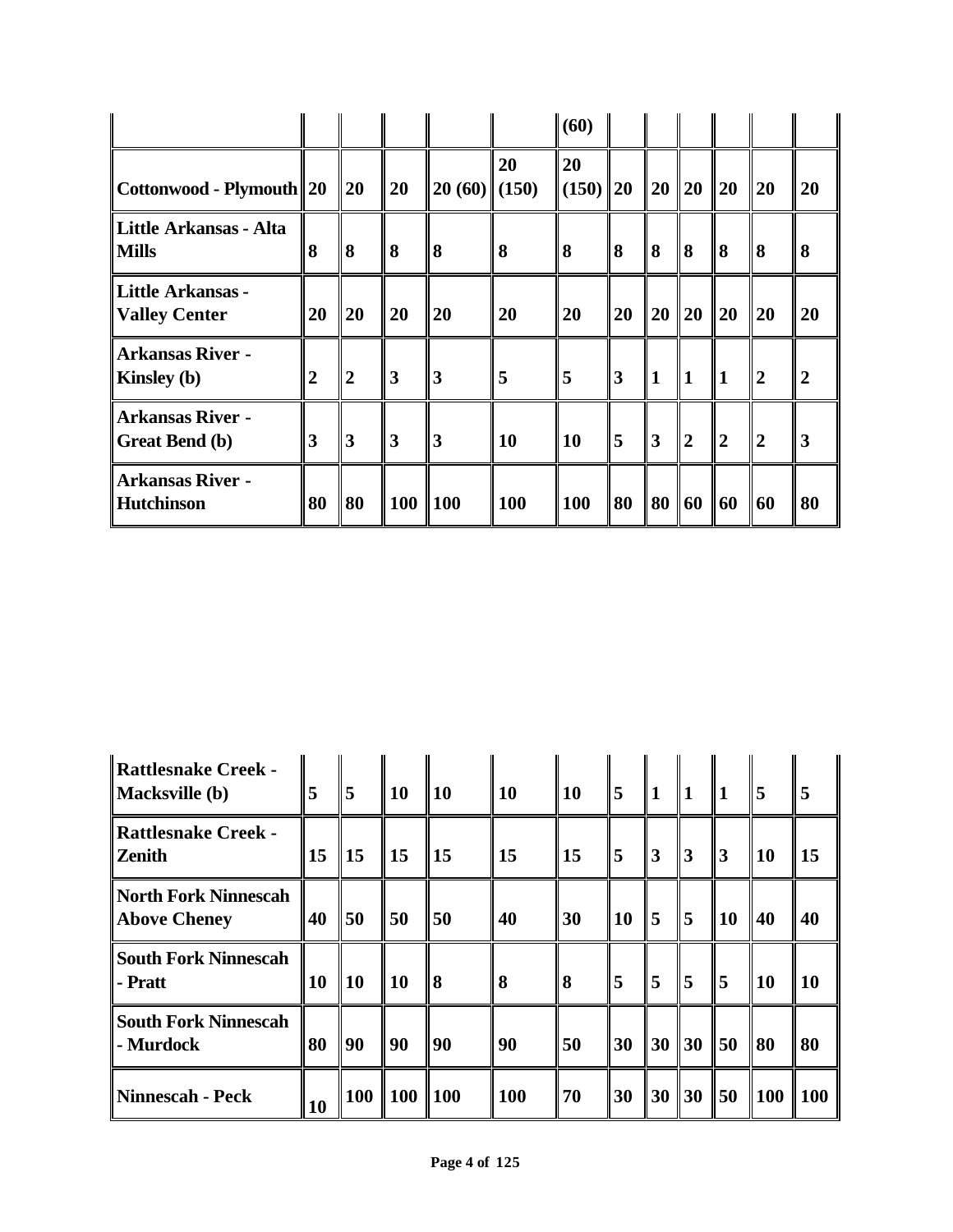|                                             | 10                    |           |     |            |                   |     |                        |                         |                               |                         |            |     |
|---------------------------------------------|-----------------------|-----------|-----|------------|-------------------|-----|------------------------|-------------------------|-------------------------------|-------------------------|------------|-----|
| <b>Saline - Russell</b>                     | 5                     | 5         | 15  | 15         | 15                | 12  | $\overline{2}$         | $\overline{2}$          | $\overline{2}$                | 5                       | 5          | 5   |
| <b>Smoky Hill- Ellsworth</b><br>(c)         | 20                    | 20        | 25  | 30         | 35                | 45  | 35                     | 15                      | 15                            | $\vert$ 15              | 20         | 20  |
| <b>Medicine Lodge -</b><br><b>Kiowa</b>     | 50                    | 55        | 60  | 60         | 40                | 30  | 6                      | $\mathbf{1}$            | $\mathbf{1}$                  | $\overline{\mathbf{4}}$ | 40         | 50  |
| Chikaskia - Corbin                          | 30                    | 45        | 50  | 45         | 40                | 30  | 16                     | 5                       | 5                             | 8                       | 30         | 30  |
| <b>Big Blue - Marysville</b>                | 10<br>$\bf{0}$        | 100       | 125 | <b>150</b> | 150 (d) $  (d)  $ | 150 | 80                     | 90                      | 65                            | <b>80</b>               | 80         | 80  |
| <b>Little Blue - Barnes</b>                 | <b>10</b><br>$\bf{0}$ | 100       | 125 | <b>150</b> | 150 (d) $  (d)  $ | 150 | 75                     | 80                      | 60                            | <b>80</b>               | 80         | 80  |
| <b>Republican -</b><br>Concordia (e)        | 10<br>$\bf{0}$        | 125       | 150 | <b>150</b> | 150               | 150 | 15<br>$\boldsymbol{0}$ | 15<br>$\boldsymbol{0}$  | 80                            | 65                      | 80         | 100 |
| <b>Republican - Clay</b><br><b>Center</b>   | 12<br>5               | 150       | 200 | 250        | 250               | 250 | 20<br>$\boldsymbol{0}$ | 20<br>$\boldsymbol{0}$  | <b>10</b><br>$\boldsymbol{0}$ | 90                      | <b>100</b> | 125 |
| <b>Mill Creek - Paxico</b>                  | 8                     | 8         | 8   | 25         | 30                | 35  | 10                     | 5                       | 5                             | $\overline{2}$          | 5          | 8   |
| <b>Delaware - Muscotah</b>                  | 10                    | <b>10</b> | 20  | 20         | 20                | 20  | 5                      | $\overline{\mathbf{3}}$ | $\overline{\mathbf{3}}$       | $\overline{2}$          | 10         | 10  |
| <b>Walnut River -</b><br><b>Winfield</b>    | 30                    | 35        | 40  | 65         | 100               | 100 | 30                     | 25                      | 20                            | $ 20\rangle$            | 20         | 30  |
| <b>Whitewater River -</b><br><b>Towanda</b> | 10                    | 15        | 15  | 20         | 25                | 25  | 10                     | 5                       | 5                             | 5                       | 6          | 10  |
| <b>Spring River - Baxter</b><br>Springs (f) | <b>17</b><br>5        | 200       | 250 | 300        | 450               | 350 | 20<br>$\boldsymbol{0}$ | 16<br>$\boldsymbol{0}$  | $\vert$ 12<br>$\bf{0}$        | $\vert$ 12<br>10        | 150        | 175 |
| <b>Chapman Creek -</b><br>Chapman           | 10                    | 15        | 15  | 15         | 15                | 15  | 10                     | 10                      | <b>10</b>                     | $\parallel$ 10          | 10         | 10  |
| <b>Solomon River - Niles</b>                | 40                    | 50        | 60  | 60         | 90                | 90  | 50                     | 50                      | 40                            | 40                      | 40         | 40  |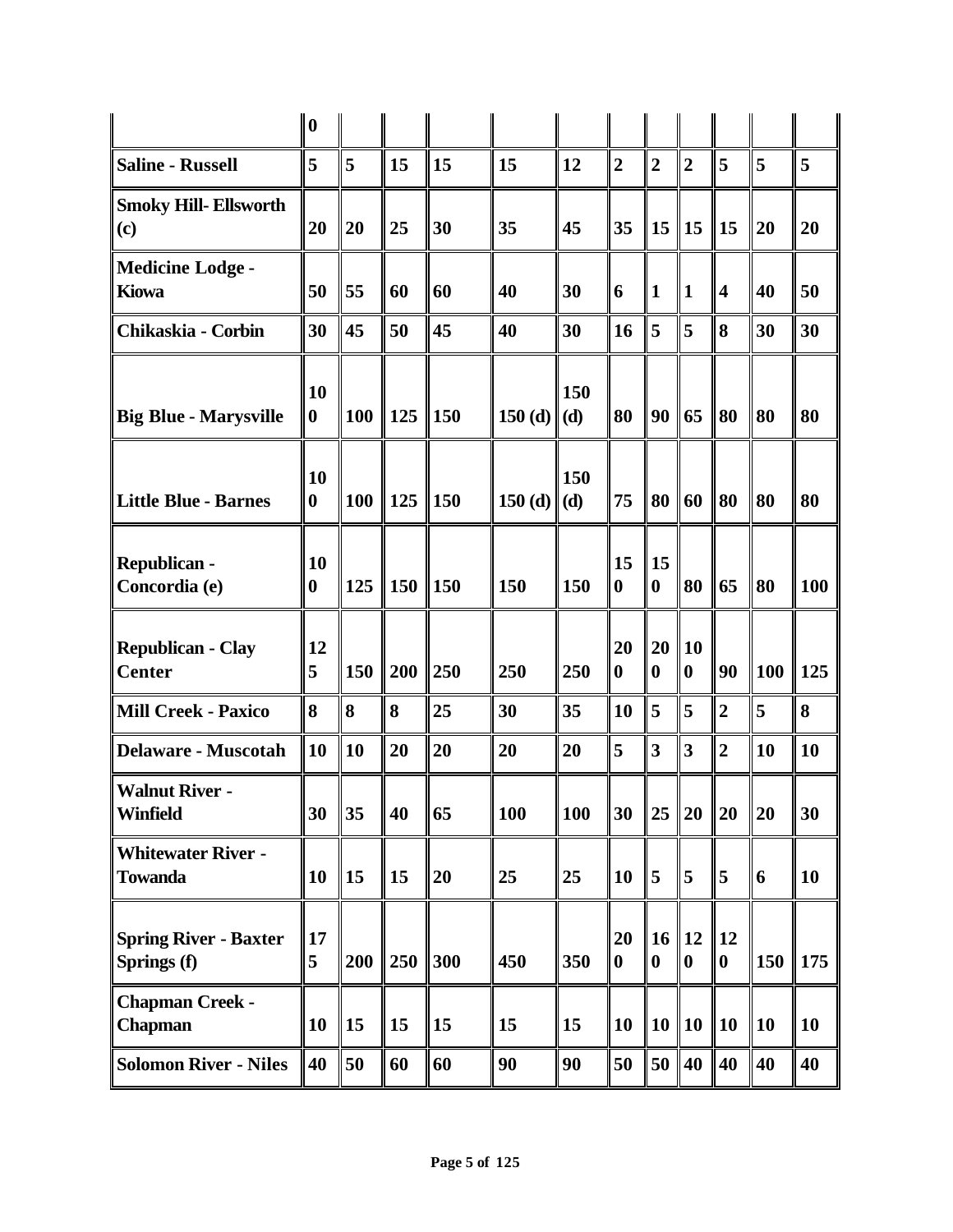**(a) Spawning flows to be managed if reservoirs in flood pool; otherwise use lower flows. (b) Subject to subsequent assessment of lagged effects of extensive groundwater appropriations in regional aquifer.(c) Subject to subsequent assessment of lagged effects of upstream depletions.(d) Subject to the stateline flows contained in the Blue River Compact.(e) Subject to subsequent assessment of Harlan County reservoir operations, development of compact stateline flows and lagged effects of upstream depletions.(f) Flows measured at Quapah, Oklahoma; may need review if a new station is established. (History: L. 1985; amended 1987; amended 1989.)**

**K.S.A. 82a-704. Repealed. (History: L. 1945; amended 1957; repealed 1978.)**

**K.S.A. 82a-704a. Determination of vested rights; procedure; duties of chief engineer. (a) All persons claiming a vested right for the beneficial use of water, other than for domestic use, which has not been determined pursuant to K.S.A. 82a-704, shall file by July l, 1980, with the chief engineer a verified claim for such vested right. The chief engineer shall not accept any such claim after said date. Such verified claim shall be upon forms provided therefor by the chief engineer and shall set forth:** 

**(1) The name and post-office address of the claimant; (2) the source to which the claim relates; (3) the amount of water claimed; (4) the location of the works for the diversion and use of the claimed water; (5) the dates of the beneficial use made; and (6) any additional information the chief engineer may require.** 

**(b) Upon receipt of a verified claim for a vested right for the beneficial use of water, the chief engineer shall investigate the same and shall conduct a hearing thereon. Such hearing shall be noticed by restricted mail to the claimant and to other known interested persons within a five (5) mile radius of the point of diversion of such claimed vested right at least thirty (30) days prior to the date set for the hearing. Notice shall also be given by publication in a newspaper of general circulation in the county wherein the vested right is claimed to exist at least once each week for three (3) consecutive weeks prior to the hearing. Such published notice shall contain the date and place of hearing and a general description of the area affected by the claimed vested right and shall be directed to all persons interested and concerned. At the hearing, the chief engineer shall take evidence of all persons interested and concerned and the same shall be considered in the de termination of the existence of a vested right for beneficial use of water. As soon as possible thereafter the chief engineer shall make an order determining the existence or nonexistence of the claimed vested right and shall notify the claimant and contestants thereof as to the contents of such order. Service of such notice shall be deemed complete upon depositing such notice in the post office as restricted mail addressed to the vested right claimant and any contestant thereto whose address is known to the chief engineer, and upon the publication of an abstract of such order once each week for three (3) consecutive weeks in a newspaper of general circulation in the county wherein the vested right is claimed to exist.** 

**(c) Any claimant of a vested right or person contesting the same who considers himself or herself aggrieved by the order of determination of a vested right may appeal to the district court in the manner prescribed by K.S.A. 82a-724.**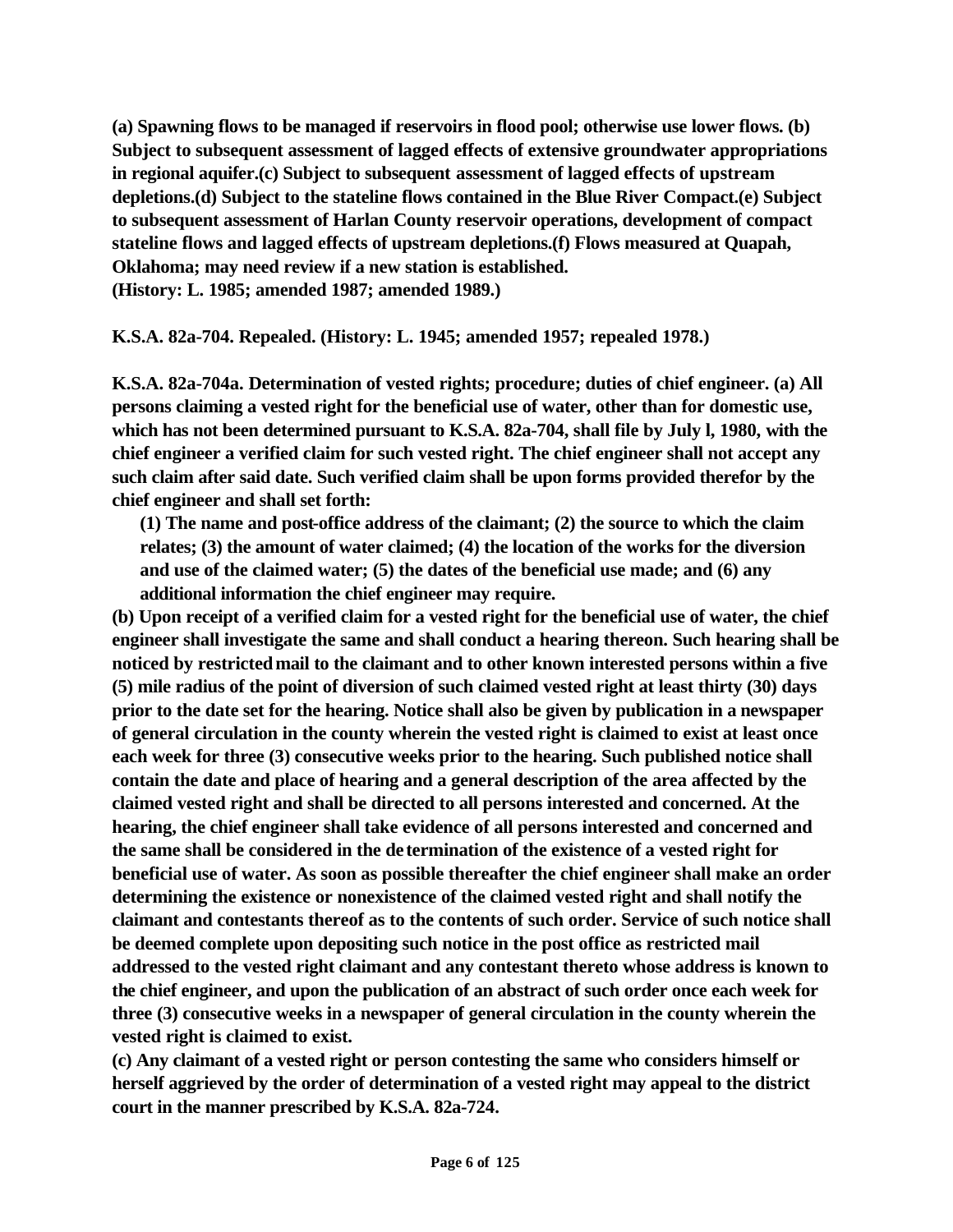**(d) The order of determination of a vested right of the chief engineer shall be in full force and effect from the date of its entry in the records of his or her office unless and until its operation shall be stayed by an appeal therefrom by the claimant thereof or a contestant thereto in accordance with the provisions of K.S.A. 82a-724 except that no such determination shall be deemed an adjudication of the relation between any vested right holders with respect to the operation or exercise of their vested rights.** 

**(e) The chief engineer shall file a copy of any order of determination of the existence of a vested right with the register of deeds of the county wherein the land is located to which such vested right is appurtenant. The register of deeds shall record the same as other instruments affecting real estate.** 

**(f) No vested right for the beneficial use of water, other than for domestic use, shall be deemed to exist from and after July l, 1980, unless the same has been determined to exist pursuant to the provisions of this act or pursuant to the provisions of K.S.A. 82a-704. (History: L. 1978.)**

**K.S.A. 82a-704b. Same; notice. The chief engineer shall provide notice throughout the state of the provisions of this act by means assuring the widest dissemination thereof as practicable. (History: L. 1978.)**

**K.S.A. 82a-704c. Same; supplemental to Kansas water appropriation act. The provisions of K.S.A. 82a-704a shall be a part of and supplemental to the Kansas water appropriation act. (History: L. 1978.)**

**K.S.A. 82a-705. Acquisition of appropriation right to use water other than domestic; approval. No person shall have the power or authority to acquire an appropriation right to the use of water for other than domestic use without first obtaining the approval of the chief engineer, and no water rights of any kind may be acquired hereafter solely by adverse use, adverse possession, or by estoppel. (History: L. 1945; amended 1957.)**

**K.S.A. 82a-705a. Domestic use after June 28, 1945; information to chief engineer. The use of water for domestic purposes instituted subsequently to June 28, 1945, to the extent that it is beneficial, shall constitute an appropriation right. The chief engineer, however, may require any person using water for any purpose to furnish information with regard to such use thereof. (History: L. 1957.)**

**K.S.A. 82a-706. Duties of chief engineer as to beneficial use and rights of priority of appropriation. The chief engineer shall enforce and administer the laws of this state pertaining to the beneficial use of water and shall control, conserve, regulate, allot and aid in the distribution of the water resources of the state for the benefits and beneficial uses of all of its inhabitants in accordance with the rights of priority of appropriation. (History: L. 1945; amended 1957.)**

**K.S.A. 82a-706a. Rules, regulations and standards. The chief engineer shall adopt, amend, promulgate, and enforce such reasonable rules, regulations, and standards necessary for the**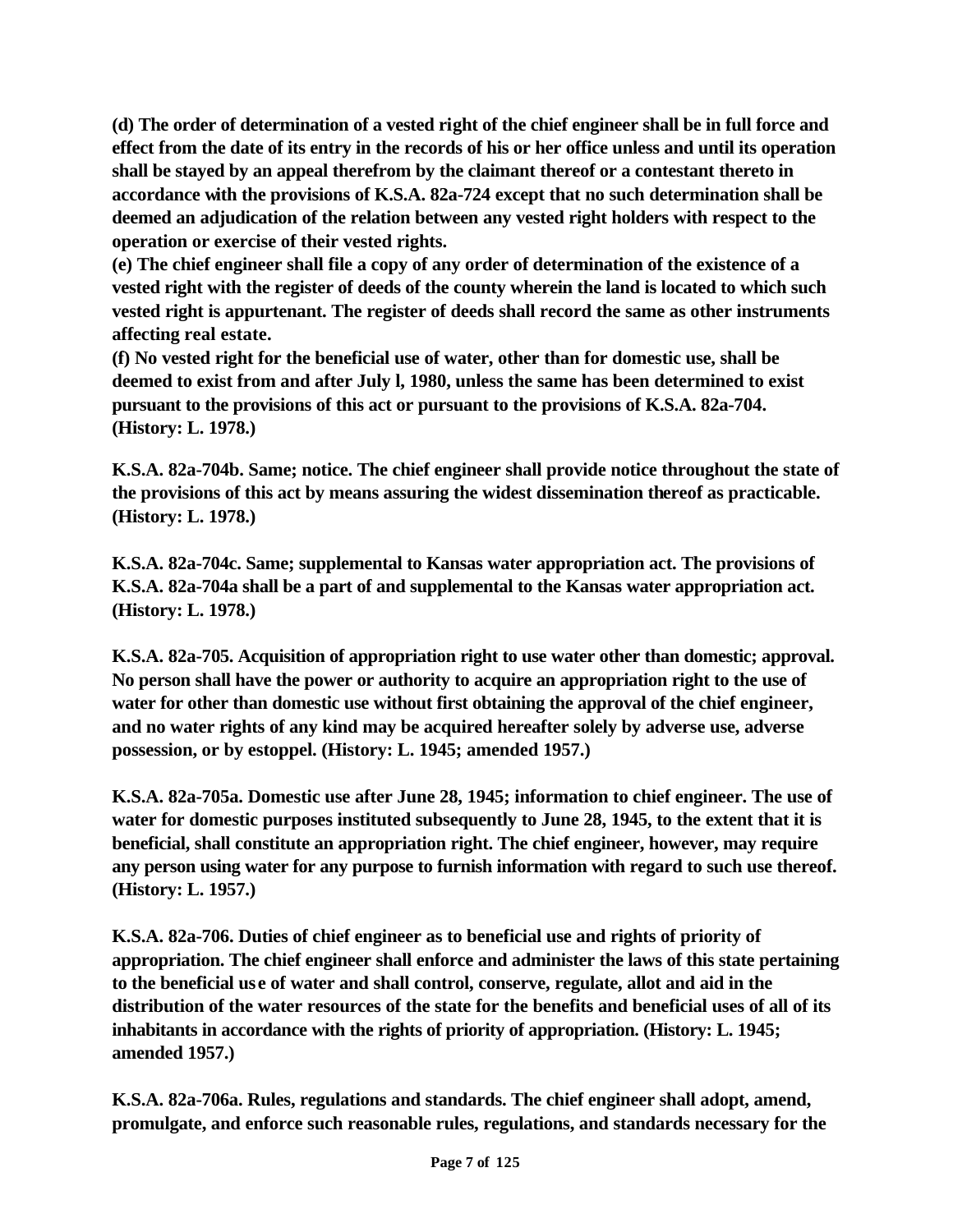**discharge of his or her duties and for the achievement of the purposes of this act pertaining to the control, conservation, regulation, allotment, and distribution of the water resources of the state. (History: L. 1957; amended 1977.)**

**K.S.A. 82a-706b. Diversion of water prohibited, when; unlawful acts; enforcement by chief engineer. It shall be unlawful for any person to prevent, by diversion or otherwise, any waters of this state from moving to a person having a prior right to use the same, or for any person without an agreement with the state of Kansas to divert or take any water that has been released from storage under authority of the state of Kansas or that has been released from storage pursuant to an agreement between the state and federal government. Upon making a determination of an unlawful diversion the chief engineer or his or her authorized agents, shall direct that the headgates, valves, or other controlling works of any ditch, canal, conduit, pipe, well, or structure be opened, closed, adjusted, or regulated as may be necessary to secure water to the person having the prior right to its use, or to secure water for the purpose for which it was released from storage under authority of the state of Kansas or pursuant to an agreement between the state and federal government. The chief engineer, or his or her authorized agents, shall deliver a copy of such a directive to the persons involved either personally or by mail or by attaching a copy thereof to such headgates, valves, or other controlling works to which it applies and such directive shall be legal notice to all persons involved in the diversion and distribution of the water of the ditch, canal, conduit, pipe, well, or structure. For the purpose of making investigations of diversions and delivering directives as provided herein and determining compliance therewith, the chief engineer or his or her authorized agents shall have the right of access and entry upon private property. (History: L. 1957; amended 1965.)**

**K.S.A. 82a-706c. Meters, gages and other measuring devices; waste and quality checks. The chief engineer shall have full authority to require any water user to install meters, gages, or other measuring devices, which devices he or she or his or her agents may read at any time, and to require any water user to report the reading of such meters, gages, or other measuring devices at reasonable intervals. He or she shall have full authority to make, and to require any water user to make, periodic water waste and water quality checks and to require the user making such checks to report the findings thereof. (History: L. 1957.)**

**K.S.A. 82a-706d. Duties of attorney general. Upon request of the chief engineer the attorney general shall bring suit in the name of the state of Kansas, in courts of competent jurisdiction to enjoin the unlawful appropriation, diversion, use of the waters of the state, and waste or loss thereof. (History: L. 1957.)**

**K.S.A. 82a-706e. State field offices and commissioners. The chief engineer, subject to the approval of the state board of agriculture, may establish field offices within this state to secure the best protection to all claimants of water therein and the most economical supervision thereof. Subject to the approval of the state board of agriculture, the chief engineer may appoint a water commissioner for each field office so established, in accordance**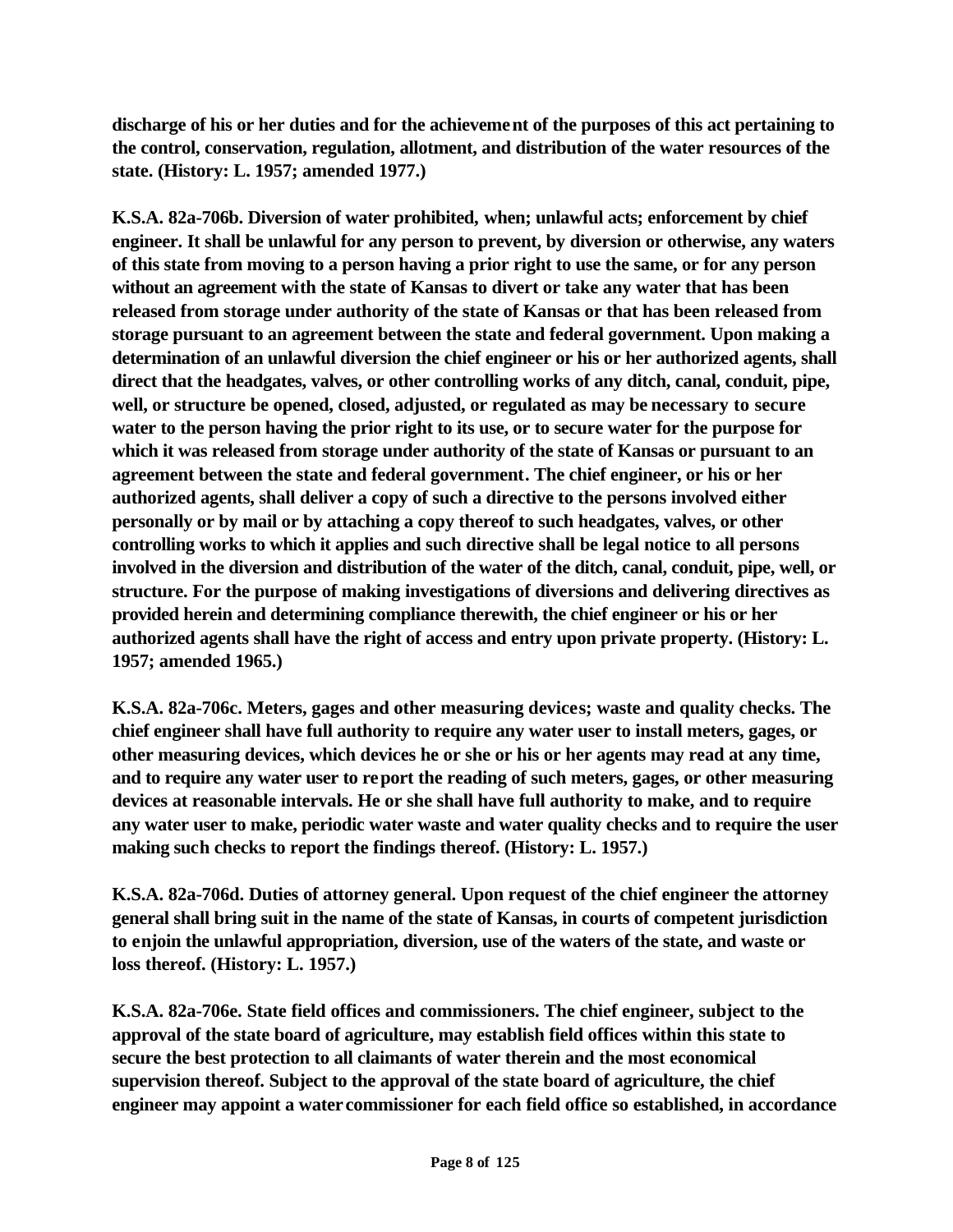**with the Kansas civil service laws, who shall be his or her agent in supervising the distribution of waters within the area served by such field office, according to the rights and priorities of all parties concerned, and who shall perform such other duties as the chief engineer may direct. (History: L. 1957.)**

**K.S.A. 82a-707. Principles governing appropriations; priorities. (a) Surface or ground waters of the state may be appropriated as herein provided. Such appropriation shall not constitute ownership of such water, and appropriation rights shall remain subject to the principle of beneficial use.**

**(b) Where uses of water for different purposes conflict such uses shall conform to the following order of preference: Domestic, municipal, irrigation, industrial, recreational and water power uses. However, the date of priority of an appropriation right, and not the purpose of use, determines the right to divert and use water at any time when the supply is not sufficient to satisfy all water rights that attach to it. The holder of a water right for an inferior beneficial use of water shall not be deprived of the use of the water either temporarily or permanently as long as such holder is making proper use of it under the terms and conditions of such holder's water right and the laws of this state, other than through condemnation. (c) As between persons with appropriation rights, the first in time is the first in right. The priority of the appropriation right to use water for any beneficial purpose except domestic purposes shall date from the time of the filing of the application therefor in the office of the chief engineer. The priority of the appropriation right to use water for domestic purposes shall date from the time of the filing of the application therefor in the office of the chief engineer or from the time the user makes actual use of water for domestic purposes, whichever is earlier. (d) Any water right returned to the state under the provisions of K.S.A. 2-1915, and amendments thereto, shall be placed in the custodial care of the state. While in the custodial care of the state, the priority of the water right shall remain in effect and water available under the terms and conditions of the water right shall not be considered available for further appropriation. Any surface water right held in the custodial care of the state shall neither directly benefit nor impair any other surface water right within the stream reach designated for recovery. Any water right donated to the state shall be placed in the custodial care of the state or retired at the discretion of the chief engineer.**

**(e) Appropriation rights in excess of the reasonable needs of the appropriators shall not be allowed. (History: L. 1917; amended 1923; R.S. 1923; amended 1945; amended 1957; amended 1988.)**

**K.S.A. 82a-708. Repealed. (History: L. 1945; repealed 1957.)** 

**K.S.A. 82a-708a. Applications for permits to appropriate water regardless of use by another; fee. (a) Any person may apply for a permit to appropriate water to a beneficial use, notwithstanding that the application pertains to the use of water by another, or upon or in connection with the lands of another. Any rights to the beneficial use of water perfected under such application shall attach to the lands on or in connection with which the water is used and**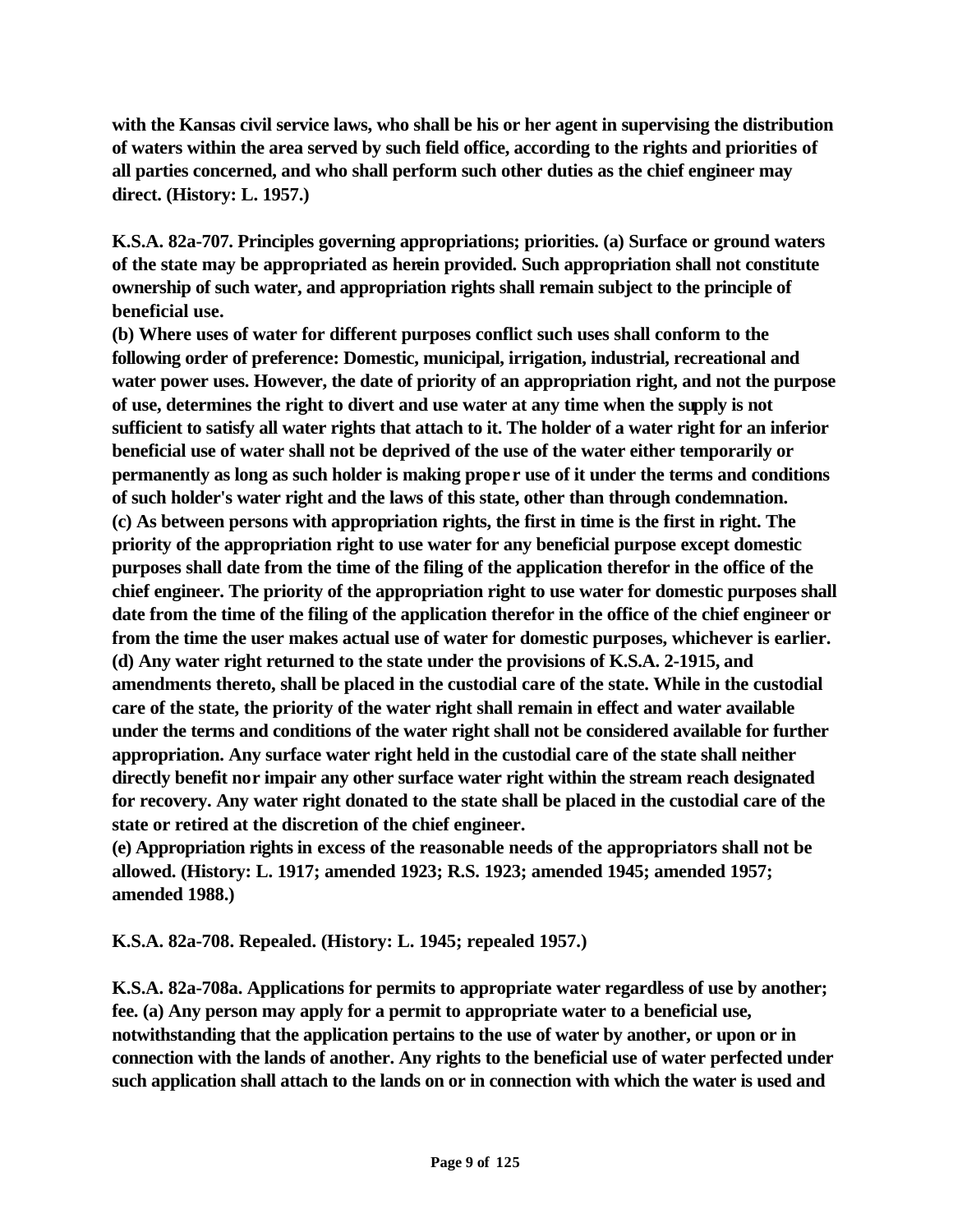**shall remain subject to the control of the owners of the lands as in other cases provided by law.** 

**(b) Except as otherwise provided in subsections (d), (e) and (f), each application for a permit to appropriate water, except applications for permits for domestic use, shall be accompanied by an application fee fixed by this section for the appropriate category of acre feet in accordance with the following:** 

| More than 320    | $$150 + $10$ for each additional 100 acre feet or any part<br>thereof |
|------------------|-----------------------------------------------------------------------|
| 101 to 320       | \$150                                                                 |
| 0 to 100         | \$100                                                                 |
| <b>Acre Feet</b> | Fee                                                                   |

**(c) Except as otherwise provided in subsections (d), (e) and (f), each application for a permit to appropriate water for storage, except applications for permits for domestic use, shall be accompanied by an application fee fixed by this section for the appropriate category of storage-acre feet in accordance with the following:** 

| More than 250            | $$100 + $10$ for each additional 250 storage-acre feet or<br>any part thereof |
|--------------------------|-------------------------------------------------------------------------------|
| 0 to 250                 | \$100                                                                         |
| <b>Storage-Acre Feet</b> | Fee                                                                           |

**(d) Each application for a term permit pursuant to K.S.A. 2001 Supp. 82a-736, and amendments thereto, shall be accompanied by an application fee established by rules and regulations of the chief engineer in an amount not to exceed \$400 for the five-year period covered by the permit.** 

**(e) For any application for a permit to appropriate water, except applications for permits for domestic use, which proposes to appropriate by both direct flow and storage, the fee charged shall be the fee under subsection (b) or subsection (c), whichever is larger, but not both fees. (f) Each application for a permit to appropriate water for water power or dewatering purposes shall be accompanied by an application fee of \$100 plus \$200 for each 100 cubic feet per second, or part thereof, of the diversion rate requested in the application for the proposed project.**

**(g) All fees collected by the chief engineer pursuant to this section shall be remitted to the state treasurer as provided in K.S.A. 82a-731 and amendments thereto. History: L. 1957, ch. 539, § 3; L. 1973, ch. 414, § 1; L. 1982, ch. 4, § 17; L. 1985, ch. 339, § 1; L. 1989, ch. 310, § 1; 2001, ch. 160, § 17; July 1.**

**K.S.A. 82a-708b. Application for change in place of use, point of diversion or use; fee; review of action on application. (a) Any owner of a water right may change the place of use, the point of diversion or the use made of the water, without losing priority of right, provided such owner**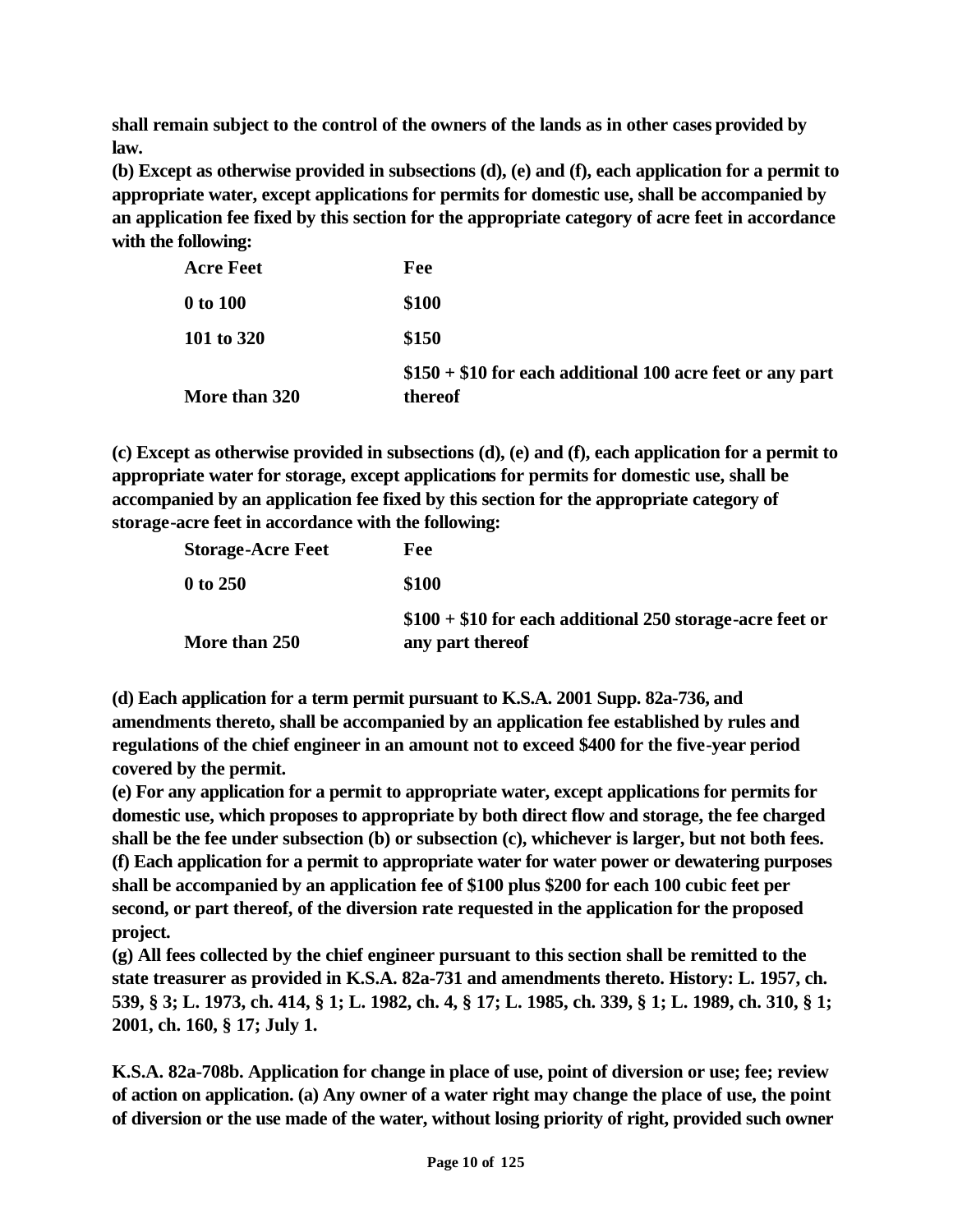**shall: (1) Apply in writing to the chief engineer for approval of any proposed change; (2) demonstrate to the chief engineer that any proposed change is reasonable and will not impair existing rights; (3) demonstrate to the chief engineer that any proposed change relates to the same local source of supply as that to which the water right relates; and (4) receive the approval of the chief engineer with respect to any proposed change. The chief engineer shall approve or reject the application for change in accordance with the provisions and procedures prescribed for processing original applications for permission to appropriate water. If the chief engineer disapproves the application for change, the rights, priorities and duties of the applicant shall remain unchanged. Any person aggrieved by an order or decision by the chief engineer relating to an application for change may petition for review thereof in accordance with the provisions of K.S.A. 2001 Supp. 82a-1901 and amendments thereto.** 

**(b) Each application to change the place of use, the point of diversion or the use made of the water under this section shall be accompanied by the application fee set forth in the schedule below:** 

**(1) Application to change a point of diversion 300 feet or less.............. \$ 50 (2) Application to change a point of diversion more than 300 feet...........100 (3) Application to change the place of use..............................................100 (4) Application to change the use made of the water...............................150** 

**Any application submitted which requests two of the types of changes set forth above shall be accompanied by a fee of \$150. Any application which requests three types of changes shall be accompanied by a fee of \$250.** 

**(c) All fees collected by the chief engineer pursuant to this section shall be remitted to the state treasurer as provided in K.S.A. 82a-731 and amendments thereto. History: L. 1957, ch. 539, § 4; L. 1982, ch. 4, § 18; L. 1985, ch. 339, § 2; L. 1990, ch. 361, § 1; L. 1999, ch. 130, § 4; July 1.** 

**K.S.A. 82a-709. Same; contents; time of filing. No person may acquire an appropriation right to the use of waters of the state for other than domestic purposes without making an application to the chief engineer for a permit to make such appropriation. However, any person using water for domestic purposes subsequent to June 28, 1945, and any person intending to use water hereafter for domestic purposes may make application to the chief engineer for a permit the same as any other person. The application shall set forth (a) the name and post-office address of the applicant; (b) the source from which said appropriation shall be made;** 

**(c) the maximum rate at which water is to be diverted or used and the total annual quantity of water sought;** 

**(d) the location of the works or proposed works for the diversion and use of the water;** 

**(e) the estimated time for the completion of any proposed works;** 

**(f) the time of the first actual application of the water to the beneficial use involved, if there was such, and the estimated time for the first actual application of the water for the beneficial use proposed;** 

**(g) if for irrigation use, a description of the land to be irrigated by designating the number of irrigable acres in each forty (40) acre tract or fractional portion thereof;**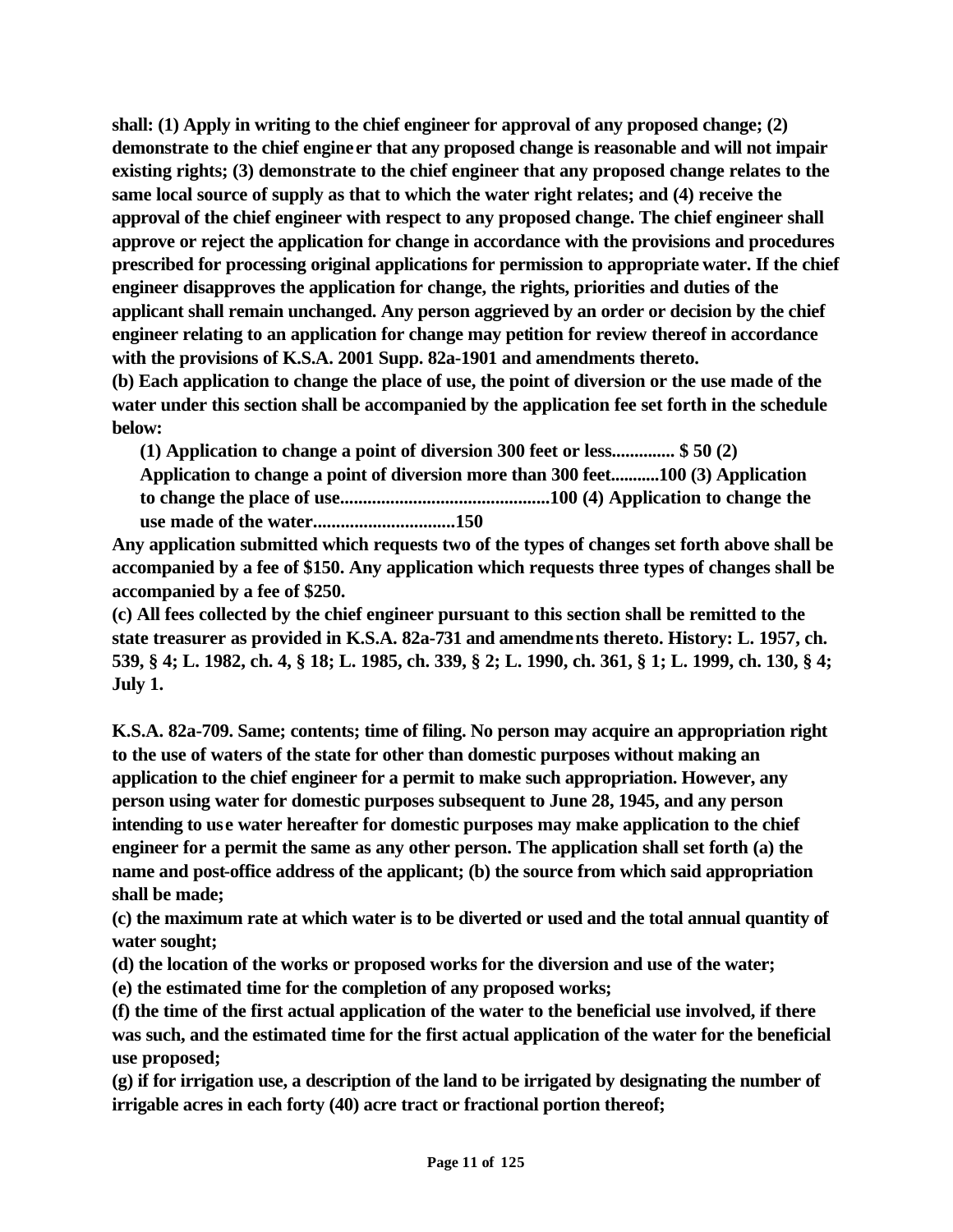**(h) if for municipal water supply, it shall give the present population to be served and estimated future requirements of the city;** 

**(i) any additional factors which may be required by the chief engineer.** 

**Such application shall be filed and approved before the commencement of any work in connection with the construction, enlargement or extension of any works for the diversion, storage, and use of water. (History: L. 1945; amended 1957; amended 1977.)**

**K.S.A. 82a-710. Same; return for correction or completion; maps, plats, plans and drawings; default in refiling. Upon receipt of the application it shall be the duty of the chief engineer to endorse thereon the date of its receipt and assign a number to the same. If upon examination the application is found to be defective, inadequate or insufficient to enable such official to determine the nature and amount of the proposed appropriation, it shall be returned for correction or completion or for other required information. No application shall lose its priority of filing on account of such defects, provided acceptable data, proofs, maps, plats, plans and drawings are filed in the office of the chief engineer within thirty days following the date of the posting of the return of such application or such further time not exceeding one year as may be given by the chief engineer.** 

**All maps, plats, plans and drawings shall conform to prescribed uniform standard as to materials, size, coloring and scale, and shall show: (a) The source from which the proposed appropriation is to be taken, (b) all proposed dams, dikes, reservoirs, canals, pipe lines, power houses and other structures for the purpose of storing, conveying or using water for the purpose approved and their positions or courses in connection with the boundary lines and corners of the lands which they occupy. Land listed for irrigation shall be shown in government subdivisions or fractions thereof. Default in the refiling of any application within the time limit specified shall constitute a forfeiture of priority date and the dismissal of the application. (History: L. 1945.)**

**K.S.A. 82a-711. Permits to appropriate water; standards for approval of use; review of action on application. (a) If a proposed use neither impairs a use under an existing water right nor prejudicially and unreasonably affects the public interest, the chief engineer shall approve all applications for such use made in good faith in proper form which contemplate the utilization of water for beneficial purpose, within reasonable limitations except that the chief engineer shall not approve any application submitted for the proposed use of fresh water in any case where other waters are available for such proposed use and the use thereof is technologically and economically feasible. Otherwise, the chief engineer shall make an order rejecting such application or requiring its modification to conform to the public interest to the end that the highest public benefit and maximum economical development may result from the use of such water.** 

**(b) In ascertaining whether a proposed use will prejudicially and unreasonably affect the public interest, the chief engineer shall take into consideration:** 

**(1) Established minimum desirable streamflow requirements; (2) the area, safe yield and recharge rate of the appropriate water supply; (3) the priority of existing claims of all persons to use the water of the appropriate water supply; (4) the amount of each**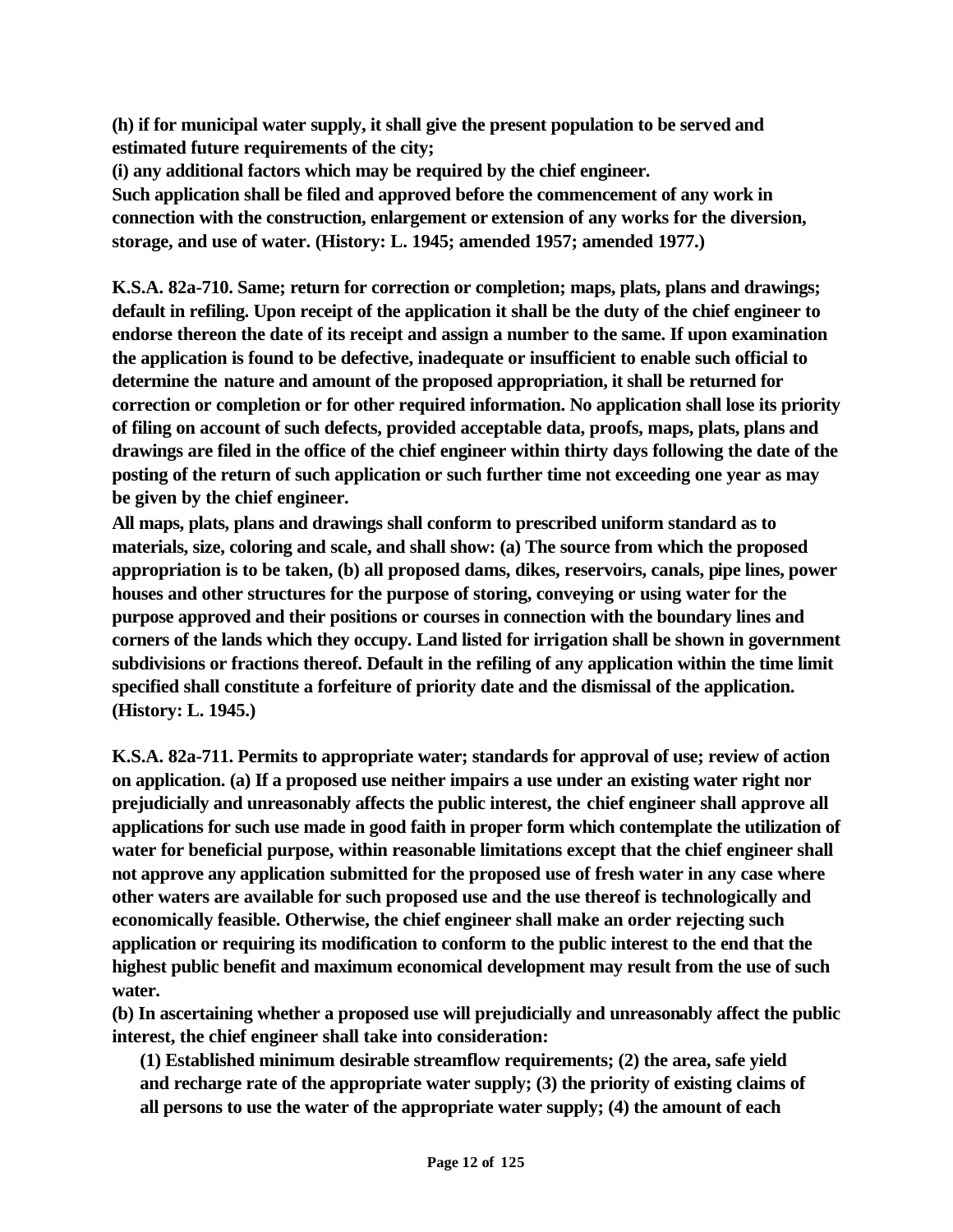**claim to use water from the appropriate water supply; and (5) all other matters pertaining to such question.** 

**(c) With regard to whether a proposed use will impair a use under an existing water right, impairment shall include the unreasonable raising or lowering of the static water level or the unreasonable increase or decrease of the streamflow or the unreasonable deterioration of the water quality at the water user's point of diversion beyond a reasonable economic limit. Any person aggrieved by any order or decision by the chief engineer relating to that person's application for a permit to appropriate water may petition for review thereof in accordance with the provisions of K.S.A. 1999 Supp. 82a-1901 and amendments thereto. (History: L. 1945, ch. 390, § 11; L. 1957, ch. 539, § 16; L. 1977, ch. 356, § 6; L. 1980, ch. 332, § 3; L. 1986, ch. 392, § 3; L. 1991, ch. 292, § 3; L. 1999, ch. 130, § 5; July 1. )**

**K.S.A. 82a-711a. Same; express conditions of appropriations. It shall be an express condition of each appropriation of surface or ground water that the right of the appropriator shall relate to a specific quantity of water and that such right must allow for a reasonable raising or lowering of the static water level and for the reasonable increase or decrease of the streamflow at the appropriator's point of diversion: PROVIDED, That in determining such reasonable raising or lowering of the static water level in a particular area, the chief engineer shall consider the economics of diverting or pumping water for the water uses involved; and nothing herein shall be construed to prevent the granting of permits to applicants later in time on the ground that the diversions under such proposed later appropriations may cause the water level to be raised or lowered at the point of diversion of a prior appropriator, so long as the rights of holders of existing water rights can be satisfied under such express conditions. (History: L. 1957.)**

**K.S.A. 82a-712. Same; notice of approval or disapproval of application; approval constitutes permit. The chief engineer shall notify the applicant of the approval or disapproval of the application. Upon approving the application the chief engineer shall authorize the applicant to proceed with the construction of the proposed diversion works and to proceed with all steps necessary for the application of the water to the approved and proposed beneficial use and otherwise perfect his or her proposed appropriation. The chief engineer may approve an application for a smaller amount of water than requested and he or she may approve an application upon such terms, conditions, and limitations as he or she shall deem necessary for the protection of the public interest. The approval of the application by the chief engineer, subject to the terms and conditions thereof, upon issuance, constitutes a permit to proceed with construction of diversion or other authorized works and with the diversion and use of water in accordance with the terms and conditions of his or her permit and no common-law claimant without a vested right, or other person without a vested right, a prior appropriation right, or an earlier permit shall prevent, restrain, or enjoin an applicant from proceeding in accordance with the terms and conditions of his or her permit or from diminishing the water supply. (History: L. 1945; amended 1957.)**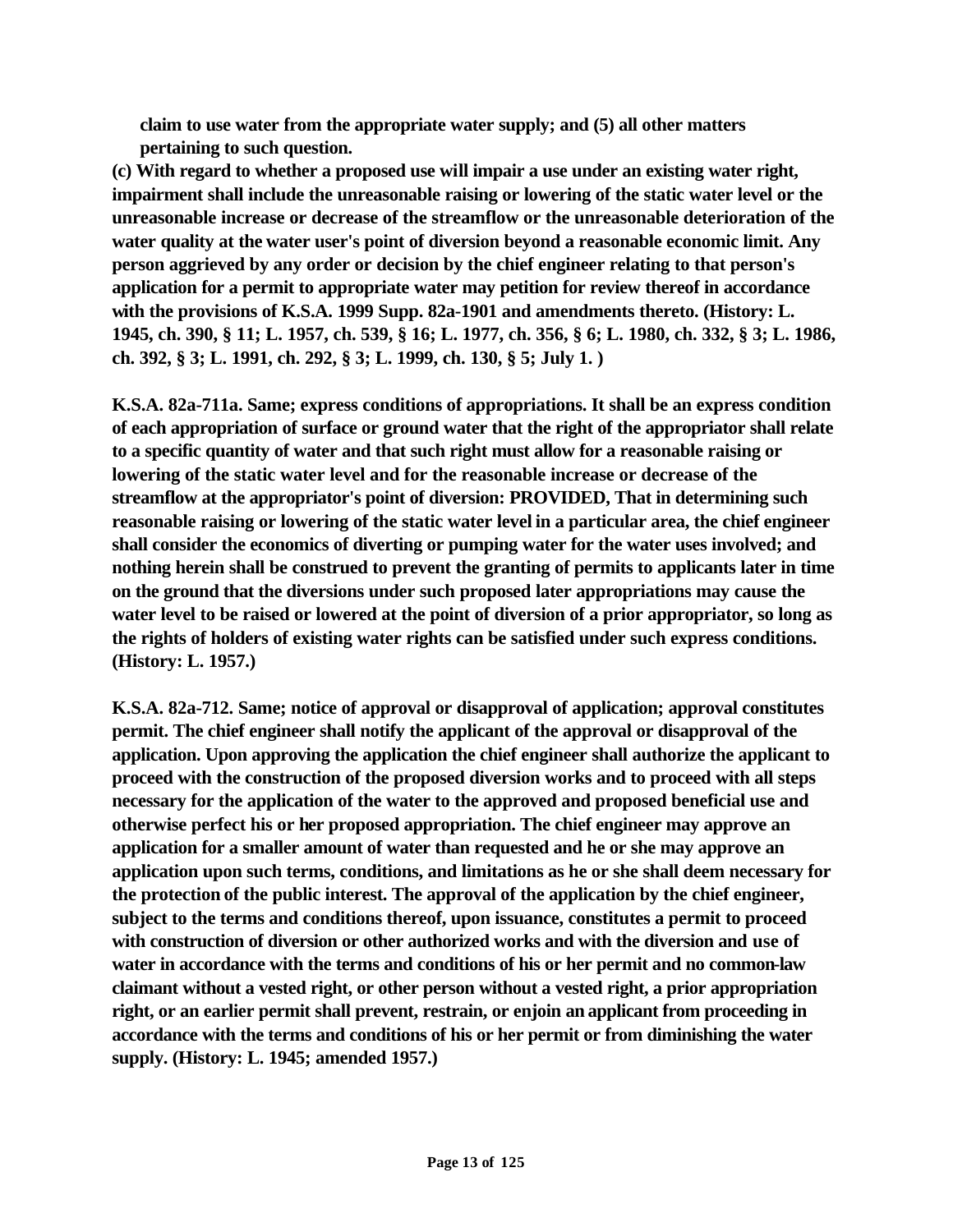**K.S.A. 82a-713. Same; limiting time for perfection of appropriation; extension. The chief engineer shall limit the time for the perfecting of an appropriation to a reasonable period within which the proposed works can be completed by expeditious procedure, and he or she shall for good cause shown by the applicant allow an extension of time. (History: L. 1945.)**

**K.S.A. 82a-714. Same; completion of works; extension of time; certificate of appropriation; fees. (a) Upon the completion of the construction of the works and the actual application of water to the proposed beneficial use within the time allowed, the applicant shall notify the chief engineer to that effect. The chief engineer or the chief engineer's duly authorized representative shall then examine and inspect the appropriation diversion works and, if it is determined that the appropriation diversion works have been completed and the appropriation right perfected in conformity with the approved application and plans, the chief engineer shall issue a certificate of appropriation in duplicate. The original of such certificate shall be sent to the owner and shall be recorded with the register of deeds in the county or counties wherein the point of diversion is located, as are other instruments affecting real estate, and the duplicate shall be made a matter of record in the office of the chief engineer.** 

**(b) Not later than 60 days before the expiration of the time allowed in the permit to complete the construction of the appropriation diversion works or the time allowed in the permit to actually apply water to the proposed beneficial use, the chief engineer shall notify the permit holder by certified mail that any request for extension of such time must be filed with the chief engineer before the expiration of the time allowed in the permit.** 

**(c) Unless the applicant requests an extension or the certificate has not been issued due to the applicant's failure to comply with reasonable requests for information or to allow the opportunity to examine and inspect the appropriation diversion works, as necessary for certification, the chief engineer shall certify an appropriation:** 

**(1) Before July 1, 2004, if the time allowed in the permit to perfect the water right expired before July 1, 1999; or (2) not later than five years after the date the applicant notifies the chief engineer of the completion of construction of the works and the actual application of water to the proposed beneficial use within the time allowed, in all other cases.** 

**If the chief engineer fails to issue a certificate within the time provided by this subsection, the applicant may request review, pursuant to K.S.A. 1999 Supp. 82a-1901 and amendments thereto, of the chief engineer's failure to act.** 

**(d) Except for works constructed to appropriate water for domestic use, each notification to the chief engineer under subsection (a) shall be accompanied by a field inspection fee of \$200. Failure to pay the field inspection fee, after reasonable notice by the chief engineer of such failure, shall result in the permit to appropriate water being revoked, forfeiture of the priority date and revocation of any appropriation right that may exist. All fees collected by the chief engineer pursuant to this section shall be remitted to the state treasurer as provided in K.S.A. 82a-731 and amendments thereto .**

**(e) A request for an extension of time to: (1) Complete the diversion works; or (2) perfect the water right, shall be accompanied by a fee of \$50.**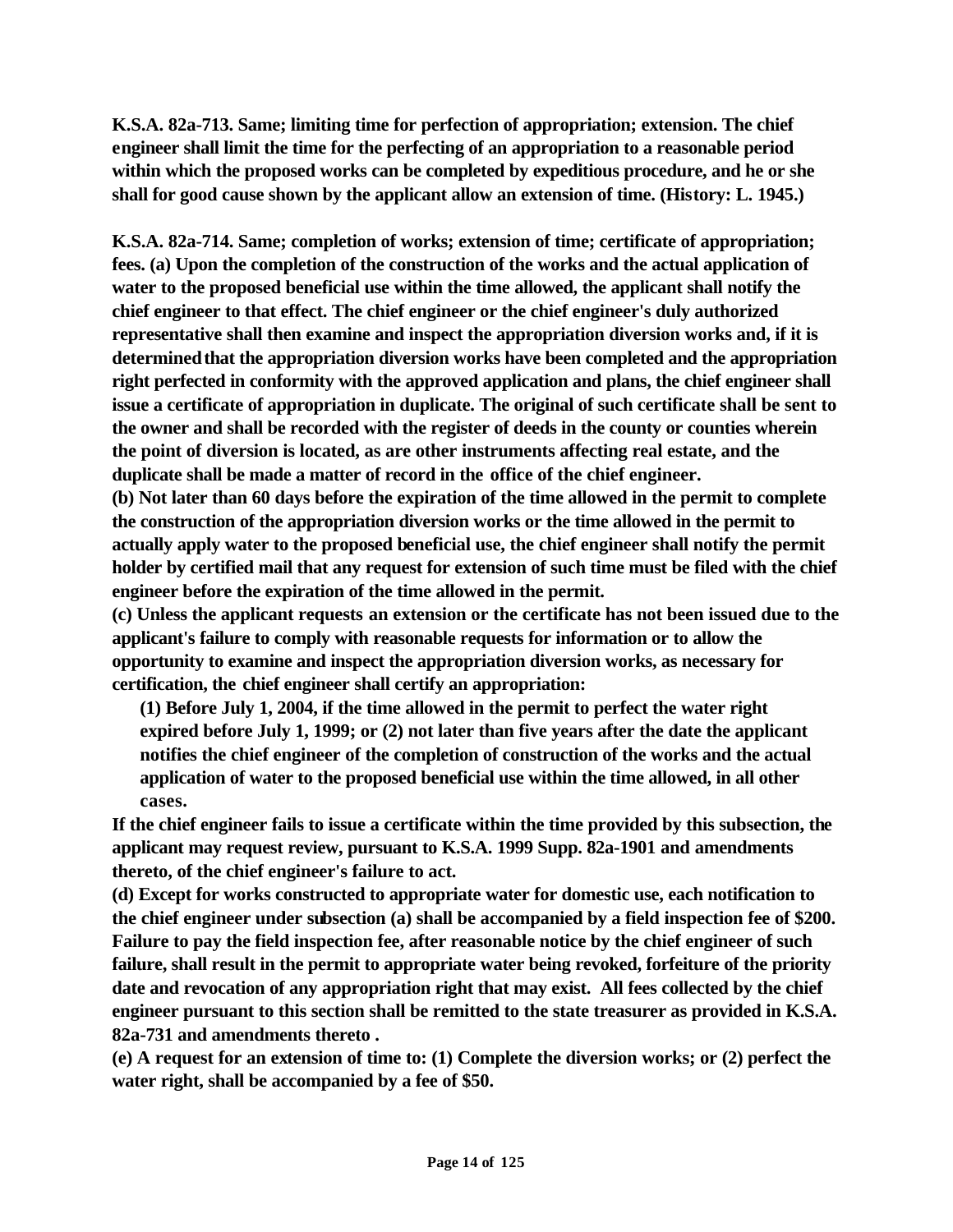**(f) A request to reinstate a water right or a permit to appropriate water which has been dismissed shall be filed with the chief engineer within 60 days of the date dismissed and shall be accompanied by a fee of \$100.**

 **History: L. 1945, ch. 390, § 14; L. 1957, ch. 539, § 20; L. 1985, ch. 339, § 3; L. 1990, ch. 362, § 1; L. 1999, ch. 130, § 6; July 1..**

**K.S.A. 82a-715. Same; validation of certain applications. All applications for the appropriation of water to beneficial use as filed with the chief engineer, subsequent to May 5, 1941, and all processing, proceedings and certificates pertaining thereto are validated to same extent as if filed after the effective date of this act, but with priorities as of the dates of filing of applications. All subsequent processing of such applications as are still pending and undetermined shall be further considered and processed as provided in this act. (History: L. 1945.)**

**K.S.A. 82a-716. Common-law claimants; action for compensation; injunctions. If any appropriation, or the construction and operation of authorized diversion works results in an injury to any common-law claimant, such person shall be entitled to due compensation in a suitable action at law against the appropriator for damages proved for any property taken. Any person with a valid water right or permit to divert and use water may restrain or enjoin in any court of competent jurisdiction a subsequent diversion by a common-law claimant without vested rights without first condemning those common-law rights. An appropriator shall have the right to injunctive relief to protect his or her prior right of beneficial use as against use by an appropriator with a later priority of right. (History: L. 1945; amended 1957.)**

**K.S.A. 82a-717. Repealed. (History: L. 1945; repealed 1957.)**

**K.S.A. 82a-717a. Diversions by common-law claimants and others; injunctions. No commonlaw claimant without a vested right, or other person without a vested right, a prior appropriation right, or an earlier permit shall divert or threaten to divert water if such diversion or threatened diversion impairs or would impair any vested right, appropriation right, or right under a permit to appropriate water. But any common-law claimant with a vested right, or other person with a vested right, a prior appropriation right, or an earlier permit may divert water in accordance with any such right or permit although such diversion or use thereunder conflicts with the diversion, use, proposed diversion, or proposed use made or proposed by a common-law claimant who does not have a vested right, or other person who does not have a vested right, a prior appropriation right or an earlier permit. Moreover, any common-law claimant with a vested right, or other person with a vested right, a prior appropriation right, or an earlier permit may restrain or enjoin in any court of competent jurisdiction any diversion or proposed diversion that impairs or would impair such right in the event that any such diversion or proposed diversion is made or is threatened to be made by any common-law claimant, or other person who does not have a vested right, a prior appropriation right, or an earlier permit. (History: L. 1957.)**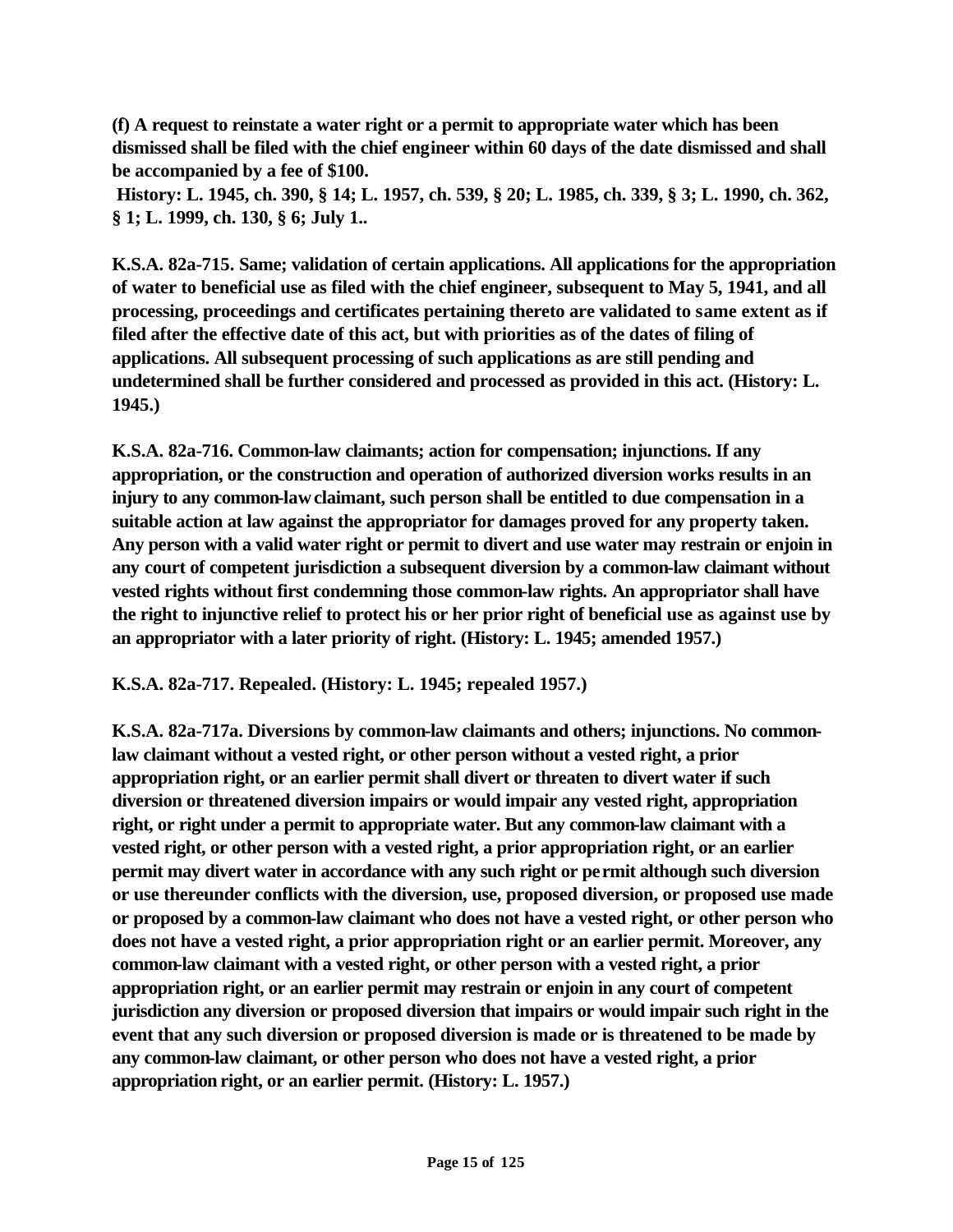**K.S.A. 82a-718. Abandonment of water rights; notices; hearing; review of action; exceptions. (a) All appropriations of water must be for some beneficial purpose. Every water right of every kind shall be deemed abandoned and shall terminate when without due and sufficient cause no lawful, beneficial use is henceforth made of water under such right for five successive years. Before any water right shall be declared abandoned and terminated the chief engineer shall conduct a hearing thereon. Notice shall be served on the user at least 30 days before the date of the hearing. The determination of the chief engineer pursuant to this section shall be subject to review in accordance with the provisions of K.S.A. 1999 Supp. 82a-1901, and amendments thereto.** 

**The verified report of the chief engineer or such engineer's authorized representative shall be prima facie evidence of the abandonment and termination of any water right.** 

**(b) When no lawful, beneficial use of water under a water right has been reported for three successive years, the chief engineer shall notify the user, by certified mail, return receipt requested, that: (1) No lawful, beneficial use of the water has been reported for three successive years; (2) if no lawful, beneficial use is made of the water for five successive years, the right may be terminated; and (3) the right will not be terminated if the user shows that for one or more of the five consecutive years the beneficial use of the water was prevented or made unnecessary by circumstances that are due and sufficient cause for nonuse, which circumstances shall be included in the notice.** 

**(c) The provisions of subsection (a) shall not apply to a water right that has not been declared abandoned and terminated before the effective date of this act if the five years of successive nonuse occurred exclusively and entirely before January 1, 1990. However, the provisions of subsection (a) shall apply if the period of five successive years of nonuse began before January 1, 1990, and continued after that date. (History: L. 1945, ch. 390, § 19; L. 1957, ch. 539, § 23; L. 1988, ch. 356, § 350; L. 1999, ch. 122, § 1; L. 1999, ch. 149, § 13; July 1.)** 

**K.S.A. 82a-719. Distribution of water according to decree of court. Whenever the rights for the use of waters of the state shall have been adjudicated by any court, the division of water resources with the aid of its chief engineer and other officers and employees, shall aid in the distribution of such water according to such decree and shall distribute the water among the several ditches or water users pursuant to the decree; and shall have the power to open, close or adjust the headgates and regulate the controlling works of any ditch or structure, or cause the same to be opened, closed, adjusted and regulated so as to make a distribution of the water in conformity with the decree. (History: L. 1933; amended 1945.)** 

**K.S.A. 82a-720. Same; certified copies of decrees. The clerk of any court of this state in which a decree shall be made fixing the rights pertaining to ditches or water users to water, shall within ten days after such decree shall have been entered, forward to the chief engineer of the division of water resources, by registered mail, a certified copy of such decree. (History: L. 1933; amended 1945.)** 

**K.S.A. 82a-721. Construction of act. This act shall be construed liberally to effectuate the purposes hereof, and the enumeration of specific powers in this act shall not operate to**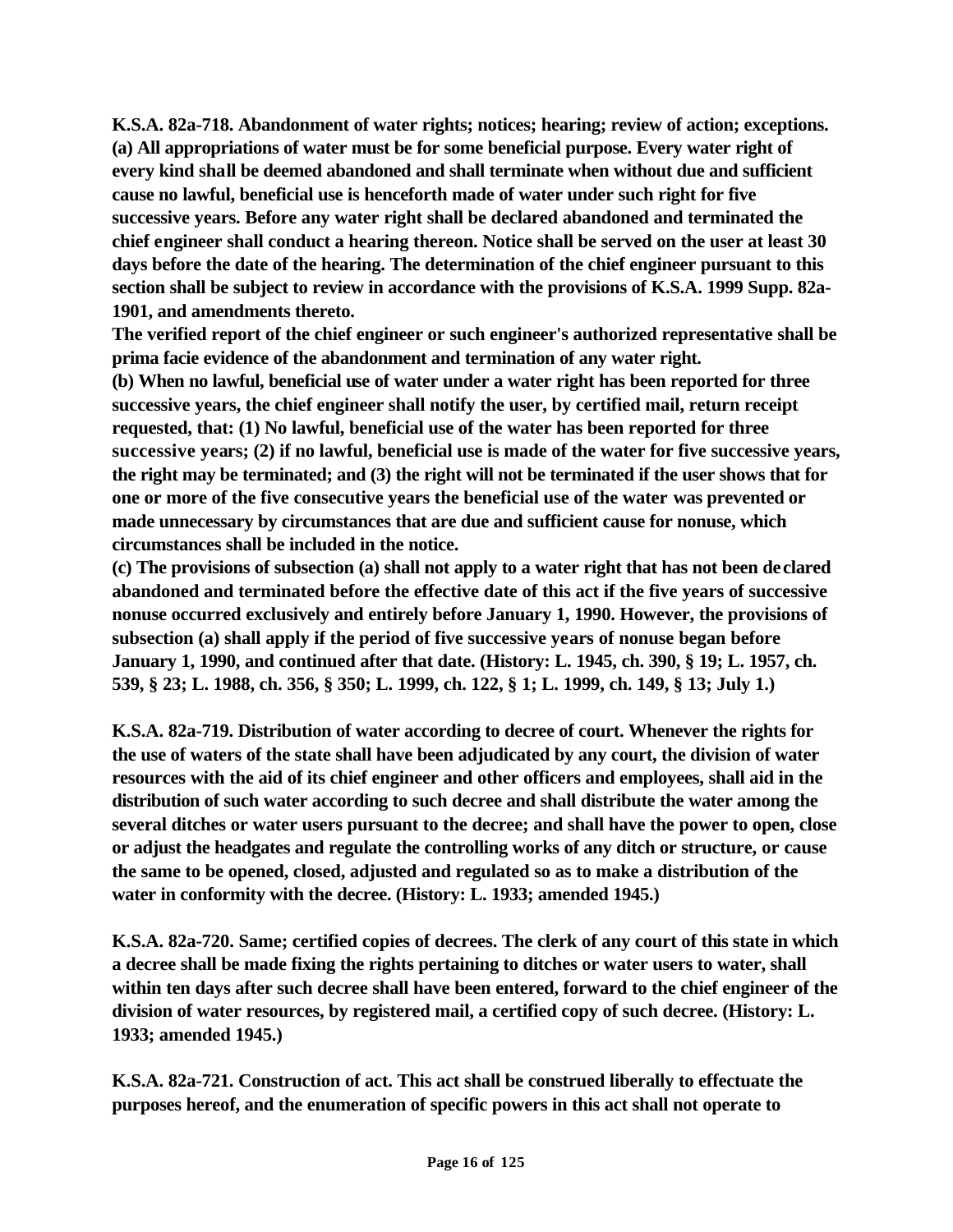**restrict the meaning of any general grant of power contained in this act or to exclude other powers comprehended in such general grant. (History: L. 1945.)** 

**K.S.A. 82a-721a. Same; damages to land. Nothing in this act shall be construed as limiting any right of an owner of an estate or interest in or concerning land to recover damage for any injury done to his or her land or to any water rights appurtenant thereto. (History: L. 1957.)**

**K.S.A. 82a-722. Invalidity of part. If any clause, sentence, paragraph, section or part of this act shall be adjudged by any court of competent jurisdiction to be invalid, such judgment shall not affect, impair or invalidate the remainder thereof, but shall be confined in its operation to the clause, sentence, paragraph, section or part thereof directly involved in the controversy in which such judgment shall have been rendered, and it shall be presumed that the legislature would have enacted this law with the section, subsection or clause held to be invalid, omitted. (History: L. 1945.)**

**K.S.A. 82a-723. Repealed. (History: L. 1955; repealed 1957.)** 

**K.S.A. 82a-724. Review of administrative actions. Any order pursuant to K.S.A. 1999 Supp. 82a-1901 and amendments thereto upon review of any action of the chief engineer pursuant to K.S.A. 82a-704a, 82a-708b, 82a-711 or 82a-718, and amendments thereto, is subject to review in accordance with the act for judicial review and civil enforcement of agency actions. (History: L. 1957, ch. 539, § 24; L. 1978, ch. 435, § 1; L. 1986, ch. 318, § 143; L. 1999, ch. 130, § 8; July 1.)** 

**K.S.A. 82a-725. Same; reference to state division or its chief engineer; procedures; cases in federal courts. In any suit to which the state is not a proper party brought in any court of competent jurisdiction in this state for determination of rights to water, the court may order a reference to the division of water resources or its chief engineer, as referee, for investigation of and report upon any or all of the physical facts involved and the division or its chief engineer shall thereupon make such an investigation and report as ordered by the court. The report shall set forth such findings of fact as may be required by the court's order of reference and may contain such opinions upon the facts as it deems proper in view of the issues submitted. Before filing its report, the division or its chief engineer shall mail notice of its report, together with a copy of it, to the parties or their attorneys of record. Within thirty (30) days from the date of the mailing of the copy of the report, any party may file objections to it with the division of water resources or its chief engineer. After the division, or its chief engineer, has considered the objections, it shall file its report, as referee, with the clerk of the court and give notice by registered or certified mail of the filing of its report to the parties or their attorneys. The court shall review the report upon exceptions thereto filed with the clerk of the court within thirty (30) days after date of mailing registered notice of filing of the report. Except in its discretion or for good cause shown, the court shall not consider any exception to the report unless it appears that the excepting party presented the matter of the exception to the division or its chief engineer in the form of an objection. The report shall be evidence of the physical facts found therein, but the court shall hear such evidence as may be**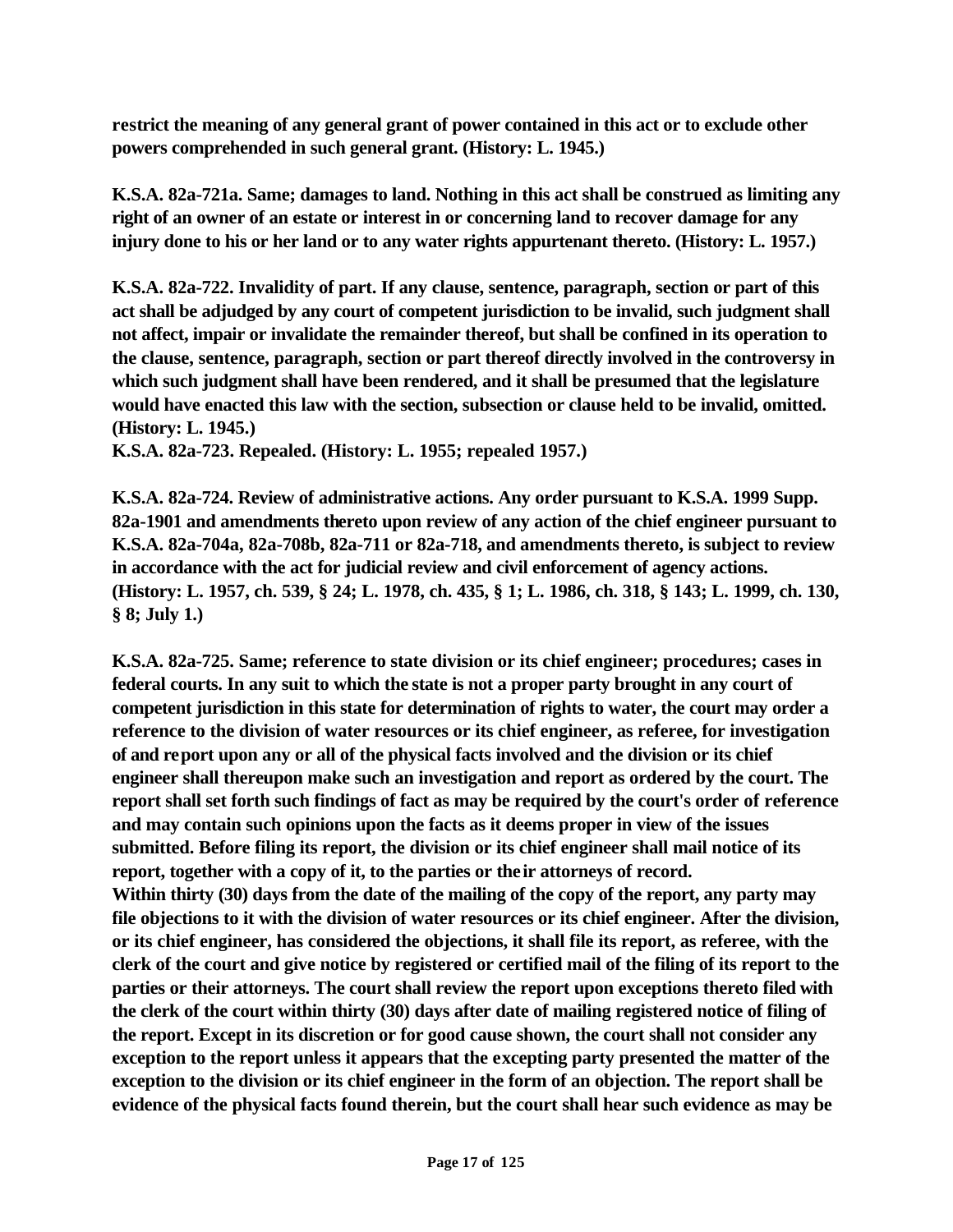**offered by any party to rebut the report or the evidence. If suit is brought in a federal court for determination of rights to water within, or partially within, the state, the division or its chief engineer may accept a reference of such suit as master or referee for the court. (History: L. 1957.)**

**K.S.A. 82a-726. Diversion and transportation of water for use in another state; approval by chief engineer; conditions. Any person intending to divert and transport water produced from a point or points of diversion located in this state for use in another state, shall make application to the chief engineer for a permit to appropriate water for beneficial use or file an application for change in point of diversion, place of use, type of use or any combination thereof. Subject to the provisions of subsection (b), the chief engineer shall approve such application upon such terms, conditions and limitations that the chief engineer shall deem necessary for the protection of public interest, including an express condition that if any such water is necessary to protect the public health and safety of the citizens of this state, such approved application may be suspended, modified or revoked by the chief engineer for such necessity.** 

**(b) The chief engineer shall approve an application pursuant to this section only if the chief engineer finds that:**

**(1) The diversion and transportation of such water complies with the Kansas water appropriation act, the water transfer act and any other state law pertaining to such diversion, transportation and use of water;(2) the statutes and common law of the state where such water will be used do not prohibit the use of water at the proposed place of use or for the proposed type of use, or both, if the water were to be diverted in that state; and**

**(c) In order to make the finding required by subsection (b)(2), the chief engineer shall rely on a determination by the attorney general of the other state of whether the proposed use would be prohibited in that state. (History: L. 1976; amended 1984; amended 2000.)**

**K.S.A. 82a-727. Temporary permits to appropriate water; extension; fee; rules and regulations. (a) Subject to existing water rights and the principle of beneficial use, the chief engineer may grant upon application made therefor temporary permits and extensions thereof to appropriate water in any case where the public interest in such water will not be unreasonably or prejudicially affected, except that the chief engineer shall not grant any such permit to appropriate fresh water in any case where other waters are available for the proposed use and the use thereof is technologically and economically feasible. No such temporary permit or any extension thereof shall be granted for a period of time in excess of six months. Each application submitted for a temporary permit or extension thereof shall be accompanied by an application fee of \$100.** 

**(b) The chief engineer shall adopt rules and regulations to effectuate and administer the provisions of this section.**

**(c) Nothing in this section shall be deemed to vest in the holder of any permit granted pursuant to provisions of this section any permanent right to appropriate water except as is provided by such permit.**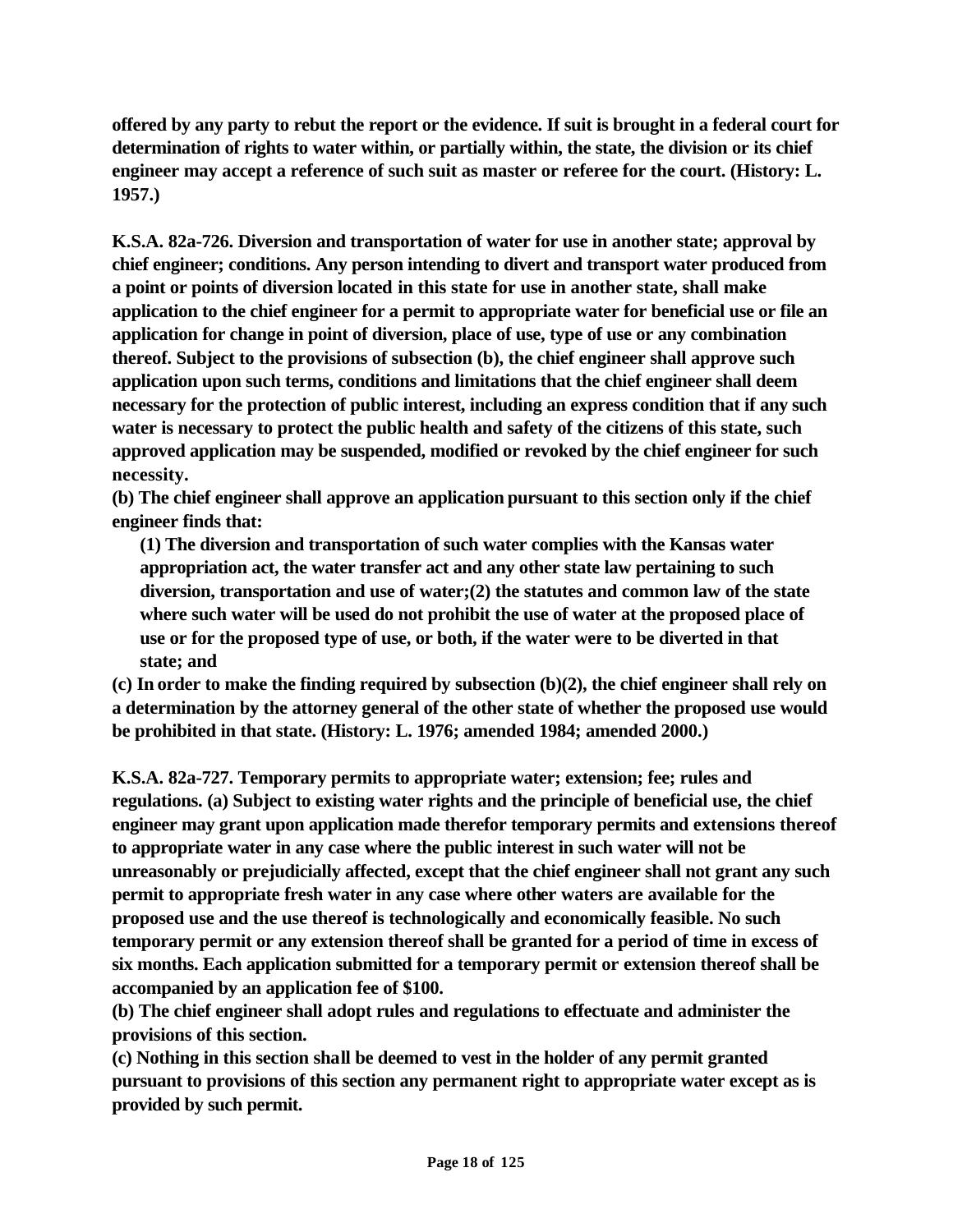**(d) All fees collected by the chief engineer pursuant to this section shall be remitted to the state treasurer as provided in K.S.A. 82a-731 and amendments thereto. History: L. 1977, ch. 356, § 1; L. 1982, ch. 4, § 19; L. 1985, ch. 339, § 4; July 1.**

**K.S.A. 82a-728. Unlawful acts; penalties. (a) Except for the appropriation of water for the purpose of domestic use, the production and return of salt water in connection with the operation of oil and gas wells in accordance with the written approval granted therefor by the Kansas corporation commission pursuant to K.S.A. 55-901, and amendments thereto, the withdrawal and use of water in accordance with provisions of K.S.A. 82a-1313, and amendments thereto, and the annual diversion and beneficial use of not more than 15 acre feet of surface water impounded in any reservoir having a total water volume of less than 15 acre feet, it shall be unlawful for any person to appropriate or threaten to appropriate water from any source without first applying for and obtaining a permit to appropriate water in accordance with the provisions of chapter 7 of article 82a of the Kansas Statutes Annotated and acts amendatory thereof or supplemental thereto or, for any person to violate any condition of a vested right, appropriation right or an approved application for a permit to appropriate water for beneficial use. As used in this subsection salt water shall mean water containing more than 5,000 milligrams per liter chlorides.** 

**(b) (1) The violation of any provision of this section by any person is a class C misdemeanor. (2) Each day that any such violation occurs after notice of the original violation is given by the chief engineer to any such violator by restricted mail shall constitute a separate offense. (History: L. 1977; amended 1981.)**

**K.S.A. 82a-729. Act supplemental to article 7 of chapter 82a of the Kansas Statutes Annotated. The provisions of K.S.A. 82a-727 and 82a-728 shall be a part of and supplemental to the provisions of article 7 of chapter 82a of the Kansas Statutes Annotated and acts amendatory thereof or supplemental thereto. (History: L. 1977.)**

**K.S.A. 82a-730. Citation of act. K.S.A. 82a-701 to 82a-726, inclusive, and acts amendatory thereof and supplemental thereto shall be called and may be cited as the Kansas water appropriation act. (History: L. 1977; amended 1984.)**

**K.S.A. 82a-731. Water appropriation certification fund created; expenditures therefrom. There is hereby created in the state treasury the water appropriation certification fund. The chief engineer of the division of water resources of the state board of agriculture shall remit all moneys received under K.S.A. 82a-708a, 82a-708b and 82a-727, and any amendments to these sections, to the state treasurer at least monthly. Upon receipt of any such remittance the state treasurer shall deposit the entire amount thereof in the state treasury and the same shall be credited to the water appropriation certification fund. All expenditures from the water appropriation certification fund shall be made in accordance with appropriation acts upon warrants of the director of accounts and reports issued pursuant to vouchers approved by the secretary of the state board of agriculture or by a person designated by the secretary. (History: L. 1982.)**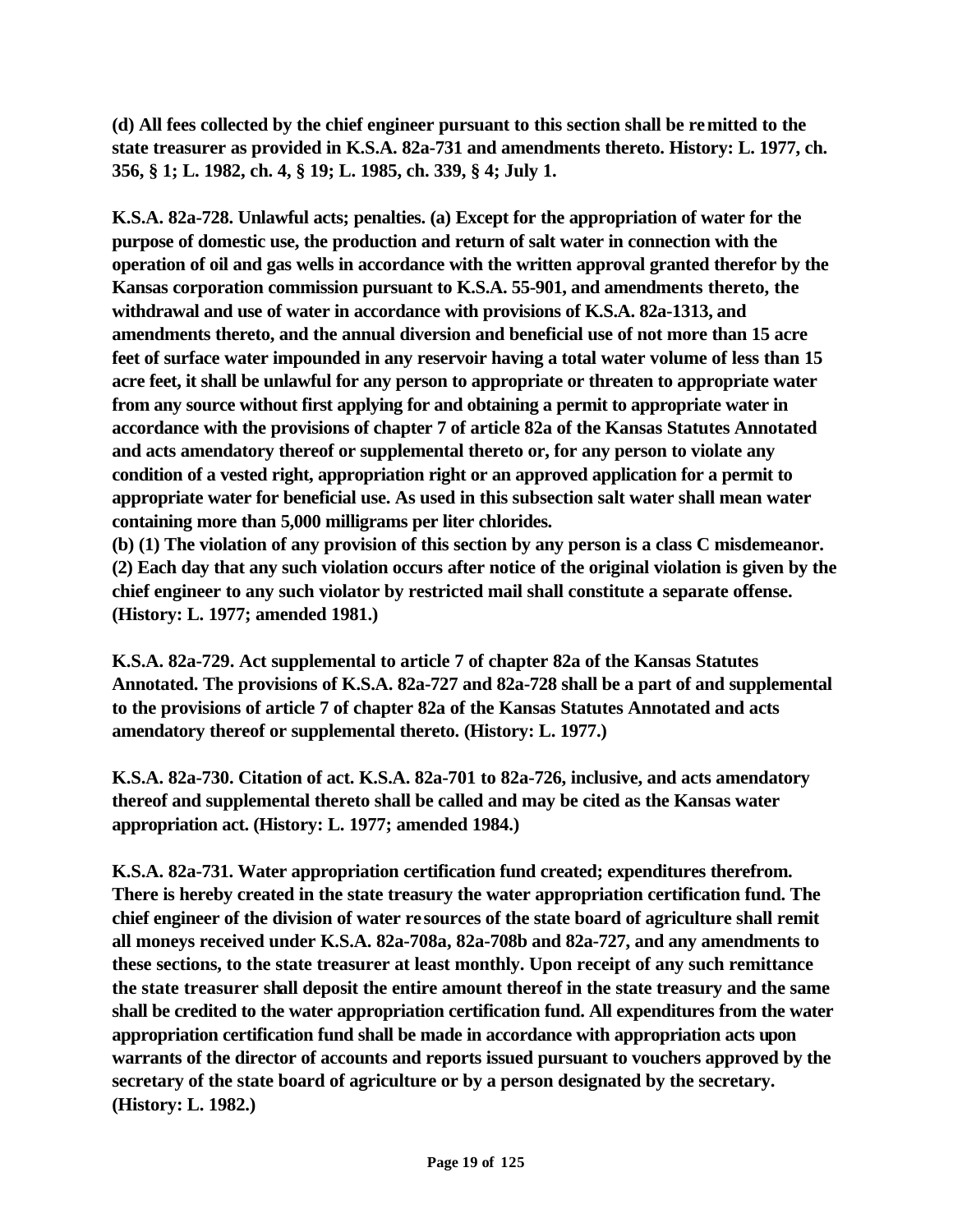**K.S.A. 82a-732. Annual water use reports required, contents; penalty; disposition of fines. (a) The owner of a water right or permit to appropriate water for beneficial use, except for domestic use, shall file an annual water use report on a form prescribed by the chief engineer of the division of water resources of the state board of agriculture on or before March 1 following the end of the previous calendar year. The report shall completely and accurately set forth such water use information as requested by the chief engineer. (b) Any person failing to file a water use report or other documents required under the** 

**provisions of subsection (a) shall be subject to a civil penalty in an amount not to exceed \$250. The chief engineer upon a finding that the owner of a water right or permit to appropriate water for beneficial use has failed to file such a report may impose a civil penalty as provided in this section. Any person filing a document knowing it to contain any false information as to a material matter shall be guilty of a class C misdemeanor. All fines collected by the chief engineer pursuant to this subsection shall be remitted to the state treasurer as provided in K.S.A. 82a-731, and amendments thereto. (History: L. 1988; amended 1991.)**

**K.S.A. 82a-733. Conservation plans and practices. (a) The chief engineer may require an applicant for a permit to appropriate water for beneficial use or the owner of a water right or permit to appropriate water for beneficial use to adopt and implement conservation plans and practices. The chief engineer shall not mandate the adoption and implementation of conservation plans and practices except pursuant to a finding that such plans and practices will assure public benefit and promote public interest. In selecting the applications, water rights or permits for which conservation plans and practices are required to be adopted and implemented, the chief engineer shall give priority to: (1) Water users that share a common source of supply that could be insufficient during times of drought; (2) water users whose use is significantly higher than their peers from the same geographical area with comparable circumstances; and (3) water users who apply for any state administered grant, loan or costshare moneys for water-related projects. Prior to requiring the adoption and implementation of conservation plans and practices, the chief engineer shall assess the availability of technical assistance and inform the owner of a water right or permit to appropriate water for beneficial use or the applicant for such a permit who is required to adopt and implement a conservation plan and practices of the available sources of technical assistance to prepare the conservation plan.**

**(b) The chief engineer shall allow the owner of a water right or permit to appropriate water for beneficial use or the applicant for such a permit a minimum of 60 days to prepare a required conservation plan. The time allowed to prepare the required conservation plan may be extended by the chief engineer for good cause shown by the applicant. The chief engineer shall provide the owner of the water right or permit to appropriate water for beneficial use or the applicant for such a permit a reasonable time to implement the conservation plan and, for good cause shown, such as the need to apply extensive land treatment practices, the chief engineer may extend the time for implementation for a period of up to five years. (c) Plans and practices required pursuant to this section shall be consistent with the guidelines for conservation plans and practices developed and maintained by the Kansas water office**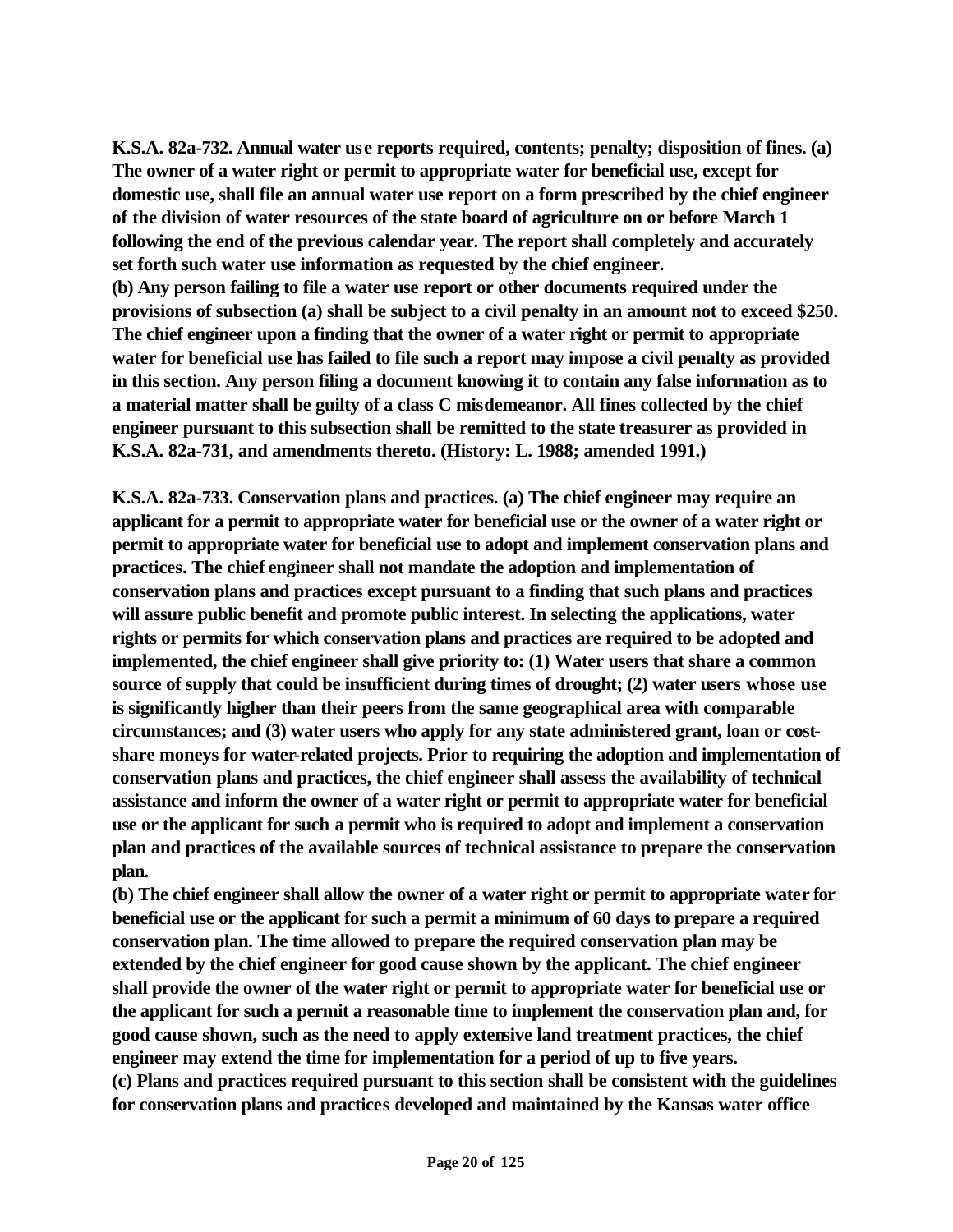**pursuant to subsection (c) of K.S.A. 74-2608 and amendments thereto. If requested by the owner of the water right or permit to appropriate water for beneficial use or the applicant for such a permit, the chief engineer, in consultation with the director of the Kansas water office, shall determine whether such plans and practices are consistent with the guidelines adopted by the Kansas water office. The Kansas water office shall provide, or arrange to provide, technical assistance for water users required to adopt and implement conservation plans and practices pursuant to this section.**

**(d) Before any state agency makes any loan or grant, or provides any cost-share funds, for any water-related projects to any person or entity, the state agency may require the person or entity to submit to, and have approved by, the chief engineer a water conservation plan consistent with the guidelines for conservation plans and practices developed and maintained by the Kansas water office pursuant to subsection (c) of K.S.A. 1990 Supp. 74-2608 and amendments thereto.**

**(e) As used in this section, "water-related projects" shall include, but not be limited to, the following: Interconnections between water supply systems; development of new water supply and delivery systems; improvements or repairs to an existing water supply system, sanitary sewer system or water treatment system, which would significantly increase the amount of water used; small lakes development, improvement or repair; and development of other small impoundments for public water supply or irrigation.**

**(f) The chief engineer may approve the conservation plans and practices required pursuant to the provisions of this section on such terms, conditions and limitations as deemed necessary to carry out the provisions of this section. The implementation of the conservation plan and practices as approved or any subsequent approved modification shall constitute a condition of the water right or permit to appropriate water for beneficial use.**

**(g) Any conservation plans and practices required pursuant to this section with regard to any groundwater right or permit to appropriate groundwater from within the boundaries of a groundwater management district shall be subject to approval by both the chief engineer and the board of directors of the groundwater management district unless such plans and practices are incorporated in the groundwater management district's management program which has been approved by the chief engineer pursuant to K.S.A. 82a-1029 and amendments thereto. (h) The chief engineer may delegate authority to implement and enforce any of the provisions of this section to a groundwater management district on such terms as may be appropriate and necessary to carry out the provisions of this section within the boundaries of such district. (i) The chief engineer may delegate to any city which has conservation plans meeting state guidelines the authority to require domestic water users within such city to adopt and implement conservation plans and practices so that such city can require compliance from private domestic well owners within the city limits.**

**(j) This section shall be part of and supplemental to the Kansas water appropriation act. (History: L. 1991.)**

**K.S.A. 82a-734. Sand and Gravel pits; reports; evaporation not beneficial use or diversion, when. (a) An operator will notify the chief engineer of the division of water resources of the**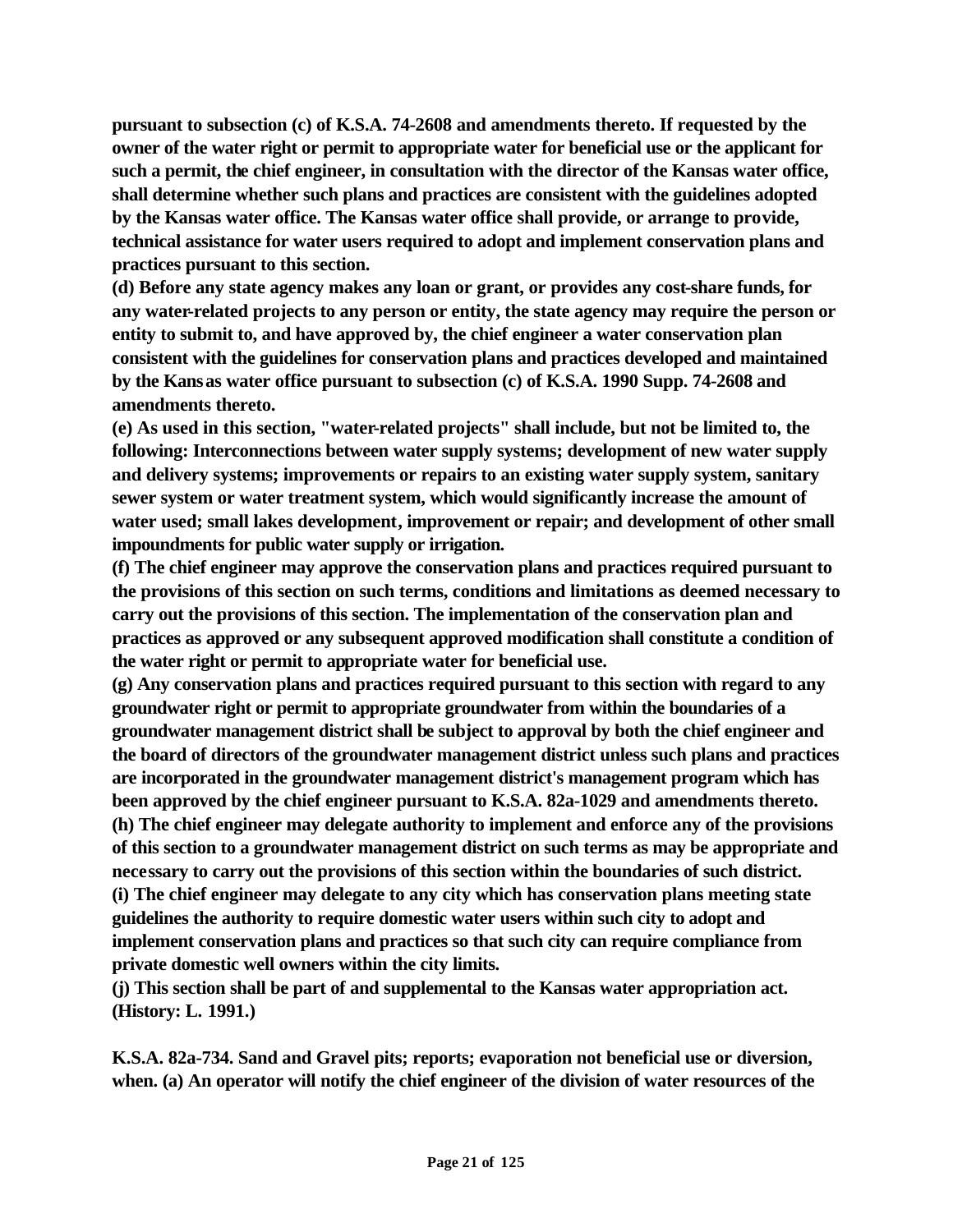**state board of agriculture of the location and area extent of any existing or proposed sand and gravel pit to be excavated, expanded or operated by the operator.**

**(b) Unless the chief engineer determines that it has a substantially adverse impact on the area groundwater supply, the evaporation of water exposed as the result of the opening or operation of sand and gravel pits shall not be construed to be a beneficial use or diversion of water for the purposes of the Kansas water appropriation act, K.S.A. 82a-701 et seq., and amendments thereto.**

**(c) Evaporation from sand and gravel pits, as calculated by the chief engineer, will be reported as an industrial use to the director of taxation for the purpose of assessing the water protection fee pursuant to K.S.A. 92a-954{\*}, and amendments thereto. (History: L. 1995)**

**K.S.A. 82a-735. Sunflower ammunition plant water rights. (a) The state of Kansas shall have the sole authority to enter into negotiations, agreements and contracts with the federal government regarding water rights, file number 37 and file number 38, appurtenant to federal property located in Johnson county. The Kansas water office, on behalf of the state, shall enter into such negotiations, agreements and contracts when the Kansas water office deems it necessary for the achievement of policies of the state relative to the water resources of the state. Such negotiations, agreements and contracts shall be for the purpose of:** 

**(1) The return of such water rights to the state, in which case the rights shall be terminated and their priority forfeited; or (2) the acquisition of such water rights by the state.** 

**(b) Any agreement or contract entered into pursuant to this section shall be binding on the state only upon adoption by the legislature of a concurrent resolution approving such agreement or contract.** 

**(c) If water rights are acquired by the state pursuant to this section:** 

**(1) The Kansas water office, on behalf of the state, shall accept and hold such water rights in trust; (2) the Kansas water office shall have no authority to assign, transfer or otherwise dispose of such water rights; (3) all contractual agreements associated with such water rights shall remain in effect and the provisions of K.S.A. 82a-718 and amendments thereto shall not apply to such water rights while held by the Kansas water office; and (4) the Kansas water office shall make all annual payments associated with such acquired water rights to any water assurance district under the provisions of the water assurance program act until such time as such water rights are transferred to another person or entity.** 

**(d) Changes to any water rights acquired by the state pursuant to this section shall be in accordance with the Kansas water appropriation act, including the provisions of K.S.A. 82a-708b and amendments thereto. (History: L. 1999, ch. 122, § 2; July 1.)**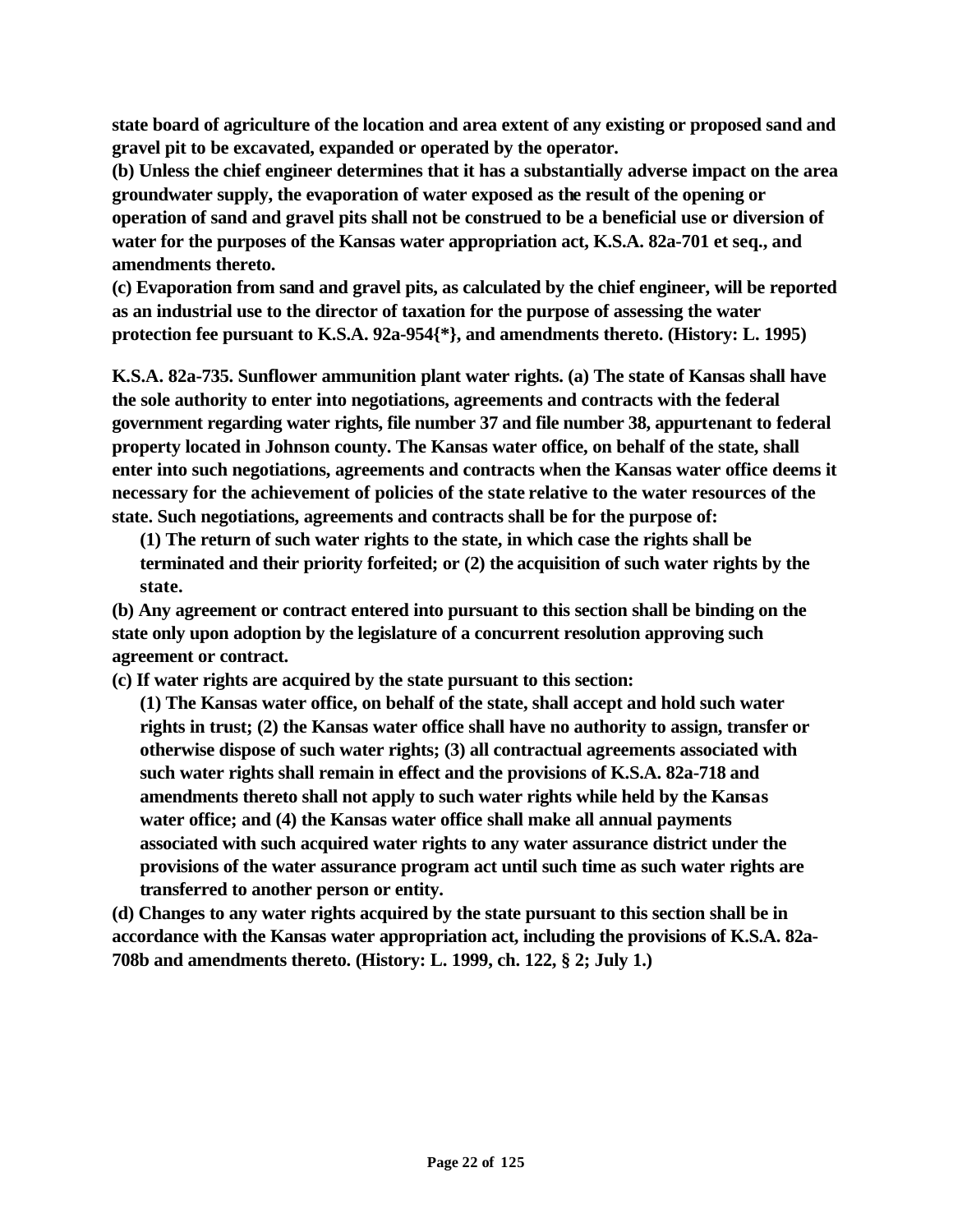**Rules and Regulations Water Appropriation Act Division of Water Resources Kansas Department of Agriculture April 3, 2002**

 **K.A.R. 5-1-1. Definitions. As used in these regulations and the Kansas water appropriation act, and by the division of water resources in the administration of the Kansas water appropriation act, unless the context clearly requires otherwise, the following words and phrases shall have the meanings ascribed to them in this regulation.** 

**(a) "Above-baseflow stage" means streamflow that is in response to a significant runoff event during which period the water level elevation of the stream is greater than the elevation of the adjacent water table.**

**(b) "Acceptable quality surface water" means surface water that will not degrade the quality of the groundwater source into which it is discharged.**

**(c) "Application" means the formal document submitted on the form prescribed by the chief engineer for a permit to appropriate water for beneficial use and filed in the office of the chief engineer as provided by K.S.A. 82a-708a and 82a-709, and amendments thereto.** 

**(d) "Approval of application" means a permit to proceed with construction of diversion works and the diversion and use of water in accordance with the terms and conditions set forth in the permit. Approval of application shall not constitute any permit that may be required by other state laws.**

**(e) "Aquifer storage" means the act of storing water in the unsaturated portion of an aquifer by artificial recharge for subsequent diversion and beneficial use.**

**(f) "Aquifer storage and recovery system" means the physical infrastructure that meets the following conditions:**

**(1) Is constructed and operated for artificial recharge, storage, and recovery of source water; and**

**(2) consists of apparatus for diversion, treatment, recharge, storage, extraction, and distribution.**

**(g) "Artificial recharge" means the use of source water to artificially replenish the water supply in an aquifer.**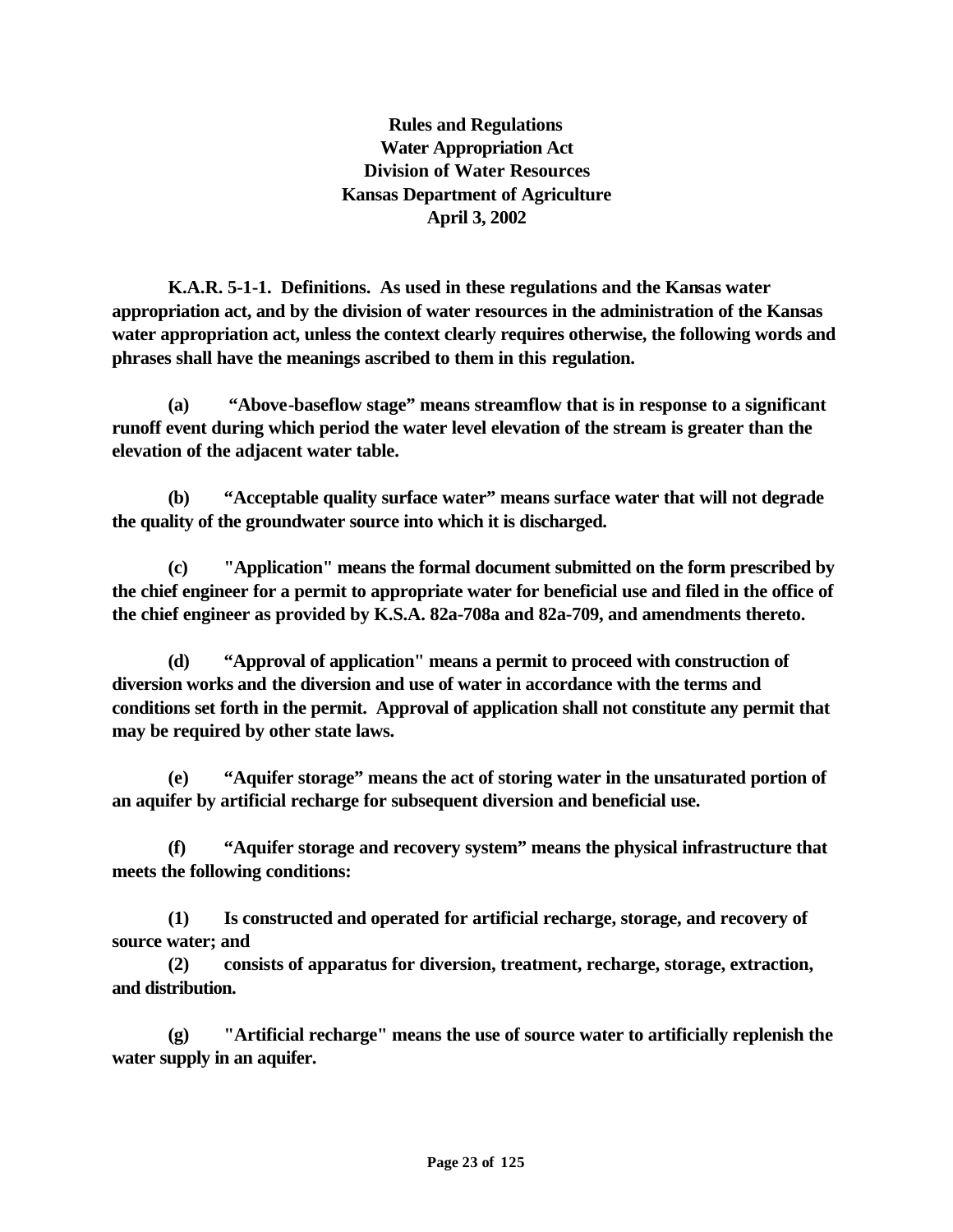**(h) "Authorized representative" means any staff employee designated by the chief engineer to perform duties and functions on behalf of the chief engineer.** 

**(i) "Bank storage" means water absorbed by and temporarily stored in the banks and bed of a stream during above-baseflow stage.** 

**(j) "Bank storage well" means a well used to divert or withdraw water from bank storage.** 

**(k) "Basin storage area" means the portion of the aquifer's unsaturated zone used for aquifer storage that has defined horizontal boundaries and is delimited by the highest and lowest index water level elevations.**

**(l) "Basin storage loss" means that portion of artificial recharge naturally flowing or discharging from the basin storage area.**

**(m) "Basin term permit" means a term permit to appropriate surface water from a stream within a specific drainage basin, or a portion of it, for a reasonable quantity of water, not to exceed a maximum of 100 acre-feet per calendar year, for use in either of the following:** 

- **(1) Drilling oil and gas wells; or**
- **(2) construction projects within the specified basin.**

**(n) "Battery of wells" means two or more wells connected to a common pump by a manifold, or not more than four wells in the same local source of supply within a 300-footradius circle that are being operated by pumps not to exceed a total maximum rate of diversion of 800 gallons per minute and that supply water to a common distribution system.**

**(o) "Beneficial uses of water" are the following:**

- **(1) Domestic uses;**
- **(2) stockwatering;**
- **(3) municipal uses;**
- **(4) irrigation;**
- **(5) industrial uses;**
- **(6) recreational uses;**
- **(7) waterpower;**
- **(8) artificial recharge;**
- **(9) hydraulic dredging;**
- **(10) contamination remediation;**
- **(11) dewatering;**
- **(12) fire protection; and**
- **(13) thermal exchange.**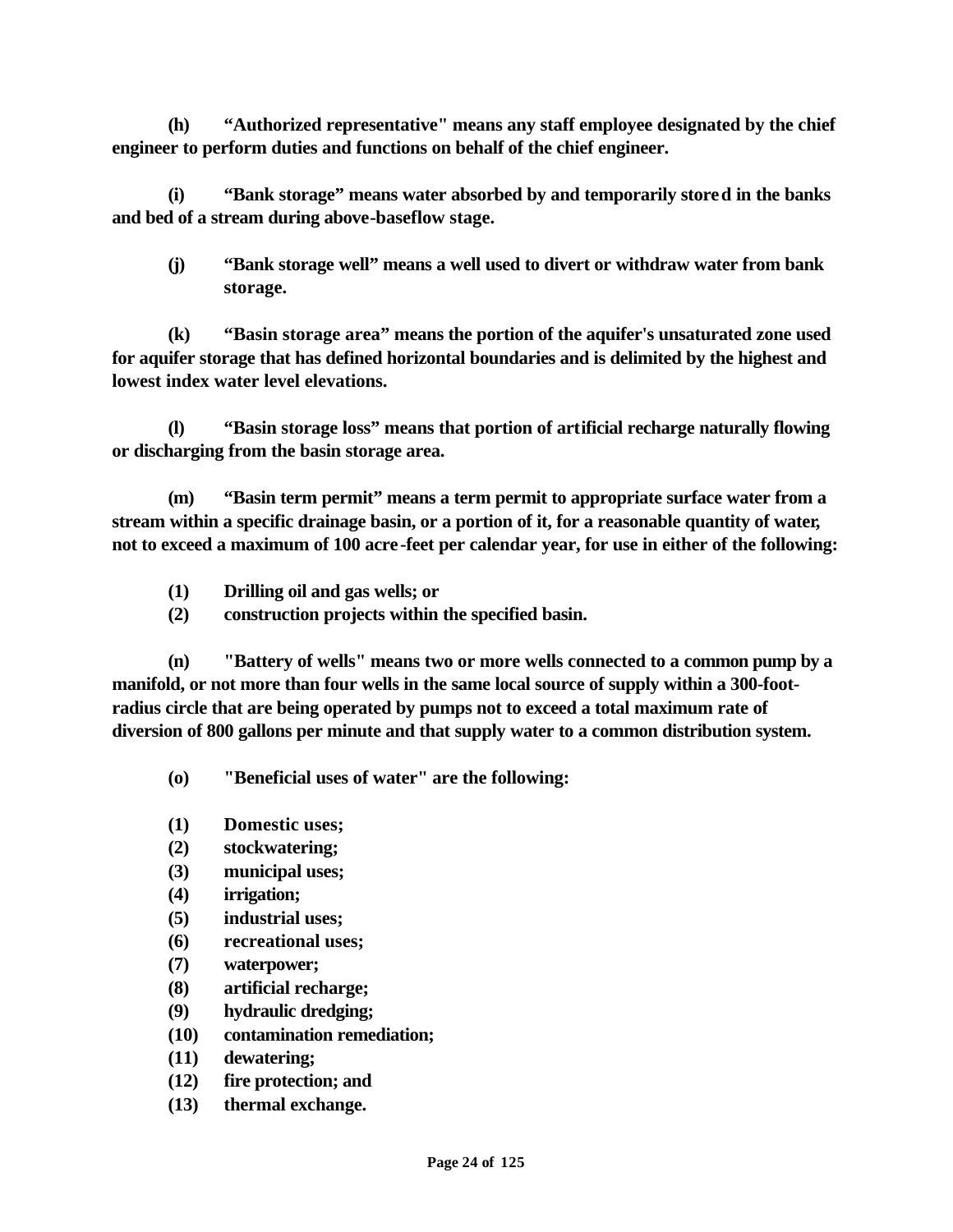**(p) "Completed substantially as shown on aerial photograph, topographic map, or plat," as used to define the authorized point of diversion, means within 300 feet of the location as shown on the aerial photograph, topographic map, or plat accompanying the application.** 

**(q) "Confined Dakota aquifer system" means that portion of the Dakota aquifer system overlain by Graneros shale.**

**(r) Conjunctive use" means the safe-yield management and operation of an aquifer in coordination with a surface water system to enhance the use of the total water supply availability in accordance with the provisions of the water appropriation act.** 

**(s) "Contamination remediation" means the diversion of water by a state agency, or under a written agreement or order of an appropriate state agency, for the purpose of improving the water quality.**

**(t) "Dakota aquifer system" shall include the Dakota formation, the Kiowa formation, the Cheyenne sandstone, and, where hydraulically connected, the Morrison formation.**

**(u) "Dakota aquifer system well" means a well or proposed well screened in whole or in part in the Dakota aquifer system.**

**(v) "Dewatering" means the removal of surface water or groundwater to achieve either of the following:**

**(1) Facilitate the construction of a building, pipeline, or other facility; or**

**(2) protect a building, levee, mining activity, or other facility.**

**(w) "Direct diversion of surface water" means the diversion of surface water directly from a stream by means of a pump, headgate, siphon, or similar installation, for application to beneficial use without storing it behind a dam, levee, or similar type of structure.** 

**(x) "Diversion" means the act of bringing water under control by means of a well, pump, dam, or other device for delivery and distribution for the proposed use.** 

**(y) "Diversion works" means any well, pump, power unit, power source, dam, and any other devices necessary to bring water under control for delivery to a distribution system by which the water will be distributed to the proposed use and any other equipment required as a condition of the permit, including a check valve, water level measurement tube, meter, or other measuring device.**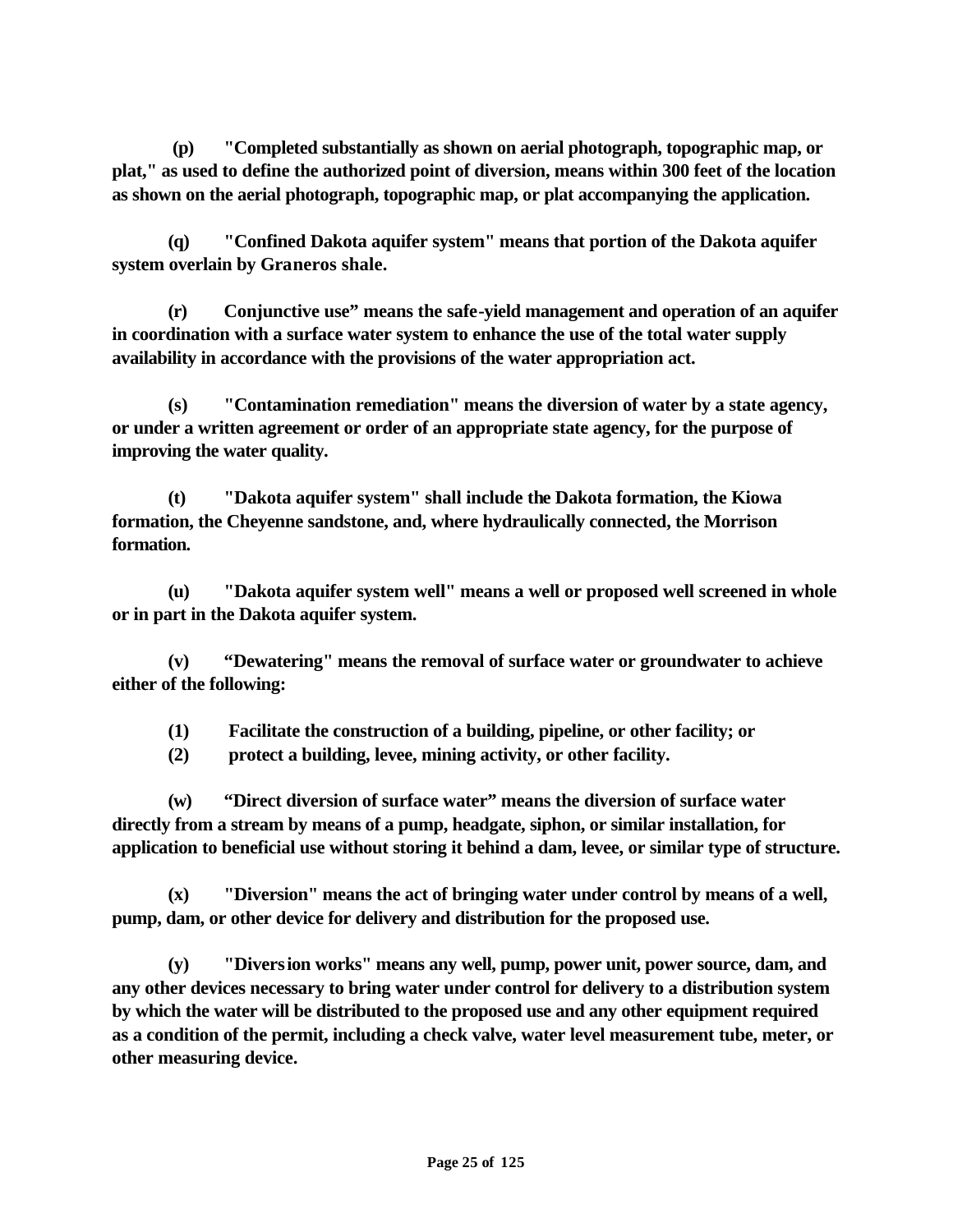**(z) "Division" means the division of water resources of the Kansas department of agriculture.** 

**(aa) "Dry hydrant" means a permanent, unpressurized intake pipe used to remove water from a pond, stream, reservoir, or other surface water supply by means of suction or vacuum supplied by a fire truck or other portable pumping device.**

**(bb) "Field inspection" means that for the purpose of issuing a certificate of appropriation pursuant to K.S.A. 82a-714 and amendments thereto, the chief engineer conducts a test of the rate of diversion of the diversion works under the normal and maximum conditions that the diversion works actually applied water to beneficial use during the perfection period. The chief engineer also collects all other information necessary to prepare a certificate, including the following:** 

**(1) A description of the location and size of the place where water was actually applied to beneficial use during the perfection period in accordance with the terms, conditions, and limitations of the approval of application;**

**(2) information on the quantity and rate of water that was applied to the authorized use during the perfection period; and**

**(3) the actual location of the point or points of diversion from which water was diverted in accordance with the terms, conditions, and limitations of the approval of application.**

**(cc) "Fire protection" means the use of water for fire protection by a fire department for public protection in general.**

**(dd) "Fish farming" means the controlled cultivation and harvest of aquatic animals.**

**(ee) "Flow-straightening vanes" means vanes, or other device installed at the upstream throat of a measuring chamber for the purpose of aligning all velocity components of flow parallel with the flow in the measuring chamber at the water flowmeter sensor location.** 

**(ff) "Full irrigation" means the application of water to crops during the growing season. Full irrigation shall include water for preirrigation.** 

**(gg) "Groundwater" means water below the surface of the earth.** 

**(hh) "Growing season" means the average frost-free period of the year.** 

**(ii) "Household purposes" means the use of water by a person for cooking, cleaning, washing, bathing, human consumption, rest room facilities, fire protection, and other uses normally associated with the operation of a household.**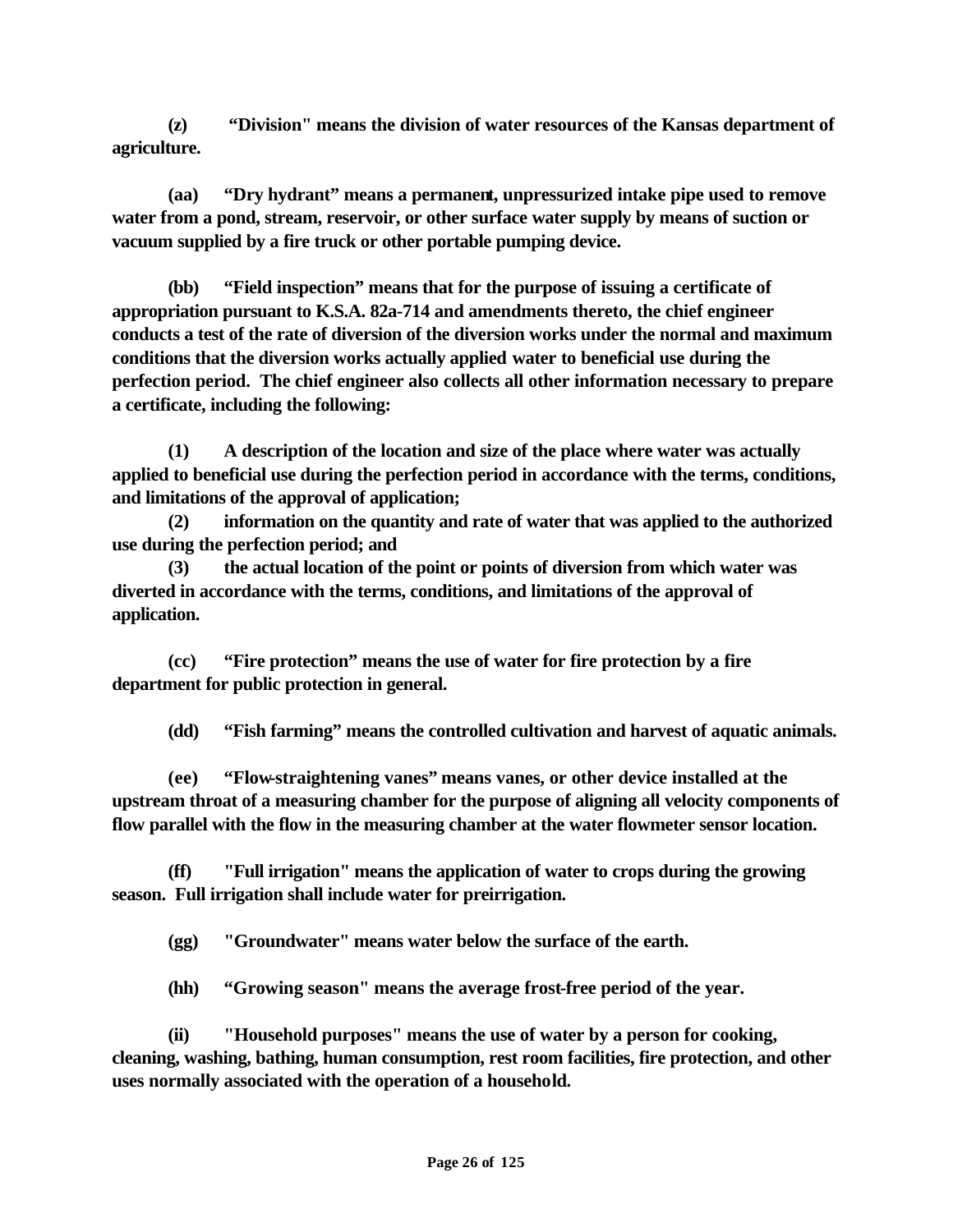**(1) "Fire protection" shall be considered to be use of water for "household purposes" if either of the following conditions is met:**

**(A) Water is available from a "dry hydrant" that has been installed on a pond located within 1,000 feet of the residence.**

**(B) Water can be pumped from a well located within 1,000 feet of the residence for fire protection.**

**(2) Household purposes shall also include the replacement of the potential net evaporation from a domestic pond of up to ½ acre in surface area if both of the following conditions are met:**

**(A) The pond is utilized for aesthetic purposes as an integral part of the landscaping of a house.**

**(B) Any portion of the pond is located within 300 feet of the closest edge of the house.**

**(3) The maximum reasonable annual quantity of groundwater that may be pumped into a pond to be withdrawn later for domestic fire protection shall not exceed 0.06 acre-feet plus the average annual potential net evaporation for a pond at that location in the state having a surface area of 0.2 of an acre.**

**(4) Household purposes shall also include the use of 1½ acre -feet of water or less per calendar year by an industrial user, restaurant, hotel, motel, church, camp, correctional facility, educational institution, or similar entity for household purposes.** 

**(jj) "Hydraulic dredging" means the removal of saturated aggregate from a stream channel, pit, or quarry by means of hydraulic suction and the pumping of the aggregate and water mixture as a slurry to a location where at least 95% of the water returns directly to the source of supply.**

**(kk) "Immediate vicinity," as used in specifying the place of use for a water right in which the water is authorized to be used for municipal purposes, means within 2,640 feet of the corporate limits of the municipality, rural water district, or other entity.**

**(ll) "In compliance" means that a water flowmeter does not meet any of the criteria of K.A.R. 5-1-9 for being out of compliance.**

**(mm) "Index water level" means water level elevations established spatially throughout a basin storage area to be used to represent the maximum volume of a basin storage area, and storage available for recovery based upon accounting methodology, and conditions of the permit.**

**(nn) "Indirect use" means the total of the seepage loss and the average annual potential net evaporation loss from the surface of water originally impounded in a reservoir for beneficial use.**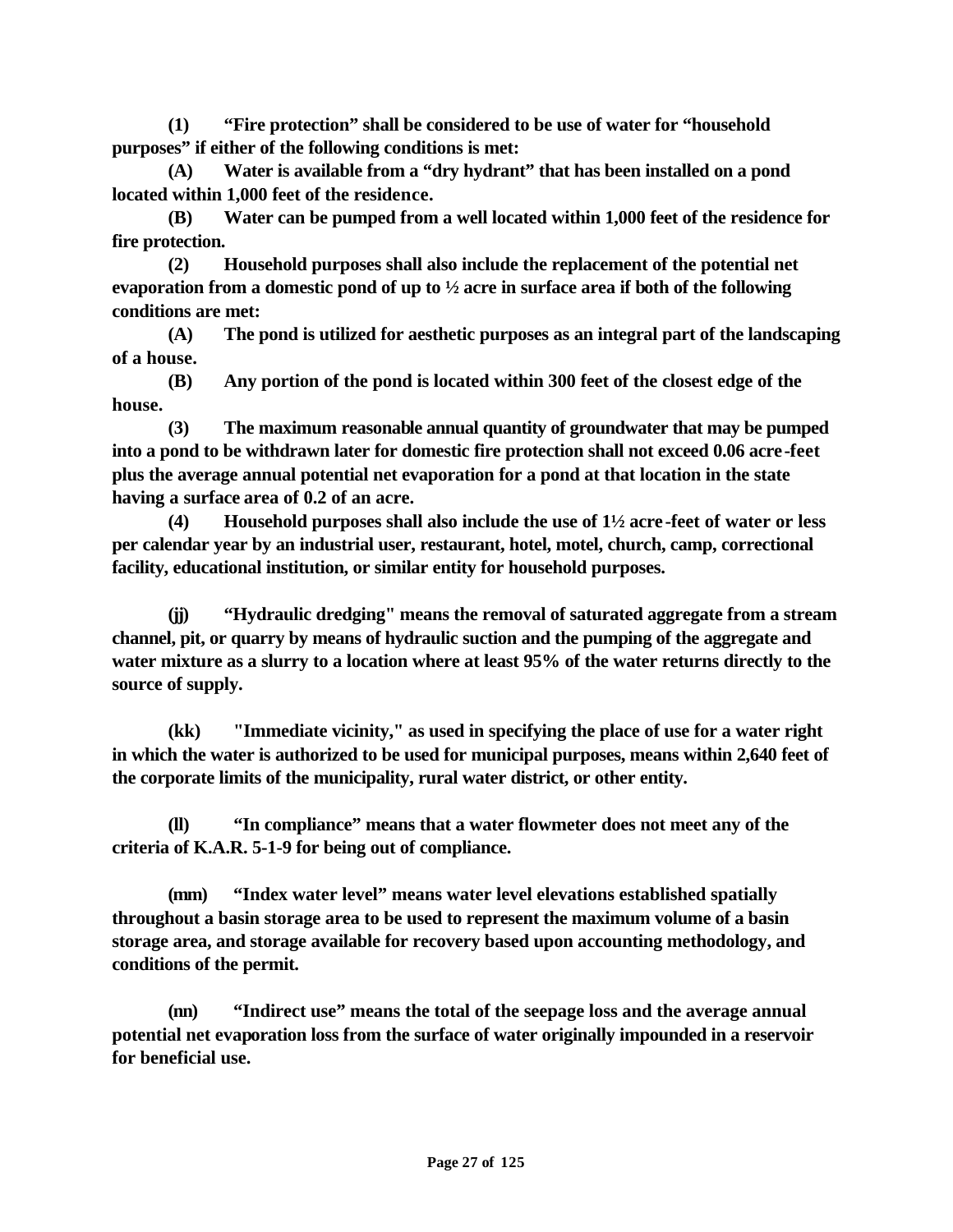**(oo) "Industrial use" means the use of water in connection with the manufacture, production, transport, or storage of products, or the use of water in connection with providing commercial services, including water used in connection with steam electric power plants, greenhouses, fish farms, poultry operations that are not incidental to the operation of a traditional farmstead pursuant to K.S.A. 82a-701(c) and amendments thereto, secondary and tertiary oil recovery, air conditioning, heat pumps, equipment cooling, and all uses of water associated with the removal of aggregate for commercial purposes except the following:**

**(1) The evaporation caused by exposing the groundwater table or increasing the surface area of a stream, lake, pit, or quarry by excavation or dredging, unless the evaporation has a substantially adverse impact on the area groundwater supply; and**

**(2) hydraulic dredging.**

**(pp) "Irrigation use" means the use of water for the following:**

**(1) The growing of crops;** 

**(2) the watering of gardens, orchards, and lawns exceeding two acres in area; and** 

**(3) the watering of golf courses, parks, cemeteries, athletic fields, racetrack grounds, and similar facilities.** 

**(qq) "Measuring chamber" means a cylindrical chamber in which a water flowmeter is installed that is calibrated to match the measuring element of the water flowmeter and the nominal size of the pipe in which it is installed.**

**(rr) "Municipal use" means the various uses made of water delivered through a common distribution system operated by any of the following:** 

**(1) A municipality;**

**(2) a rural water district;** 

**(3) a water district;** 

**(4) a public wholesale water supply district;** 

**(5) any person or entity serving 10 or more hookups for residences or mobile homes; or** 

**(6) any other similar entity distributing water to other water users for various purposes.** 

**Municipal use shall also include the use of water by restaurants, hotels, motels, churches, camps, correctional facilities, educational institutions, and similar entities using water that does not qualify as a domestic use.**

**(ss) "Nonvolatile memory" means the ability of a water flowmeter to retain the values stored in the mechanical or electronic memory if all power, including backup battery power, is removed.**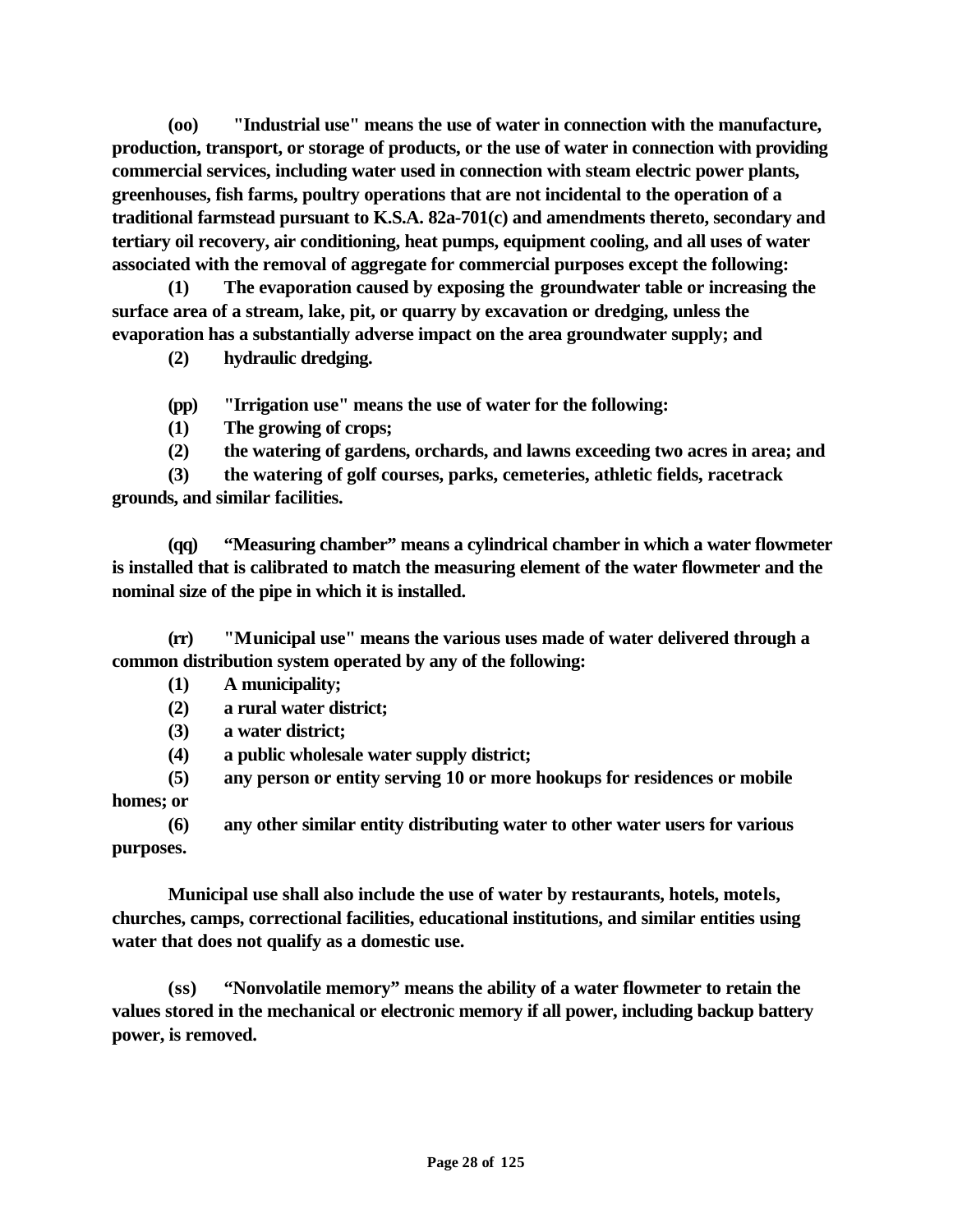**(tt) "Normal operating range" means the range of flow rates for which the water flowmeter will meet the accuracy requirements of K.A.R. 5-1-4 (a), as certified by the water flowmeter manufacturer.**

**(uu) "Off-season irrigation" means the application of water to land for the purpose of storing moisture in the soil for future use by a crop that will not be irrigated during the growing season.**

**(vv) "Operator," as used in the regulation of sand and gravel pits, means any person who engages in mining sand or gravel, or both.**

**(ww) "Perfect" means the actions taken by a water user to develop an approval of application into a water right. These actions shall consist of the completion of the diversion works and the actual application of water to the authorized beneficial use in accordance with the terms, conditions, and limitations of the approval of application.**

**(xx) "Point of diversion" means the point at which water is diverted or withdrawn from a source of water supply.**

**(yy) "Point of diversion for storage of surface water in a reservoir created by a dam" means the point at which the longitudinal axis of the dam crosses the centerline of the stream impounded by the reservoir.** 

**(zz) "Potential annual runoff" means the mean annual runoff for the watershed of the reservoir.**

**(aaa) "Preirrigation" means the application of water to the land for a crop before planting to assure adequate moisture for early plant growth.** 

**(bbb) "Primary well" means a well for which a standby well is available.**

**(ccc) "Prior right" means a vested right, an appropriation right with earlier priority, or a permit with earlier priority than that of a subsequent appropriation right or permit.** 

**(ddd) "Proven reserves" means extractable sand and gravel deposits for which good estimates of the quantity and quality have been made by various means, including core drilling.**

**(eee) "Recharge" means the natural infiltration of surface water or rainfall into an aquifer from its catchment area.**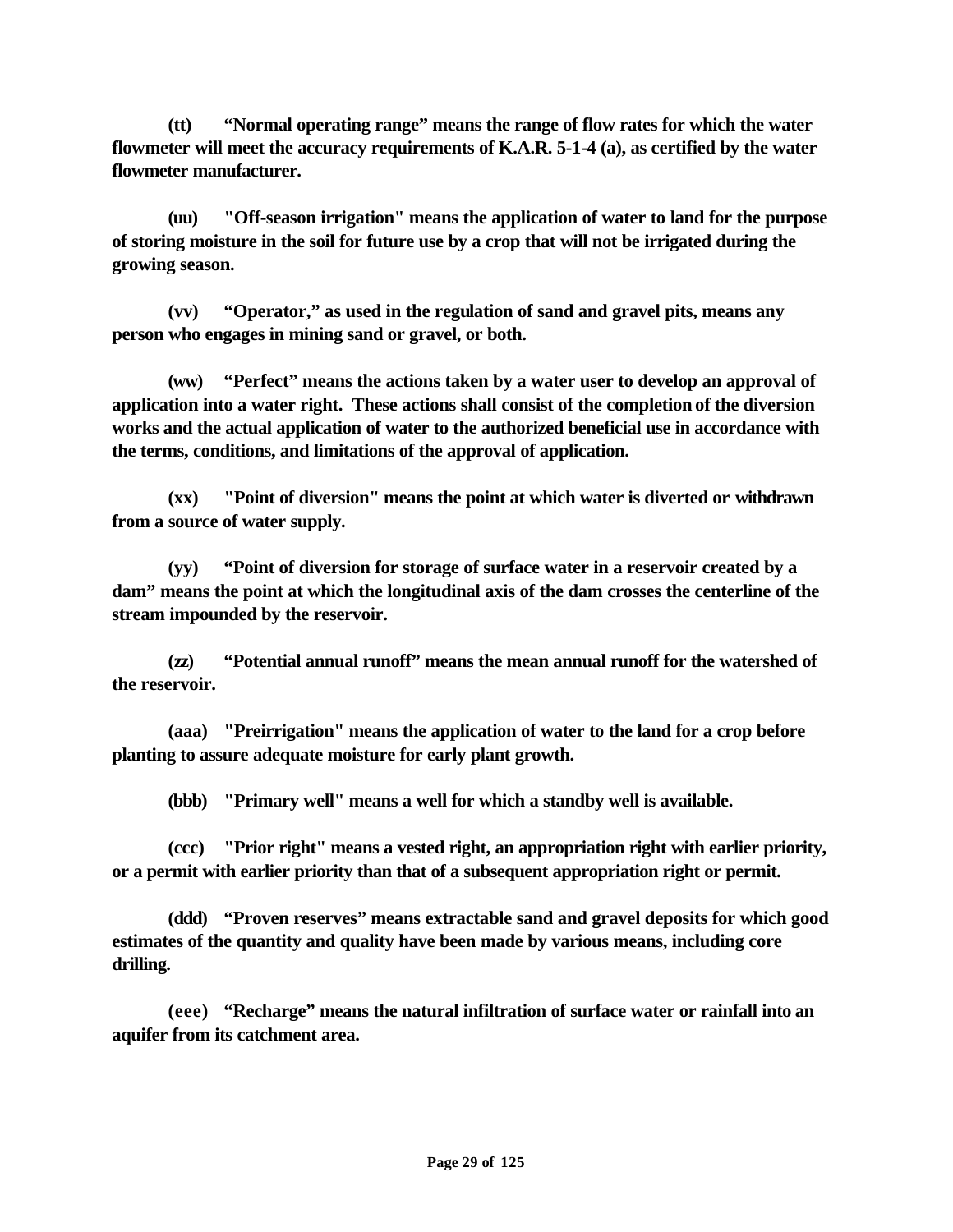**(fff) "Recharge credit" means the quantity of water that is stored in the basin storage area and that is available for subsequent appropriation for beneficial use by the operator of the aquifer storage and recovery system.**

**(ggg) "Recreation storage" means the storage and use of water within the reservoir for recreational use as defined in this regulation. Water stored for recreation use in a reservoir shall be considered to be an indirect use of water.** 

**(hhh) "Recreational use" means a use of water in accordance with a water right that provides entertainment, enjoyment, relaxation, and fish and wildlife benefits.** 

**(iii) "Rediversion of water" means releasing or withdrawing water that had been previously impounded behind a dam, levee, or similar type of structure, by use of a pump, outlet tube, headgate, or similar type of device, and the application of the water directly to beneficial use.** 

**(jjj) "Register" means an integral or remote device that displays the quantity of water passing the water flowmeter sensor and is part of the water flowmeter.**

**(kkk) "Reservoir capacity" means the volume of water that can be stored below the lower of either of the following:** 

- **(1) The elevation of the principal spillway tube; or**
- **(2) the lowest uncontrolled spillway in the reservoir.**

**(lll) "Reservoir having a total water volume of less than 15 acre -feet," as used in K.S.A. 82a-728 and amendments thereto, means a reservoir having a capacity of 15 acre-feet or less as measured at the principal spillway tube or the lowest uncontrolled spillway, whichever is lower.**

**(mmm)"Safe yield" means the long-term sustainable yield of the source of supply, including hydraulically connected surface water or groundwater.**

**(nnn) "Sand and gravel pit operation" means a project that meets the following conditions:**

**(1) Excavates overburden for mining sand or gravel, or both, exposing the underlying groundwater table to evaporation; and**

**(2) has a perimeter equal to or greater than its depth.**

**(ooo) "Source water" means water used for artificial recharge that meets the following conditions:**

- (1) Is available for appropriation for beneficial use;
- (2) is above base-flow stage in the stream;
- (3) is not needed to satisfy minimum desirable streamflow requirements; and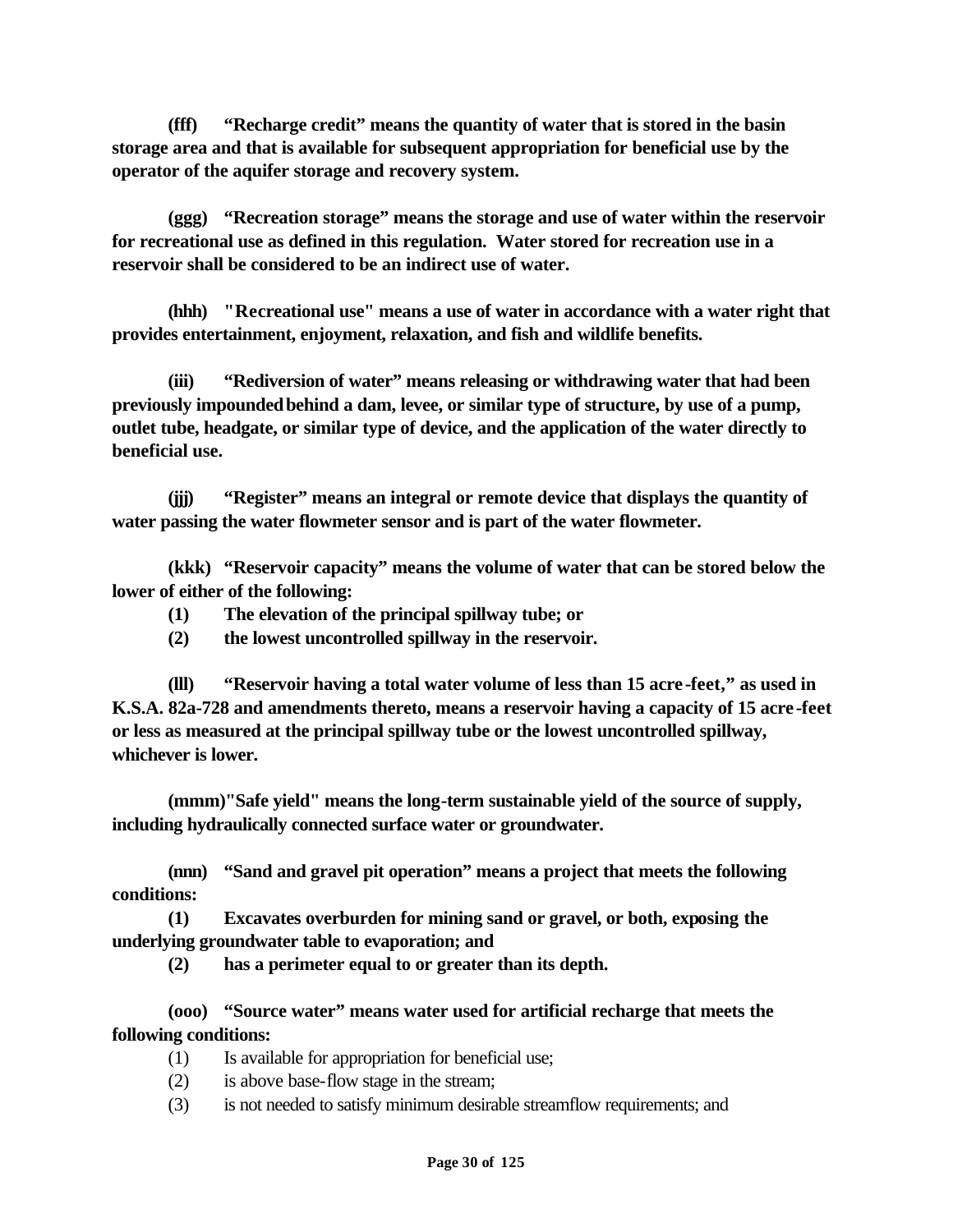(4) will not degrade the ambient groundwater quality in the basin storage area.

(ppp) "Specialty crop" means a crop other than a normal Kansas field crop. This term shall include turf grass, trees, vegetables, ornamentals, and other similar crops.

(qqq) "Standby well" means a well that can withdraw water from the same source of supply as the primary well and that is used only when water is temporarily unavailable from the primary well or wells authorized to be used on the same place of use because of mechanical failure, maintenance, or power failure. A standby well may also be used for fire protection or a similar type of emergency.

(rrr) "Static water level" means the depth below land surface at which the top of the groundwater is found when not affected by recent pumping.

(sss) (1) "Stockwatering" means the watering of livestock and other uses of water directly related to either of the following:

(A) The operation of a feedlot with the capacity to confine 1,000 or more head of cattle; or

(B) any other confined livestock operation or dairy that would divert 15 or more acre-feet of water per calendar year.

(2) Stockwatering shall not include the irrigation of feed grains or other crops.

(3) For the purposes of this subsection, a group of feedlots or other confined feeding operations shall be considered to be one feedlot or confined feeding operation if both of these conditions are met:

- (1) There are common feeding or other physical facilities.
- (2) The group of facilities is under common management.

(ttt) "Straight pipe" means a straight length of pipe free of all internal obstructions, including size changes, valves, cooling coils, injection ports, sand or foreign material, and any other condition that would cause a disturbance of the internal velocity profile in the pipe. Internal obstructions shall not include properly designed, constructed, and installed straightening vanes and inspection ports.

(uuu) "Stream channel aquifer" means unconsolidated water-bearing deposits in river valleys, flood plains, and terraces that are separate and distinct from any other aquifer and capable of yielding water in sufficient quantities for beneficial use.

(vvv) "Surface water" means water in creeks, rivers, or other watercourses, and in reservoirs, lakes, and ponds.

(www)"Term permit" means a permit to appropriate water issued for a specified period of time. At the end of the specified time, or any authorized extension of it, the permit shall be automatically dismissed, and any priority it may have had shall be forfeited.

(xxx) "The production and return of saltwater in connection with the operation of oil and gas wells in accordance with the written approval granted therefor by the Kansas corporation commission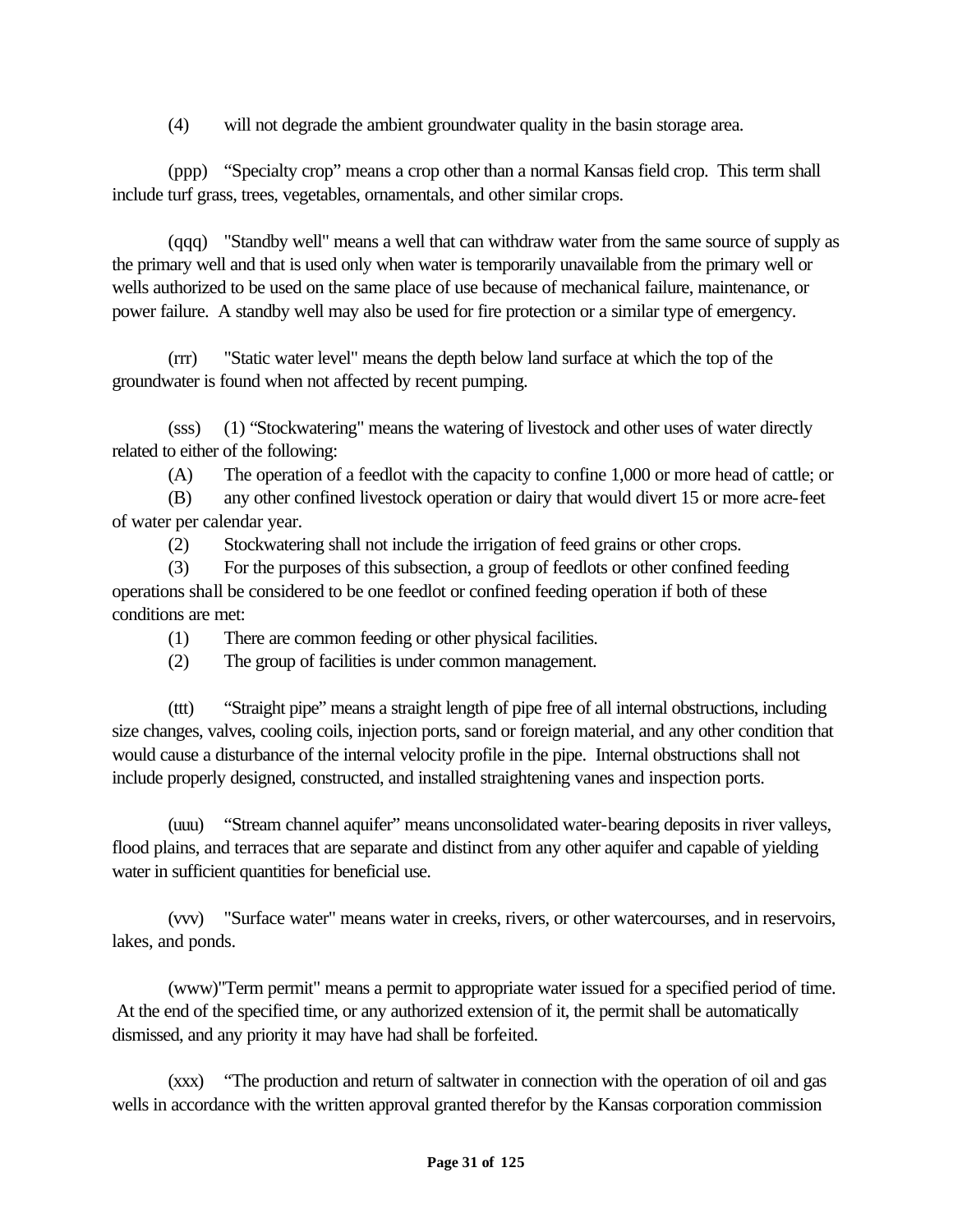pursuant to K.S.A. 55-901, and amendments thereto" means only that saltwater actually produced during the primary production of oil and gas wells and shall not include the following:

(1) Saltwater used in the drilling of an oil and gas well; and

(2) saltwater injected into an enhanced recovery injection well, unless that saltwater was produced in the primary production of the oil and gas well, separated from the oil and gas, and then subsequently reinjected.

(yyy) "Thermal exchange" means the use of water for climate control in a nondomestic building and in a manner that is essentially nonconsumptive to the source of supply.

(zzz) "Totalizer" means the mechanical or electronic portion of the register that displays the total quantity of water that has passed the water flowmeter sensor.

(aaaa)"Unconfined Dakota aquifer system" means that portion of the Dakota aquifer system not overlain by Graneros shale.

(bbbb)"Unconsolidated regional aquifer" means a body of mostly unconsolidated and heterogeneous water-bearing deposits that are hydraulically and geologically contiguous, and are capable of yielding water in sufficient quantities for beneficial use.

(cccc) "Waste of water" means any act or omission that causes any of the following:

(1) The diversion or withdrawal of water from a source of supply that is not used or reapplied to a beneficial use on or in connection with the place of use authorized by a vested right, an appropriation right, or an approval of application for a permit to appropriate water for beneficial use;

(2) the unreasonable deterioration of the quality of water in any source of supply, thereby causing impairment of a person's right to the use of water;

(3) the escaping and draining of water intended for irrigation use from the authorized place of use; or

(4) the application of water to an authorized beneficial use in excess of the needs for this use.

(dddd)"Waterpower use" means the use of falling water for hydroelectric or hydromechanical power.

(eeee) "Water balance" means the method of determining the amount of water in storage in a basin storage area by accounting for inflow to, outflow from, and changes in storage in that basin storage area.

(ffff) "Water flowmeter" means the combination of a flow-sensing device, measuring chamber, integral or remote display device or register, and any connecting parts required to make a working assemblage to measure, record, and allow determination of flow rate and total quantity of water flowing past the water flowmeter sensor.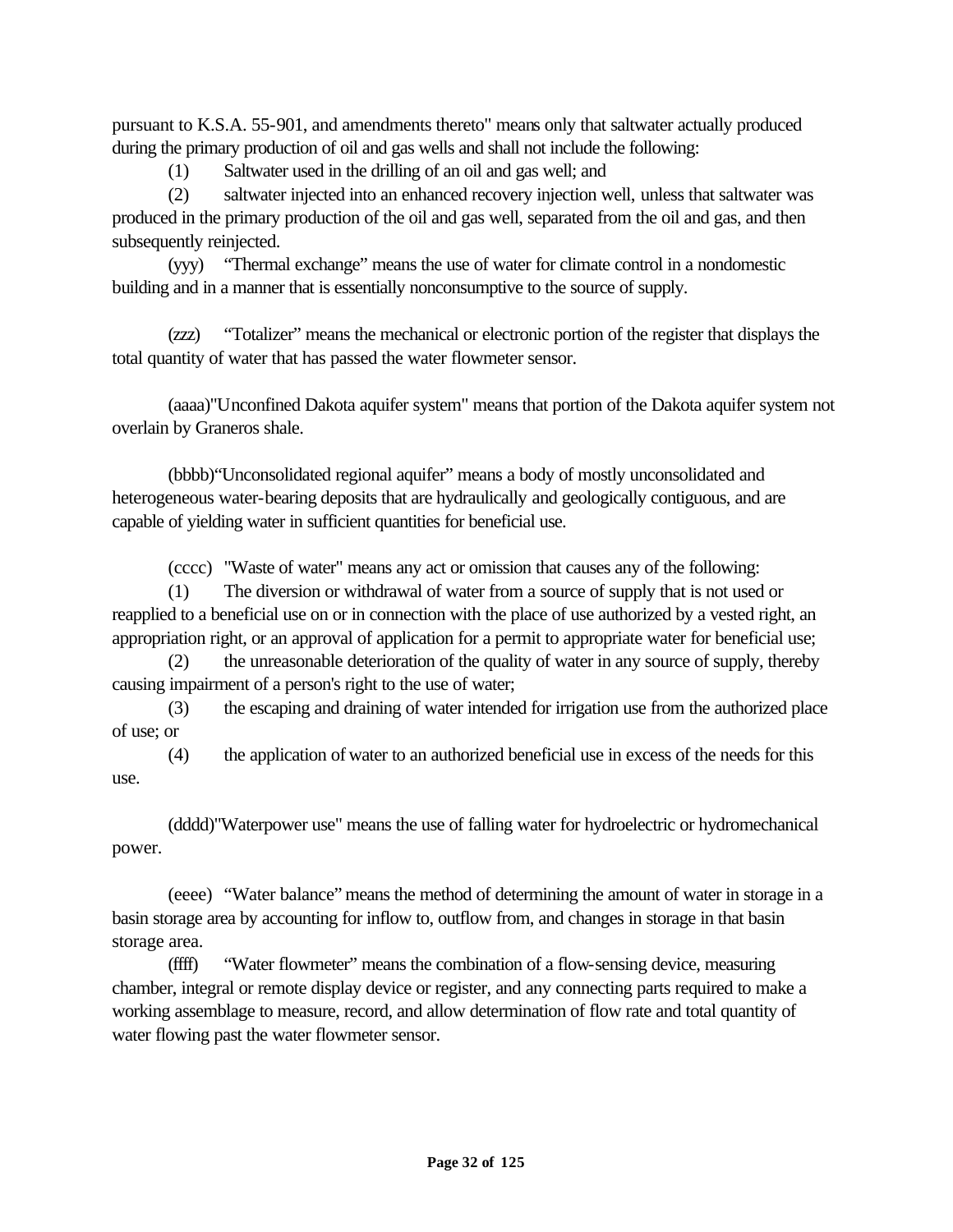(gggg)"Water storage device" means a reservoir, elevated water tank, pressurized water tank, including a bladder tank, or other container into which water is pumped and stored before beneficial use.

(hhhh)"Water use correspondent" means a person designated in writing, on a form prescribed by the chief engineer, by one of the owners of a water right to file the water use reports required by K.S.A. 82a-732 and amendments thereto, on behalf of the owner or owners of that water right. (Authorized by and implementing K.S.A. 82a-706a; modified, L. 1978, ch. 460, May 1, 1978; amended May 1, 1980; amended May 1, 1981; amended May 1, 1983; amended May 1, 1986; amended Dec. 3, 1990; amended May 31, 1994; amended Sept. 22, 2000.)

**K.A.R. 5-1-2. Standby well**. In order for a well to qualify as a standby well:

(a) The well shall be maintained in operable condition and be capable of being hooked to a power source within a reasonable amount of time to allow the well to function effectively as a standby well.

(b) Both the primary well or wells and the standby well or wells shall be required to be metered by order of the chief engineer or as a condition of the water right or permit.

(c) The standby well shall be located close enough to the primary well so that both wells withdraw water from the same local source of supply.

(d) The standby well shall be authorized to divert the same rate and quantity as the primary well or wells. A limitation clause shall be placed on any water right or permit authorizing a standby well or wells limiting the standby well to no more than the rate and quantity authorized for the primary well or wells. With the limitation clause or clauses in effect, the standby well or wells shall not be counted in any safe yield, allowable appropriation, depletion or similar type of analysis. (Authorized by K.S.A. 82a-706a; implementing K.S.A. 82a-706; effective May 31, 1994.)

**K.A.R. 5-1-3. Permitting requirements of the Kansas water appropriation act.** An individual engaged in the drilling of water well test holes, seismic test holes, stratigraphic test holes, observation wells, and water quality sampling wells, shall not be required to have an approval of application pursuant to the Kansas water appropriation act if water will not be diverted for beneficial use. (Authorized by K.S.A. 82a-706a; implementing K.S.A. 82a -701(f), 82a-703, 82a-705, and K.S.A. 1999 Supp. 82a-711; effective Sept. 22, 2000.)

**K.A.R. 5-1-4. Water flowmeter specifications**. Each water flowmeter required by the chief engineer, or required pursuant to a regulation adopted by the chief engineer, on or after the effective date of this regulation shall meet the following minimum requirements:

(a)(1) The water flowmeter shall be certified by the manufacturer to register neither less than 98 percent nor more than 102 percent of the actual volume of water passing the water flowmeter when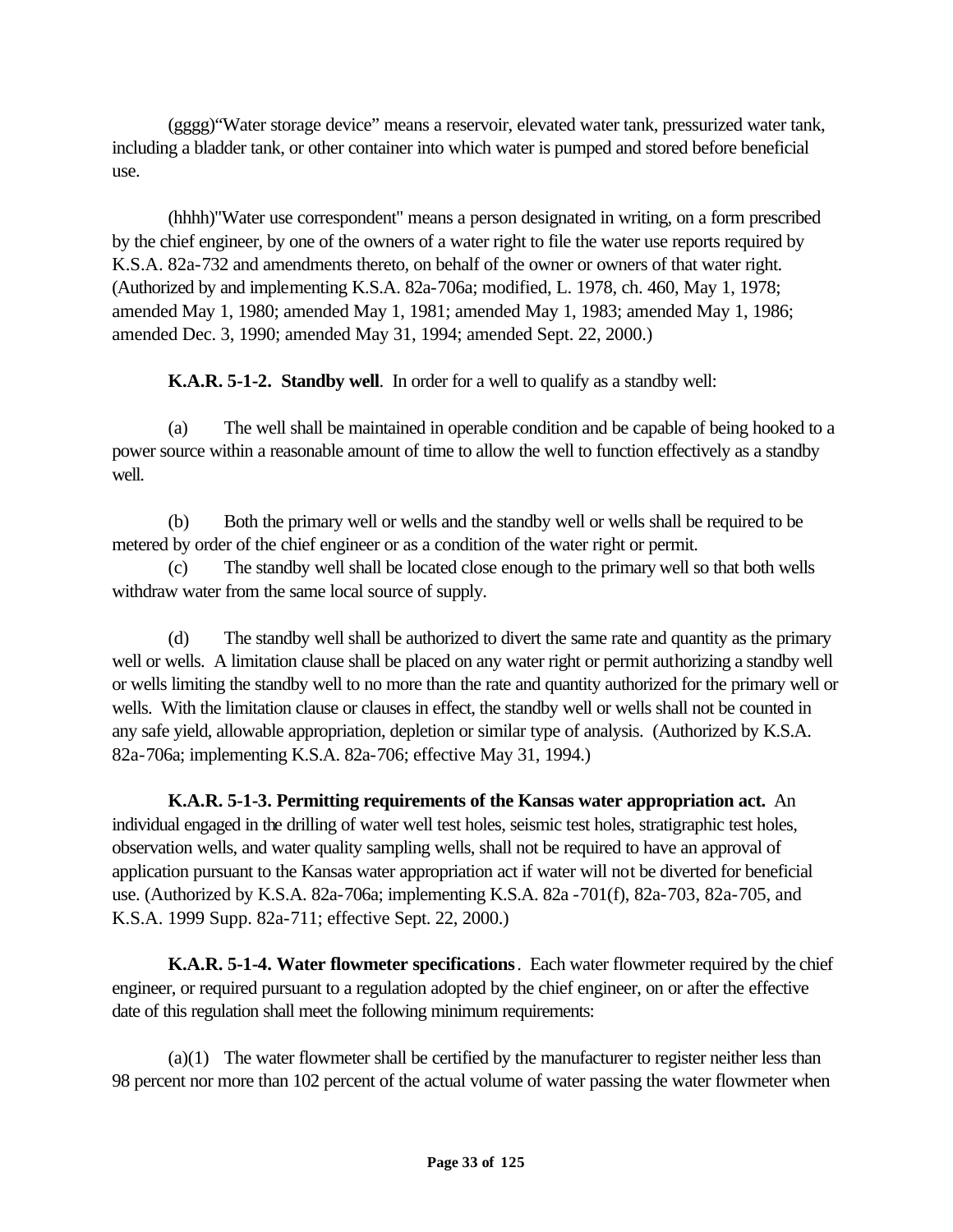installed according to the manufacturer's instructions. This requirement shall be met throughout the water flowmeter's normal operating range without further adjustment or calibration.

(2) The manufacturer shall certify to the chief engineer that it has an effective quality assurance program, including wet testing a random sample of production line water flowmeters with water flowmeter test equipment. The minimum number of samples to be tested shall be determined using a confidence interval of 90 percent, an expected compliance of 95 percent, and an acceptable error of two percent. The minimum number of samples of each model that shall be tested shall be calculated by multiplying 1,300 times the annual production of that model of water flowmeter divided by Q. Q equals four times the annual production of that water flowmeter plus 1,300.

(3) The manufacturer shall certify that the water flowmeter test equipment described in paragraph (a)(2) has been tested annually and found accurate by standards traceable to the national institute of standards and technology (NIST). Documentation of the testing required in paragraphs (a)(1) and (2) shall be maintained by the manufacturer for a period of at least five years and shall be made available to the chief engineer upon request during normal business hours.

(b) The water flowmeter shall be designed and constructed so that it will meet the following criteria:

(1) Maintain the accuracy required by the chief engineer in K.A.R. 5-1-4(a) and K.A.R. 5-

 $1-9(a);$ 

- (2) be protected by the following:
- (A) A seal installed by the manufacturer or an authorized representative of the manufacturer;

or

- (B) a way that makes it impossible to alter the totalizer reading without breaking the seal or obtaining the authorization of the manufacturer, an authorized representative of the manufacturer, or the chief engineer.
	- (3) clearly indicate the direction of water flow;
	- (4) clearly indicate the serial number of the water flowmeter;
	- (5) have a weatherproof register that is sealed from all water sources;
	- (6) have a register that is readable at all times, whether the system is operating or not;

(7) be able to be sealed by an authorized representative of the chief engineer to prevent unauthorized manipulation of, tampering with, or removal of the water flowmeter;

(8) be equipped with a manufacturer-approved measuring chamber through which all water flows. Except for positive displacement water flowmeters and multijet water flowmeters, flowstraightening vanes shall be installed at the upstream throat of the water flowmeter chamber. The flowstraightening vanes shall meet either of the following criteria:

(A) Be designed and installed by the manufacturer, or an authorized representative of the manufacturer; or

- (B) consist of at least three vanes that meet the following conditions:
- (i) Are longer, when placed parallel to the length of the pipe, than the inside diameter of the

pipe;

- (ii) are equally spaced radially on the inner periphery of the pipe; and
- (iii) are wider in diametrical distance than one-fourth of the inside diameter of the pipe;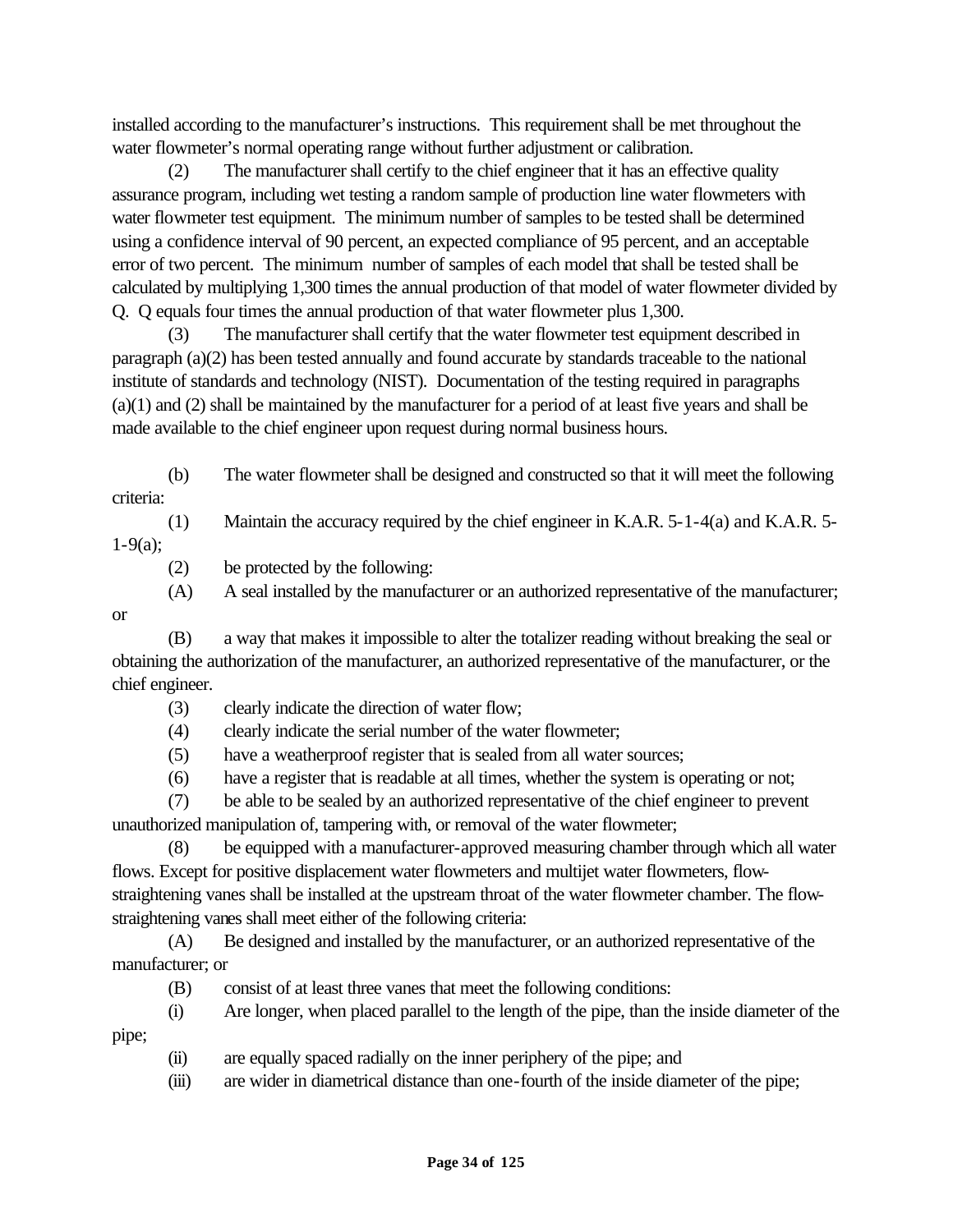(9) be equipped with an inspection port if the straightening vanes are not designed, constructed, and installed by the manufacturer or an authorized representative of the manufacturer. The port shall be of sufficient size and placement to allow determination of the following:

(A) The proper installation of the flow-straightening vanes; and

(B) the inside diameter of the pipe in which the water flowmeter sensor is installed;

(10) remain operable without need for recalibration to maintain accuracy throughout the operating life of the water flowmeter; and

(11) have a totalizer that meets the following criteria:

(A) Is continuously updated to read directly only in acre-feet, acre-inches, or gallons;

(B) has sufficient capacity, without cycling past zero more than once each year, to record the quantity of water diverted in any one calendar year;

(C) reads in units small enough to discriminate the annual water use to within the nearest 0.1 percent of the total annual permitted quantity of water;

(D) has a dial or counter that can be timed with a stopwatch over not more than a 10 minute period to accurately determine the rate of flow under normal operating conditions; and

(E) has a nonvolatile memory.

(c) Each water flowmeter that is required to be installed by the chief engineer, or that was required to be installed as a condition of either an approval of application or an order of the chief engineer, or pursuant to a regulation adopted by the chief engineer before the effective date of this regulation, shall meet the following minimum specifications:

(1) Each water flowmeter shall be of the proper size, pressure rating, and style, and shall have a normal operating range sufficient to accurately measure the water flow passing the water flowmeter under normal operating conditions.

(2) Each water flowmeter shall meet the accuracy requirements of K.A.R. 5-1-9(a). If the water flowmeter does not meet the accuracy requirements of K.A.R. 5-1-9(a), then the water flowmeter shall meet either of the following criteria:

(A) Be repaired so that it can meet the accuracy requirements of K.A.R. 5-1-9(a); or

(B) be replaced with a water flowmeter complying with all of the requirements of K.A.R. 5- 1-4 and installed in a manner that meets the requirements of K.A.R. 5-1-6. (Authorized by K.S.A. 82a-706a; implementing K.S.A. 82a-706c; effective Sept. 22, 2000.)

**K.A.R. 5-1-5. Variances from water flowmeter specifications.** (a) A variance from the chief engineer's water flowmeter specifications may be granted by the chief engineer if the water right owner furnishes detailed specifications of a proposed water flowmeter and demonstrates to the chief engineer all the following:

(1) A water flowmeter meeting the specifications of K.A.R. 5-1-4 will not satisfactorily serve the water user's needs.

(2) The proposed water flowmeter will meet the accuracy requirements of K.A.R. 5-1-4(a) and (b).

(3) The proposed water flowmeter will provide a reliable and accurate water use record for that point of diversion.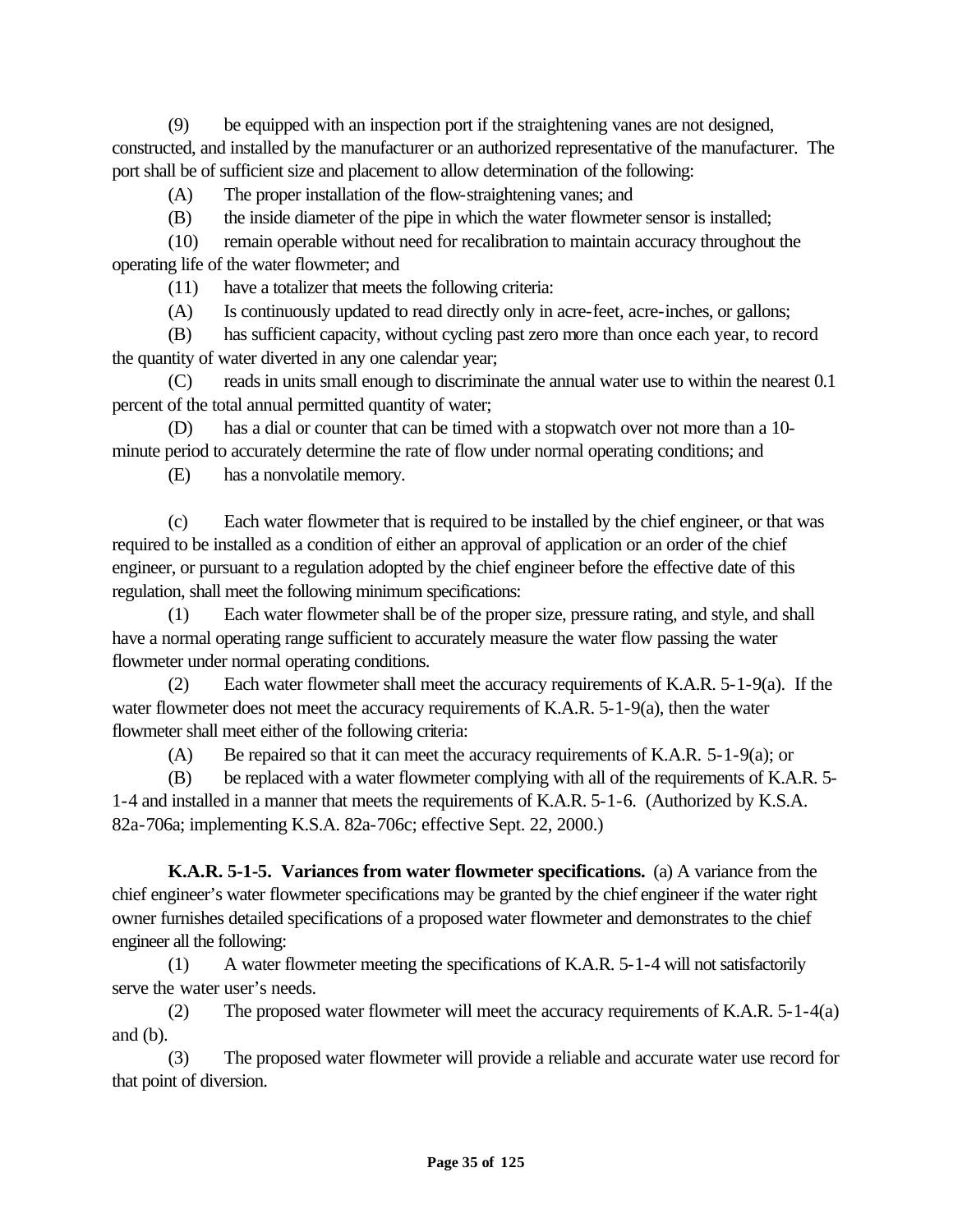(b) Variances shall be granted only on a site-by-site, case-by-case basis. No general variances shall be granted for any brand or model of water flowmeter, except as set forth in subsection (c).

(c) A limited variance shall be granted by the chief engineer for a period of up to three years to allow that specific brand and model of a water flowmeter to be tested in the field and to serve as a water flowmeter required by the chief engineer if all of the following conditions are met:

(1) The manufacturer demonstrates to the chief engineer that a particular model and brand of water flowmeter utilizes new technology, does not meet one or more of the requirements of K.A.R. 5-1-4, and is likely to be as reliable, or more reliable, than water flowmeters currently meeting all of the requirements of K.A.R. 5-1-4.

(2) The manufacturer agrees to install not more than 50, nor less than 10, water flowmeters to test the new technology.

(3) The manufacturer agrees to collect data for at least one year that is sufficient to allow the chief engineer to determine whether that brand and model of water flowmeter meets the reliability and accuracy specifications of K.A.R. 5-1-4. (Authorized by K.S.A. 82a-706a; implementing K.S.A. 82a-706c; effective Sept. 22, 2000.)

**K.A.R. 5-1-6. Water flowmeter installation specifications.** (a) Each water flowmeter required by the chief engineer to be installed or required pursuant to a regulation adopted by the chief engineer, on or after the effective date of these regulations shall meet the following minimum water flowmeter installation specifications:

(1) Each water flowmeter shall be installed in a manner that meets the following criteria:

(A) Meets or exceeds the instructions of the manufacturer; and

(B) except for a multijet and a positive displacement water flowmeter, is installed so that there are at least five pipe diameters of straight pipe upstream and at least two pipe diameters of straight pipe downstream of the sensor portion of the water flowmeter, regardless of the manufacturer's installation specifications.

(2) Each water flowmeter shall be sized and installed so that full pipe flow will be maintained through the water flowmeter and so that water velocity in the measuring chamber will be within the normal operating range of the water flowmeter at all times while water is being diverted.

(3) If a water flowmeter is located downstream of a water storage device, there shall be at least seven diameters of straight pipe upstream of the water storage device where a water flowmeter may be installed for a field test by the chief engineer.

(4) Each water flowmeter shall be installed at a location that will measure all water diverted from the source of supply.

(b) Each water flowmeter that is required by the chief engineer to be installed, or that was required to be installed as a condition of either an approval of application or an order of the chief engineer, or pursuant to a regulation adopted by the chief engineer, before the effective date of these regulations, shall meet the following minimum installation specifications:

(1) Each water flowmeter shall be installed in a manner that meets or exceeds the instructions of the manufacturer and, except for a multijet and a positive displacement water flowmeter,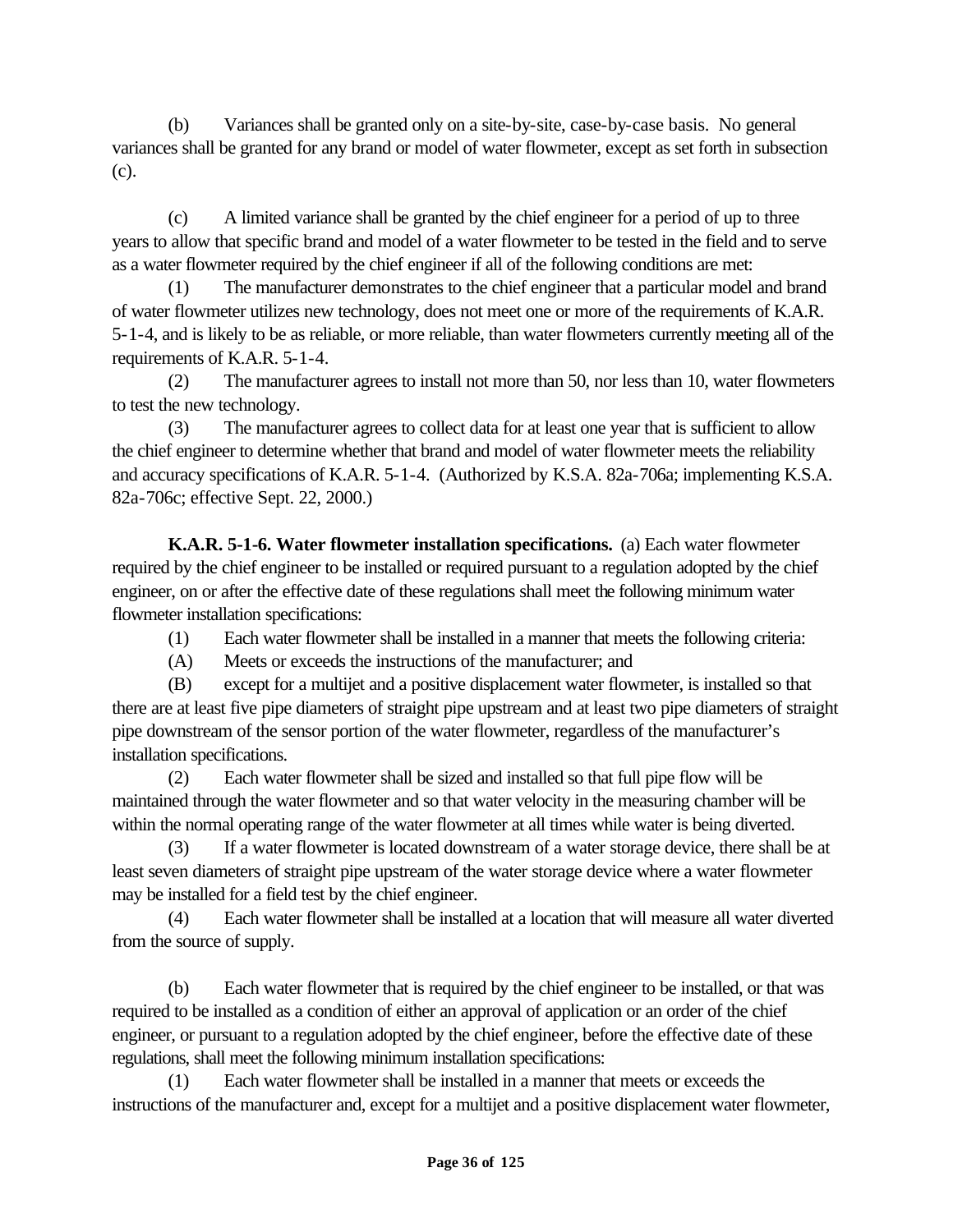shall be installed so that there are at least five pipe diameters of straight pipe upstream and at least two pipe diameters of straight pipe downstream of the sensor portion of the water flowmeter, regardless of the manufacturer's installation specifications.

(2) Each water flowmeter shall be sized and installed so that full pipe flow will be maintained through the water flowmeter and so that water velocity in the measuring chamber will be within the normal operating range of the water flowmeter at all times while the water is being diverted.

(3) Each water flowmeter shall be installed at a location that will measure all water diverted from the source of supply. (Authorized by K.S.A. 82a-706a; implementing K.S.A. 82a-706c; effective Sept. 22, 2000.)

**K.A.R. 5-1-7. Requirement to install a water flowmeter or other suitable watermeasuring device**. (a) All nondomestic, nontemporary wells and pump sites operated under the authority of an approval of application issued on or after the effective date of this regulation shall be equipped with a water flowmeter that meets or exceeds the specifications of the chief engineer effective at the time the application is approved by the chief engineer.

(b)(1) All nondomestic, nontemporary gravity diversions of water, including irrigation ditches, operating under the authority of an approval of application issued on or after the effective date of this regulation shall be equipped with a continuous recording gauge, or other suitable water-measuring device located at or near the headgate. Before installation, the water right owner shall submit plans and specifications for the proposed gauge, or other suitable water- measuring device, to the chief engineer and shall receive approval in writing from the chief engineer before installing the gauge or other suitable water-measuring device.

(2) The gauge or other suitable water-measuring device shall meet the following criteria:

(A) Register not less than 94% and not more than 106% of the actual volume of water passing the device under normal operating conditions when compared to a field test made by, or approved by, the chief engineer;

(B) be installed in accordance with the installation requirements of the chief engineer; and

(C) be maintained in a satisfactory operating condition any time water can reasonably be expected to be diverted.

(c) An approval of a nondomestic application for change in place of use, the point of diversion, or the use made of the water, or any combination of these, shall require the owner of the well or pump site to install a water flowmeter on all points of diversion authorized by the water right or approval of application, unless any of the following conditions is met:

(1) The applicant demonstrates to the chief engineer that the application to change the place of use meets the requirements of K.A.R. 5-5-11(e).

(2) The applicant demonstrates to the chief engineer both of the following:

(A) Installation of a water flowmeter meeting these specifications is not physically feasible.

(B) The applicant agrees to implement a reasonable, objective alternative of measuring the quantity of water diverted that is acceptable to the chief engineer.

 (3) The water is being diverted from multiple points of diversion authorized by one water right that does not limit the maximum annual quantity and maximum rate of diversion by point of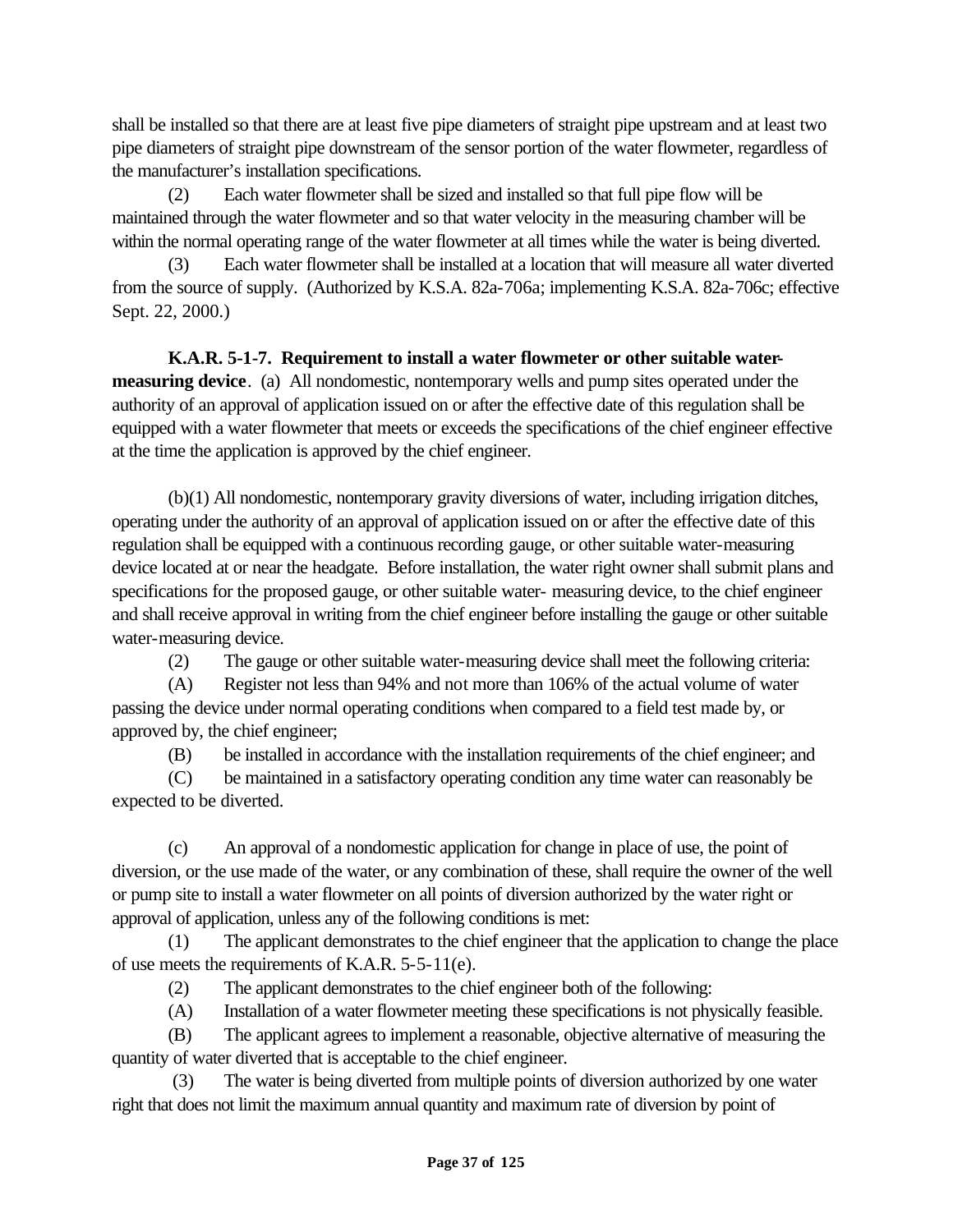diversion, and all of the water flows to a common point where a water flowmeter meeting the requirements of K.A.R. 5-1-4 and K.A.R. 5-1-6 measures all of the water pumped from all of the points of diversion authorized by that water right.

(4) An application for change in point of diversion only is filed to change the point of diversion of only one well, when more than one well is authorized by the approval of application or water right that authorizes the well for which a change in point of diversion is sought. In this case, only the well that is being relocated shall be required to have a water flowmeter.

(d) Except as set forth in subsection (c), if an approval of an application for change requires the installation of a water flowmeter, the requirement to install a water flowmeter shall also be placed on all other water rights and approvals authorizing diversion of water from the same point of diversion.

(e) If any water right or approval of application has a condition requiring development, adoption,

and implementation of a water conservation plan pursuant to K.S.A. 82a-733 and amendments thereto, a water flowmeter or suitable water-measuring device shall be installed on each authorized point of diversion in compliance with these regulations.

(f) The owner of a water right, including a domestic water right, or an approval of application shall also be required by the chief engineer to install a water flowmeter or other suitable water-measurement device that complies with these regulations on each authorized point of diversion if it is necessary for the chief engineer to effectively administer water rights to prevent impairment, to protect minimum desirable stream flows, to conserve water, or to otherwise carry out the duties of the chief engineer as set forth in the Kansas water appropriation act, K.S.A. 82a-701 et seq., and amendments thereto.

(g) Except as set forth in subsection (c), if a water flowmeter is required by the chief engineer, each point of diversion authorized by the approval of application or water right shall be required to have a separate meter. (Authorized by K.S.A. 82a-706a; implementing K.S.A. 82a-706c; effective Sept. 22, 2000.)

**K.A.R. 5-1-8. Water flowmeter maintenance.** If a water right owner is required by the chief engineer to install a water flowmeter, the water right owner shall maintain the water flowmeter in compliance, as defined by K.A.R. 5-1-1, whenever diversion of water can reasonably be expected to occur. If at any time the required water flowmeter fails to function properly, the owner shall promptly initiate action to repair or replace the meter, or to correct any problems with the installation. (Authorized by K.S.A. 82a-706a; implementing K.S.A. 82a-706c; effective Sept. 22, 2000.)

**K.A.R. 5-1-9. Criteria to determine when a water flowmeter is out of compliance.** A water flowmeter shall be considered to be out of compliance if any of the following criteria is met: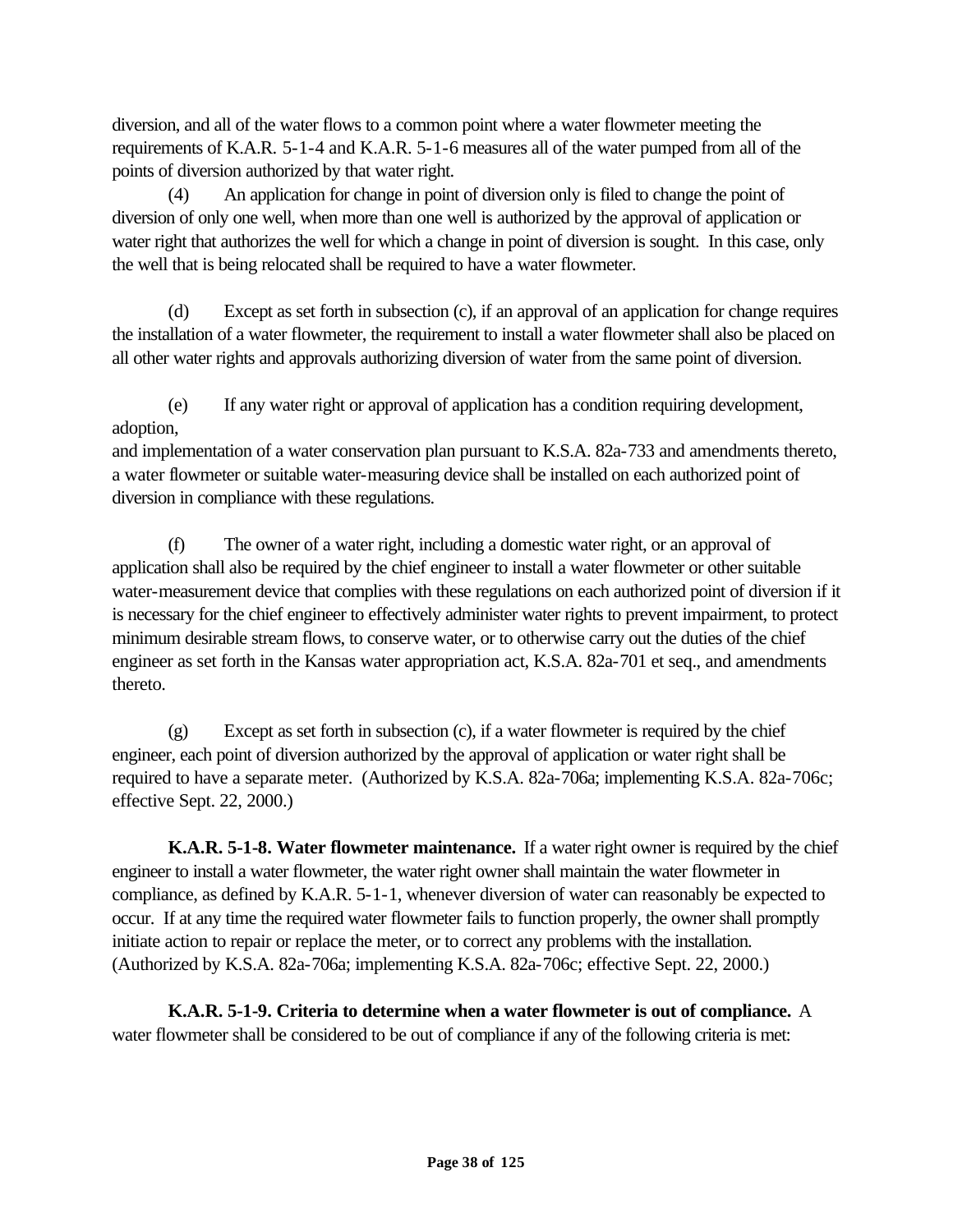(a) The water flowmeter registers less than 94 percent or more than 106 percent of the actual volume of flow passing the water flowmeter. If necessary, this determination may be made by a field test conducted by, or approved by, the chief engineer.

(b) The seal placed on the totalizer by the manufacturer or the manufacturer's authorized representative has been broken, or the totalizer value has been reset or altered without the authorization of the manufacturer, an authorized representative of the manufacturer, or the chief engineer.

(c) A seal placed on the water flowmeter or totalizer by the chief engineer has been broken.

- (d) The water flowmeter register is not clearly visible or is unreadable for any reason.
- (e) There is not full pipe flow through the water flowmeter.
- (f) Flow-straightening vanes have not been properly designed, manufactured, and installed.

(g) The water flowmeter is not calibrated for the nominal size of the pipe in which it is installed.

(h) The water flowmeter is not installed in accordance with the manufacturer's installation specifications. However, five diameters of straight pipe above the water flowmeter sensor and two diameters below the water flowmeter sensor shall be the minimum spacing, regardless of the manufacturer's installation specifications. (Authorized by K.S.A. 82a-706a; implementing K.S.A. 82a-706c; effective Sept. 22, 2000.)

## **K.A.R. 5-1-10. Duties of water right owner when a water flowmeter is out of**

**compliance.** (a) A water right owner, or the water right owner's authorized designee, shall promptly notify the chief engineer if any water flowmeter required by the chief engineer is out of compliance.

(b) Within 30 days after the date on which the out-of-compliance water flowmeter has been repaired or replaced, the water right owner or the water right owner's authorized designee shall notify the chief engineer in writing of the following information:

- (1) The date the water flowmeter became out of compliance;
- (2) the water flowmeter reading at the time the water flowmeter became out of compliance;
- (3) if the water flowmeter was replaced, the following information:
- (A) The brand, model, size, and serial number of the new water flowmeter;
- (B) the units in which the new water flowmeter reads;
- (C) the reading of the new water flowmeter at the time of installation; and
- (D) the location of the new water flowmeter on the diversion works or delivery system;

(4) if the water flowmeter was repaired, the water flowmeter reading immediately before the repair and the reading of the water flowmeter at the time it was reinstalled or the repair was completed on site;

- (5) the date the repair or replacement was completed; and
- (6) the amount of water diverted while the water flowmeter was out of compliance.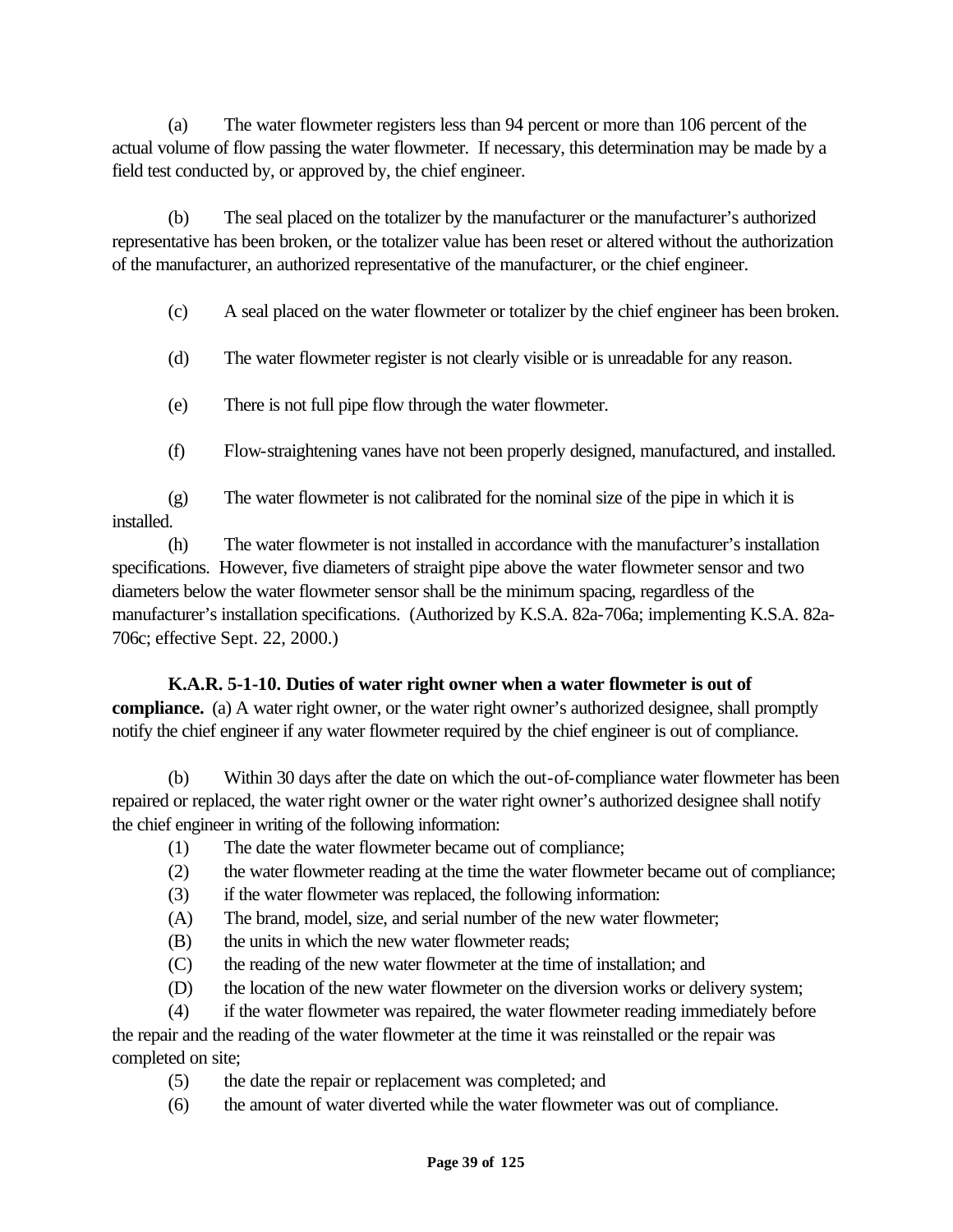(c) If the water right owner does not maintain a record of diversions of water that is sufficient to reasonably estimate the quantity of water diverted while the water flowmeter was out of compliance, it shall be assumed, for the sole purposes of enforcement of the terms, conditions, and limitations of the approval of application or water right, and priority administration of water rights among water users, that the diversion works were operated continuously at the tested rate of diversion during the entire period the water flowmeter was out of compliance. If the rate of diversion has not been tested by the chief engineer, then it shall be assumed that the diversion works were operated continuously at the authorized rate of diversion during the entire time the water flowmeter was out of compliance. The assumption set forth in this subsection shall not apply to the determination of the annual quantity of water diverted for the purpose of perfecting a water right.

(d) If the water right owner is required by the chief engineer to repair or replace an inoperable water flowmeter, it shall be the duty of the water right owner to ensure that the repaired or replaced water flowmeter is in compliance with K.A.R. 5-1-4 and K.A.R. 5-1-6. (Authorized by K.S.A. 82a-706a; implementing K.S.A. 82a-706c; effective Sept. 22, 2000.)

**K.A.R. 5-1-11. Water flowmeter testing by a nonagency person**. If a water right owner desires to have a water flowmeter flow rate test done by a nonagency person for any reason, a person may be approved by the chief engineer to perform a water flowmeter flow rate test if the person demonstrates to the chief engineer both of the following:

(a) The person has the training, skills, and experience necessary to properly conduct the test.

(b) The person has the appropriate water flowmeter to do the test, and the water flowmeter has been tested for accuracy with water flowmeter test equipment that has been found to be accurate using standards traceable to the national institute of standards and technology (NIST). The equipment shall have been tested and found to be accurate within 12 months of performing the water flowmeter test. (Authorized by K.S.A. 82a-706a; implementing K.S.A. 82a-706c; effective Sept. 22, 2000.)

**K.A.R. 5-1-12. List of water flowmeters certified by the manufacturer to meet the specifications of the chief engineer.** (a) A list of all makes and models of water flowmeters that have been certified by the water flowmeter manufacturer to meet the specifications of the chief engineer shall be maintained by the chief engineer. This list shall be made available by the chief engineer to the public upon request.

(b) To have a water flowmeter placed on the list, the manufacturer shall supply to the chief engineer the following information for each water flowmeter model:

(1) The water flowmeter manufacturer's name, address, contact person's name, and telephone number;

(2) the water flowmeter model name or number;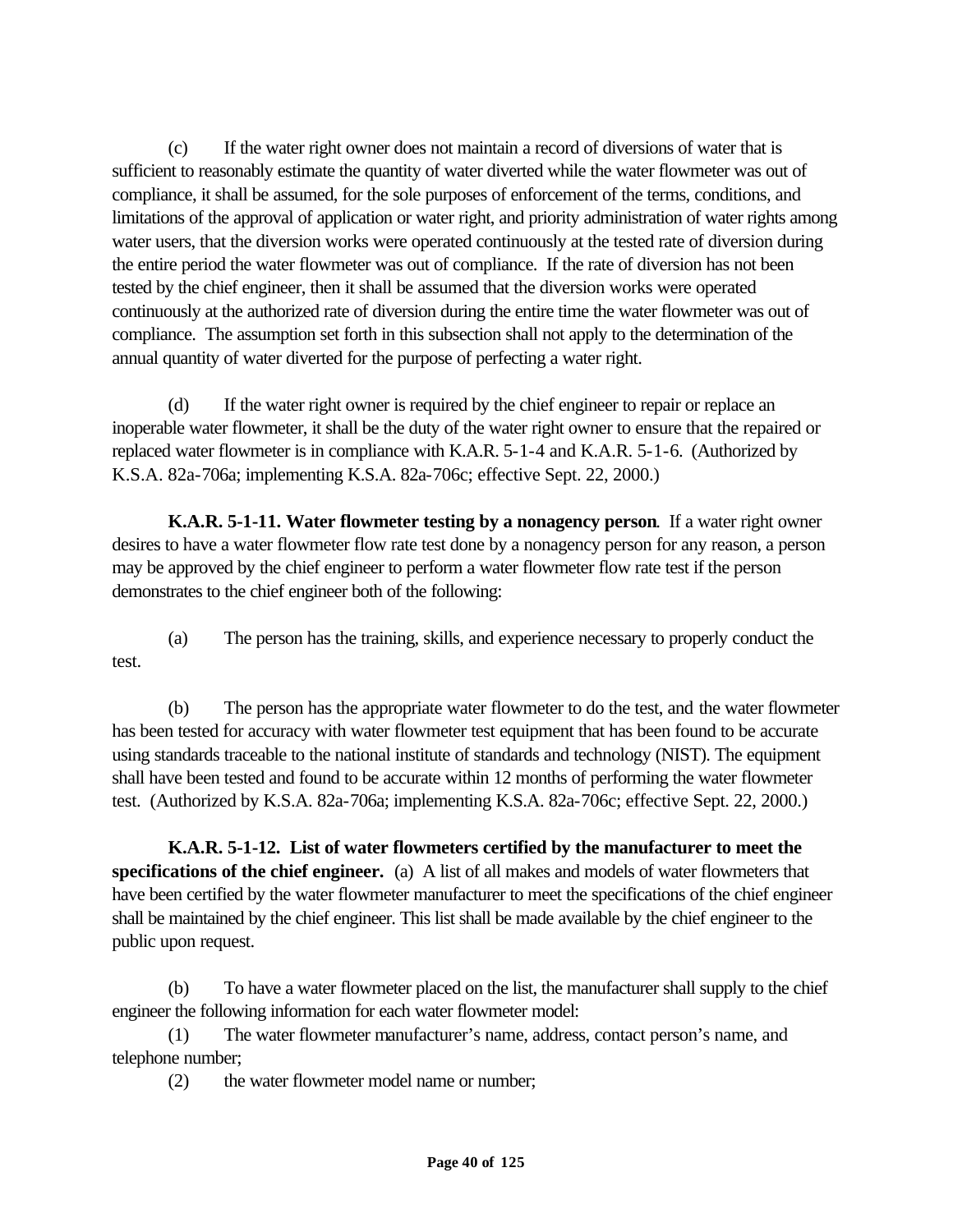(3) proof that a random sample of water flowmeters of each model has been tested in accordance with the requirements of K.A.R. 5-1-4(a);

(4) the last date that the water flowmeter test equipment was tested and found to be accurate by standards traceable to the national institute of standards and technology (NIST);

(5) verification that the water flowmeter is designed and constructed so that accuracy will be maintained over the life of the water flowmeter;

(6) verification that the water flowmeter serial number and direction of flow are clearly indicated on the water flowmeter;

(7) verification that the register is weatherproof;

(8) verification that the totalizer will read only in acre-feet, acre-inches, or gallons;

(9) the number of active digits in the totalizer;

(10) verification that the memory is nonvolatile;

(11) verification that the totalizer cannot be reset without breaking the manufacturer's seal or obtaining the authorization of the manufacturer, an authorized representative of the manufacturer, or the chief engineer;

(12) verification that the water flowmeter and register are constructed in such a manner that they can be sealed by the chief engineer;

(13) a description of the measuring chamber provided for each water flowmeter model;

(14) specifications of the flow-straightening vanes installed in the measuring chamber;

(15) the spacing recommendations for each water flowmeter model in terms of pipe diameters of straight pipe required upstream and downstream of the water flowmeter sensor; and

(16) the normal operating range of the water flowmeter.

(c) A brand or model of a water flowmeter shall be removed from the list of water flowmeters specified in subsection (a) of this regulation if it has been demonstrated to the chief engineer that the brand or model of water flowmeter does not reliably and consistently meet the accuracy standards of K.A.R. 5-1-9(a). (Authorized by K.S.A. 82a-706a; implementing K.S.A. 82a-706c; effective Sept. 22, 2000.)

**K.A.R. 5-2-1.** Rejected by Legislature.

**K.A.R. 5-2-2.** Rejected by Legislature.

**K.A.R. 5-2-3. Battery of wells.** Except as set forth in subsection (c), if a permit to appropriate water did not authorize a battery of wells, as defined in K.A.R. 5-1-1, before the effective date of this regulation, an application for change filed pursuant to K.S.A. 82a-708b, and amendments thereto, to add one or more wells to the authorized well to create a battery of wells shall not be approved unless all of the following criteria in either subsection (a) or (b) are met at the time that the application for change is filed:

(a) (1) The time to construct the diversion works has not expired. (2) The proposed battery will meet the definition of a battery of wells as defined in K.A.R. 5-1-1.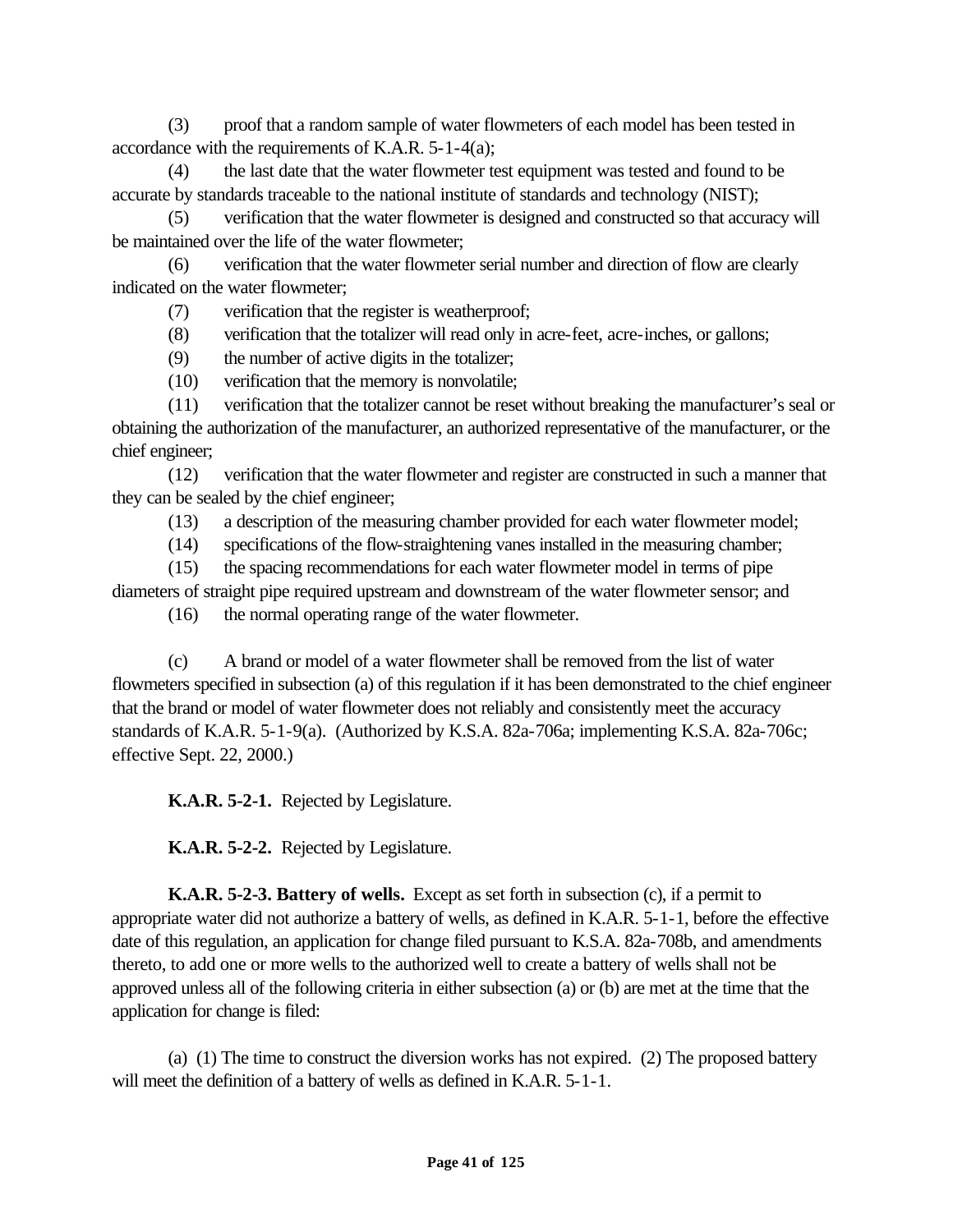(b) (1) The time to construct the diversion works has expired. (2) A new application to appropriate water filed to appropriate water at the geocenter of the proposed battery of wells would meet the safe yield, allowable appropriation, or similar type of regulation, for a well filed at that location. (3) The proposed battery of wells meets the definition of a battery of wells as defined in K.A.R. 5-1-1.

(c) Subsections (a) and (b) shall not apply to an application to change the point of diversion filed to add one or more wells to the authorized well to create a battery of wells if the proposed battery of wells is located within the boundary of a groundwater management district for which the chief engineer has adopted a specific regulation applicable to batteries of wells within that district. (Authorized by and implementing K.S.A. 82a-706a; effective Sept. 22, 2000.)

**K.A.R. 5-3-1. Application acceptable for filing.** (a) To be acceptable for filing, an application for permit to appropriate water for beneficial use shall be accompanied by the statutory application fee (except applications for domestic use) shall show the name and mailing address of the applicant, shall be signed by the applicant or an authorized representative, shall show the source of water supply, shall show the proposed place of use and either shall show a description of the location of the proposed point of diversion or shall request a 60-day period of time in which to establish the location of the proposed point of diversion within a limited area.

(b) Once an application is received in the office of the chief engineer and assigned a number, the maximum quantity of water per calendar year and the maximum rate of diversion shall not be increased. (Authorized by K.S.A. 82a-706a, 82a-709; modified, L. 1978, ch. 460, May 1, 1978; amended May 1, 1980.)

**K.A.R. 5-3-1a. Application for a basin term permit.** An application for a basin term permit shall be filed on a form prescribed by the chief engineer. The term requested shall not exceed one year. A basin term permit may be extended in one-year increments if all of the following conditions are met:

(a) The request for extension is filed before the end of the current term in a manner acceptable to the chief engineer.

(b) The applicant has complied with the terms, conditions, and limitations of the basin term permit during the previous calendar year.

(c) Granting the requested extension will not cause impairment of each approval of application and water right with an earlier priority.

(d) The applicant shows good cause why the extension should be granted.

The total time authorized by a basin term permit shall not exceed five calendar years. Basin term permits shall not be transferable. At the end of the specified term, the permit shall be dismissed, and any priority it may have had shall be forfeited. (Authorized by K.S.A. 82a-706a; implementing K.S.A. 82a-712; effective Sept. 22, 2000.)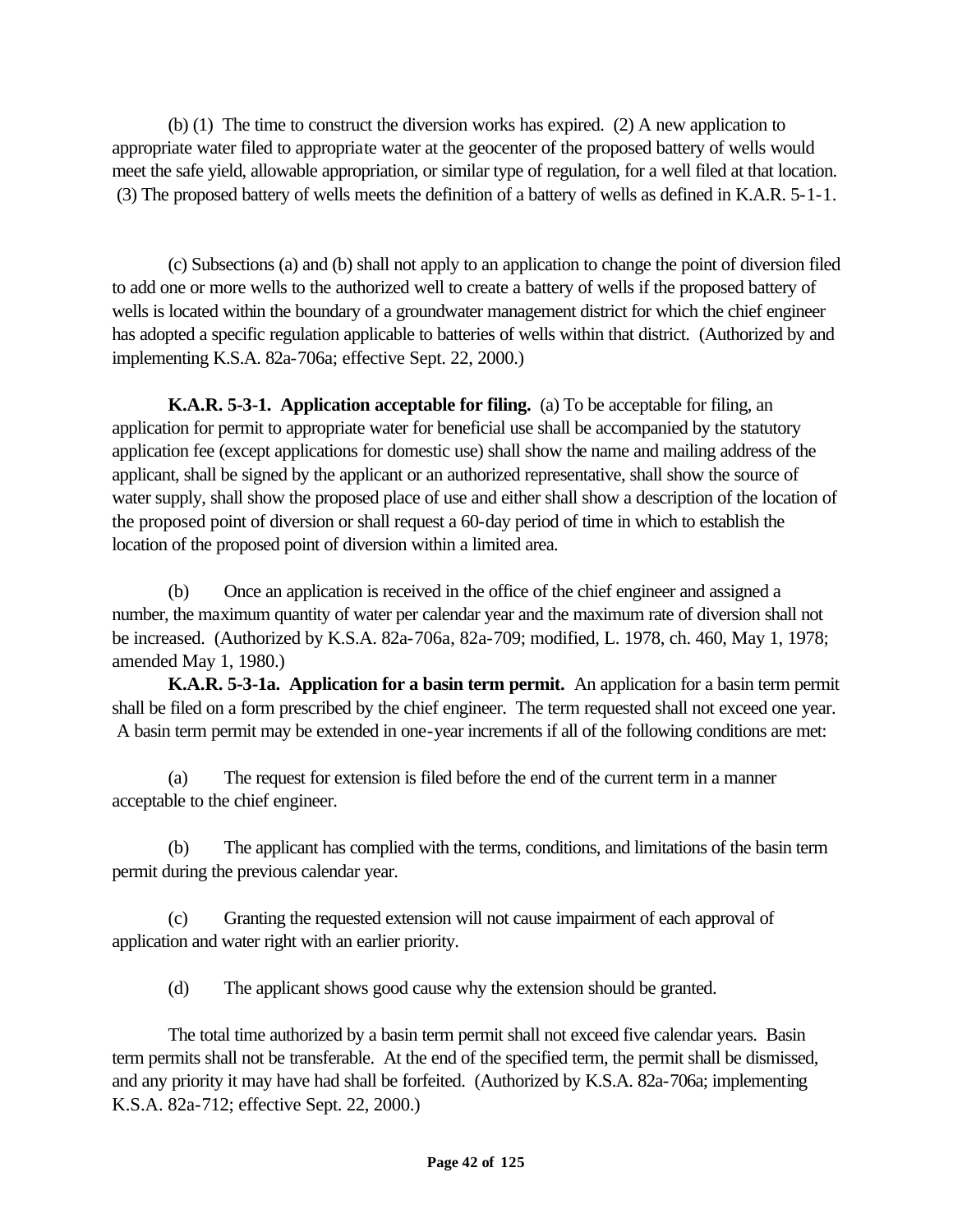**K.A.R. 5-3-2. Priorities.** (a) Upon receipt in the office of the chief engineer of an acceptable application for permit to appropriate water for beneficial use, accompanied by the statutory application fee, a stamp showing the date and time of receipt shall be placed on the application form. The date and time of receipt of the application for any use, other than domestic, shall establish the priority of whatever appropriation right that may be subsequently perfected pursuant to the application;

(b) The date and time of the receipt of an application for permit to appropriate water for domestic use or the date of the first use of water for such purpose, whichever is earlier, shall establish the priority of the appropriation right for domestic use. When the first use of water is earlier in time than the filing date of an application, the applicant shall furnish affidavits from disinterested parties to substantiate the date that water was first used from the appropriate water supply for domestic purposes. (Authorized by K.S.A. 82a-706a; modified, 1978 HCR 5073, May 1, 1978.)

**K.A.R. 5-3-3. Storage of water for domestic use.** Any person entitled to use water for beneficial purposes may collect and store the same so long as such collection, storage, use and times of use thereafter are consistent with reasonable storage and conservation practices. A reasonable quantity of water stored for domestic use shall be considered to be that quantity sufficient to satisfy the domestic use for the current year and two succeeding years. (Authorized by K.S.A. 82a-706a; modified, 1978 HCR 5073, May 1, 1978.)

**K.A.R. 5-3-4. Application contents.** (a) Each application for permit to appropriate water for beneficial use shall contain all the information requested for the proposed uses as set forth in the prescribed application form and such other information as may be required for a proper understanding of the proposed appropriation.

(b) Each application shall be accompanied by an aerial photograph or a detailed plat preferably to a scale of one (1) inch equals one thousand three hundred and twenty (1,320) feet, or a U. S. geological survey topographic map, scale 1:24,000. Information that shall be plotted on the plat, photograph, or topographic map is as follows:

- (1) The section corners.
- (2) The center of the section, identified by the section number, township and range.

(3) The location of the point of diversion--well location, stream bank pump site, dam location or location of other works for diversion of water--indicated by an appropriate symbol.

(4) The location of the place of use identified by crosshatching or by some other appropriate method.

(5) The location of all other water wells of every kind within one-half (1/2) mile of the well(s) covered by the proposed appropriation, each of which shall be identified as to its use and the name and mailing address of the owner, if the proposed appropriation is for use of groundwater.

(6) The name and mailing address of the owner(s) of each tract of land adjacent to the stream for a distance of one-half (1/2) mile upstream and one-half (1/2) mile downstream from the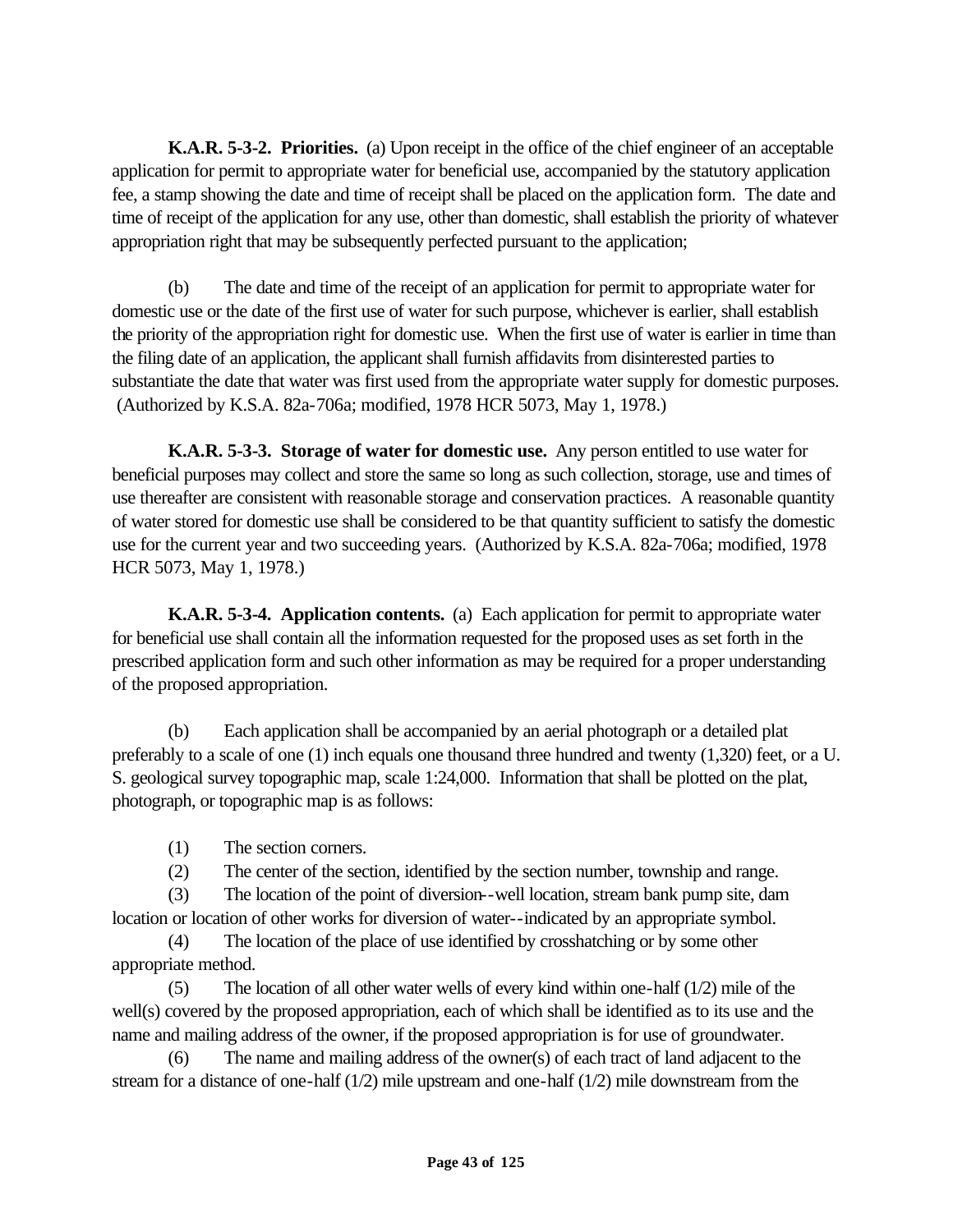property lines of the land owned or controlled by the applicant, if the proposed appropriation is for the use of surface water.

(7) The locations of proposed or existing dams, dikes, reservoirs, canals, pipelines, power houses and other structures for the purpose of storing, conveying or using water.

(8) A north arrow and scale.

The information shown on the photograph or plat shall be legible. Black line prints may be submitted in lieu of the original drawing if a plat is submitted.

(c) Separate applications shall be filed for surface water and groundwater.

(d) If the source of supply is groundwater, a separate application shall be filed for each proposed well or battery of wells, except that up to four (4) wells within a circle with a quarter (1/4) mile radius in the same local source of supply which do not exceed a maximum diversion rate of twenty (20) gallons per minute per well and which are operated by means of submersible pumps may be included in a single application. (Authorized by K.S.A. 82a-706a; implementing K.S.A. 82a-709; modified, L. 1978, ch. 460, May 1, 1978; amended May 1, 1980; amended May 1, 1981.)

**K.A.R. 5-3-4a. Hearing prior to approval of application.** A hearing may be held before the chief engineer, or a person designated by the chief engineer, on an application to appropriate water for beneficial use prior to approval, when the chief engineer finds it to be in the public interest to hold a hearing, or a hearing has been requested by a person who shows to the satisfaction of the chief engineer that approval of the application may cause impairment of senior water rights or permits. (Authorized by K.S.A. 82a-706a; implementing K.S.A. 1993 Supp. 82a-711; effective May 1, 1980; amended May 31, 1994.)

**K.A.R. 5-3-4b. Deadlines for return of documents**. (a) If the chief engineer allows a person a specific number of days to return or submit a document or other information, the time period shall be computed as prescribed in K.S.A. 60-206(a) and (e), and amendments thereto.

(b) If a person is given until a specific date to return or submit a document or other information, the document or information shall be deemed to be timely filed if it is received in the office of the chief engineer no later than the third working day following the specified date. Working days shall be all days except Saturdays, Sundays, and legal holidays designated by the United States congress, the Kansas legislature, or the governor of Kansas. Half holidays shall be counted as working days.

(c) Any document that is postmarked by the United States postal service with a legible date on or before the deadline set by the division for returning the document shall be accepted by the division as being timely filed, regardless of when it is received. In the case of United States registered mail, the date of registration shall be deemed to be the postmark date. The term "United States postal service," as used in this subsection, shall include a private delivery service available to the general public that routinely records, in the regular course of business, the date the item is given to the service for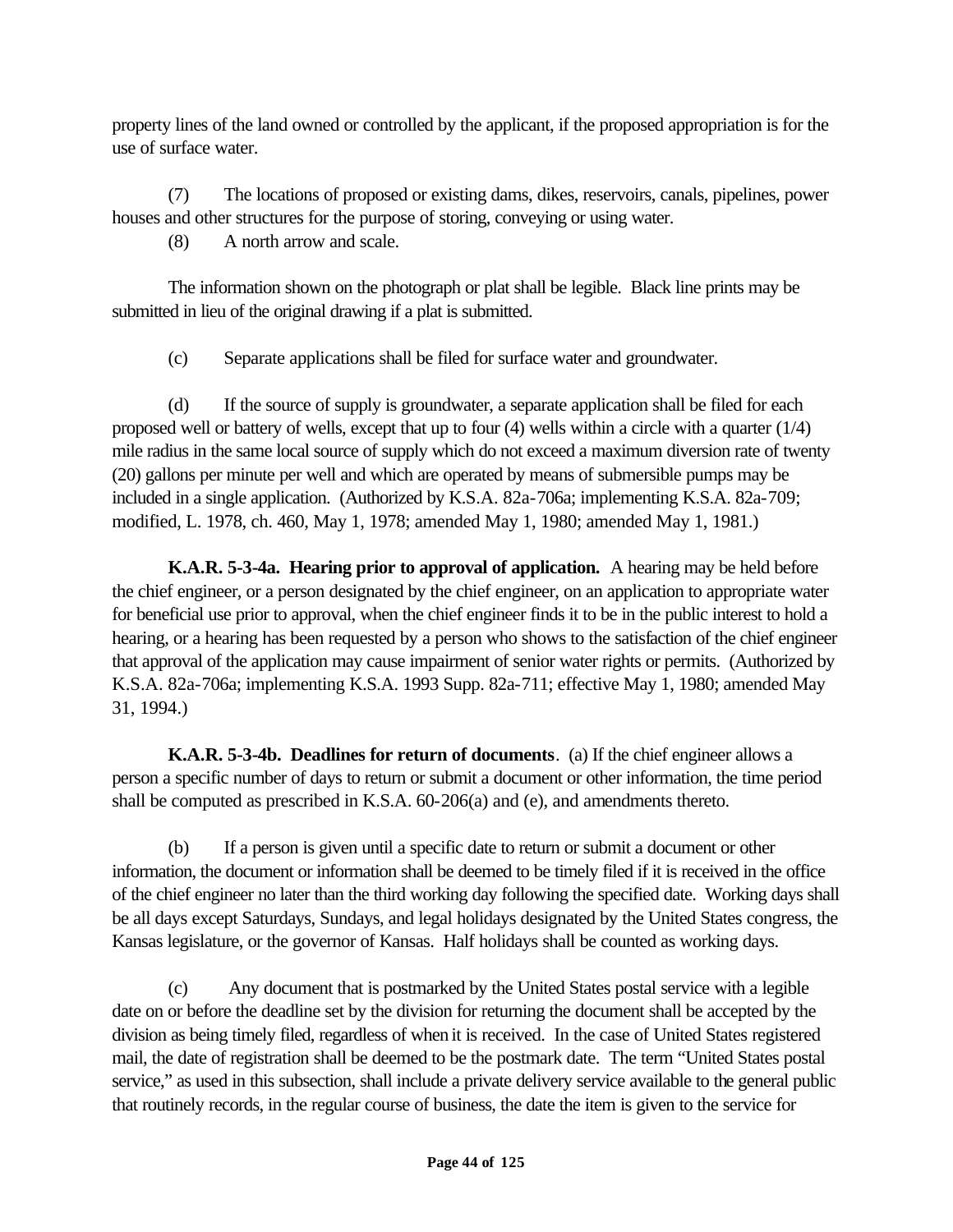delivery. The date the item is given to the service for delivery shall be deemed to be the postmark date. (Authorized by K.S.A. 82a-706a; implementing K.S.A. 82a-710; effective May 1, 1980; amended Sept. 22, 2000.)

**K.A.R. 5-3-4c. Retaining new applications**. (a) A new application to appropriate water for beneficial use shall be held by the chief engineer in accordance with the terms of subsection (b) if it meets both of the following conditions:

(1) The application is in proper form and has been completely processed, but cannot be approved because it does not currently comply with one or more statutory or regulatory requirements, including spacing, safe yield, or allowable appropriation regulations.

(2) There is good cause to believe that, if the application were held for a reasonable period of time, it may be approvable in the future because of actions currently pending on other permits and water rights in the area, including issuance of certificates, dismissals of applications, and declarations of abandonment.

(b) Upon demonstration by the applicant to the chief engineer that the application apparently could be approved within a reasonable time, not to exceed 365 days from the date the request to retain the application was received by the chief engineer, if the pending actions take place, the applicant's pending new application may be held by the chief engineer for a period not to exceed 365 days.

(c) If the application still cannot be approved at the end of this time, the application shall be dismissed by the chief engineer and the priority of the application forfeited. (Authorized by K.S.A. 82a-706a; implementing K.S.A. 82a-705, K.S.A. 82a-710, and K.S.A. 82a-721; effective Sept. 22, 2000.)

**K.A.R. 5-3-4d. Stratigraphic log requirements.** (a) Except as set forth in subsection (b), each applicant who files either of the following applications shall submit to the chief engineer a stratigraphic log for a test hole located within 300 feet of the proposed new or replacement well:

(1) A new application to appropriate groundwater, except for domestic use, a temporary permit, or a term permit for fewer than five years; or

(2) an application to change the point of diversion to relocate a well.

This stratigraphic log shall contain geologic and any other information sufficient to allow the chief engineer to understand the lithology and to classify the groundwater source formation or formations from which the proposed well will be withdrawing water.

(b) (1) If an application is filed for a new well, the stratigraphic log shall not be required if the chief engineer has sufficient information to understand the lithology and determine the groundwater source formation or formations from which the proposed well will be withdrawing water.

(2) If an application is filed for a change in point of diversion, the stratigraphic log shall not be required if the chief engineer has sufficient information to understand the lithology and determine the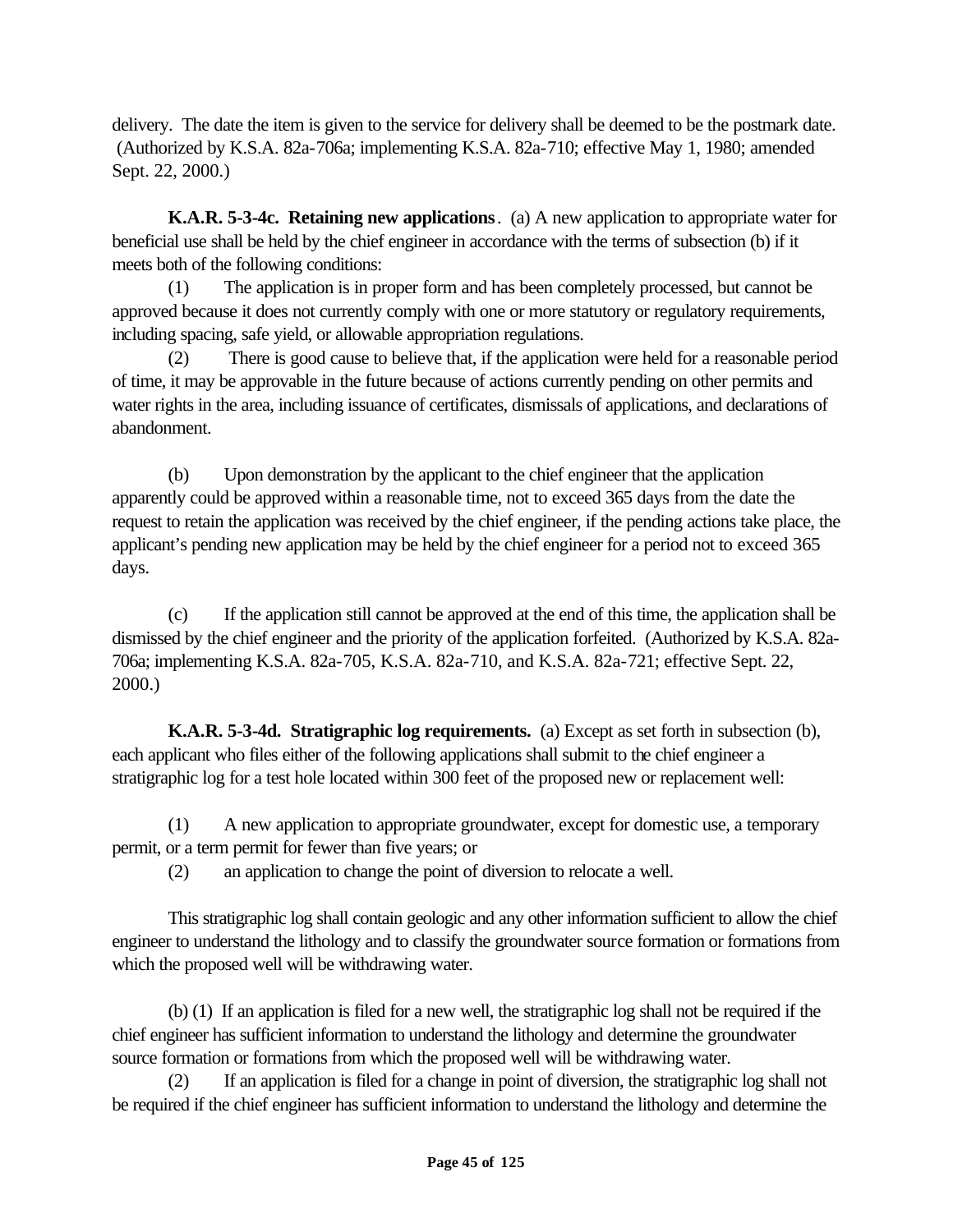groundwater source formation or formations from which the original well withdrew water and the replacement well will withdraw water.

(c) Each applicant to construct a new well or to change the point of diversion to a newly constructed well shall submit to the chief engineer a copy of the stratigraphic log of the completed well as required by the Kansas department of health and environment under the authority of K.S.A. 82a-1212 and amendments thereto. (Authorized by K.S.A. 82a-706a; implementing K.S.A. 82a-709(i), K.S.A. 82a-710; effective Sept. 22, 2000.)

**K.A.R. 5-3-4e. Groundwater source formation codes.** The Kansas department of agriculture, division of water resources' document titled "groundwater source formation codes," dated November 3, 1999, is hereby adopted by reference for the sole purpose of determining the groundwater source formation codes used by the chief engineer in administering the provisions of the Kansas water appropriation act. The groundwater source formation codes used by the chief engineer shall be the codes set forth in the document described above. (Authorized by K.S.A. 82a-706a; implementing K.S.A. 82a-709; effective Sept. 22, 2000.)

**K.A.R. 5-3-5. Approval of application.** The approval of an application on the prescribed form shall constitute a permit to proceed with the construction of authorized diversion works and the diversion and use of water.

The applicant shall be notified of the approval of the application by transmitting to him or her the original document setting forth the terms, conditions, and limitations of the permit which has been duly dated and signed by the chief engineer or his or her authorized representative. A copy of the approval of application and permit to proceed shall be maintained in the office of the chief engineer or the appropriate field office. (Authorized by K.S.A. 82a-706a; modified, 1978 HCR 5073, May 1, 1978.)

**K.A.R. 5-3-5a. Authorization for the use of water for emergency purposes.** The chief engineer, or a person designated by the chief engineer, may authorize the use of water for emergency purposes. The emergency approval shall be subject to the terms, conditions and limitations specified by the chief engineer and may be granted when determined to be in the public interest or when needed to protect the quality of a water supply, to provide fire protection, or to provide an alternate point of diversion or source of supply when the principal source of supply or point of diversion is unavailable due to conditions beyond the control of the applicant. (Authorized by K.S.A. 82a-706a, 82a-711; effective May 1, 1980.)

**K.A.R. 5-3-5b. Approval of application for water for the development of underground storage in mineralized formations.** In any case where it is not technologically and economically feasible to utilize poorer quality water for the development of underground storage in mineralized formations and fresh water must be used, the chief engineer shall require the construction of surface brine storage facilities to the extent economically and technologically feasible in an amount not to exceed forty percent (40%) of underground storage capacity of the applicant. This regulation does not exempt a person from complying with the requirements of other state and federal agencies relative to the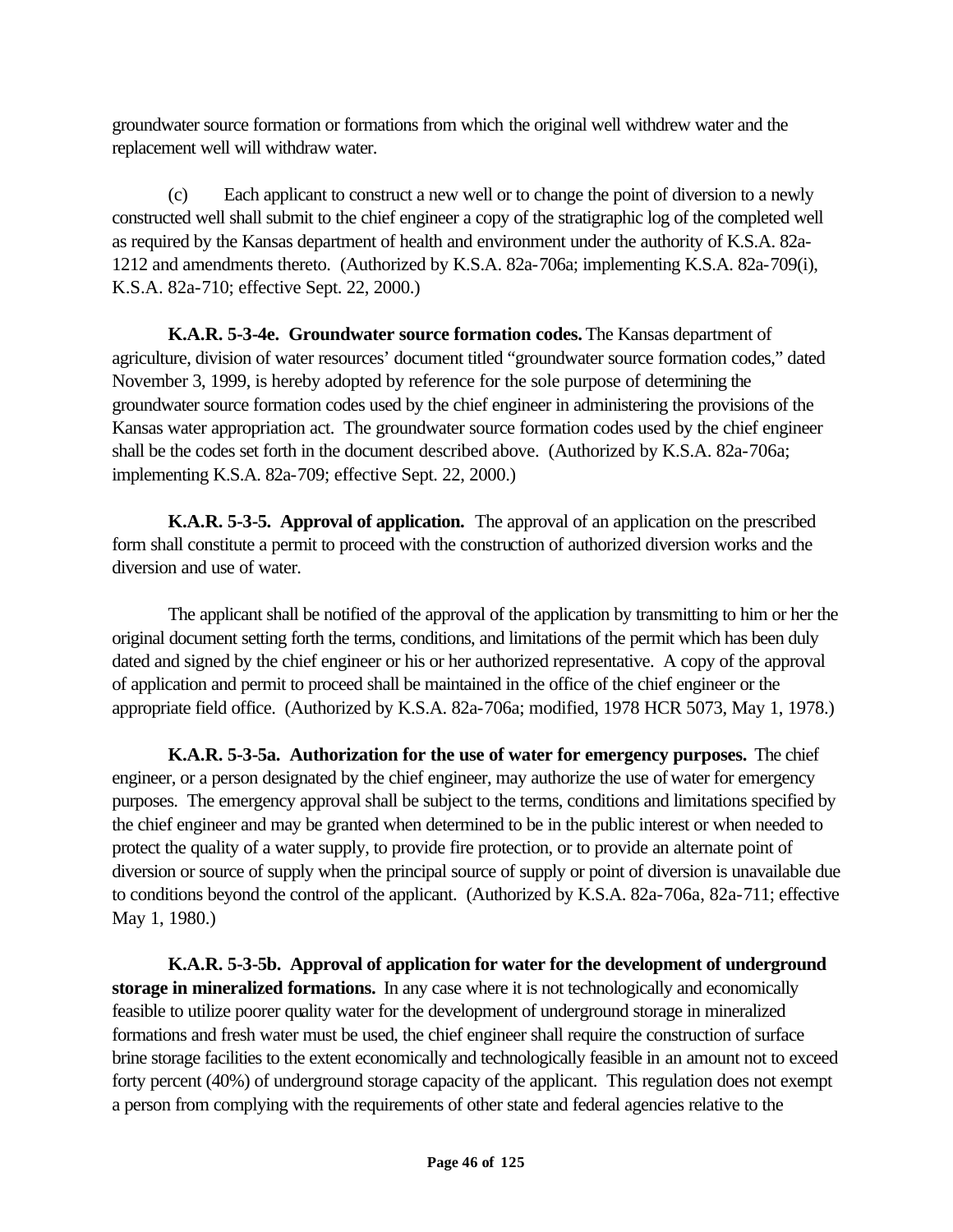construction of surface brine storage facilities. (Authorized by K.S.A. 82a-706a, 82a-707 (d); effective May 1, 1980.)

**K.A.R. 5-3-5c. Check valves.** All diversion works into which any type of chemical or other foreign substance will be injected into the water pumped from the diversion works shall be equipped with an in-line, automatic, quick-closing check valve capable of preventing pollution of the source of the water supply. The type of valve installed shall meet specifications adopted by the chief engineer and shall be maintained in an operating condition satisfactory to the chief engineer. (Authorized by K.S.A. 82a-706a; implementing K.S.A. 82a-712; effective May 1, 1980; amended May 1, 1981.)

**K.A.R. 5-3-5d. Persons required to install a water level measurement tube.** Every well with an authorized maximum rate of diversion of 100 or more gallons per minute drilled after the effective date of this regulation, except those wells authorized under a temporary permit, a domestic right, or a term permit for five or fewer years, shall have a tube installed in accordance with specifications adopted by the chief engineer. This tube shall be suitable for making water level measurements and shall be maintained in a satisfactory condition. (Authorized by K.S.A. 82a-706a; implementing K.S.A. 82a-706c; effective May 1, 1980; amended Sept. 22, 2000.)

**K.A.R. 5-3-5e. Meters and other water-measuring devices; reporting readings; maintenance, and replacement.** (a) For the purpose of this regulation, "meter" shall mean a water flowmeter or other water-measuring device.

(b) Whenever the installation of a meter is required by the chief engineer as a condition of a water right or permit, by written order of the chief engineer, or by requirement of a groundwater management district, the water right owner shall report all information required on the form prescribed by the chief engineer pursuant to K.S.A. 82a-732, and amendments thereto, including the following:

(1) The beginning and ending readings of the meter each calendar year;

(2) the units in which the meter registers; and

(3) the quantity of water diverted during the calendar year in the same units in which the meter registers.

(c) Whenever a totalizing hour meter has been required by the chief engineer or a groundwater management district, the water right owner shall report all information required on the form prescribed by the chief engineer pursuant to K.S.A. 82a-732, and amendments thereto, including the following:

(1) The beginning and ending readings of the meter each calendar year;

(2) the units in which the meter registers; and

(3) the rate of diversion at which water is pumped in gallons per minute. (Authorized by K.S.A. 82a-706a; implementing K.S.A. 82a-732; effective May 31, 1994; amended Sept. 22, 2000.)

**K.A.R. 5-3-5g. Designation of a water use correspondent.** If the owner or owners of an approval of application or a water right desire to delegate the authority to receive and submit the annual water use reports as prescribed by K.S.A. 82a-732, and amendments thereto, to another person, an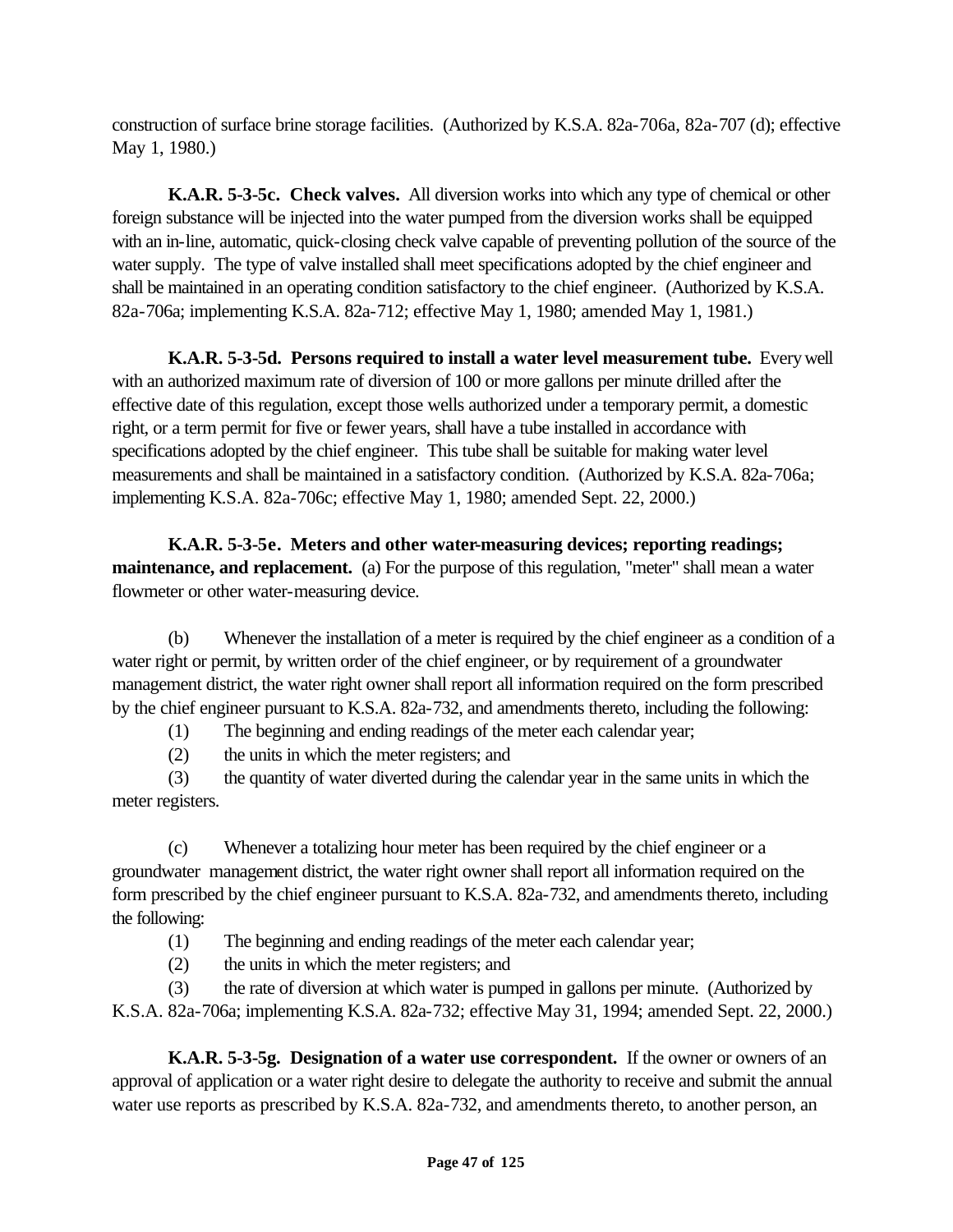owner of the approval of application or the water right shall sign and submit a form prescribed by the chief engineer designating the person responsible to receive and submit the required annual water use report. However, the water right owner or owners shall remain, in all cases, the person or persons legally responsible for filing the water use reports required by K.S.A. 82a-732, and amendments thereto. (Authorized by K.S.A. 82a-706a; implementing K.S.A. 82a-732; effective Sept. 22, 2000.)

**K.A.R. 5-3-5h. Water conservation plans.** Each water conservation plan shall be submitted on a form prescribed by the chief engineer. The plan shall also contain the name, address, and telephone number of the designer of the water conservation plan. (Authorized by K.S.A. 82a-706a; implementing K.S.A. 82a-733; effective Sept. 22, 2000.)

**K.A.R. 5-3-5i. Time limit to implement a water conservation plan.** (a) The time to fully implement the water conservation plan shall be limited by the chief engineer to a reasonable specific date, which may be extended for good cause shown by the applicant.

(b) A municipal or industrial water user shall be given at least one full calendar year after the conservation plan is approved by the chief engineer to fully implement the water conservation plan.

(c) A user of water for irrigation shall be given at least one full growing season after the conservation plan is approved by the chief engineer to fully implement the approved water conservation plan. (Authorized by K.S.A. 82a-706a; implementing K.S.A. 82a-733; effective Sept. 22, 2000.)

**K.A.R. 5-3-5j. Maintenance of a water conservation plan**. Once implemented, the applicant shall continue to satisfactorily maintain each component of the water conservation plan. (Authorized by K.S.A. 82a-706a; implementing K.S.A. 82a-733; effective Sept. 22, 2000.)

**K.A.R. 5-3-5k. Review of a water conservation plan.** The right to review the water conservation plan to determine if it is consistent with current guidelines adopted and maintained pursuant to K.S.A. 74-2608, and amendments thereto, shall be reserved by the chief engineer. If the review determines that the water conservation plan is materially different from those guidelines, then the owner of the water right or approval of application may be ordered by the chief engineer to amend the water conservation plan to make it consistent with the current guidelines for conservation plans and practices adopted and maintained pursuant to K.S.A. 74-2608, and amendments thereto. (Authorized by K.S.A. 82a-706a; implementing K.S.A. 82a-733; effective Sept. 22, 2000.)

**K.A.R. 5-3-5l. Changes in a water conservation plan**. If a person required to implement a water conservation plan desires to make a material change in the plan, that person shall submit a request to make the change to the chief engineer on a form prescribed by the chief engineer. Any material change in an approved water conservation plan shall require the prior written approval of the chief engineer. Any proposed change in a water conservation plan shall be subject to the same type of review as that required for the original water conservation plan. (Authorized by K.S.A. 82a-706a; implementing K.S.A. 82a-733; effective Sept. 22, 2000.)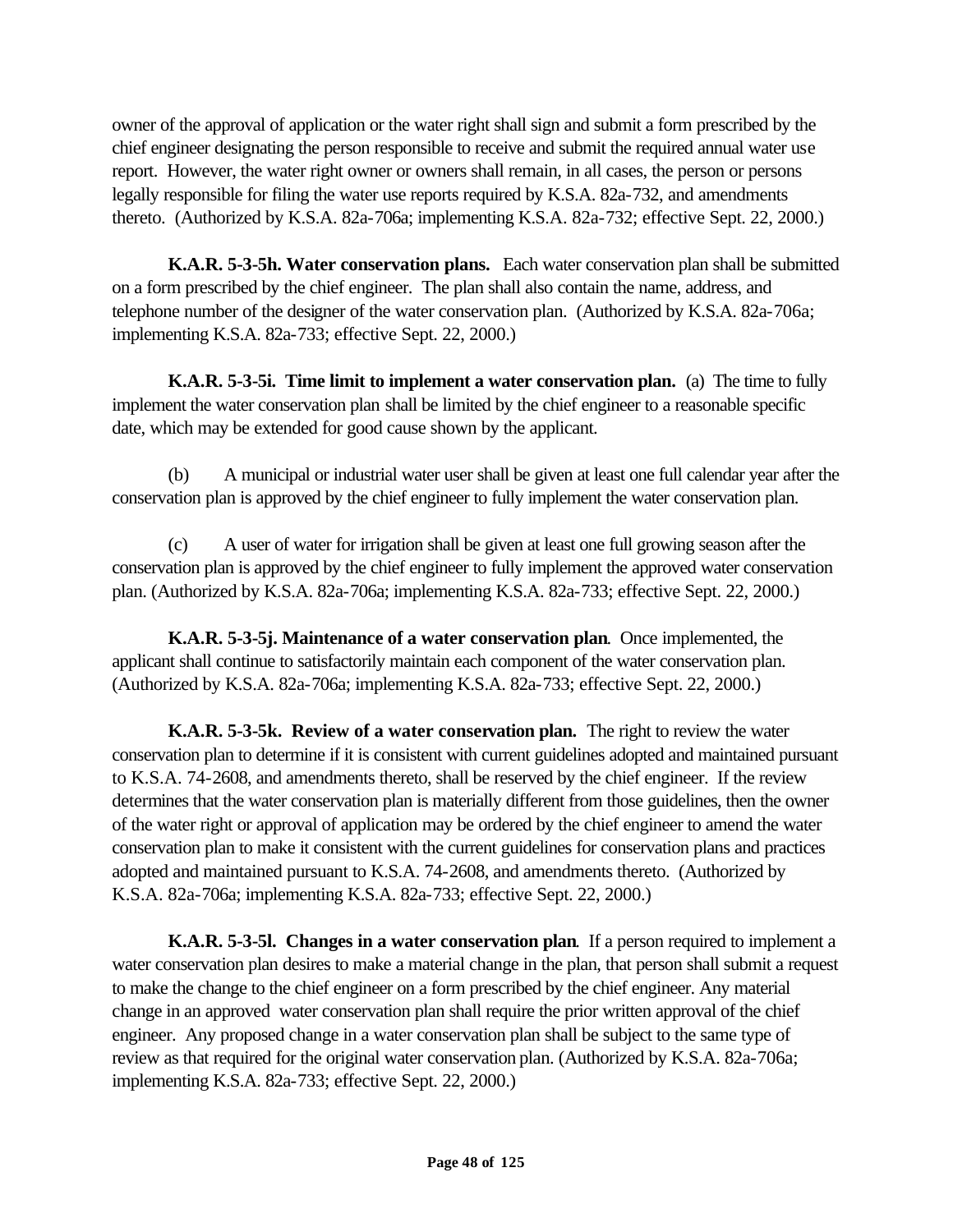**K.A.R. 5-3-5m. Limited power of attorney.** If all of the owners of an approval of application or water right desire to authorize any other person to take any type, or types, of official action on behalf of the approval of application or water right, all of the owners of the approval of application or water right shall meet the following requirements:

(a) A limited power of attorney shall be submitted to the chief engineer.

(b) The limited power of attorney shall be signed and acknowledged by all of the owners of the approval of application or water right and filed pursuant to the provisions of K.S.A. 58-601, and amendments thereto. (Authorized by K.S.A. 82a-706a; implementing K.S.A. 82a-706a and K.S.A. 82a-701 et seq.; effective Sept. 22, 2000.)

**K.A.R. 5-3-5n. Authorized place of use.** (a) Except as set forth in subsection (b), each approval of application, or an approval of an application for change filed in accordance with K.S.A. 82a-708b, and amendments thereto, shall describe the authorized place of use as either of the following:

(1) Land not authorized for beneficial use of water by any other water right or approval of application; or

(2) exactly the same land authorized for beneficial use of water by one or more prior approvals of applications or water rights.

(b) The requirement in subsection (a) shall not apply to applications that propose to partially overlap the authorized place of use with any of the following:

- (1) A municipality;
- (2) an irrigation district;

(3) an irrigation ditch company;

(4) a rural water district;

(5) another authorized place of use that cannot all be physically served by all of the water rights and approvals of applications;

(6) an authorized place of use that is owned by different landowners who do not operate together; or

(7) the owner or owners of the water rights and approvals of applications demonstrate both of the following to the chief engineer:

(A) It is not practical or desirable to have a complete overlap.

(B) Allowing an incomplete overlap of authorized places of use will not prejudicially and unreasonably affect the public interest. (Authorized by K.S.A. 82a-706a; implementing K.S.A. 82a-709; effective Sept. 22, 2000.)

**K.A.R. 5-3-6. Forfeiture, revocation and dismissal.** Failure of the applicant or his or her successors to comply with the provisions of the approval of application and permit to proceed and its terms, conditions and limitations without good cause shall result in the forfeiture of the priority date, revocation of the permit and dismissal of the application. (Authorized by K.S.A. 82a-706a; modified, 1978 HCR 5073, May 1, 1978.)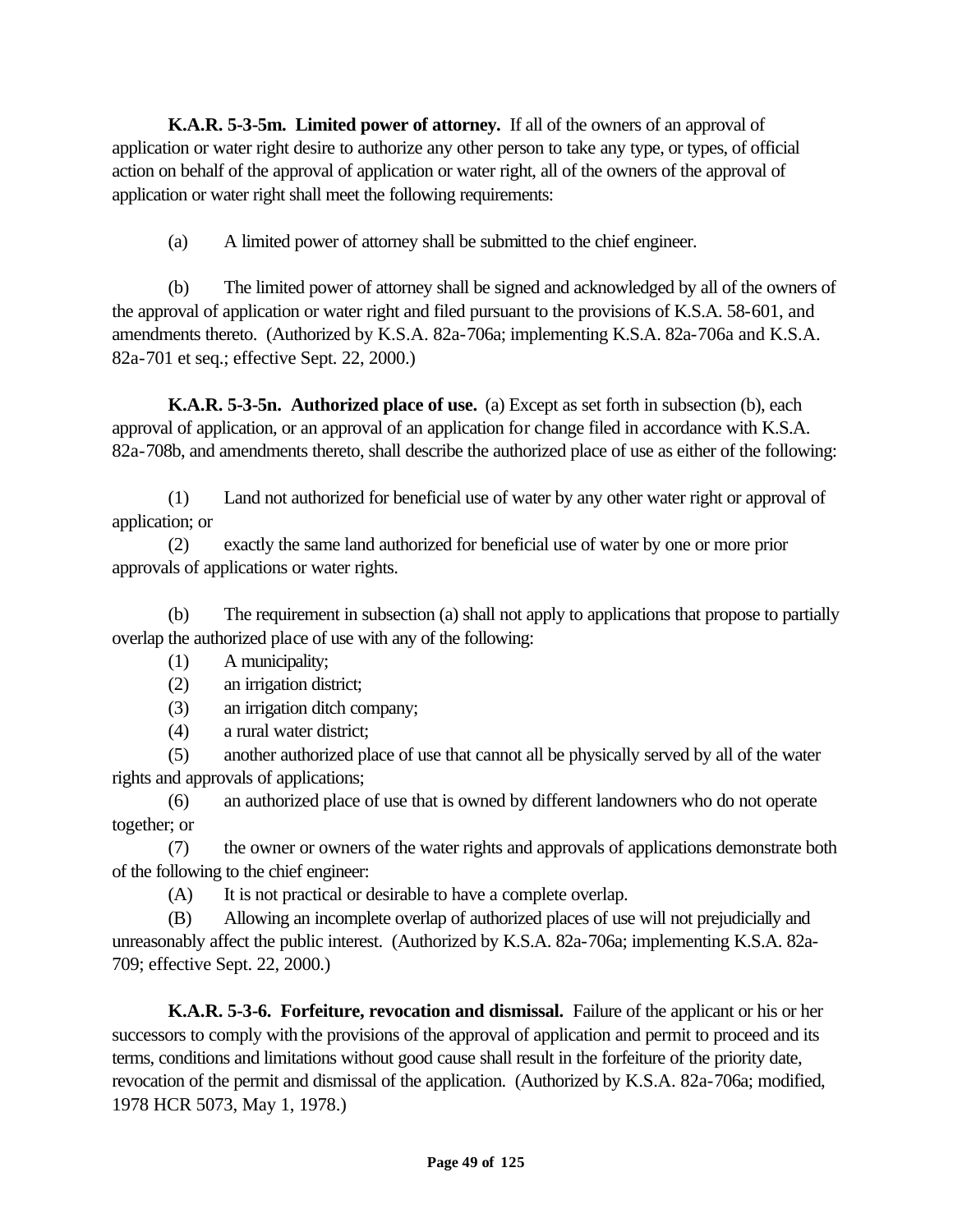**K.A.R. 5-3-6a. Sealing pumps.** If the chief engineer, or any of his or her duly authorized representatives, has reasonable cause to believe that any person has failed to obey an order of the chief engineer to cease and desist from operating a pump or other diversion device, the chief engineer or his or her duly authorized representative shall place a seal, or chain and padlock, on the pump or device in such a manner as to render the pump or other diversion device inoperable.

If the seal, or chain and padlock, is broken without the written permission of the chief engineer, this shall create a rebuttable presumption that the pump had been unlawfully operated in violation of the order of the chief engineer and that the water right holder has been acting in violation of the conditions of his or her permit to appropriate water for beneficial use.

The suspected violator shall be informed in writing of the creation of this presumption at the time the seal, or chain and padlock, is installed on the pump or other diversion device. (Authorized by K.S.A. 82a-706a, 82a-706b; effective May 1, 1980.)

**K.A.R. 5-3-7. Request for extension of time.** For applications filed after the effective date of these regulations, any request for extension of time either for completion of diversion works or for perfecting the appropriation shall be submitted to the chief engineer prior to the expiration of the time allowed for completing the diversion works or perfecting the appropriation. The request shall be signed by the holder of the approval of application and permit to proceed, by the owner of the land to be irrigated, by an authorized official of a municipality, corporation or partnership, or by some such person that has a recognized interest in the appropriation. Failure to request an extension of time to perfect the appropriation within the time allowed shall limit the water appropriation right to the extent perfected in accordance with the terms, conditions and limitations set forth in the approval of application.

The request for an extension of time either for completion of diversion works or for perfecting the appropriation shall set forth the following:

1. The application number.

2. The date by which it is expected the diversion works will be completed or the appropriation will be perfected.

3. The progress that has been made toward completing the diversion works or perfecting the appropriation.

4. If for irrigation, the number of acres of land to which water has been applied during one calendar year.

5. The reason why the diversion works have not been completed or the appropriation has not been perfected.

6. The plans for completing the diversion works or perfecting the appropriation. (Authorized by K.S.A. 82a-706a; modified, 1978 HCR 5073, May 1, 1978.)

**K.A.R. 5-3-8. Certificate of appropriation.** Upon determination that the appropriation diversion works have been completed and an appropriation right perfected in conformity with an approved application and plans, the chief engineer shall issue a certificate of appropriation setting forth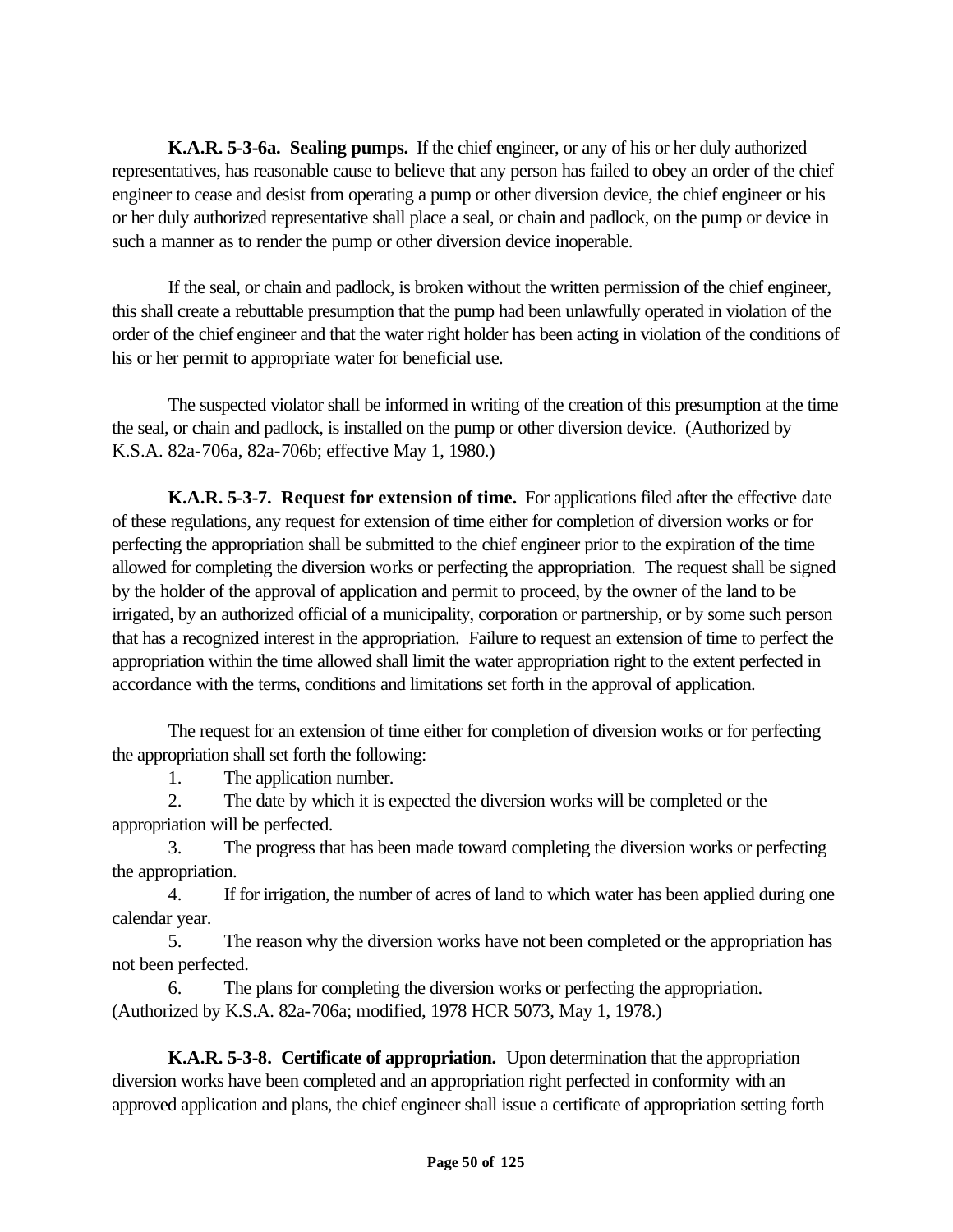the extent to which the appropriation right was perfected. No appropriation shall be determined for a quantity of water or a diversion rate in excess of that set forth in the approval of application and permit to proceed or in excess of that found to have been actually applied to the approved beneficial use or for any quantity of water found to have been wasted during the calendar year of record used as the basis for perfecting the appropriation right. (Authorized by K.S.A. 82a-706a; modified, 1978 HCR 5073, May 1, 1978.)

**K.A.R. 5-3-9. Public interest.** (a) In accordance with K.S.A. 82a-711(b)(5), as amended, in ascertaining whether a proposed use will prejudicially and unreasonably affect the public interest, the chief engineer shall also take into consideration the quantity, rate and availability of water necessary to:

(1) satisfy senior domestic water rights from the stream;

(2) protect senior water rights from being impaired by the unreasonable concentration of naturally occurring contaminants; and

(3) over the long term reasonably recharge the alluvium or other aquifers hydraulically connected to the stream.

(b) Unless otherwise provided by regulation, it shall be considered to be in the public interest that only the safe yield of any source of water supply, including hydraulically connected sources of water supply, shall be appropriated. (Authorized by K.S.A. 82a-706a; implementing K.S.A. 1993 Supp. 82a-711; effective November 28, 1994.)

**K.A.R. 5-3-10. Availability of water for appropriation - safe yield.** (a) Except as set forth in subsection (b) and K.A.R. 5-3-16 and K.A.R. 5-3-17, the approval of any new application to appropriate groundwater or surface water for beneficial use, except for domestic use, temporary use and term permits for five years or less, shall not cause the safe yield of the source of water supply to be exceeded, neither shall it otherwise prejudicially and unreasonably affect the public interest. The approval of term permits shall not allow impairment nor prejudicially and unreasonably affect the public interest.

(b) This regulation shall not apply to an application which proposes:

(1) to divert water from a source of water supply subject to a different safe yield, allowable appropriation, depletion or other similar type of criteria adopted by rule and regulation of the chief engineer or intensive groundwater use control area order of the chief engineer issued pursuant to K.S.A. 82a-1036 et seq., or

(2) to use water in a manner so that there is no significant net consumptive use of the local source of supply either in quantity or availability of water for use by other appropriators.

(c) If a total quantity of water that is available for appropriation in any basin, subbasin, stream reach or other hydrologic unit has been determined by the chief engineer prior to the date that application is filed, the total quantity of water authorized by vested rights, prior appropriations, requests by prior unapproved applications and the proposed appropriation shall be determined by the chief engineer.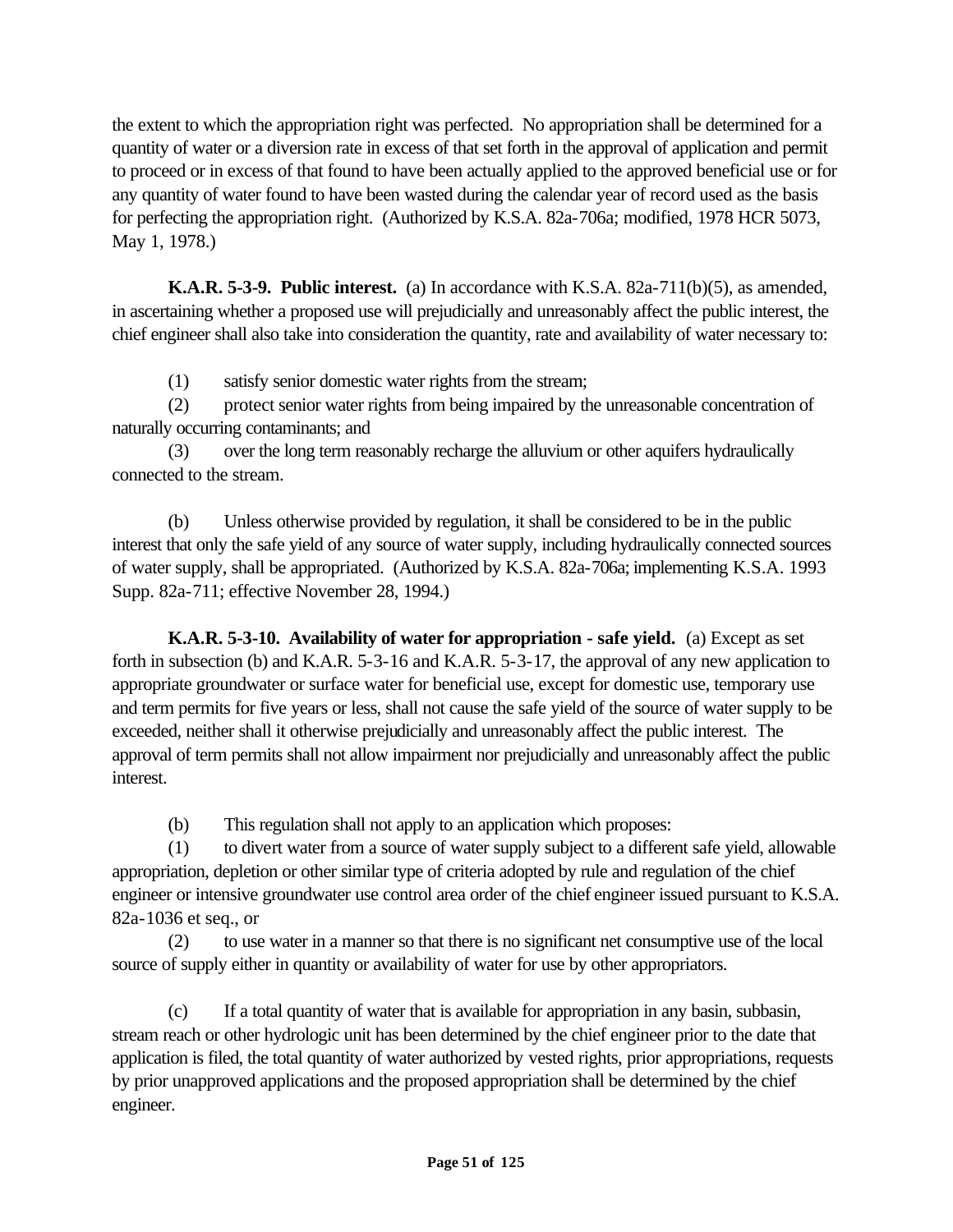(1) If the total quantity of water authorized and requested by applications with earlier filing dates is less than or equal to the total annual quantity of water determined to be available for appropriation, or if no total quantity of water available was determined by the chief engineer prior to the date the application was filed, the following procedures shall be used by the chief engineer to further evaluate the applications:

(A) K.A.R. 5-3-11 shall be used to evaluate an application to appropriate groundwater from an unconfined aquifer;

(B) K.A.R. 5-3-14 shall be used to evaluate an application to appropriate groundwater from a confined aquifer; or

(C) K.A.R. 5-3-15 shall be used to evaluate an application to appropriate surface water.

(2) If the total quantity of water authorized and requested exceeds the limit determined by the chief engineer pursuant to this subsection, the application shall be denied or considered only for the quantity available. (Authorized by K.S.A. 82a-706a; implementing K.S.A. 1993 Supp. 82a-711; effective November 28, 1994.)

**K.A.R. 5-3-11. Availability of water for appropriation - safe yield; unconfined groundwater aquifers.** (a) Each application to appropriate groundwater from an unconfined aquifer shall be processed in accordance with this regulation.

(b) To determine the safe yield available for appropriation from an unconfined aquifer at a specific location, the following procedure shall be used by the chief engineer:

(1) The amount of calculated recharge occurring within the area of consideration shall be determined by the chief engineer.

(2) That amount shall be multiplied by the percent of calculated recharge determined by the chief engineer to be available nondomestic groundwater and surface water for appropriation.

(3) The total quantity of water authorized and requested in the same area of consideration shall be subtracted from the number derived from paragraph (b)(2) above. If a water right or permit authorizes more than one point of diversion and not all of them are within the area of consideration, the authorized quantity shall be divided equally between or among all the points of diversion, unless information is available to more accurately distribute the authorized quantity between or among the multiple points of diversion.

 $(c)(1)$  If the quantity of water remaining is sufficient to satisfy the proposed application, then the safe yield criteria shall be deemed to have been met, unless there are other relevant factors that need to be taken into account in order to protect the public interest. The application shall then be processed according to other criteria in effect in that area.

(2) If there is sufficient water available to reasonably satisfy part of the request, then the application shall be approved for the quantity available if the remaining quantity is reasonable for the proposed use and the application meets the other applicable criteria in that area.

(3) If no water is available to satisfy the proposed application, then the application shall be denied by the chief engineer.

(d)(1) In making a safe yield calculation, unless the context clearly requires otherwise, the following words and phrases shall have the meanings ascribed to them: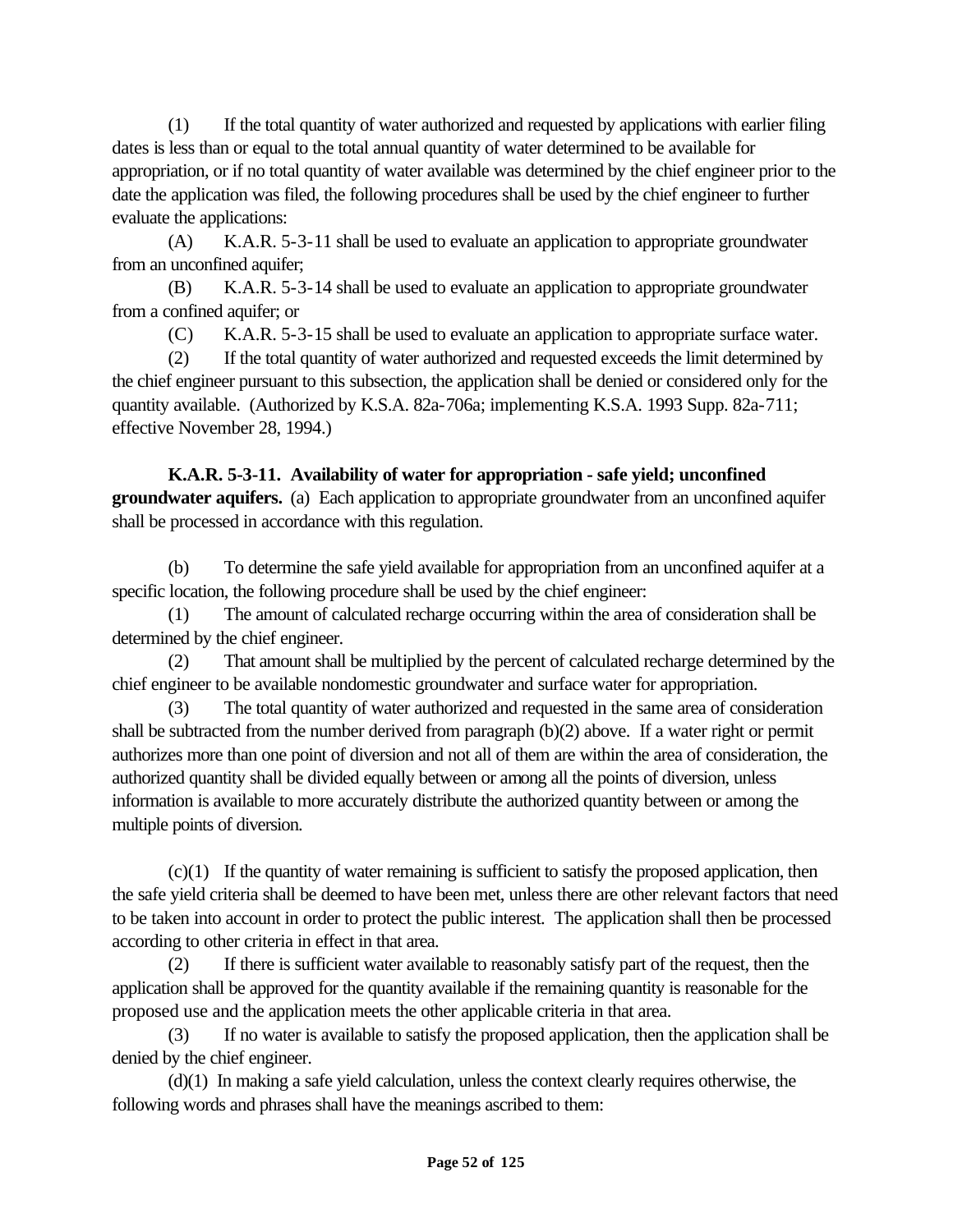(A) "Circle" means a circle with a two-mile radius, with the proposed point of diversion as the center.

(B) "Area of consideration" means the portion of the two-mile circle located within the limits of the unconfined aquifer expressed in acres, including any area of the circle located within the boundaries of a groundwater management district. The area of consideration shall not include any portion of the circle located outside the state of Kansas.

(C) "Total quantity of water" means the total combined authorized annual quantities under all groundwater rights and approvals of applications, and requested by pending applications with a senior priority in that unconfined aquifer except for domestic use, temporary permits, and term permits for five or fewer years with priority dates senior to the proposed application and with points of diversion located within the area of consideration.

(D) "Calculated recharge" means that portion of the average annual precipitation that becomes recharge to the unconfined aquifer, calculated using the data shown on water resources investigations report 87-4230, plate no. 4, dated 1987, prepared by the United States geological survey, hereby adopted by reference, interpolated to the nearest tenth of an inch, unless better or more specific recharge data for the area of consideration, basin, or aquifer is supplied by the applicant or is already available to the chief engineer.

(2) The calculated recharge in the Kansas river alluvium shall be determined by taking 25% of the average annual rainfall in the area of consideration as taken from figure 2, United States geological survey water resources investigation report 92-4137, dated 1993, hereby adopted by reference, interpolated to the nearest 0.1 of an inch.

(3) For each application to appropriate groundwater from an unconfined aquifer filed on or after the effective date of this regulation, the percentages of calculated recharge that shall be considered to be available for appropriation shall be determined using the following table:

|     | <b>Percent of Calculated Recharge</b><br><b>Available for Appropriation</b>                                                                         | <b>River Basin</b>                                                                                                                                                                                                                                     |  |  |
|-----|-----------------------------------------------------------------------------------------------------------------------------------------------------|--------------------------------------------------------------------------------------------------------------------------------------------------------------------------------------------------------------------------------------------------------|--|--|
| (A) | 100% plus the recharge from the<br>Missouri River available to the<br>well, as calculated by a Jenkins<br>or similar stream-depletion<br>technique. | Missouri                                                                                                                                                                                                                                               |  |  |
| (B) | 100%                                                                                                                                                | Arkansas River below Hutchinson*<br>Big Blue River **<br><b>Black Vermillion River **</b><br>Delaware River **<br>Little Arkansas River below<br>GMD No. $2*$<br>Little Blue River **<br>Little Osage River **<br>Lower Republican River Basin outside |  |  |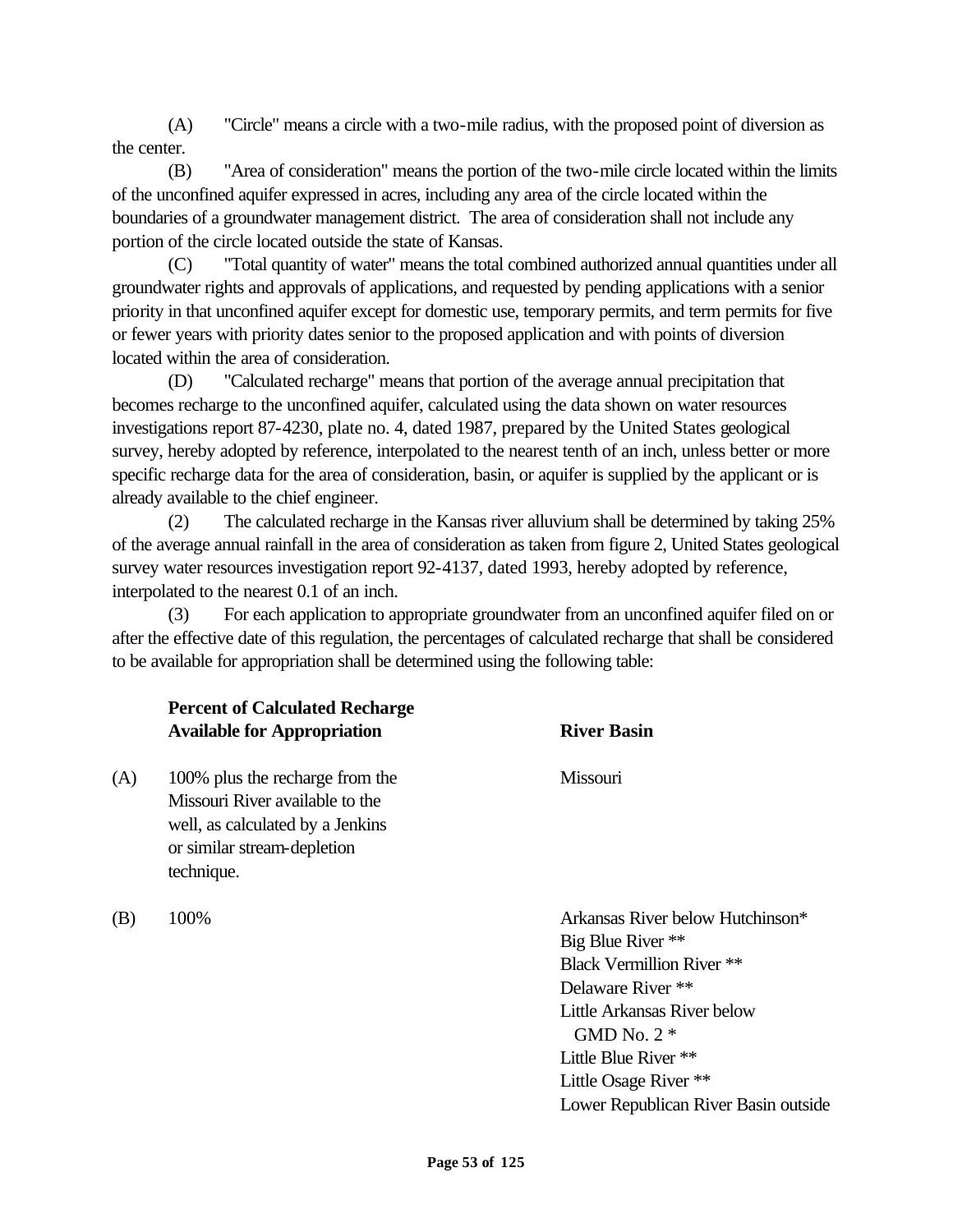the effective alluvium and the Belleville formation that does not contribute significant baseflow to a stream\*\* Marais des Cygnes River \*\* Mill Creek \*\* Marmaton River \*\* Nemaha River \*\* Pottawatomie Creek \*\* Smoky Hill River below its confluence with the Saline River \*\* Spring River \* Stranger Creek \*\* Sugar Creek \*\* Vermillion Creek \*\* Wakarusa River \*\* Walnut River \* Any hydrologic unit that does not contribute significant baseflow to a stream. (C) 75% Any hydrologic units in the following river basins that contribute significant baseflow to a stream: Arkansas River above Hutchinson\* Caney River \* Cottonwood River \* Cow Creek outside the boundaries of GMD No. 2 and GMD No. 5\* Elk River \* Fall River \* Kansas River \*\* Little Arkansas River above GMD No. 2 \* Lower Republican River Basin outside the effective alluvium and the Belleville formation that contributes significant baseflow to a stream. \*\* Neosho River \* Ninnescah River \* Saline River \*\* Salt Creek \*\* Smoky Hill above its confluence with the Saline River \*\*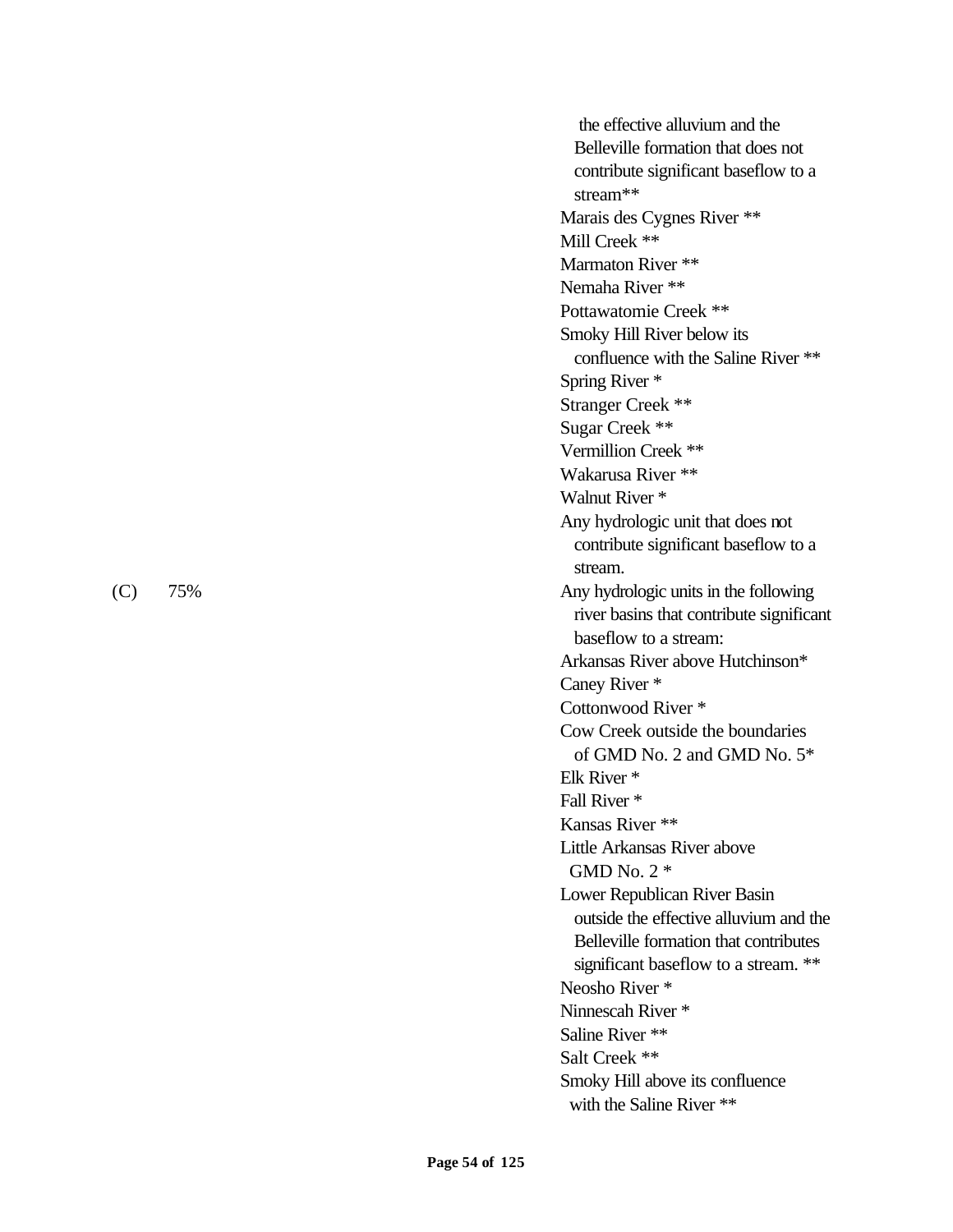Solomon River \*\* South Fork Ninnescah River (except Smoots Creek) \* Upper Republican Basin outside areas closed to new appropriations as set forth in paragraph  $(d)(5)$  of this regulation. \*\* Verdigris River \* Any other basin in Kansas not specifically identified (D) 50% Any hydrologic units in the following river basins that contribute significant baseflow to a stream: Bluff Creek-Chikaskia River \* Bluff Creek-Cimarron River \* Chikaskia River \* Cimarron River outside GMD No. 3\* Medicine Lodge River \* North Fork Ninnescah River \* Rattlesnake Creek \* Salt Fork Arkansas River \* Sandy Creek \* South Fork Ninnescah River (Smoots Creek only) \*

\* Located in Arkansas River Basin

\*\* Located in Kansas River Basin

(4) The total quantity of water and the percent of calculated recharge originally available to be appropriated for nondomestic groundwater and surface water use in all or part of the following basins, subbasins, stream reaches, and other hydrologic units identified in electronic data file unitbsn.e00, dated July 30, 1997, prepared by the division of water resources, Kansas department of agriculture and hereby adopted by reference for the purpose of defining the boundaries of the hydrologic units, shall be determined using the following table:

|                         |                          | South-Central Kansas Designated Unit Areas |          |                 |                |                   |              |                         |
|-------------------------|--------------------------|--------------------------------------------|----------|-----------------|----------------|-------------------|--------------|-------------------------|
|                         |                          |                                            |          |                 |                | Original          |              |                         |
|                         |                          |                                            | Recharge | Recharge        | Percentage     | <b>Quantities</b> | General      | <b>Abbreviation for</b> |
| Map                     | <b>Effective</b>         | Area                                       | Rate     | <b>Ouantity</b> | of Recharge    | Available         | Location     | <b>Portion of Basin</b> |
| Label                   | Date                     | (acres)                                    | (in/yr)  | $(Ac-ft/vr)$    | to Appropriate | $(Ac-ft/vr)$      | (Twp.-Range) | or Basins               |
| 1                       | <b>November 28, 1994</b> | 32204                                      | 1.8      | 4831            | 100%           | 4831              | $29 - 12w$   | Chikaskia               |
| $\overline{\mathbf{c}}$ | <b>November 28, 1994</b> | 41426                                      | 1.8      | 6214            | 100%           | 6214              | $30-11w$     | Chikaskia               |
| 3                       | <b>November 28, 1994</b> | 55524                                      | 1.8      | 8329            | 50%            | 4164              | $29-10w$     | Chikaskia               |
| $\overline{\mathbf{4}}$ | <b>November 28, 1994</b> | 43603                                      | 1.8      | 6540            | 50%            | 3270              | $30 - 10w$   | Chikaskia               |
| 5                       | <b>November 28, 1994</b> | 46828                                      | 2.0      | 7805            | 50%            | 3902              | $31 - 05w$   | Chikaskia               |
| 6                       | <b>November 28, 1994</b> | 46895                                      | 2.5      | 9770            | 50%            | 4885              | $33-03w$     | Chikaskia               |
| 7                       | <b>November 28, 1994</b> | 37378                                      | 3.0      | 9344            | 50%            | 4672              | $34 - 02w$   | Chikaskia               |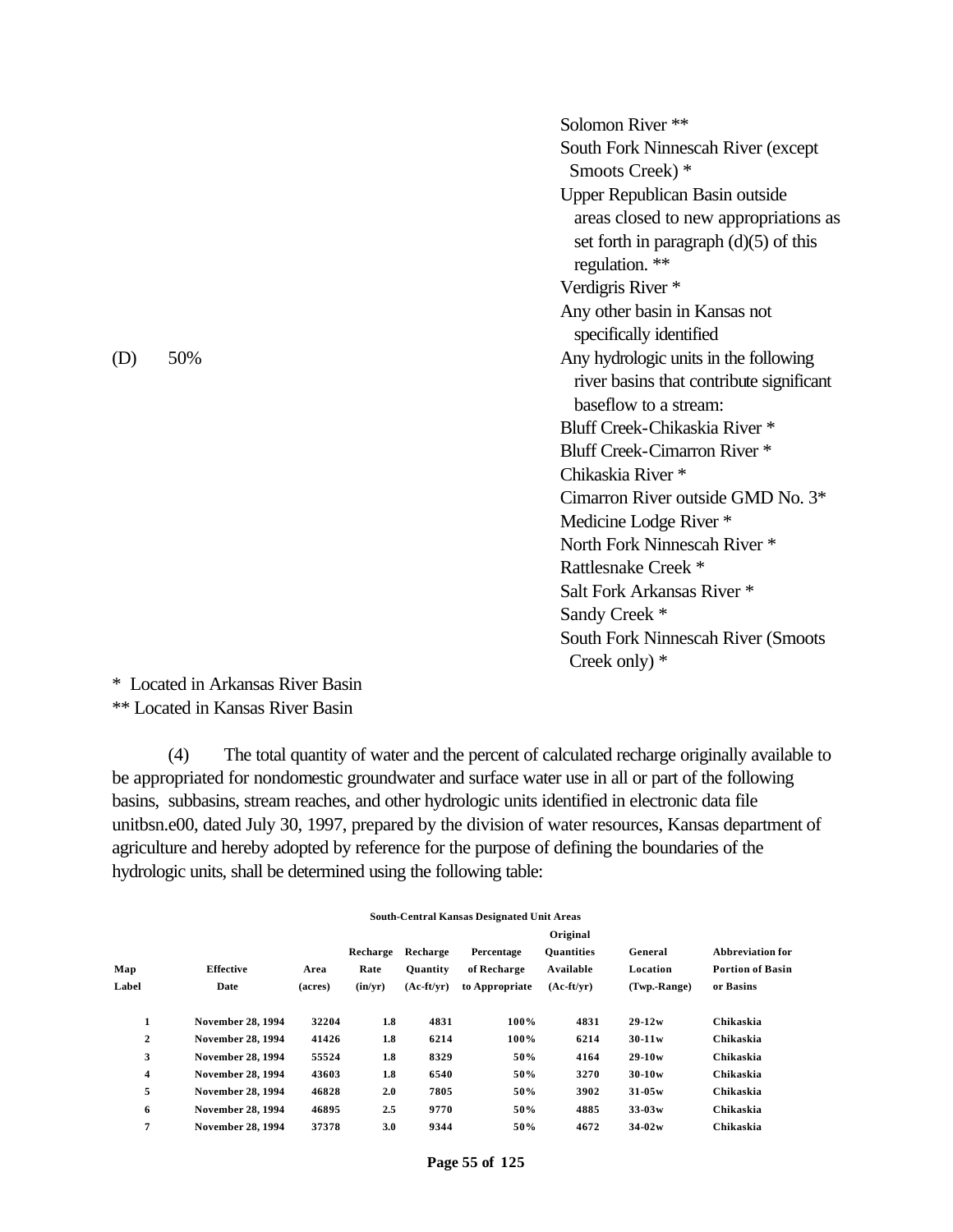| 8      | <b>November 28, 1994</b> | 42210  | 3.0 | 10553 | 50%  | 5276  | $33-01w$   | Chikaskia                 |
|--------|--------------------------|--------|-----|-------|------|-------|------------|---------------------------|
| 9      | <b>November 28, 1994</b> | 15145  | 2.0 | 2524  | 100% | 2524  | $30 - 08w$ | Chikaskia                 |
| 10     | <b>November 28, 1994</b> | 6855   | 2.0 | 1143  | 100% | 1143  | $31-06w$   | Chikaskia                 |
| 11     | <b>November 28, 1994</b> | 2824   | 2.0 | 471   | 100% | 471   | $31-06w$   | Chikaskia                 |
| 12     | <b>November 28, 1994</b> | 8548   | 2.0 | 1425  | 100% | 1425  | $31 - 05w$ | Chikaskia                 |
| 13     | <b>November 28, 1994</b> | 12165  | 2.0 | 2027  | 50%  | 1014  | $31-07w$   | Chikaskia                 |
| 14     | <b>November 28, 1994</b> | 27213  | 2.0 | 4535  | 50%  | 2268  | $32 - 05w$ | Chikaskia                 |
| 15     | <b>November 28, 1994</b> | 21101  | 1.5 | 2638  | 50%  | 1319  | $31 - 15w$ | <b>Medicine Lodge</b>     |
| 16     | <b>November 28, 1994</b> | 7489   | 1.5 | 936   | 50%  | 468   | $32 - 11w$ | <b>Medicine Lodge</b>     |
| 17     | <b>November 28, 1994</b> | 20516  | 1.5 | 2564  | 50%  | 1282  | $33-11w$   | <b>Medicine Lodge</b>     |
| 18     | <b>November 28, 1994</b> | 34426  | 1.5 | 4303  | 50%  | 2152  | $29 - 19w$ | Rattlesnake               |
| 19     | <b>November 28, 1994</b> | 25566  | 1.5 | 3196  | 50%  | 1598  | $29-18w$   | <b>Medicine Lodge</b>     |
| 20     | <b>November 28, 1994</b> | 56730  | 1.8 | 8509  | 100% | 8509  | $29-14w$   | <b>Medicine Lodge</b>     |
| 21     | <b>November 28, 1994</b> | 41800  | 1.8 | 6270  | 50%  | 3135  | $30 - 12w$ | <b>Medicine Lodge</b>     |
| 22     | <b>November 28, 1994</b> | 15825  | 1.2 | 1582  | 50%  | 791   | $30 - 17w$ | <b>Medicine Lodge</b>     |
| 23     | <b>November 28, 1994</b> | 59864  | 1.5 | 7483  | 50%  | 3742  | $29-16w$   | <b>Medicine Lodge</b>     |
|        |                          |        |     |       |      |       |            |                           |
| 24     | <b>November 28, 1994</b> | 37658  | 1.5 | 4707  | 100% | 4707  | $29 - 15w$ | <b>Medicine Lodge</b>     |
| 25     | <b>November 28, 1994</b> | 102144 | 1.9 | 16173 | 75%  | 12130 | $28 - 09w$ | <b>SF Ninnescah</b>       |
| 26     | <b>November 28, 1994</b> | 10638  | 2.0 | 1773  | 75%  | 1330  | $28 - 07w$ | <b>SF Ninnescah</b>       |
| $27*$  | Revision                 | 84047  | 2.0 | 14008 | 50%  | 7004  | $26 - 07w$ | <b>SF Ninnescah</b>       |
| 28     | <b>November 28, 1994</b> | 5196   | 2.2 | 953   | 75%  | 714   | $28 - 04w$ | <b>SF Ninnescah</b>       |
| 29     | <b>November 28, 1994</b> | 73816  | 1.9 | 11688 | 100% | 11688 | $28 - 07w$ | Chik/SFNin/Nin            |
| 30     | <b>November 28, 1994</b> | 38651  | 2.0 | 6442  | 100% | 6442  | $30 - 05w$ | Chik/SFNin/Nin/Ark        |
| 31     | <b>November 28, 1994</b> | 5572   | 2.3 | 1068  | 100% | 1068  | $31-04w$   | Chik/Ark                  |
| 32     | <b>November 28, 1994</b> | 21937  | 2.0 | 3656  | 100% | 3656  | $27 - 07w$ | <b>SF Ninnescah</b>       |
| 33     | <b>November 28, 1994</b> | 40646  | 2.5 | 8468  | 75%  | 6351  | $23-08w$   | Arkansas                  |
| 34     | <b>November 28, 1994</b> | 41974  | 2.3 | 8045  | 75%  | 6034  | $24 - 08w$ | <b>NF Ninnescah</b>       |
| 35     | <b>November 28, 1994</b> | 3917   | 2.0 | 653   | 75%  | 490   | $26 - 08w$ | <b>NF Ninnescah</b>       |
| 36     | <b>November 28, 1994</b> | 12106  | 2.0 | 2018  | 75%  | 1513  | $27 - 10w$ | <b>NF Ninnescah</b>       |
| 37     | <b>November 28, 1994</b> | 8135   | 2.0 | 1356  | 75%  | 1017  | $26 - 08w$ | <b>NF Ninnescah</b>       |
| $38 *$ | Revision                 | 34550  | 1.2 | 3455  | 50%  | 1728  | $32 - 20w$ | <b>Bluff Creek</b> (Cim)  |
| 39     | <b>November 28, 1994</b> | 21875  | 1.2 | 2188  | 50%  | 1094  | $33 - 20w$ | <b>Bluff Creek</b> (Cim)  |
| 40     | <b>November 28, 1994</b> | 11466  | 1.2 | 1147  | 50%  | 573   | $33-20w$   | <b>Bluff Creek (Cim)</b>  |
| 41     | <b>November 28, 1994</b> | 8565   | 1.6 | 1142  | 50%  | 571   | $34 - 17w$ | <b>Salt Fork Arkansas</b> |
| 42     | <b>November 28, 1994</b> | 3746   | 1.6 | 499   | 50%  | 250   | $33 - 15w$ | <b>Salt Fork Arkansas</b> |
| 43     | <b>November 28, 1994</b> | 9763   | 1.6 | 1302  | 50%  | 651   | $34 - 15w$ | <b>Salt Fork Arkansas</b> |
| 44     | <b>November 28, 1994</b> | 33060  | 1.8 | 4959  | 100% | 4959  | $31 - 10w$ | Sandy Cr                  |
| 45     | <b>November 28, 1994</b> | 3922   | 1.8 | 588   | 100% | 588   | $33-09w$   | <b>Sandy Cr</b>           |
| 46     | <b>November 28, 1994</b> | 26959  | 1.8 | 4044  | 50%  | 2022  | $32 - 10w$ | Sandy Cr                  |
| 47     | <b>November 28, 1994</b> | 41296  | 1.8 | 6194  | 50%  | 3097  | $34 - 09w$ | <b>Sandy Cr</b>           |
| 48     | <b>November 28, 1994</b> | 36364  | 1.9 | 5758  | 50%  | 2879  | $31-08w$   | <b>Bluff Creek (Chik)</b> |
| 49     | <b>November 28, 1994</b> | 45511  | 2.0 | 7585  | 50%  | 3793  | $32 - 07w$ | <b>Bluff Creek (Chik)</b> |
| 50     | <b>November 28, 1994</b> | 23546  | 2.3 | 4513  | 50%  | 2257  | 34-06w     | <b>Bluff Creek (Chik)</b> |
| 51     | <b>November 28, 1994</b> | 25608  | 2.7 | 5762  | 50%  | 2881  | $35-03w$   | <b>Bluff Creek (Chik)</b> |
| 52     | <b>November 28, 1994</b> |        |     |       |      | 706   |            |                           |
|        |                          | 4460   | 1.9 | 706   | 100% |       | $32 - 09w$ | Sandy Cr                  |
| 53     | <b>November 28, 1994</b> | 17083  | 2.0 | 2847  | 100% | 2847  | $33-08w$   | Sandy Cr/Bluf (Chik)      |
| 54     | <b>November 28, 1994</b> | 3845   | 2.0 | 641   | 50%  | 320   | $32-08w$   | Sandy Cr/Bluf (Chik)      |
| 55     | July 5, 1996             | 3582   | 1.2 | 358   | 50%  | 179   | $35-18w$   | Cimarron                  |
| 56     | <b>July 5, 1996</b>      | 10967  | 1.2 | 1097  | 50%  | 548   | $35-19w$   | Cimarron                  |
| 57     | July 5, 1996             | 37387  | 1.2 | 3739  | 50%  | 1869  | $34 - 20w$ | Cimarron                  |
| 58     | July 5, 1996             | 3379   | 1.3 | 366   | 50%  | 183   | $33-21w$   | Cimarron                  |
| 59     | July 5, 1996             | 5885   | 1.3 | 638   | 50%  | 319   | $35-22w$   | Cimarron                  |
| 60     | July 5, 1996             | 14854  | 1.3 | 1609  | 50%  | 805   | $33 - 22w$ | Cimarron                  |
| 61     | July 5, 1996             | 34080  | 1.3 | 3692  | 50%  | 1846  | $34 - 22w$ | Cimarron                  |
| 62     | July 5, 1996             | 25419  | 1.3 | 2754  | 50%  | 1377  | $31 - 17w$ | <b>Salt Fork</b>          |
| 63     | July 5, 1996             | 29813  | 1.3 | 3230  | 15%  | 484   | $32 - 17w$ | <b>Salt Fork</b>          |
| 64     | July 5, 1996             | 90035  | 1.3 | 9754  | 50%  | 4877  | $31 - 18w$ | <b>Salt Fork</b>          |
| 65     | July 5, 1996             | 35931  | 1.3 | 3893  | 50%  | 1946  | $31-19w$   | <b>Bluff Creek</b>        |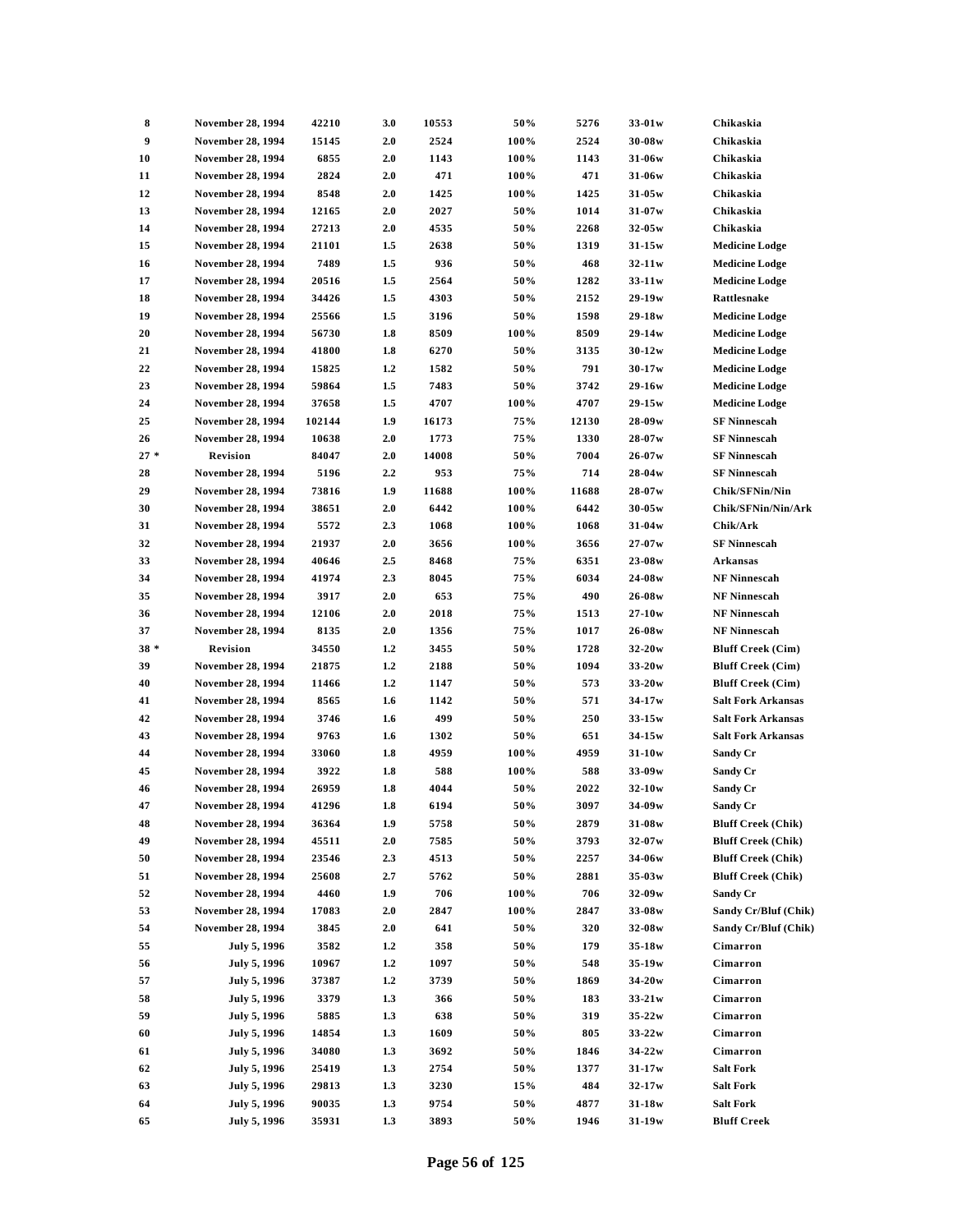| 66 | July 5, 1996 | 100983 | 1.3              | 10940 | 50%  | 5470 | $30 - 20w$ | <b>Bluff-Rattlesnake</b> |
|----|--------------|--------|------------------|-------|------|------|------------|--------------------------|
| 67 | July 5, 1996 | 111132 | $1.2\phantom{0}$ | 11113 | 50%  | 5557 | $30 - 24w$ | <b>Bluff-Crooked</b>     |
| 68 | July 5, 1996 | 12188  | $1.2\phantom{0}$ | 1219  | 50%  | 609  | $31 - 23w$ | Cimarron                 |
| 69 | July 5, 1996 | 5518   | $1.2\phantom{0}$ | 552   | 50%  | 276  | $31 - 24w$ | Cimarron                 |
| 70 | July 5, 1996 | 32689  | $1.2\phantom{0}$ | 3269  | 50%  | 1634 | $32 - 25w$ | Cimarron                 |
| 71 | July 5, 1996 | 94734  | 1.3              | 10263 | 50%  | 5131 | $32 - 26w$ | Cim-Crooked              |
| 72 | July 5, 1996 | 44833  | 1.3              | 4857  | 50%  | 2428 | $33 - 27w$ | Cim-Crooked              |
| 73 | July 5, 1996 | 50088  | 1.3              | 5426  | 50%  | 2713 | $34 - 27w$ | Cim-Crooked              |
| 74 | July 5, 1996 | 25210  | 1.3              | 2731  | 50%  | 1366 | $35 - 27w$ | Cim-Crooked              |
| 75 | July 5, 1996 | 103816 | 1.3              | 11247 | 50%  | 5623 | $34 - 24w$ | Cim-Crooked              |
| 76 | July 5, 1996 | 23296  | 1.2              | 2330  | 50%  | 1165 | $30 - 22w$ | <b>Bluff-Rattlesnake</b> |
| 77 | July 5, 1996 | 27666  | $1.2\phantom{0}$ | 2767  | 50%  | 1383 | $32 - 15w$ | <b>Salt-Medicine</b>     |
| 78 | July 5, 1996 | 5261   | $1.2\phantom{0}$ | 526   | 100% | 526  | $35 - 13w$ | <b>Salt Fork</b>         |
| 79 | July 5, 1996 | 8249   | 1.8              | 1237  | 50%  | 619  | $31 - 12w$ | <b>Medicine</b>          |

**\* Revision is effective the date of this regulation.**

**(5) The following hydrologic units, which have been determined by the chief engineer to be fully appropriated based on the safe yield criteria, shall be closed to further new surface water and groundwater appropriations except for domestic use, temporary permits, and term permits for five years or less:**

**(A) Big Creek, its tributaries and their valley alluviums, and any other aquifer that has a substantial hydraulic connection to an alluvium;**

**(B) Beaver Creek and Little Beaver Creek, their tributaries and their alluviums, and any other aquifer that has a substantial hydraulic connection to an alluvium;**

**(C) North Fork Solomon River, its tributaries and their alluviums, and any other aquifer that has a substantial hydraulic connection to an alluvium;**

**(D) Prairie Dog Creek, its tributaries and their alluviums, and any other aquifer that has a substantial hydraulic connection to an alluvium;** 

**(E) Sappa Creek, its tributaries and their alluviums, and any other aquifer that has a substantial hydraulic connection to an alluvium;**

**(F) South Fork of the Solomon River, its tributaries and their alluviums above Glen Elder Dam, and any other aquifer that has a substantial hydraulic connection to an alluvium; and**

**(G) Walnut Creek, its tributaries and their alluviums, and other hydraulically connected aquifers outside the boundaries of the intensive groundwater use control area created by order of the chief engineer shall be those set forth below:**

| <b>Section</b>                 | <b>Township</b> | Range      | County        |
|--------------------------------|-----------------|------------|---------------|
| 28 through 33                  | <b>18S</b>      | 23W        | <b>Barton</b> |
| 4 through 10 and 14 through 36 | <b>18S</b>      | <b>14W</b> | <b>Barton</b> |
| 1 through 36                   | <b>18S</b>      | 25W        | <b>Barton</b> |
| 3 through 11 and 14 through 23 | <b>29S</b>      | 13W        | <b>Barton</b> |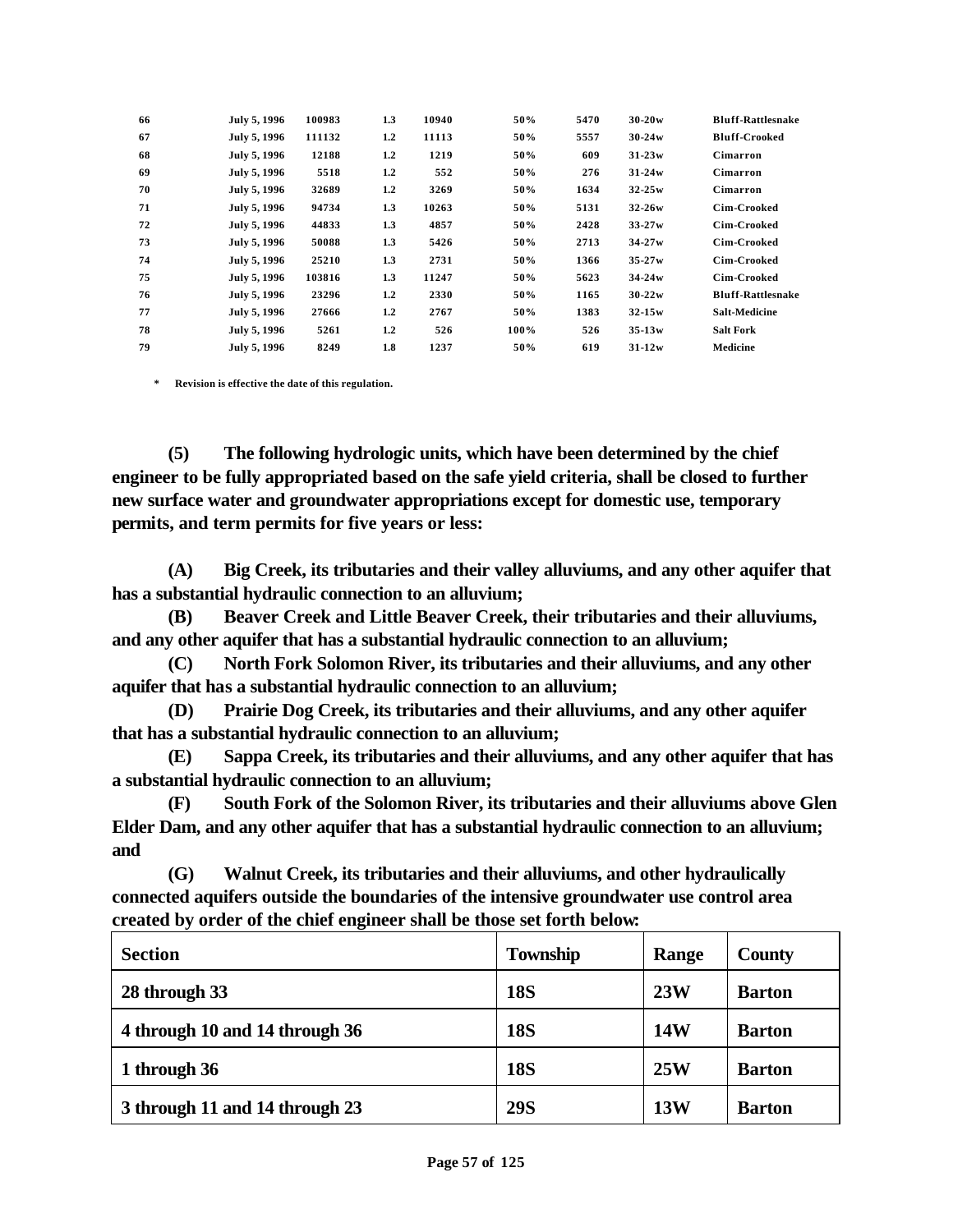| 14W        |               |
|------------|---------------|
|            | <b>Barton</b> |
| 15W        | <b>Barton</b> |
| <b>16W</b> | <b>Rush</b>   |
| 17W        | <b>Rush</b>   |
| <b>18W</b> | <b>Rush</b>   |
| <b>19W</b> | <b>Rush</b>   |
| 20W        | <b>Rush</b>   |
| <b>16W</b> | <b>Rush</b>   |
| 17W        | <b>Rush</b>   |
| <b>18W</b> | <b>Rush</b>   |
| <b>19W</b> | <b>Rush</b>   |
| <b>20W</b> | <b>Rush</b>   |
| <b>16W</b> | <b>Rush</b>   |
| 17W        | <b>Rush</b>   |
| <b>20W</b> | <b>Rush</b>   |
| 25W        | <b>Ness</b>   |
| 21W        | <b>Ness</b>   |
| 22W        | <b>Ness</b>   |
| 23W        | <b>Ness</b>   |
| 24W        | <b>Ness</b>   |
| 25W        | <b>Ness</b>   |
| 21W        | <b>Ness</b>   |
| 22W        | <b>Ness</b>   |
| 23W        | <b>Ness</b>   |
| <b>24W</b> | <b>Ness</b>   |
|            |               |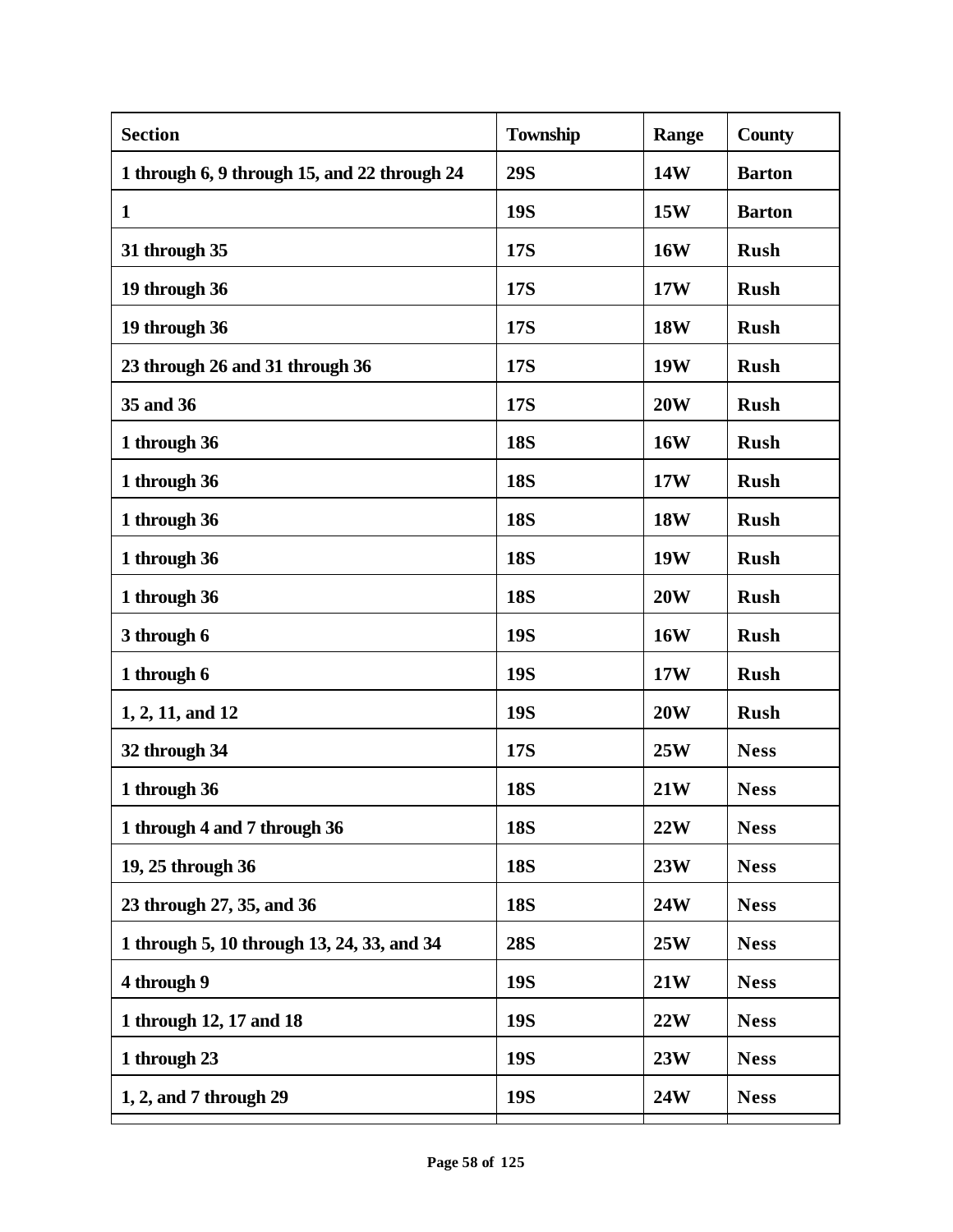| <b>Section</b>                | <b>Township</b> | Range | <b>County</b> |
|-------------------------------|-----------------|-------|---------------|
| 1 through 3 and 11 through 13 | 19S             | 25W   | <b>Ness</b>   |

**(6) "Technical guidelines for determining the availability of groundwater for appropriation in the Lower Republican River Basin and Belleville Formation and the availability of surface water for appropriation in the Lower Republican River Basin," adopted by the chief engineer, division of water resources, Kansas department of agriculture, on October 1, 1999, is hereby adopted by reference as determining the availability of groundwater for appropriation in the lower Republican River basin and Belleville formation and the availability of surface water for appropriation in the lower Republican River basin.**

**(7) (A) All applications for a permit to appropriate groundwater from the area described in paragraph (7) (B) for any beneficial use, except for domestic use, temporary permits, and short-term permits for five or fewer years, shall be accepted for filing and given a file number, if acceptable for filing. The application shall be returned by the chief engineer, and the reason that the application will be denied shall be specified by the chief engineer. The applicant shall be given 30 days to show cause why the application should not be denied. If the applicant does not show good cause, the application shall be dismissed.**

**(B) The area is described as sections 17, 18, 19, 20, township 7 south, range 6 west, and sections 13, 14, township 7 south, range 7 west, all in Mitchell County, Kansas.**

**(C) All applications for permits to appropriate groundwater from sections 29 and 30 in township 7 south, range 6 west, and sections 12, 15, 16, 21, 22, 23, 24, 25, 26, and 27 in township 7 south, range 7 west, all in Mitchell County, Kansas, for any beneficial use, except for domestic use, temporary permits, and term permits for five or fewer years, shall be processed based on the criteria set forth below in paragraph (7) (D).**

**(D) No new wells shall be allowed in the area described in paragraph (7) (C) above if the proposed well would produce one foot or more of additional drawdown at any existing well in that area and if the proposed well was pumped continuously for 45 days (1,080 hours) at the rate requested on the application. This analysis shall be done by using the Theis equation, with a coefficient of transmissivity of 71,000 gallons per day per foot (gpd/ft) and a coefficient of storage of 0.02.**

**(E) Any application for a change in the point of diversion filed for a well located in the areas described in paragraphs (7) (B) and (C) above shall be limited to a move of no more than 100 feet, unless the applicant can show the chief engineer that the proposed move will not prejudicially and unreasonably affect the public interest, will not impair existing water rights, and otherwise complies with the provisions of K.S.A. 82a-708b, and amendments thereto. (Authorized by K.S.A. 82a-706a; implementing K.S.A. 1999 Supp. 82a-711; effective Nov. 28, 1994; amended Sept. 22, 2000.)**

**K.A.R. 5-3-12. (Authorized by K.S.A. 82a-701 (g), 82a-706a; effective May 1, 1980; revoked May 1, 1987.)**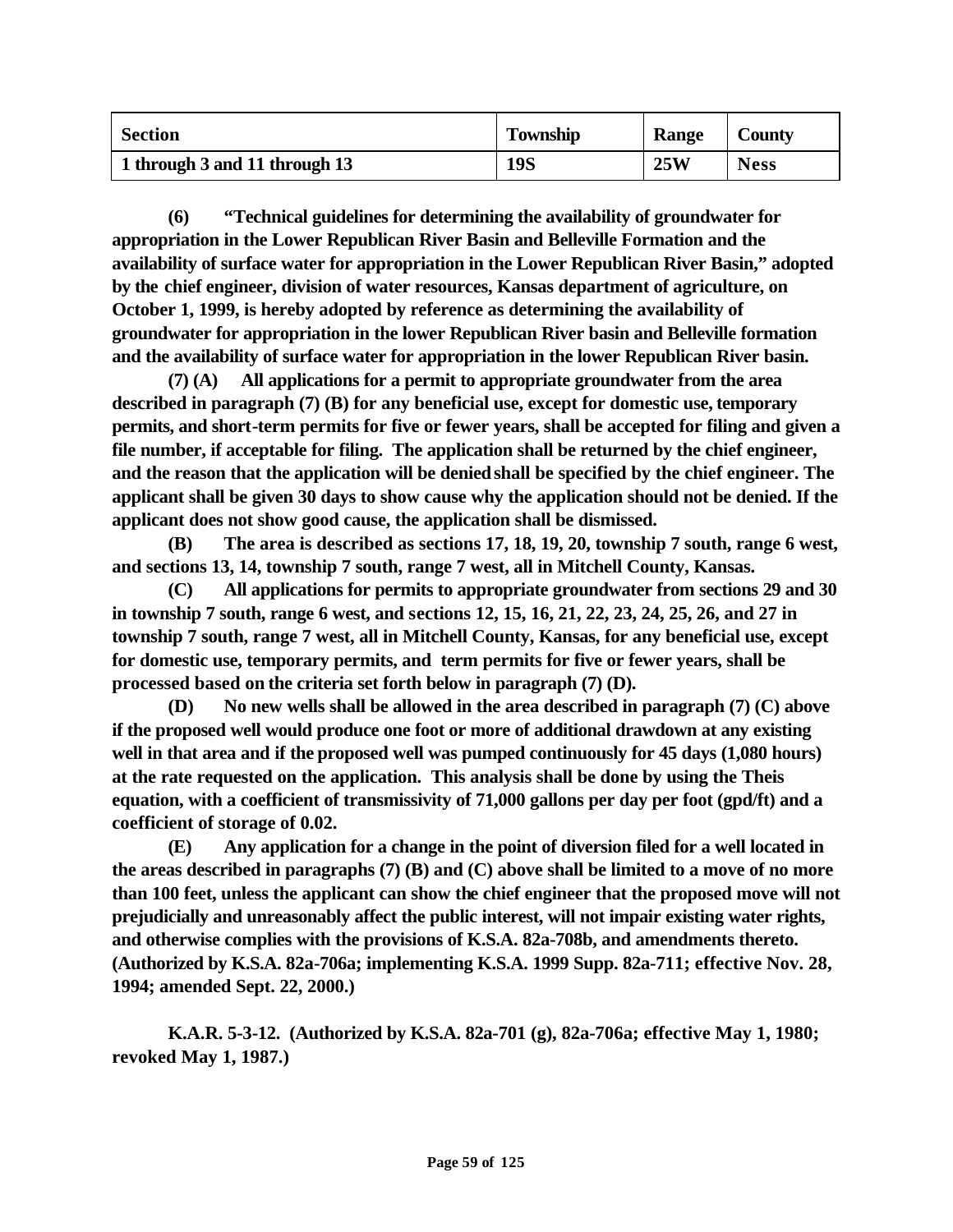**K.A.R. 5-3-13. Dewatering of construction sites. The chief engineer shall limit the time in which water may be withdrawn for dewatering purposes. Any water right that may be perfected by the dewatering project shall be deemed abandoned and terminated upon the completion of the dewatering project. Any extension of time in which to complete the project must be requested in writing by the applicant prior to the expiration date on the permit. (Authorized by K.S.A. 82a-706a, 82a-712; effective May 1, 1980.)** 

**K.A.R. 5-3-14. Availability of water for appropriation - safe yield; confined groundwater aquifers. (a) Each application to appropriate water from a confined aquifer shall be processed on a case by case basis so that the safe yield of the source of water supply is not exceeded.** 

**(b) Until a specific regulation is adopted by the chief engineer for the confined source of water supply, the analysis shall be made using the best information reasonably available to the chief engineer. (Authorized by K.S.A. 82a-706a; implementing K.S.A. 1993 Supp. 82a-711; effective November 28, 1994.)**

**K.A.R. 5-3-15. Availability of water for appropriation-safe yield; surface water. (a) Each application filed to directly divert the natural flow of the Kansas river, the Missouri river, the Big Blue river, the Spring river, or their tributaries, shall:** 

- **(1) be processed in accordance with K.A.R. 5-3-9; and**
- **(2) meet all other requirements for the approval of a new application.**

**(b) The water right owner shall be required by the chief engineer to meet minimum desirable streamflows (MDS), assurance district target flows (assurance target flows) and division of water resources (DWR) target flows where applicable.** 

**(c) Each application filed to directly divert the natural flow from any stream or tributary in the state of Kansas, except those streams listed in paragraph (a) of this regulation, shall have the following conditions of approval.**

**(1) If MDS or assurance target flows or DWR target flows have been set for that stream, and MDS administration has been requested by the Kansas water office, diversion of natural flow shall only be permitted if MDS, assurance target flows or DWR target flows, if applicable, are being met at the gage or gages immediately below the proposed point of diversion.**

**(2) Diversion of natural flow shall not take place unless there is water available to satisfy all demands by senior water rights and permits.**

**(3) The stream flow shall not be stopped at the first riffle below the point of diversion while diversion is taking place under the authority of that water right or permit.**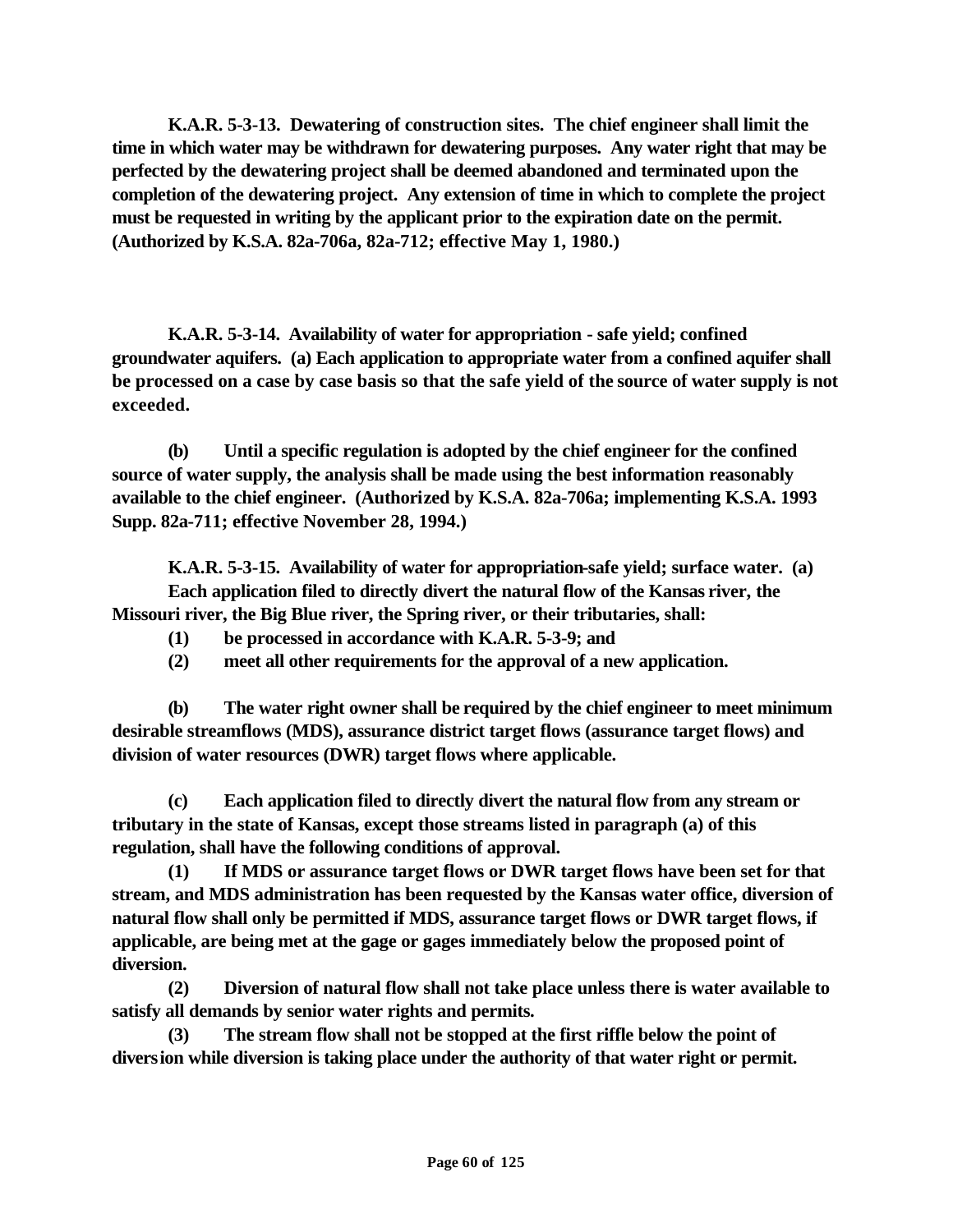**(4) During the period October 1 through June 30, the verbal or written permission of the chief engineer, or an authorized representative of the chief engineer, shall be obtained in order to divert water each time the applicant desires to divert water.**

**(5) The applicant shall be required to demonstrate that the direct diversion of streamflow is not necessary during the period July 1 through September 30 each calendar year because of lack of need; the availability of adequate water storage or alternative water supplies; or other similar reasons.**

**(6) During the period July 1 through September 30 each calendar year, no direct diversions of water shall be permitted unless written permission is obtained from the chief engineer or the chief engineer's authorized representative.**

**(d) Each application filed by a member of an operational assurance district for that stream shall be processed taking into consideration the provisions of the assurance district contract.**

**(e) Each application filed for a point of diversion which might divert water released from storage pursuant to an agreement between the state of Kansas and the federal government shall be processed taking into consideration the provisions of that agreement.**

**(f) Each application filed to divert the natural flow of any stream subject to a more specific regulation adopted by the chief engineer or an intensive groundwater use control area order issued by the chief engineer, for a basin or portion thereof, shall be processed in accordance with the provisions of that regulation or order. (Authorized by K.S.A. 82a-706a; implementing K.S.A. 1993 Supp. 82a-711; effective November 28, 1994.)**

**K.A.R. 5-3-16. Safe yield; exemptions for up to 15 acre -feet of groundwater. In any area of the state outside a groundwater management district that is subject to safe yield criteria and is not closed by regulation or intensive groundwater use control area order by the chief engineer to new nondomestic, nontemporary permits and term permits for five or fewer years, applications to appropriate groundwater shall be exempt from meeting the safe yield criteria if the chief engineer finds that all of the following conditions are met:**

**(a) The sum of the annual quantity requested by the proposed appropriation and the total annual quantities authorized by prior permits allowed because of an exemption pursuant to this regulation does not exceed 15 acre-feet in a ½-mile-radius circle surrounding the proposed point of diversion.**

**(b) Well spacing criteria in the area have been met.**

**(c) The approval of the application does not authorize an additional quantity of water out of an existing authorized well with a nondomestic permit or water right, which would result in a total combined annual quantity of water authorized from that well in excess of 15 acre-feet.**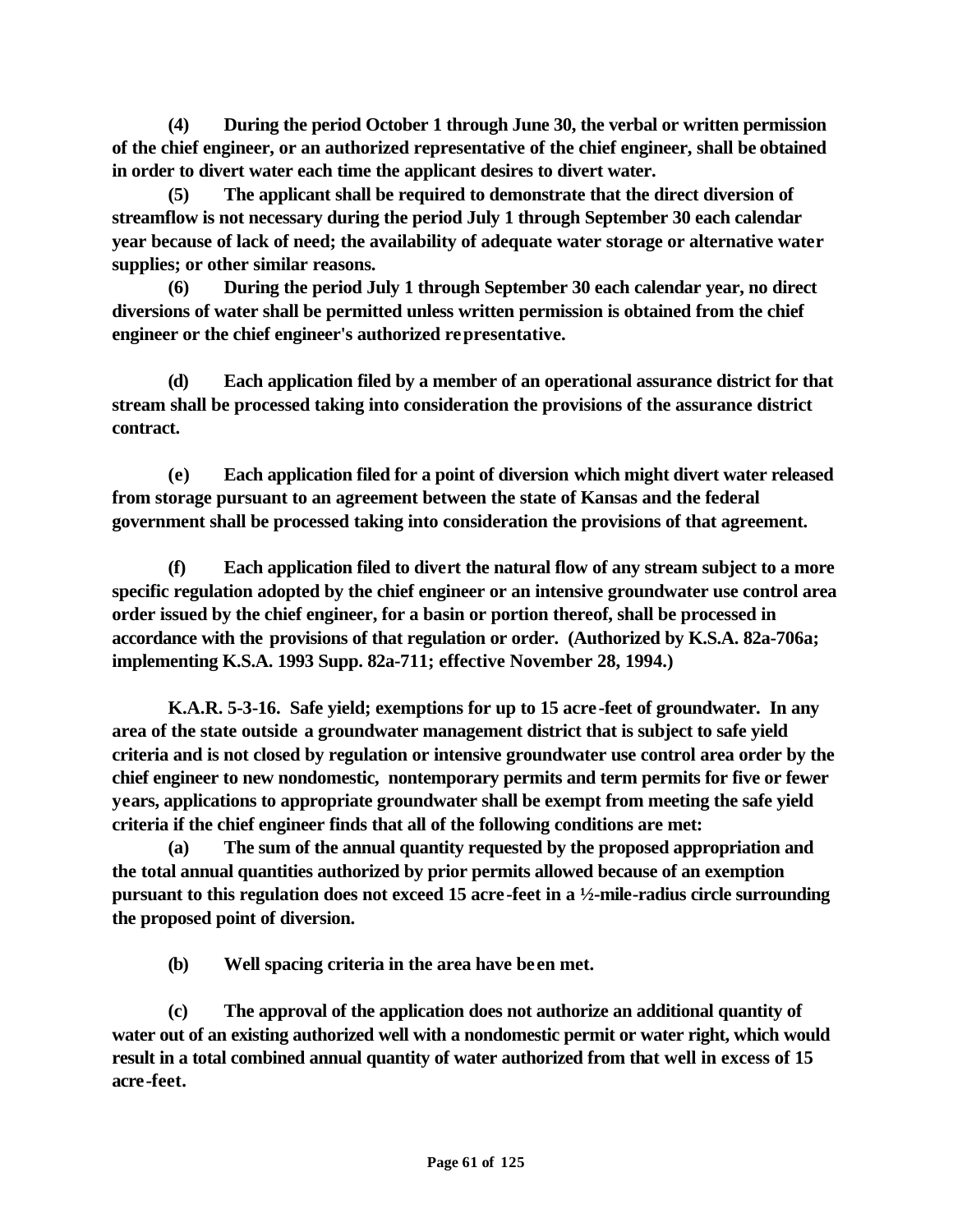**(d) All other criteria for processing a new application to appropriate water at that location have been met. (Authorized by K.S.A. 82a-706a; implementing K.S.A. 1999 Supp. 82a-711; effective Nov. 28, 1994; amended Sept. 22, 2000.)**

**K.A.R. 5-3-17. Safe yield; miscellaneous exemptions. In any area of the state which is subject to safe yield criteria, and outside a groundwater management district or an intensive groundwater use control area closed to new non-domestic, non-temporary uses, each application to appropriate groundwater for a beneficial use shall be exempt from meeting the safe yield criteria if the chief engineer finds that:**

**(a) the proposed use has occurred continuously since prior to the effective date of this regulation;**

**(b) the proposed use could have reasonably been classified by the division of water resources as a domestic use at the time the use began; and** 

**(c) all other requirements in effect for the approval of a new application to appropriate water at that location have been met. (Authorized by K.S.A. 82a-706a; implementing K.S.A. 1993 Supp. 82a-711; effective November 28, 1994.)**

**K.A.R. 5-3-18. Applicant's opportunity to submit additional information. (a) If at any stage of processing an application, it is determined by the chief engineer that an application does not meet the safe yield criteria, the applicant shall be notified by the chief engineer in writing prior to denial of the application that the safe yield requirements have not been met and the reason for the proposed denial. In this written notice, the chief engineer shall allow the applicant 15 days to request time in which to submit additional information to show why the application should be approved.**

**(b) Within 15 days the applicant shall either submit the additional information or file a written request for a reasonable amount of time to submit an engineering report or similar type of hydrologic analysis to show that approval of the application will not cause the safe yield of the source of water supply to be exceeded.** 

**(c) If the applicant fails to timely show to the satisfaction of the chief engineer that the application can be approved, then the application shall be denied by the chief engineer. (Authorized by K.S.A. 82a-706a; implementing K.S.A. 1993 Supp. 82a-711; effective November 28, 1994.)**

**K.A.R. 5-3-19. Maximum reasonable annual quantity of water for irrigation use. (a) For applications filed before the effective date of this regulation, the maximum annual quantity of water reasonably necessary to irrigate crops shall be determined as follows:**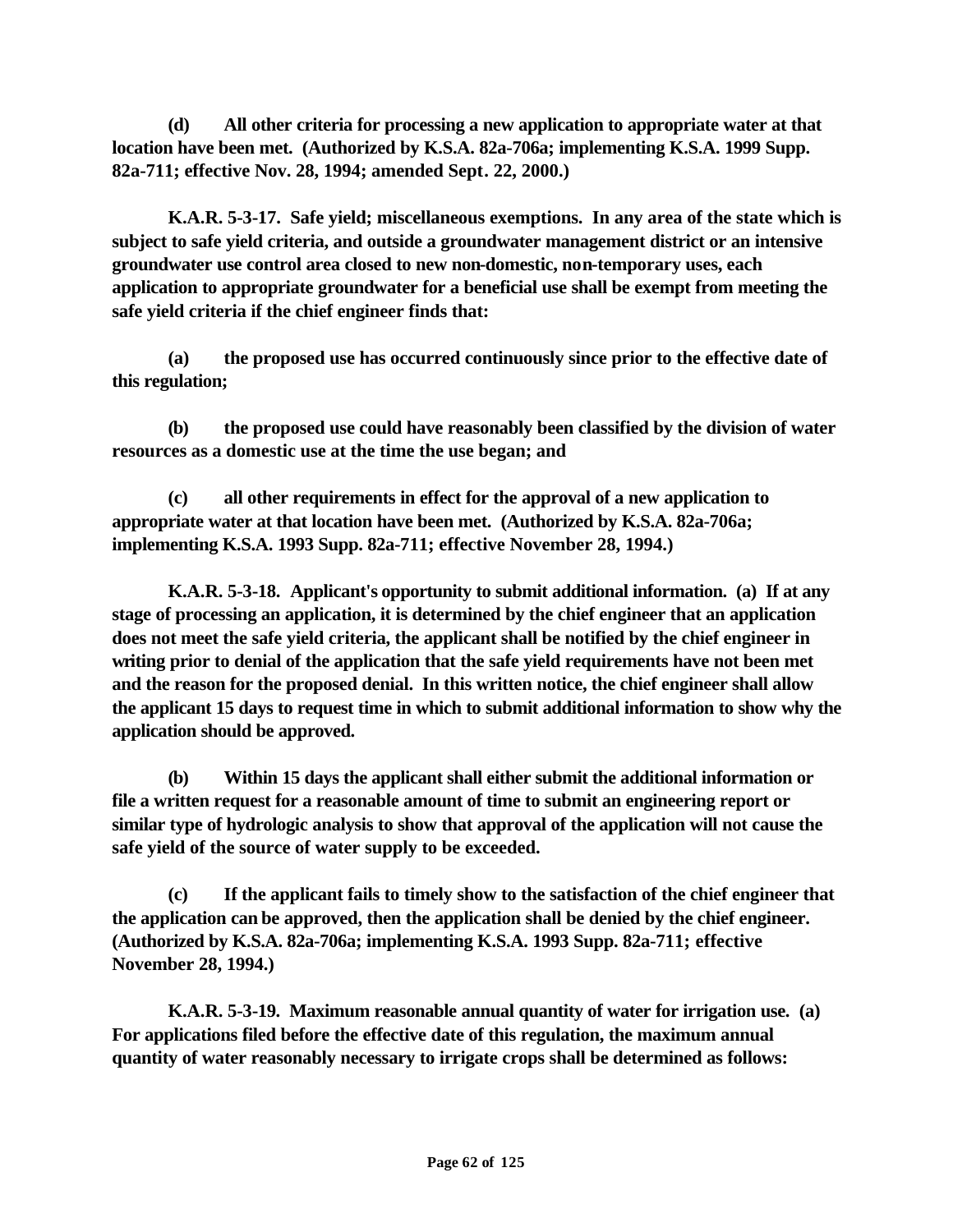**(1) In that area of Kansas located between the eastern border of Kansas and the western border of range 5 east, the maximum reasonable annual quantity of water shall not exceed one acre -foot of water per acre irrigated.**

 **(2) In that area of Kansas located between the eastern border of range 6 east and the western border of range 20 west, the maximum reasonable annual quantity of water shall not exceed 1½ acre -feet of water per acre irrigated.**

**(3) In that area of Kansas located between the eastern border of range 21 west and the western border of Kansas, the maximum reasonable annual quantity of water shall not exceed two acre -feet of water per acre irrigated.**

**(b) On and after the effective date of this regulation, the maximum annual quantity of water reasonably necessary to irrigate crops shall be determined by multiplying the number of irrigated acres by the county value found on the map adopted by reference in K.A.R. 5-3- 24. (Authorized by K.S.A. 82a-706a; implementing K.S.A. 82a-707(e) and K.S.A. 1999 Supp. 82a-711; effective Sept. 22, 2000.)**

**K.A.R. 5-3-20. Maximum reasonable annual quantity of water approvable for a new appropriation of water for irrigation use. (a) The maximum reasonable annual quantity of water that may be approved for use on irrigated land for applications filed before the effective date of this regulation shall be limited to the following:**

**(1) The quantity of water available for appropriation as determined by the safe yield, allowable appropriation or similar type of limitation adopted by regulation of the chief engineer for the area in which the proposed point of diversion will be located;**

**(2) the quantity of water reasonably physically available from the source of water supply based on the physical characteristics of the source of water supply and the proposed diversion works; and**

**(3) the quantity of water reasonably necessary to irrigate crops in the region of the state where the proposed place of use is located as set forth in K.A.R. 5-3-19(a). The authorized quantity shall be determined by multiplying the number of acres approved to be irrigated by the quantity per acre set forth in K.A.R. 5-3-19(a).**

**(b) The maximum reasonable annual quantity of water that may be approved for use on irrigated land for applications filed on or after the effective date of this regulation shall be limited to the following:**

**(1) The quantity of water available for appropriation as determined by the safe yield, allowable appropriation or similar type of limitation adopted by regulation of the chief engineer for the area in which the proposed point of diversion will be located;**

**(2) the quantity of water reasonably physically available from the source of water supply based on the physical characteristics of the source of water supply and the proposed diversion works; and**

**(3) the quantity of water reasonably necessary to irrigate crops in the region of the state where the proposed place of use is located as set forth in K.A.R. 5-3-19(b).**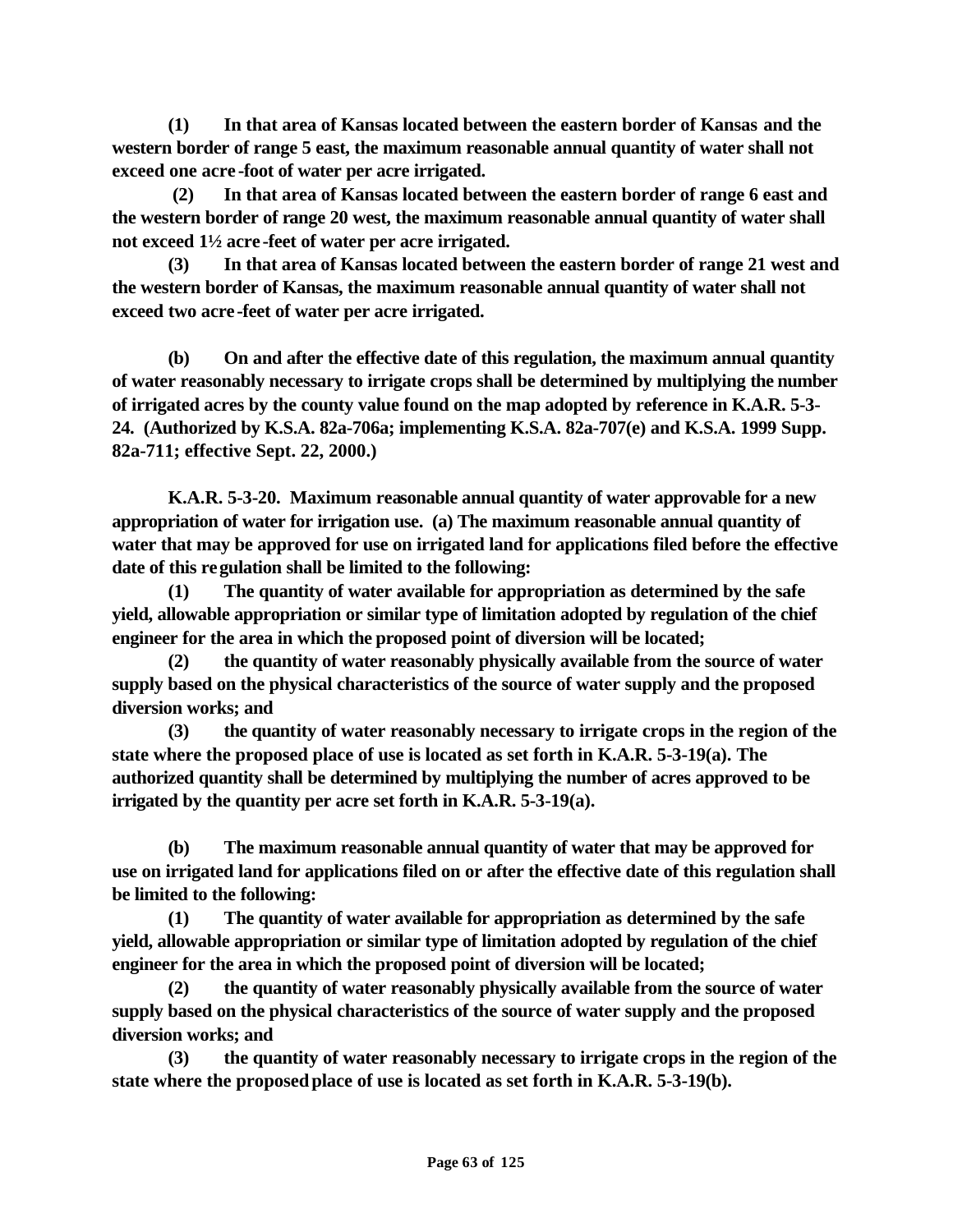**(c) The quantity specified in subsection (a) or (b) may be exceeded only if the applicant demonstrates both of the following to the chief engineer:**

**(1) Because of specialty crops or other unusual conditions, the quantity specified in K.A.R. 5-3-19 is insufficient.**

**(2) The requested quantity is reasonable for the intended irrigation use, is not wasteful, and will not otherwise prejudicially and unreasonably affect the public interest. (Authorized by K.S.A. 82a-706a; implementing K.S.A. 82a-707(e), K.S.A. 1999 Supp. 82a-711, and K.S.A. 82a-712; effective Sept. 22, 2000.)**

**K.A.R. 5-3-21. Perfection of a water right for irrigation use. (a) For applications with a priority date before the effective date of this regulation, the maximum reasonable annual quantity of water that may be perfected for irrigation use shall not exceed the following:**

**(1) The maximum annual quantity of water actually applied to beneficial use in any one calendar year in accordance with the terms, conditions, and limitations of the approval of application during the perfection period; and**

**(2) the quantity of water reasonably necessary to irrigate crops in the region of the state where the place of use is located as set forth in K.A.R. 5-3-19(a). The reasonable quantity shall be determined by multiplying the number of acres actually irrigated during the year of record by the quantity per acre as set forth in K.A.R. 5-3-19(a).**

 **(b) For applications with a priority date on or after the effective date of this regulation, the maximum reasonable annual quantity of water that may be perfected for irrigation use shall not exceed the following:**

**(1) The maximum annual quantity of water actually applied to beneficial use in any one calendar year in accordance with the terms, conditions, and limitations of the approval of application during the perfection period; and**

**(2) the quantity of water reasonably necessary to irrigate crops in the region of the state where the place of use is located as set forth in K.A.R. 5-3-19(b). The reasonable quantity shall be determined by multiplying the number of acres actually irrigated during the year of record by the quantity per acre set as forth in K.A.R. 5-3-19(b).**

**(c) The quantity specified in subsection (a) or (b) may be exceeded only if the water right owner demonstrates both of the following to the chief engineer:**

**(1) Because of specialty crops or other unusual conditions, the quantity specified in K.A.R. 5-3-19 was insufficient.**

**(2) A greater quantity was reasonable for the intended irrigation use, was not wasteful, and did not otherwise prejudicially and unreasonably affect the public interest. (Authorized by K.S.A. 82a-706a; implementing K.S.A. 82a-707(e) and K.S.A. 1999 Supp. 82a-714; effective Sept. 22, 2000.)**

**K.A.R. 5-3-22. Maximum reasonable quantity of water for livestock and poultry. (a) The following quantities shall be deemed the maximum quantity of water reasonable for nondomestic livestock and poultry water use:**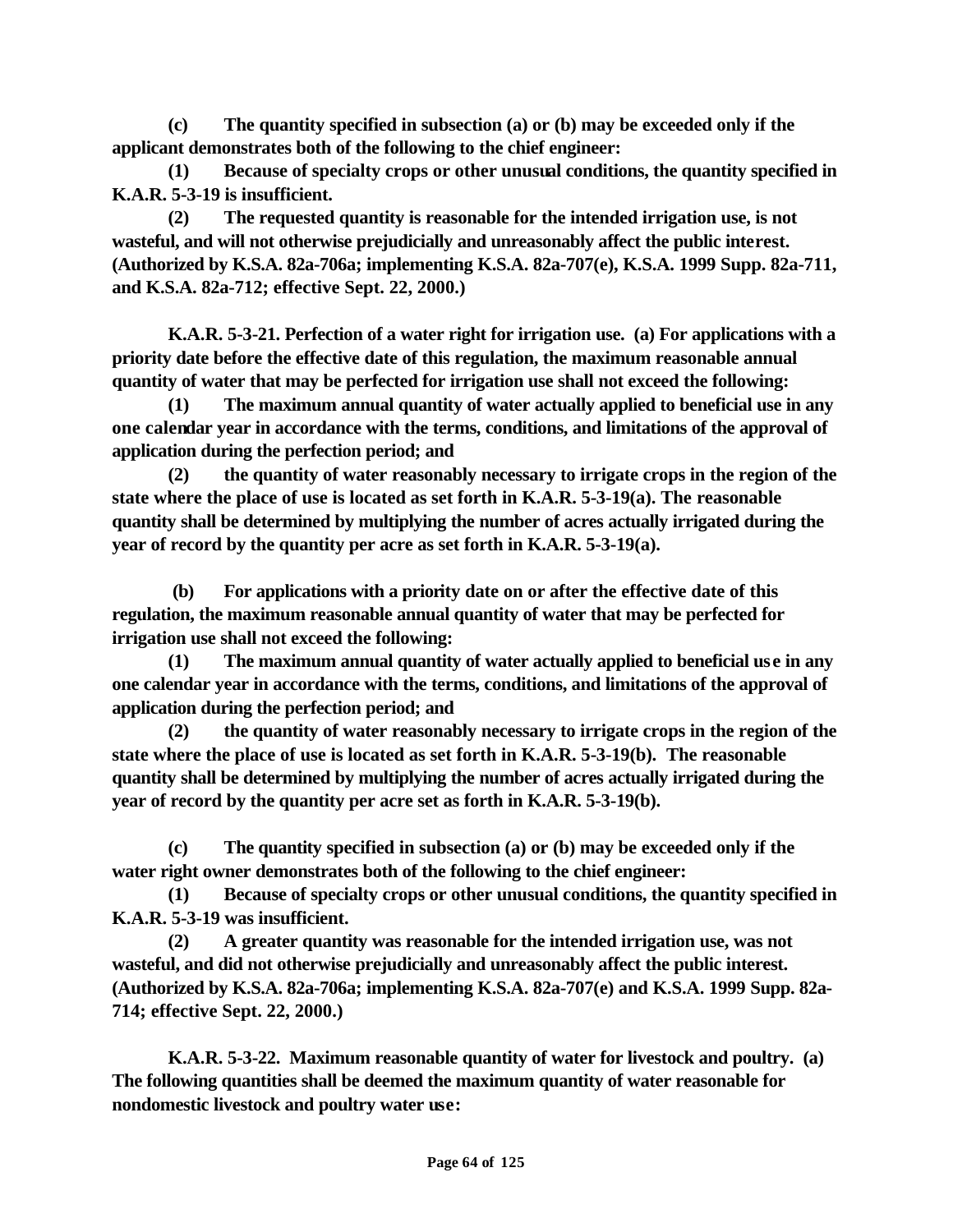| Livestock/poultry                                                                       | <b>Drinking water</b><br>(gallons per head per day) | <b>Additional quantities for</b><br>servicing/flushing<br>(gallons per head per day) |
|-----------------------------------------------------------------------------------------|-----------------------------------------------------|--------------------------------------------------------------------------------------|
| Cattle, beef                                                                            | 15                                                  | $0$ (open lot)<br>100 [confined building<br>capacity (cbc)]                          |
| Cattle, dairy                                                                           | 35                                                  | 100 (cbc)                                                                            |
| <b>Swine</b><br>finishing<br>nursery<br>sow and litter<br>gestating sow<br><b>Sheep</b> | 5<br>$\mathbf{1}$<br>8<br>6<br>$\overline{2}$       | $15$ (cbc)<br>(abc)<br>4<br>(cbc)<br>35<br>25<br>(cbc)<br>$0$ (open lot)             |
| <b>Horses</b>                                                                           | 12                                                  | $15$ (cbc)<br>$0$ (open lot)<br>100 (cbc)                                            |
| <b>Poultry</b><br>chickens (100 layers)<br>turkeys $(100)$                              | 9<br>30                                             | $200$ (cbc)<br>400 (cbc)                                                             |

**(b) The maximum reasonable quantity of water that may be approved for nondomestic livestock and poultry use for applications approved on or after the effective date of this regulation shall be limited as set forth in subsection (a) above. The quantities set forth in subsection (a) may be exceeded only if the applicant demonstrates both of the following to the chief engineer:**

**(1) The requested quantity is reasonable for the intended use.**

**(2) This quantity not wasteful and will not otherwise prejudicially and unreasonably affect the public interest.**

**(c) For all other types of nondomestic livestock, poultry, birds, and animals, the maximum quantity of water approved for beneficial use shall be reasonable.**

**(d) The maximum reasonable quantity of water that may be perfected for nondomestic livestock or poultry use shall not exceed the quantities set forth in subsections (a), (b) and (c) above, unless the water right owner demonstrates both of the following to the chief engineer:** 

**(1) A larger quantity of water was actually applied to beneficial use within the terms, conditions, and limitations of the permit within the perfection period.**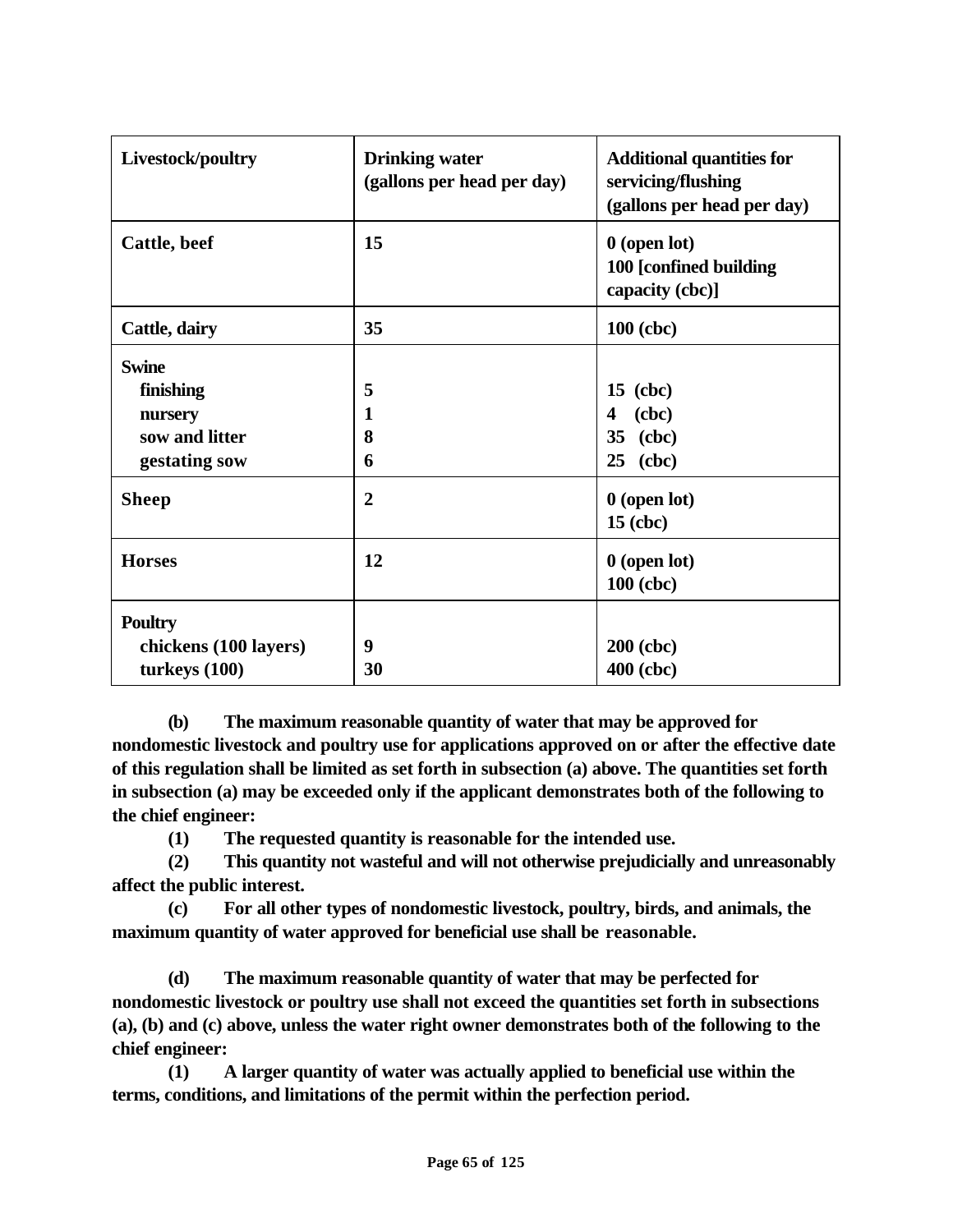**(2) The quantity used was not wasted. (Authorized by K.S.A. 82a-706a; implementing K.S.A. 82a-707(e), K.S.A. 1999 Supp. 82a-711, K.S.A. 82a-712, and K.S.A. 1999 Supp. 82a-714; effective Sept. 22, 2000.)**

**K.A.R. 5-3-23. Maximum reasonable annual quantity approvable for irrigation use for an application for change in place of use and a request to reduce a water right. (a) Except as provided in subsections (c), (d), and (e), for water rights with a priority date before the effective date of this regulation, the maximum reasonable annual quantity of water that may be approved for either of the following shall be that quantity of water reasonably necessary to irrigate crops in the region of the state where the proposed place of use is located as set forth in K.A.R. 5-3-19(a):** 

**(1) An application for change in place of use for irrigation filed pursuant to K.A.R. 82a-708b and amendments thereto; or** 

**(2) a request to reduce the authorized place of use for irrigation for a water right filed pursuant to K.A.R. 5-7-5.**

**(b) Except as provided in subsections (c), (d), and (e), for water rights with a priority date on or after the effective date of this regulation, the maximum reasonable annual quantity of water that may be approved for either of the following shall be that quantity of water reasonably necessary to irrigate crops in the region of the state where the proposed place of use is located as set forth in K.A.R. 5-3-19(b):** 

**(1) An application for change in place of use for irrigation filed pursuant to K.A.R. 82a-708b and amendments thereto; or**

**(2) a request to reduce the authorized place of use for a water right filed pursuant to K.A.R. 5-7-5.** 

**(c) The maximum reasonable quantities approvable in subsections (a) and (b) above shall not exceed either of the following:** 

**(1) The applicable quantity set forth in either subsection (a) or (b) above; or** 

**(2) the maximum quantity of acre-feet per acre authorized by the vested water right or certificate of appropriation, whichever is greater. The maximum authorized quantity of acre-feet per acre shall be calculated by dividing the maximum annual quantity of water authorized at the time the application for change or request to reduce is filed by the number of acres authorized at the time the application for change is filed.**

**(d) The quantities set forth above in subsections (a), (b), and (c) above may be exceeded only if the applicant demonstrates both of the following to the chief engineer:**

**(1) Because of specialty crops or other unusual conditions, the quantity specified in K.A.R. 5-3-19(a) is insufficient.**

**(2) The requested quantity is reasonable for the intended irrigation use, is not wasteful, and will not otherwise prejudicially and unreasonably affect the public interest.** 

**(e) The maximum annual quantity of water approved pursuant to this regulation shall not exceed the maximum annual quantity of water authorized by the water right at the time the change application is approved. (Authorized by K.S.A. 82a-706a; implementing K.S.A. 82a-707(e) and K.S.A. 1999 Supp. 82a-708b; effective Sept. 22, 2000.)**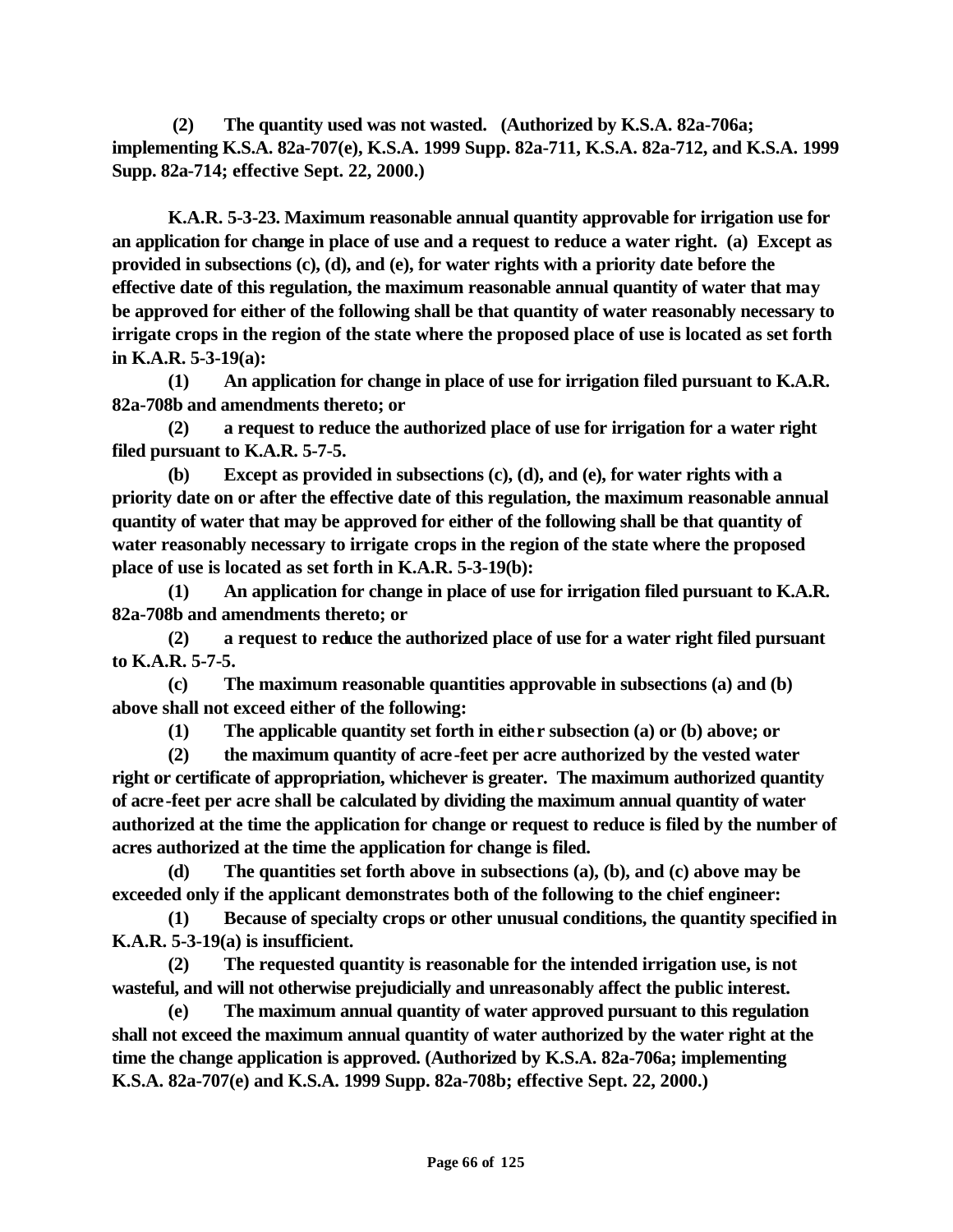**K.A.R. 5-3-24. Reasonable quantity for irrigation use. The Kansas department of agriculture, division of water resources' map titled "reasonable quantities for irrigation use in Kansas, by county," dated October 21, 1999, is hereby adopted by reference. (Authorized by K.S.A. 82a-706a; implementing K.S.A. 82a-707(e), K.S.A. 1999 Supp. 82a-711, and K.S.A. 1999 Supp. 82a-714; effective Sept. 22, 2000.)**

**K.A.R. 5-3-25. Conditions on permits and certificates. (a) All terms, conditions, and limitations placed on an approval of application by the chief engineer pursuant to the provisions of K.S.A. 82a-712, and amendments thereto, shall remain in full force and effect until expressly modified or removed by the chief engineer.** 

**(b) Unless the terms and conditions are expressly modified or removed by the subsequent approval, certification, or other order of the chief engineer, none of the following shall modify or remove any of the terms, conditions, and limitations placed on the original approval of applications or water right:**

**(1) The approval of an application to change the place of use, the point of diversion, or the use made of water under the authority of K.S.A. 82a-708b and amendments thereto;**

**(2) the issuance of a certificate of appropriation pursuant to K.S.A. 82a-714 and amendments thereto; or** 

**(3) the issuance of any other findings and order relative to the approval of application or water right. (Authorized by K.S.A. 82a-706a; implementing K.S.A. 1999 Supp. 82a-708b, K.S.A. 1999 Supp. 82a-711, K.S.A. 82a-712, and K.S.A. 1999 Supp. 82a-714; effective Sept. 22, 2000.)**

**K.A.R. 5-3-26. Availability of water for appropriation from portions of the Pawnee subbasin in Ness and Hodgeman counties. (a) Each application received on or after January 1, 1989 for a permit to appropriate surface or groundwater from Buckner Creek, Saw Log Creek and the Pawnee River, their tributaries, their alluviums, and hydraulically connected sources of water supply in Ness and Hodgeman counties for beneficial use, except for domestic use, temporary permits, and term permits for five years or less, shall be accepted for filing and given a file number, if acceptable for filing.**

**(b) All applications described in subsection (a) above that do not meet the safe yield, well spacing, or all other applicable regulations in effect at the time they were filed shall be dismissed.**

**(c) All applications described in subsection (a) above that do not meet the criteria of subsection (b) shall not be processed and shall be held until the chief engineer determines whether additional water is available for appropriation in the area described in subsection (a). Those applications shall be held until the chief engineer amends this regulation, or July 1, 2002, whichever comes first. If the chief engineer amends this regulation, the applications being held shall be processed in accordance with the provisions of those new regulations.**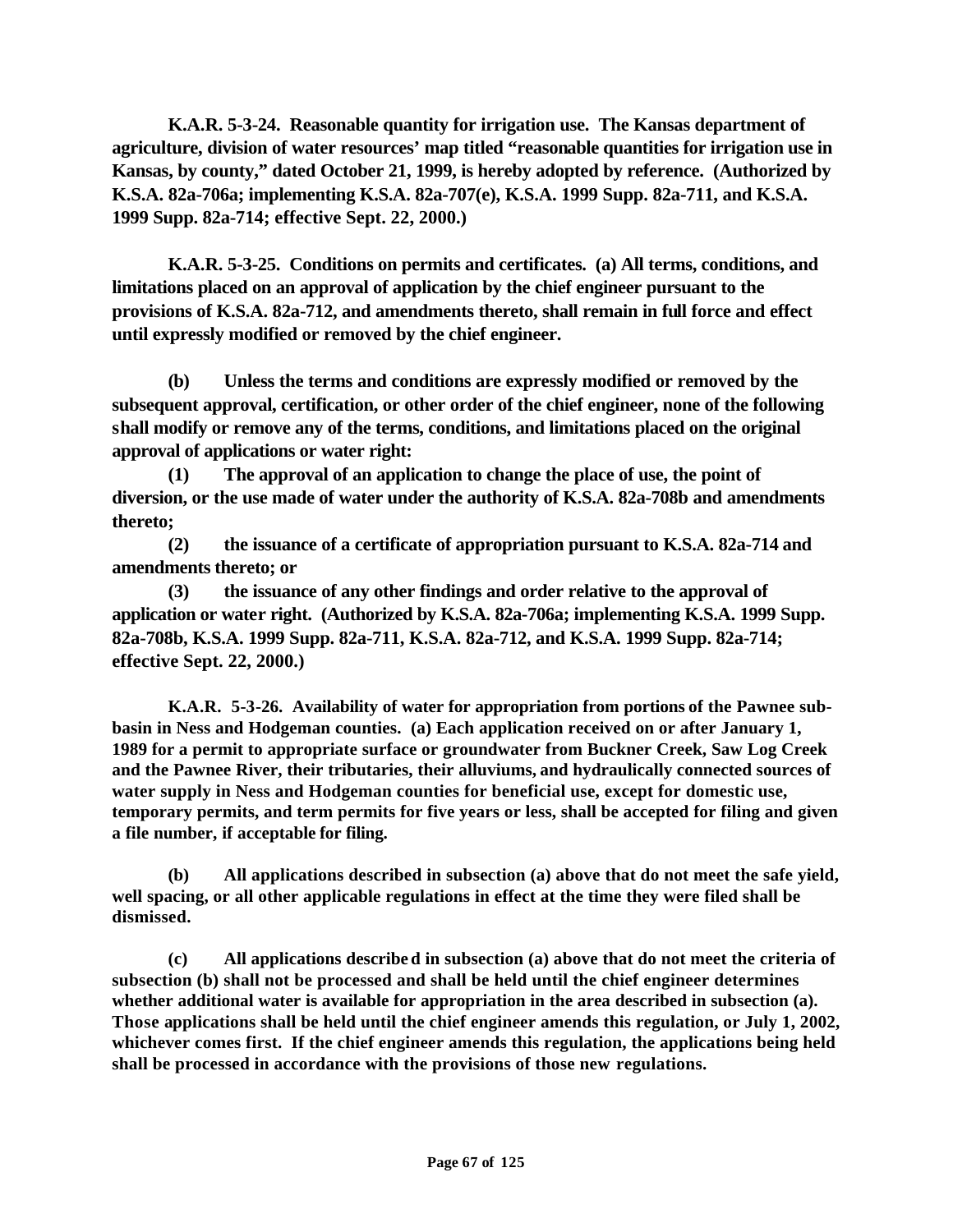**(d) On July 1, 2002, if the chief engineer has not adopted any new regulations pertaining to the applications being held pursuant to subsection (c), all pending applications to appropriate surface and groundwater from the alluvial aquifer and hydraulically connected sources of water supply being held pursuant to subsection (c) shall be processed in accordance with K.A.R 5-3-11 and all regulations that were in effect at the time the applications were filed.**

**(e) Each applicant with a pending application shall be notified by the chief engineer that the application is being held and the reason why it is being held. (Authorized by K.S.A. 82a-706a; implementing K.S.A. 1999 Supp. 82a-711 and K.S.A. 82a-721; effective Sept. 22, 2000.)**

**K.A.R. 5-3-27. Equus Beds special groundwater quality area. (a) A special groundwater quality area located within the boundaries of the Equus Beds groundwater management district no. 2 shall be hereby established in the following area consisting of approximately 36 square miles in northwest Harvey County, south-central McPherson County, and northeast Reno County, Kansas:**

**(1) Sections 3 through 10, 15 through 22, and 27 through 34, of township 22 south, range 3 west, Harvey County;** 

**(2) sections 31 through 34, township 21 south, range 3 west, and section 36, township 21 south, range 4 west, McPherson County; and** 

**(3) sections 1, 12, 13, 25, 26, and 36, township 22 south, range 4 west, Reno County, Kansas.** 

**(b) Each application for a new appropriation of groundwater, a newly constructed well, or a change in the point of diversion for a well within the area shall be reviewed by the chief engineer to determine the effect of the proposed appropriation or well on the movement of saltwater pollution in the area.**

**(c) A test well log shall accompany each type of application described in subsection (b) within the area described in subsection (a) above and shall include the following information:**

**(1) Depth to bedrock;**

**(2) a water quality analysis of water taken from the bottom 20 feet of the aquifer, including sodium and chloride concentrations; and**

**(3) a water quality analysis of water taken within the top 20 feet of the aquifer, including specific conductance and chloride concentrations.**

**(d) If the chief engineer can not determine whether the proposed application will affect the movement of saltwater pollution in the area in a manner that is adverse to the public interest or that will cause impairment to other water rights by causing an unreasonable deterioration of the water quality, then the applicant shall submit any information the chief engineer needs to make that determination. The information shall be submitted within a reasonable time period specified by the chief engineer.**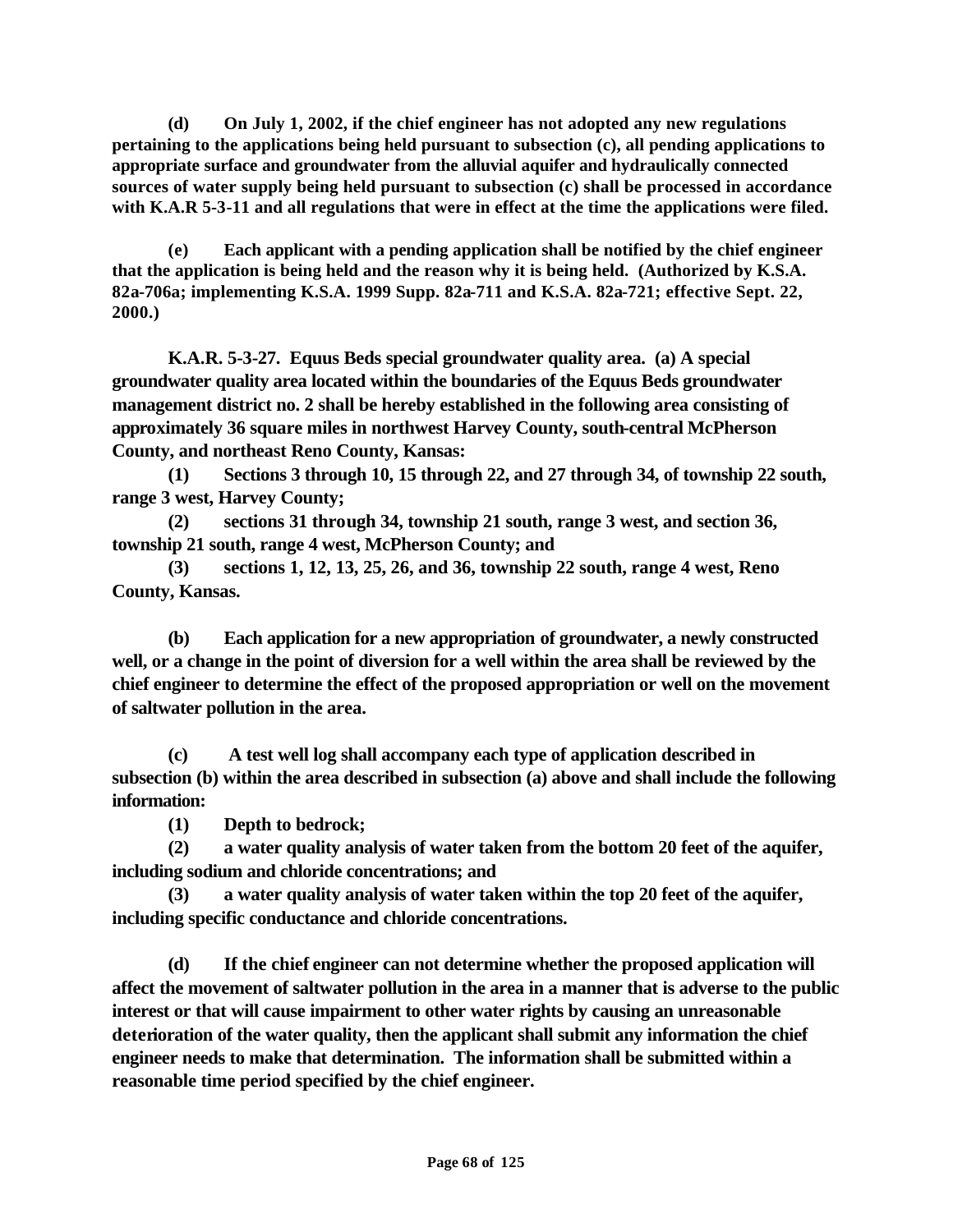**(e) The chief engineer shall submit the proposed application to the board of the Equus Beds groundwater management district no. 2 for its review and recommendation. The board shall have 30 days to review the application and provide its recommendation to the chief engineer. The recommendation of the board shall be considered by the chief engineer in making a decision as to whether the application can be approved as filed or modified.**

**(f) The application shall be dismissed and its priority forfeited if either of the following conditions is met:**

**(1) The chief engineer determines that approval of the application will affect the movement of saltwater pollution in the area in a manner that will prejudicially and unreasonably affect the public interest or that will cause impairment to other water rights by causing an unreasonable deterioration of the water quality because of saltwater pollution.**

**(2) The applicant fails to submit the information requested by the chief engineer within the time specified.** 

**(g) The application shall be approved if both of the following conditions are met:**

**(1) The chief engineer determines that the approval of the application, as filed or modified, will not affect the movement of saltwater pollution in the area in a manner that is adverse to the public interest and will not cause impairment to other water rights by causing an unreasonable deterioration of the water quality because of saltwater pollution.**

**(2) The application meets all other statutory and regulatory criteria.**

**(h) In addition to reporting the information normally required in the water use reports required by K.S.A. 82a-732, and amendments thereto, each owner of a water right or approval of application shall also report the depth to the static water level in each well, in a manner acceptable to the chief engineer.** 

**(i) All groundwater diversion works permitted in the Equus Beds special groundwater quality area shall be equipped with a water flowmeter that meets the specifications adopted by the chief engineer, except for domestic wells, temporary wells, and wells authorized by term permits for fewer than five years. (Authorized by K.S.A. 82a-706a; implementing K.S.A. 82a-706c, K.S.A. 82a-709, K.S.A. 82a-710, K.S.A. 1999 Supp. 82a-711, and K.S.A. 82a-732; effective Sept. 22, 2000.)**

**K.A.R. 5-3-28. Lyons special groundwater quality area. (a) A special groundwater quality area all in Rice County, Kansas, and partially located within the boundaries of the Big Bend groundwater management district no. 5 shall be hereby established in the following described area consisting of approximately 37 square miles in central Rice County, Kansas:** 

- **(1) Sections 33, 34, and 35 of township 19 south, range 8 west;**
- **(2) sections 1-4, 9-16, 21-25, township 20 south, range 8 west;**
- **(3) sections 7, 17-21, 27-34, township 20 south, range 7 west; and**
- **(4) sections 3-5, township 21 south, range 7 west.**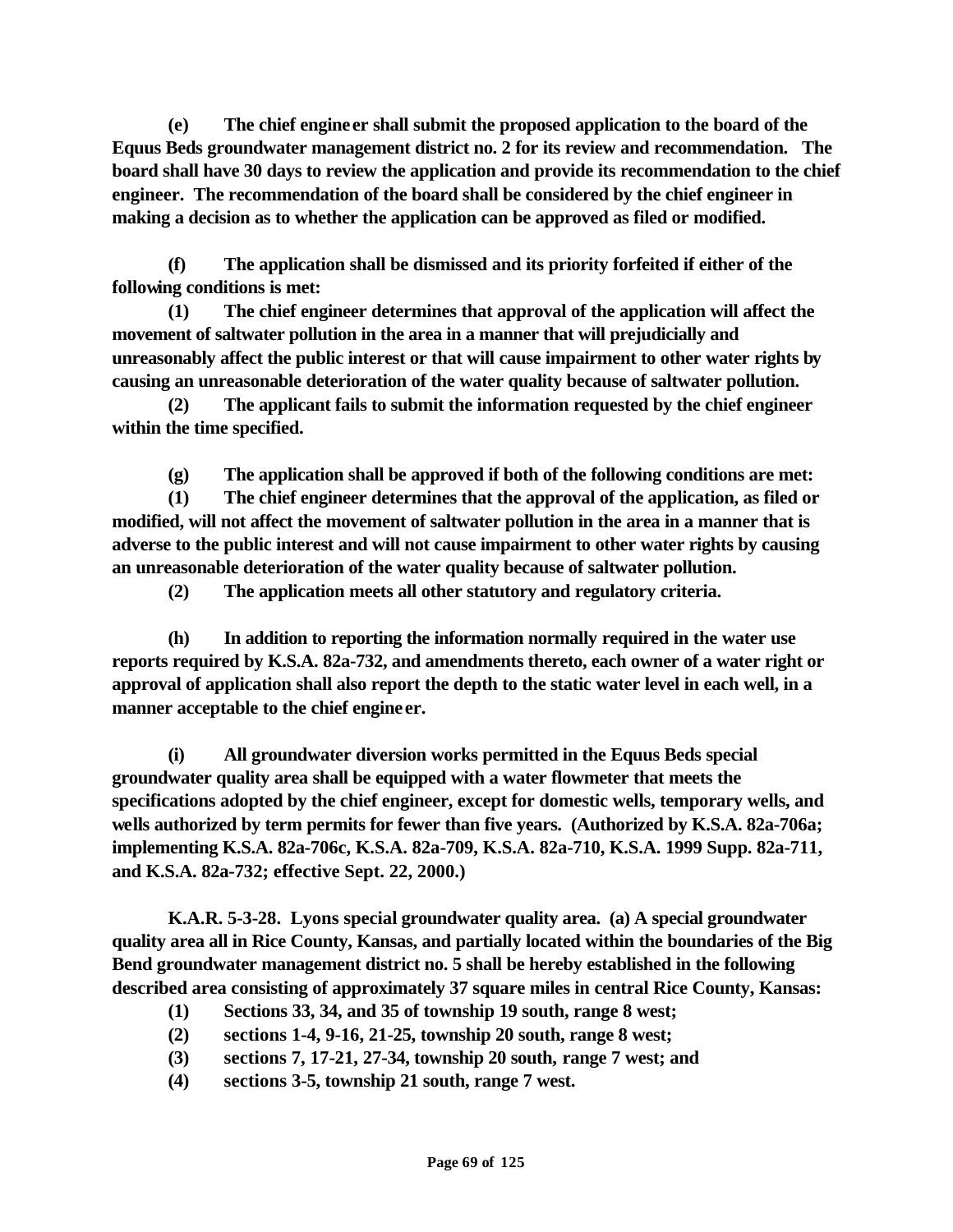**(b) Each application for a new appropriation of groundwater, a newly constructed well, or a change in point of diversion for a well proposed to be located within the area shall be reviewed by the chief engineer to determine whether the proposed appropriation will have any adverse effect on the movement and remediation of saltwater pollution south and east of Lyons, Kansas.**

**(c) A test well log shall accompany each type of application filed for a point of diversion described in subsection (b) that is proposed to be located within the area described in subsection (a), and shall include the following information:**

**(1) Depth to bedrock;**

**(2) a water quality analysis of water taken from the bottom 20 feet of the aquifer, including analysis of sodium and chloride concentrations; and**

**(3) a water quality analysis of water taken within the top 20 feet of the aquifer, including analysis of sodium and chloride concentrations.**

**(d) If the chief engineer can not determine whether the proposed application will affect the movement and cleanup of saltwater pollution south and east of Lyons in a manner that is adverse to the public interest or that will cause impairment to other water rights by causing an unreasonable deterioration of the water quality, then the applicant shall submit any information the chief engineer needs to make that determination. The information shall be submitted within a reasonable time period specified by the chief engineer.** 

**(e) If the proposed point of diversion is located within the district, the proposed application shall be submitted by the chief engineer to the board of the district for review and recommendation. The board shall have 30 days to review the application and submit its recommendation to the chief engineer. The recommendation of the board shall be considered by the chief engineer in making a decision as to whether the application can be approved as filed or modified.** 

**(f) The application shall be dismissed and its priority forfeited if either of the following conditions is met:**

**(1) The chief engineer determines that approval of the application will affect the movement and cleanup of saltwater pollution south and east of Lyons in a manner that prejudicially and unreasonably affects the public interest or that will cause impairment to other water rights by causing an unreasonable deterioration of the water quality because of saltwater pollution.**

**(2) The applicant fails to submit the information requested by the chief engineer within the time specified.**

**(g) The application shall be approved if both of the following conditions are met:**

**(1) The chief engineer determines that the approval of the application, as filed or modified, will not affect the movement and cleanup of saltwater pollution south and east of Lyons in a manner that would prejudicially and unreasonably affect the public interest and will**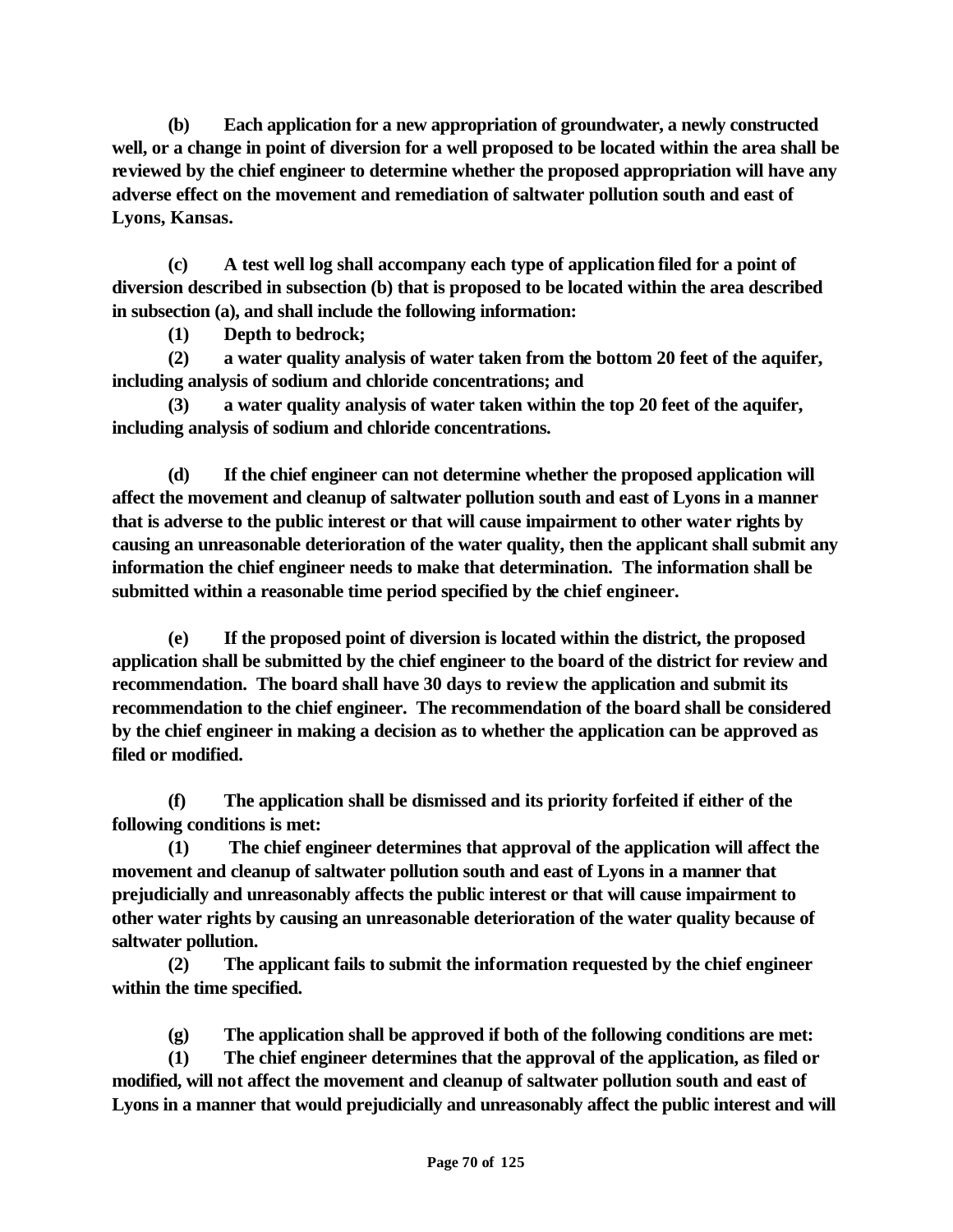**not cause impairment to other water rights by causing an unreasonable deterioration of the water quality because of saltwater pollution.** 

**(2) The application meets all other applicable statutory and regulatory criteria. (Authorized by K.S.A. 82a-706a; implementing K.S.A. 82a-706c, K.S.A. 82a-709, K.S.A. 82a-710, K.S.A. 1999 Supp. 82a-711, and K.S.A. 82a-732; effective Sept. 22, 2000.)**

**K.A.R. 5-4-1. Distribution of water between users where a prior right is being impaired. When a complaint is received that a prior right to the use of water is being impaired, the following procedure shall be followed:** 

**1. The complaint shall be made to the chief engineer or his or her authorized representative. A complaint may be accepted verbally, in person or by telephone. No action shall be taken by the agency until the complaint is confirmed in writing.** 

**2. An investigation of the physical conditions involved shall be made by the chief engineer or his or her authorized representative.** 

**3. A written report of the investigation shall be prepared and a copy given to the complainant. If the investigation shows there is no basis for further action by the division, the complainant shall be so advised.** 

**4. The complainant shall make a written request to secure water to satisfy his or her prior right.** 

**5. The chief engineer or his or her authorized representative shall give a written legal notice and directive to other water users whose use of water must be regulated to secure water to satisfy the complainant's prior rights.** 

**The request to secure water shall be made on a prescribed form furnished for that purpose by the division of water resources. All water delivered to the user's point of diversion for his or her use at the specified rate or less shall be applied to the authorized beneficial use and count against the quantity of water specified unless the user notifies the chief engineer or his or her authorized representative that diversion and use will be discontinued for a period of time for good reason.** 

**When the quantity of water needed has been delivered to the user's point of diversion or when the user discontinues his or her use of water, those persons who have been directed to regulate their use shall be notified that they may resume the diversion and use of water.** 

**If the available water supply in the source should increase, the chief engineer or his or her authorized representative may allow some or all of the users regulated to resume use depending on the supply. (Authorized by K.S.A. 82a-706a; modified, 1978 HCR 5073, May 1, 1978.)** 

**K.A.R. 5-4-4. Well spacing. (a) The spacing between wells shall be sufficient to prevent direct impairment between wells located in a common source of supply or hydraulically connected sources of supply and to protect the public interest. Except as set forth in subsection (b), the following guidelines shall be used to determine the spacing required**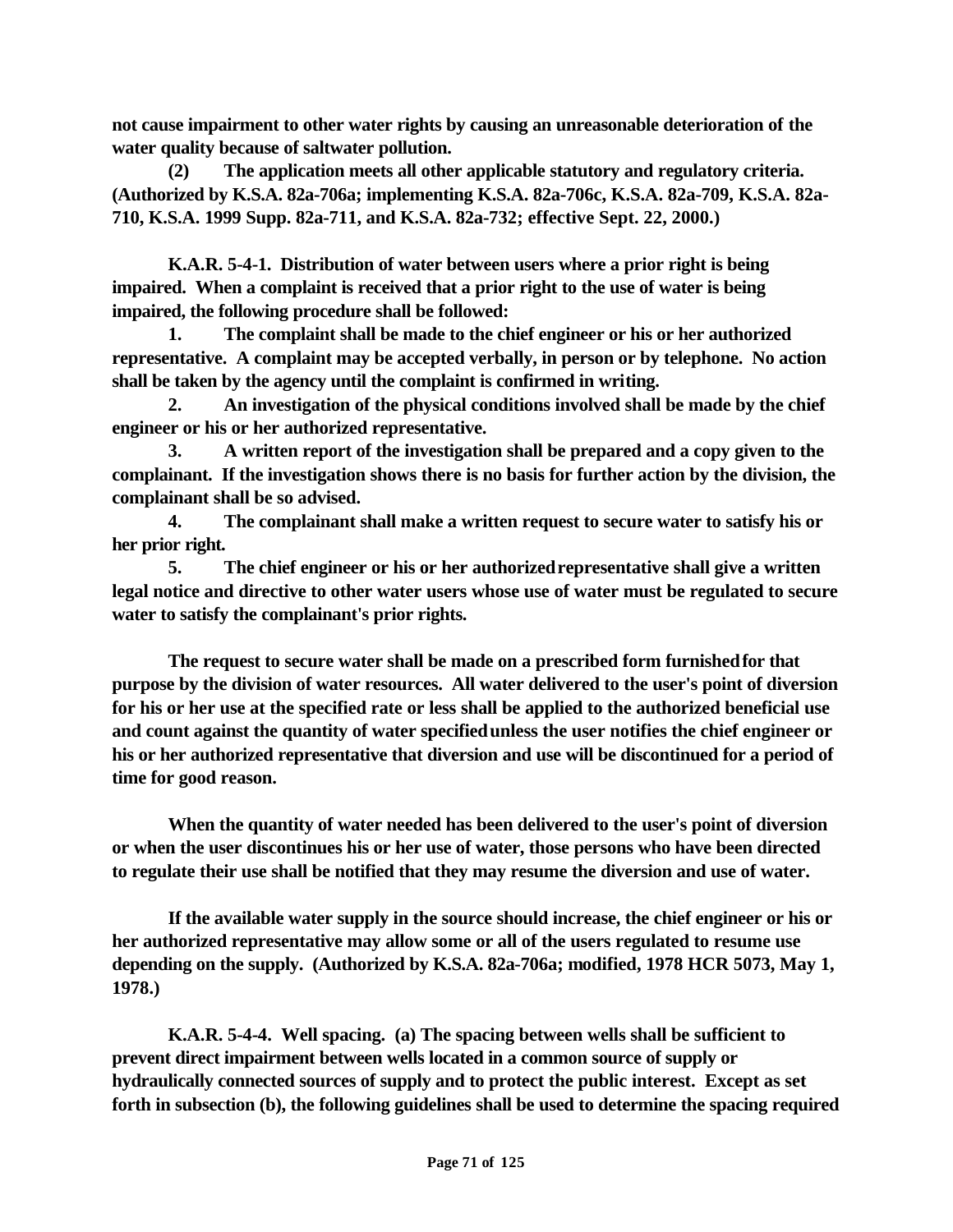**between wells permitted by the chief engineer in a common source of supply, unless it is determined by the chief engineer in any specific instance that the spacing guidelines set forth in this regulation are insufficient to prevent direct impairment or are not necessary to prevent direct impairment.** 

**(b) Whenever an applicant proposes to divert water from a source of supply in a location where there is a significant hydraulic connection between the proposed source of supply and another source or sources of supply, the chief engineer shall determine the spacing necessary to prevent impairment and to protect the public interest on a case by case basis.**

**(c) Except as set forth in subsection (e) below, each well that is described in an application for a permit to appropriate water for beneficial use or for a term permit, excluding any domestic or temporary well, shall meet the minimum spacing requirements set out in paragraphs (1) and (2) below.**

**(1) The minimum distance from the well which is the subject of the application to all other senior authorized non-domestic and non-temporary wells in the same aquifer or a hydraulically connected aquifer shall be:**

**(A) four miles between wells whose common source of supply is the confined Dakota aquifer system;**

**(B) one-half mile between wells whose common source of supply is the unconfined Dakota aquifer system; and**

**(C) 1320 feet for wells whose common source of supply is any other aquifer.**

**(2) In addition to meeting the minimum spacing requirements of paragraph (1) above, the minimum distance from the well which is the subject of the application to all domestic wells, except where the domestic well owner has given the applicant written permission to reduce the spacing interval, shall be:**

**(A) one-half mile for wells whose common source of supply is the confined Dakota aquifer system;**

**(B) 1320 feet for wells whose common source of supply is the unconfined Dakota aquifer system; and**

**(C) 660 feet for wells whose common source of supply is any other aquifer.**

**(d) Except as provided in subsection (e), the location of a well or wells on an application to change the point of diversion under an existing water right shall either:**

**(1) meet the spacing requirements in paragraphs (c)(1) and (c)(2) above; or**

**(2) not decrease the distance to other wells or authorized well locations by more than 300 feet.**

**(e) This regulation shall not apply if the chief engineer has adopted another regulation, or issued an order pursuant to K.S.A. 82a-1036** *et seq***., specifying a different well spacing for the source of supply in which the proposed point of diversion is located.**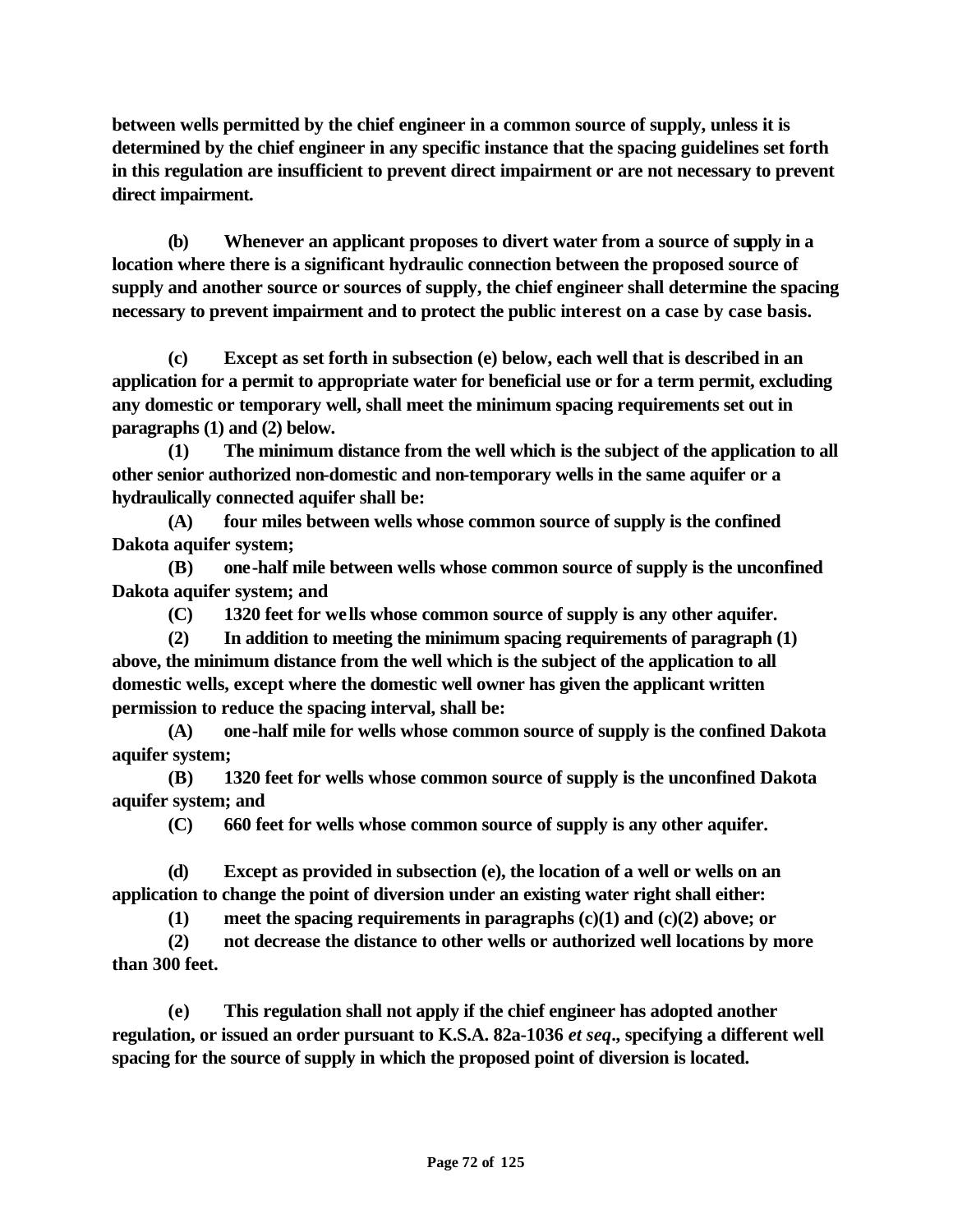**(f) In the case of a battery of wells, the distance shall be measured from the geographic center of the points of diversion comprising the battery.**

**(g) If the proposed point of diversion does not meet the well spacing requirements in this regulation, the applicant shall be notified by the chief engineer in writing prior to dismissal that the requirements have not been met. The applicant shall then have 15 days to request time in which to submit additional information. Upon written request, the applicant shall be given a specified reasonable amount of time by the chief engineer to submit an engineering or similar type of hydrologic analysis to show that the spacing can be decreased without impairing existing rights or prejudicially and unreasonably affecting the public interest. The burden shall be on the applicant to make such a showing to the satisfaction of the chief engineer. (Authorized by K.S.A. 82a-706a; implementing K.S.A. 1993 Supp. 82a-711; effective May 31, 1994.)**

**K.A.R. 5-4-5. Approval of application for additional rate only. (a) Except as set forth in subsection (c), an application for a permit to appropriate water for beneficial use that requests only an increase in the authorized rate of diversion, and no net increase in maximum annual quantity, from a specific point of diversion already authorized by another water right or approval of application shall be exempt from complying with any safe yield, allowable appropriation, or similar type of criteria adopted by the chief engineer if both of the following conditions are met:** 

**(1) The application requests only an increase in the authorized maximum rate of diversion of 15 percent or less.**

**(2) There has been no significant physical enlargement of the capacity of the original diversion works to divert water. If a well has been replaced, reconstructed, and reequipped in accordance with an approval of an application for change by the chief engineer pursuant to K.S.A 82a-708b and amendments thereto in substantially the same way that the original diversion works were constructed, that type of well shall not be considered to be a significant physical enlargement of the diversion works. Conversion to a battery of wells or adding an additional well shall be considered to be a significant physical enlargement of the capacity of the diversion works.**

**(b) Except as set forth in subsection (c), an application to increase the rate of diversion by more than 15 percent that requests no net increase in maximum annual quantity from a specific point of diversion already authorized by another water right or approval of application shall be exempt from complying with any safe yield, allowable appropriation, or similar type of criteria adopted by the chief engineer if the conditions in either paragraph (b)(1) or (2) are met:** 

**(1)(A) The application was filed within the time authorized to perfect any water right authorizing that point of diversion.** 

**(B) The application is filed to increase the authorized maximum rate of diversion to the rate the original diversion works were physically capable of diverting water under actual maximum operating conditions, or less.**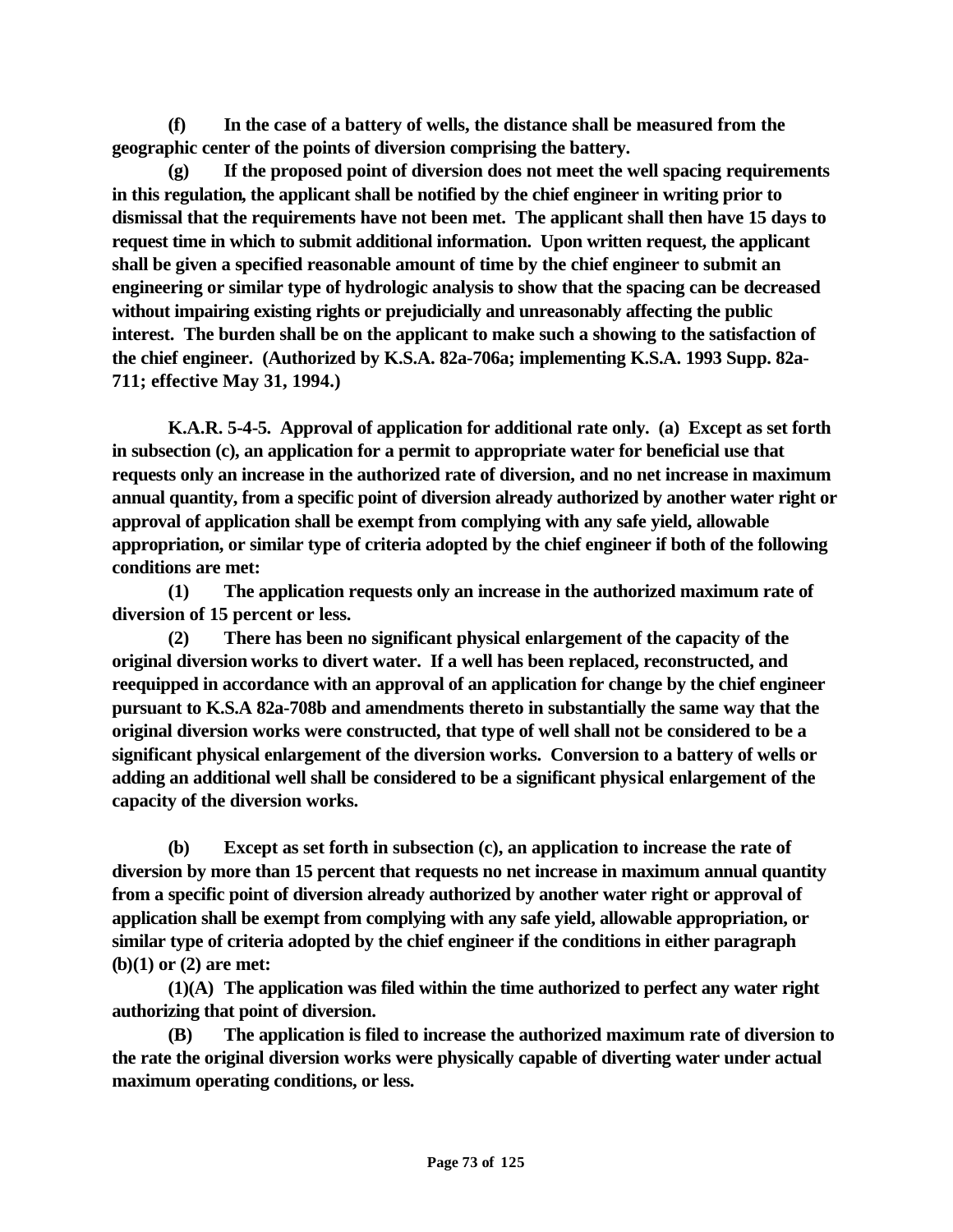**(2) The appropriator demonstrates to the chief engineer that authorizing an increase in the rate of diversion meets the following criteria:**

- **(A) Will not impair existing water rights;**
- **(B) will not prejudicially and unreasonably affect the public interest; and**
- **(C) will not substantially increase the consumptive use in violation of K.A.R. 5-5-3.**

**(c) If the chief engineer adopts a regulation pertaining to applications for additional rate only for a specific groundwater management district, or issues an order concerning that type of application pursuant to an intensive groundwater use control area (IGUCA) proceeding authorized by K.S.A. 82a-1036 et seq. and amendments thereto, the application for additional rate shall be processed by the chief engineer pursuant to the provisions of that regulation or IGUCA order. (Authorized by K.S.A. 82a-706a; implementing K.S.A. 82a-701(f), K.S.A. 1999 Supp. 82a-711, K.S.A. 82a-712, K.S.A. 82a-1036, K.S.A. 82a-1037, K.S.A. 1999 Supp. 82a-1038, K.S.A. 82a-1039, and K.S.A. 82a-1040; effective Sept. 22, 2000.)**

**K.A.R. 5-4-8. Custodial care of the state. (a) For any groundwater or surface water right placed in the custodial care of the state, the following criteria shall be met by the chief engineer:**

**(1) Not reappropriate the water authorized to be diverted by a water right in the custodial care of the state;**

**(2) continue to include the priority, terms, limitations, authorized rate and quantity, and other conditions of the water right in any analysis or action conducted for the permitting, management, regulation, or administration of other water rights or applications to appropriate water;**

**(3) not declare the water right abandoned for the nonuse of water. Placement of the water right in the custodial care of the state shall be deemed to be due and sufficient cause for nonuse of a water right pursuant to K.S.A. 82a-718 and amendments thereto; and**

**(4) not dismiss the water right, unless the chief engineer determines that the geographic area in which the water right is located no longer meets the requirements of K.S.A. 2-1919(2), and amendments thereto, and reopens the area to new appropriations of water.**

**(b) A water right owner desiring to place a portion of an existing water right in the custodial care of the state shall request the division to divide the water right. Each portion of a divided water right shall be treated as a separate water right and administered accordingly. (Authorized by K.S.A. 82a-706a; implementing K.S.A. 82a-707(d) and K.S.A. 1999 Supp. 82a-718; effective Sept. 22, 2000.)**

**K.A.R. 5-5-1. Filing an application for change. (a) An application for approval to change the place of use, the point of diversion, the use made of water, or combinations thereof, filed pursuant to K.S.A. 82a-708b and amendments thereto, shall be made on a form prescribed by the chief engineer and shall include whatever information is required by the chief engineer to properly understand the proposed change in the place of use, the point of diversion, the use made of water or any combination of these.**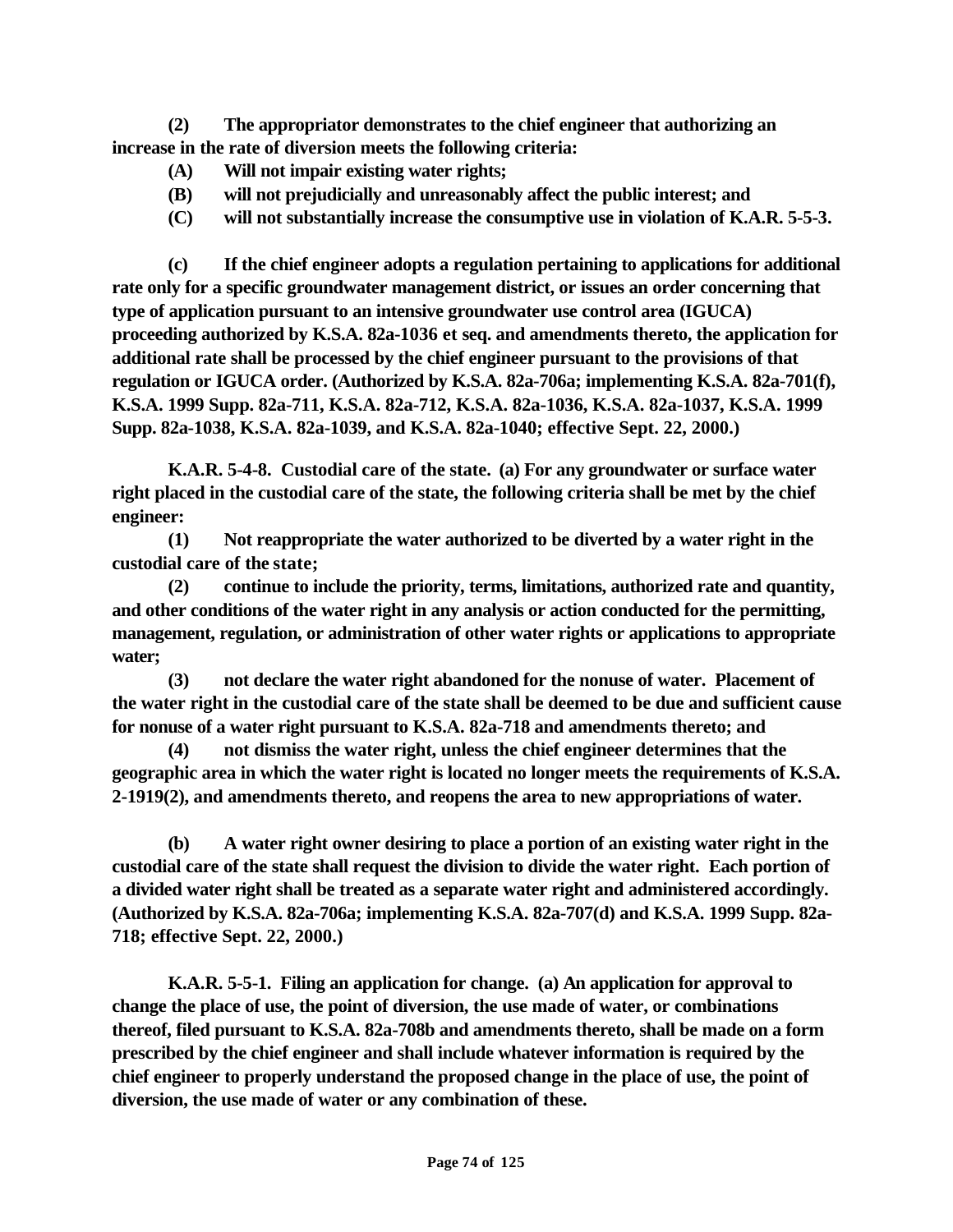**(b) Before the application may be accepted for filing, the application shall be signed by at least one owner of the water right, or a duly authorized agent of an owner.**

**(c) Except as set forth in subsection (e), before any approval of an application can be granted, all of the water right owners, including their spouses, or a duly authorized agent of the owners of the water right, shall verify upon oath or affirmation that the statements contained in the application are true and complete.**

**(d) If one or more owners refuse to sign the application, or a written request is filed by one or more owners to withdraw their signatures from the application before the application is approved, the application shall be dismissed.**

**(e) (1) An application to change the location of a groundwater point of diversion that proposes to do only the following shall be signed by at least one owner of the approval of application or water right, or the duly authorized agent, who verifies upon oath or affirmation all of the items specified below in paragraph (e)(2):**

**(A) Move the location of the well 300 or fewer feet; and** 

**(B) have the new well located on land owned by all the same owners as the owners of the original point of diversion.**

**(2) (A) The signer of the application for change has the authority to sign the application on behalf of all the owners.**

**(B) None of the ownership interests of any of the owners of the approval of application or water right will be adversely affected if the application for change is approved as filed.**

**(C) If the application is not approved expeditiously, there will be substantial damage to property, public health, or safety. (Authorized by K.S.A. 82a-706a; implementing K.S.A. 1999 Supp. 82a-708b; modified, L. 1978, ch. 460, May 1, 1978; amended Sept. 22, 2000.)** 

**K.A.R. 5-5-2. (Authorized by K.S.A. 82a-706a; implementing K.S.A. 82a-708b; effective May 1, 1980; revoked May 1, 1983.)** 

**K.A.R. 5-5-3. Change in consumptive use. The extent of consumptive use shall not be increased substantially after a vested right has been determined or the time allowed in which to perfect the water right has expired, including any authorized extension of time to perfect the water right. (Authorized by K.S.A. 82a-706a, 82a-708b; effective May 1, 1983.)** 

**K.A.R. 5-5-4. (Authorized by K.S.A. 82a-706a; implementing K.S.A. 82a-708b; effective May 1, 1980; revoked May 1, 1981.)** 

**K.A.R. 5-5-5. Signatures required on change application. If more than one person is the owner of a water right, and an application is filed for a change in the place of use, point of diversion, use made of the water, or any combination thereof, only the signature(s) of the**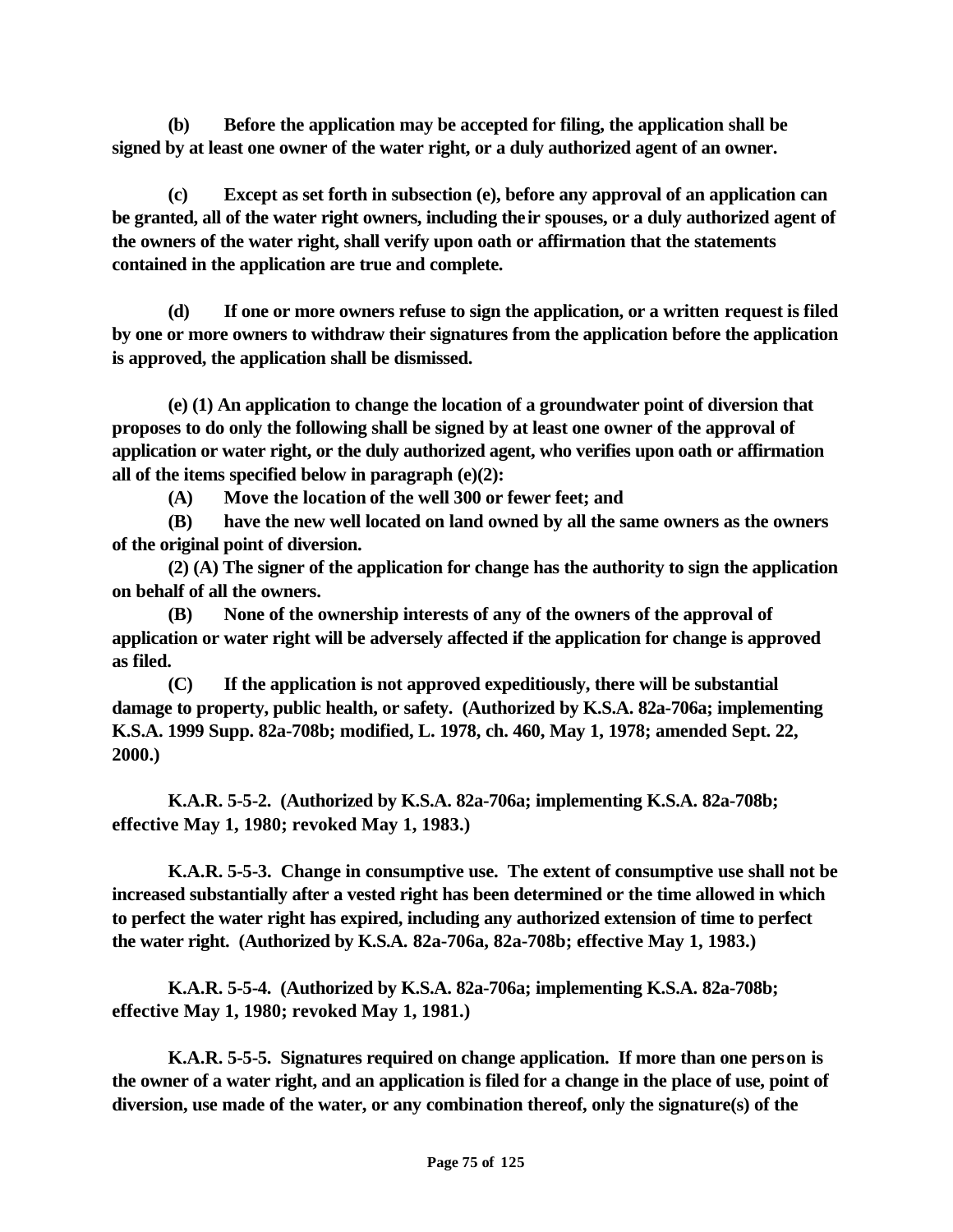landowner(s) whose portion of the water right(s) is (are) involved in the change shall be **required on the application. If the extent of each owners interest in the water right has not been legally determined, then all landowners holding an undetermined portion of the water right must sign the change application or the landowners must submit an agreement signed by all landowners agreeing how the water right should be divided. (Authorized by K.S.A. 82a-706a, 82a-708b; effective May 1, 1980.)** 

**K.A.R. 5-5-6. Failure to construct diversion works at authorized location. (a) If an application to appropriate water for beneficial use is approved by the chief engineer, the location of the point of diversion shall be limited to a specific tract of land and to within 300 feet of a point identified in distances measured in feet north and west from the southeast corner of the legal section.** 

**(b) If the diversion works were not constructed at the location authorized for the point of diversion, but the appropriator can demonstrate to the satisfaction of the chief engineer that all of the following criteria have been met, the authorized location shall be corrected to the actual location of the point of diversion by a correctional order issued by the chief engineer:**

**(1) The original application was filed before January 1, 1978.**

**(2) The diversion works were constructed before the date the original application to appropriate water was signed.**

**(3) It was not discovered that the actual diversion works were not constructed at the authorized point of diversion until after the application was approved.**

**(4) The diversion works were constructed at a location that could have been approved at the time the original application was filed based on the criteria in effect at the time the original application was filed.**

**(c) An application for a change in point of diversion filed pursuant to K.S.A. 82a-708b and amendments thereto shall be approved by the chief engineer, authorizing the actual location where the diversion works were constructed and extending the time to construct the diversion works until the end of the calendar year in which the application to change the point of diversion was approved, if the diversion works were not constructed at the authorized location, but the appropriator can demonstrate to the satisfaction of the chief engineer that all of the following criteria have been met:**

**(1) The original application was filed with the chief engineer before January 1, 1978.**

**(2) The diversion works were completed after the application was filed, but within the time authorized to construct the diversion works.**

- **(3) The diversion works were constructed within 1,320 feet of the authorized point of diversion.**
- **(4) The diversion works were constructed at a location that could have been approved at the time that the original application was filed**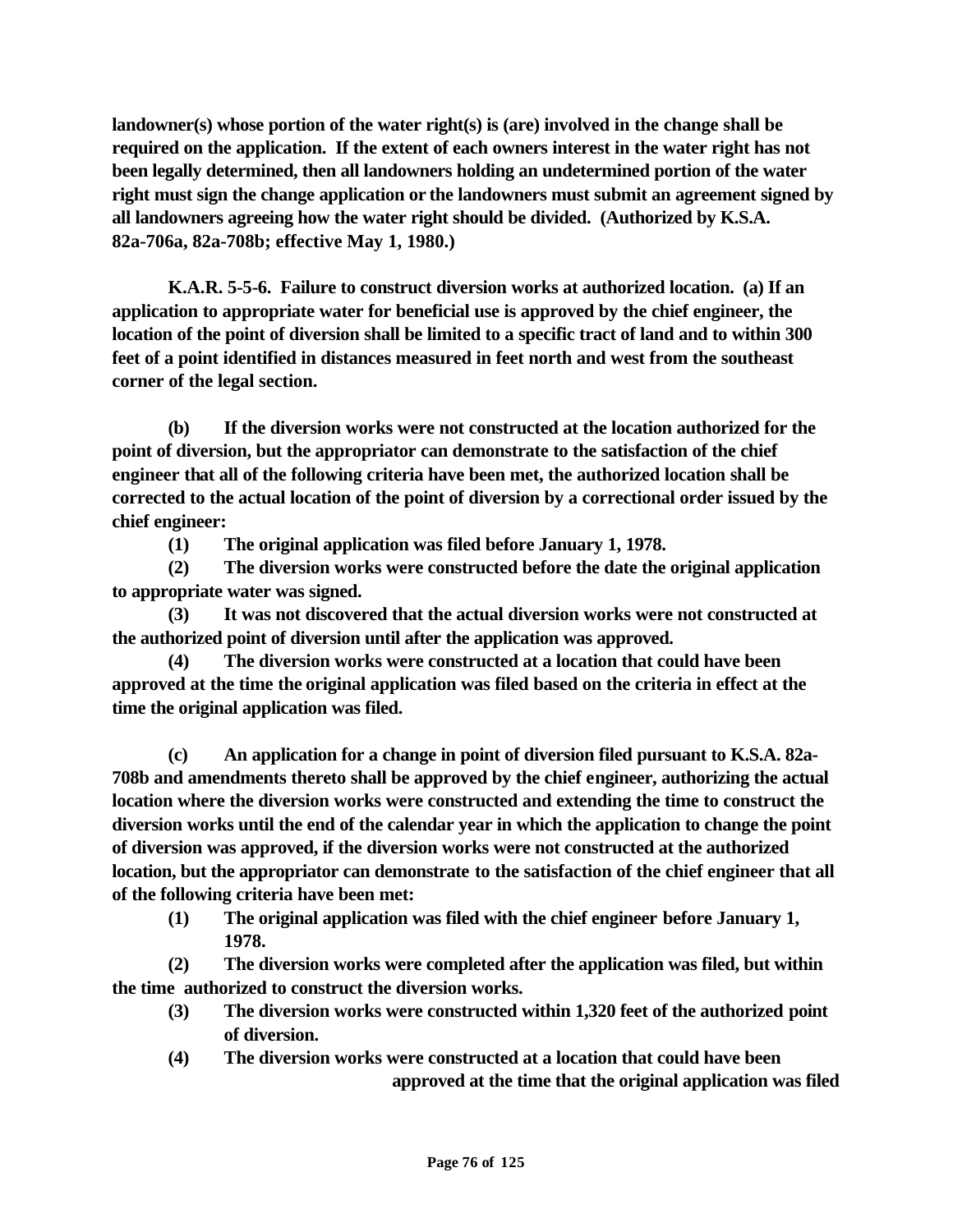**based upon the criteria in effect at the time the original application was filed.**

**(5) The change application meets the other criteria of K.S.A. 82a-708b and amendments thereto.**

**If the actual point of diversion is within a groundwater management district, the application shall be sent to the groundwater management district board for review and recommendation.**

**(d) The point of diversion shall be authorized at the actual location by approval of a new application to appropriate water by the chief engineer if the diversion works were not constructed at the authorized location, but the appropriator can demonstrate to the chief engineer that all of the following criteria have been met:**

**(1) The original application was filed on or after January 1, 1978.**

**(2) The diversion works were subsequently completed within the time authorized to complete the diversion works.**

**(3) The diversion works were constructed within 1,320 feet of the authorized point of diversion.**

**(4) The time authorized to complete the diversion works has expired.**

**(5) There is no water available for a new appropriation to be approved at the location of the actual point of diversion.**

**(6) The application would have met all the criteria for a new application that were in effect at the time the original new application was filed.**

**If the actual point of diversion is within a groundwater management district, the application shall be sent to the groundwater management district board for review and recommendation. (Authorized by K.S.A. 82a-706a; implementing K.S.A. 1999 Supp. 82a-708b, and K.S.A. 82a-728; effective May 1, 1980; amended Sept. 22, 2000.)**

**K.A.R. 5-5-7. Waste of Water. Each person shall not commit a waste of water as defined in these regulations. Upon a finding by the chief engineer that waste of water has occurred, the chief engineer may suspend use of that water right until the owner shows to the satisfaction of the chief engineer that the waste of water will no longer occur. (Authorized by K.S.A. 82a-706(a); implementing K.S.A. 82a-706; effective December 3, 1990.)**

**K.A.R. 5-5-8. Standards for approval of an application for a change in the place of use and a change in the use made of water. (a) Each application for a change in the place of use or the use made of water which will materially injure or adversely affect water rights or permits to appropriate water with priorities senior to the date the application for change is filed shall not be approved by the chief engineer.**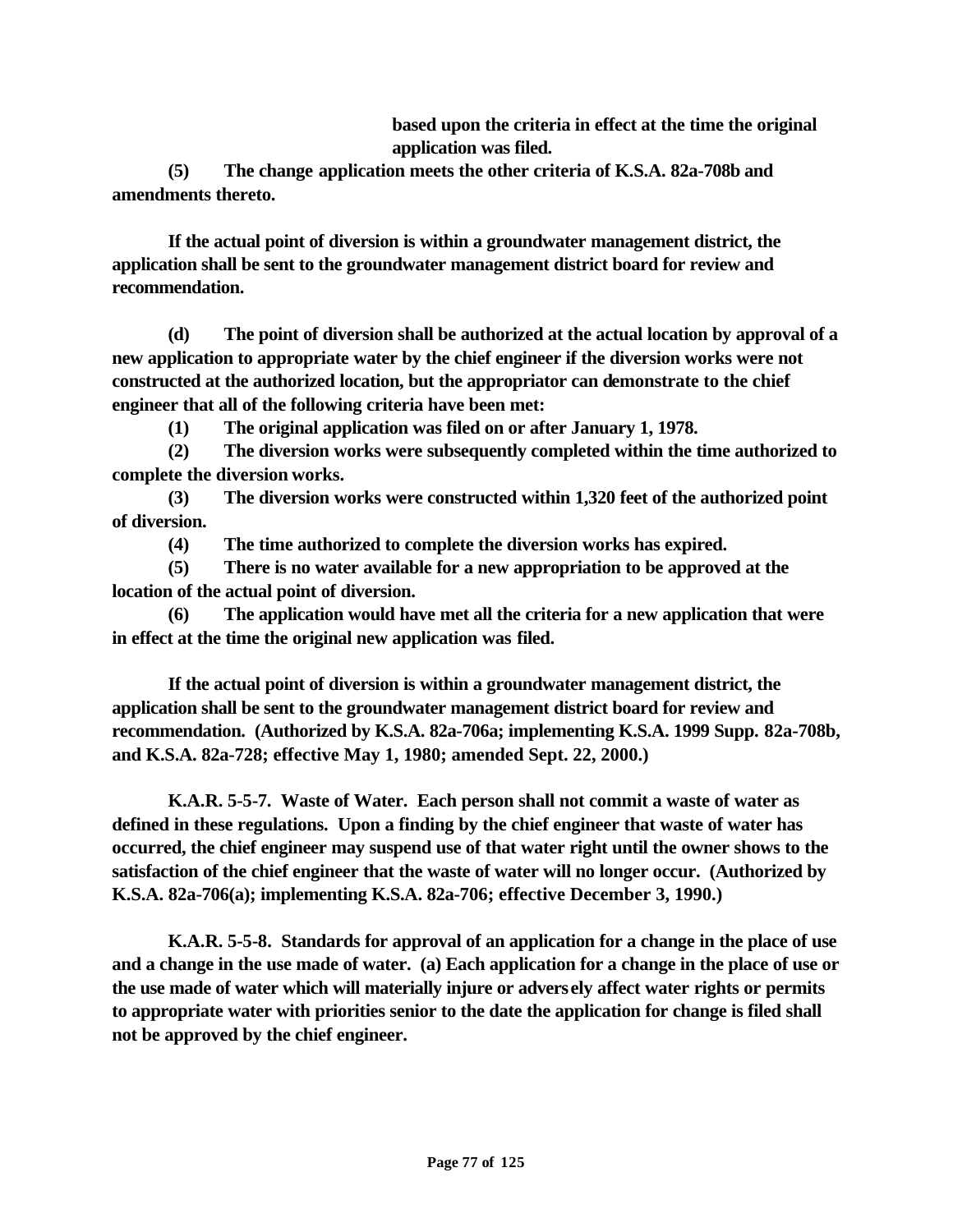**(b) Each approval of a change application shall be conditioned by the chief engineer with the terms, conditions and limitations the chief engineer deems necessary to protect the public interest and enforce the terms of K.A.R. 5-5-3.** 

- **(c) As used in K.A.R. 5-5-3, "consumptive use" means gross diversions minus:**
- **(1) waste of water, as defined in K.A.R. 5-1-1(cc); and**
- **(2) return flows to the source of water supply:**
- **(A) through surface water runoff which is not waste; and**
- **(B) by deep percolation.**

**(d) The maximum annual quantity and maximum rate of diversion of water authorized by an approval of an application for a change in the use made of water shall not exceed the maximum annual quantity or maximum rate of diversion perfected at the time the application for change in the use made of water is filed with the chief engineer. (Authorized by K.S.A. 82a-706a; implementing K.S.A. 1993 Supp. 82a-708b; effective November 28, 1994.)**

**K.A.R. 5-5-9. Criteria for the approval of an application for a change in the use made of water from irrigation to any other type of beneficial use of water. (a) The approval of a change in the use made of water from irrigation to any other type of beneficial use shall not be approved if it will cause the net consumptive use from the local source of water supply to be greater than the net consumptive use from the same local source of water supply by the original irrigation use based on the following criteria:**

**(1) The maximum annual quantity of water to be allowed by the change approval shall be the net irrigation requirement (NIR) for the 50% chance rainfall for the county of origin, as set forth in K.A.R. 5-5-12, multiplied by the maximum acreage legally irrigated under the authority of the water right in any one calendar year during the perfection period. For vested rights, the acreage used shall be the maximum acreage irrigated prior to June 28, 1945; or**

**(2) if the applicant establishes to the satisfaction of the chief engineer the need for more flexibility in the authorized annual quantity, the application may be approved subject to the following limits.**

**(A) The maximum annual quantity of water to be allowed by the change approval shall be the NIR for the 80% chance rainfall for the county of origin, as set forth in K.A.R. 5- 5-12, multiplied by the maximum acreage legally irrigated in any one calendar year during the perfection period. For vested rights the acreage used shall be the maximum acreage irrigated prior to June 28, 1945.** 

**(B) The new type of beneficial use shall be further limited by a five year fixed allocation of water in which the NIR for a 50% chance rainfall for the county of origin, as set forth in K.A.R. 5-5-12, is multiplied by five times the maximum acreage lawfully irrigated in any one calendar year during the perfection period. For vested rights, the acreage used shall be the maximum acreage irrigated prior to June 28, 1945.**

**(C) An application for a term permit which will circumvent the five year allocation of water limit shall not be approved by the chief engineer.**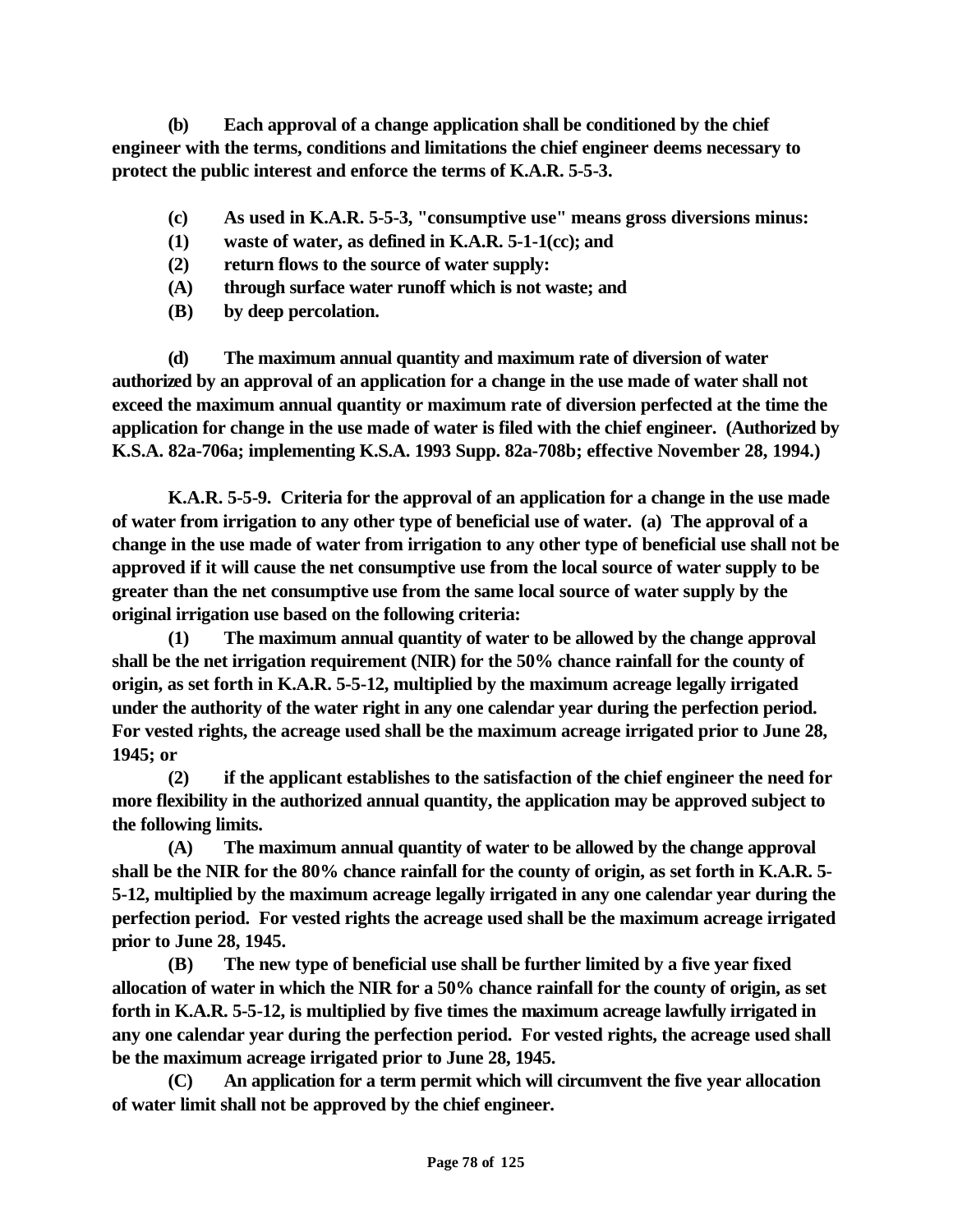**(3) In determining whether the net consumptive use of water will be increased by the proposed change in the use made of water, the applicant shall be given credit by the chief engineer for any return flows from the proposed type of beneficial use which will return to the same local source of supply as the return flows from the originally authorized type of beneficial use as substantiated by the applicant to the satisfaction of the chief engineer by an engineering report or similar type of hydrologic analysis.** 

**(4) The authorized quantity to be changed to the new type of beneficial use shall never exceed the maximum annual quantity authorized by the water right.**

**(5) If a water right which overlaps the authorized place of use of one or more other water rights, either in whole or in part, is being changed to a different type of beneficial use, the total net consumptive use of all water rights after the change is approved shall not exceed the total net consumptive use of all of the rights before the change is approved.**

**(6) The approval for a change in the use made of water shall also be limited by that quantity reasonable for the use proposed by the change in the use made of water.**

**(b) Upon request of the applicant, the historic net consumptive use actually made during the perfection period, or prior to June 28, 1945 in the case of vested rights, under the water right proposed to be changed shall be considered by the chief engineer, but the burden shall be on the owner to document that historic net consumptive use with an engineering study, or an equivalent documentation and analysis, and demonstrate to the satisfaction of the chief engineer that the analysis submitted by the applicant is a more accurate estimate of the historic net consumptive use than the net consumptive use calculated using the methodology set forth in paragraph (a)(1).**

**(c) If the methods set forth in subsection (a) produce an authorized annual quantity of water which appears to be unrealistic and could result in impairment of other water rights, the chief engineer shall make a site-specific net consumptive use analysis to determine the quantity of water which was actually beneficially consumed under the water right. The quantity approved shall be limited to the quantity determined to be reasonable by the chief engineer's analysis. (Authorized by K.S.A. 82a-706a; implementing K.S.A. 1993 Supp. 82a-708b; effective November 28, 1994.)**

**K.A.R. 5-5-10. Partial changes in the use made of water from irrigation to another type of beneficial use. (a) In a case where an irrigation right is to be divided and only a portion of the rate and quantity will be changed to a different use made of water, only that portion of the annual quantity of the water right being changed to a different type of beneficial use shall be reduced as necessary to prevent the net consumptive use from increasing substantially.** 

**(b) The authorized place of use for the irrigation right shall generally be reduced in proportion to the reduction in annual quantity caused by the change. If the irrigator desires to retain more than his or her proportional allotment of acres after the change, the procedures outlined in K.A.R. 5-5-11(b)(2)(B)(ii) shall be followed to determine whether the irrigator shall be allowed to retain more acreage.**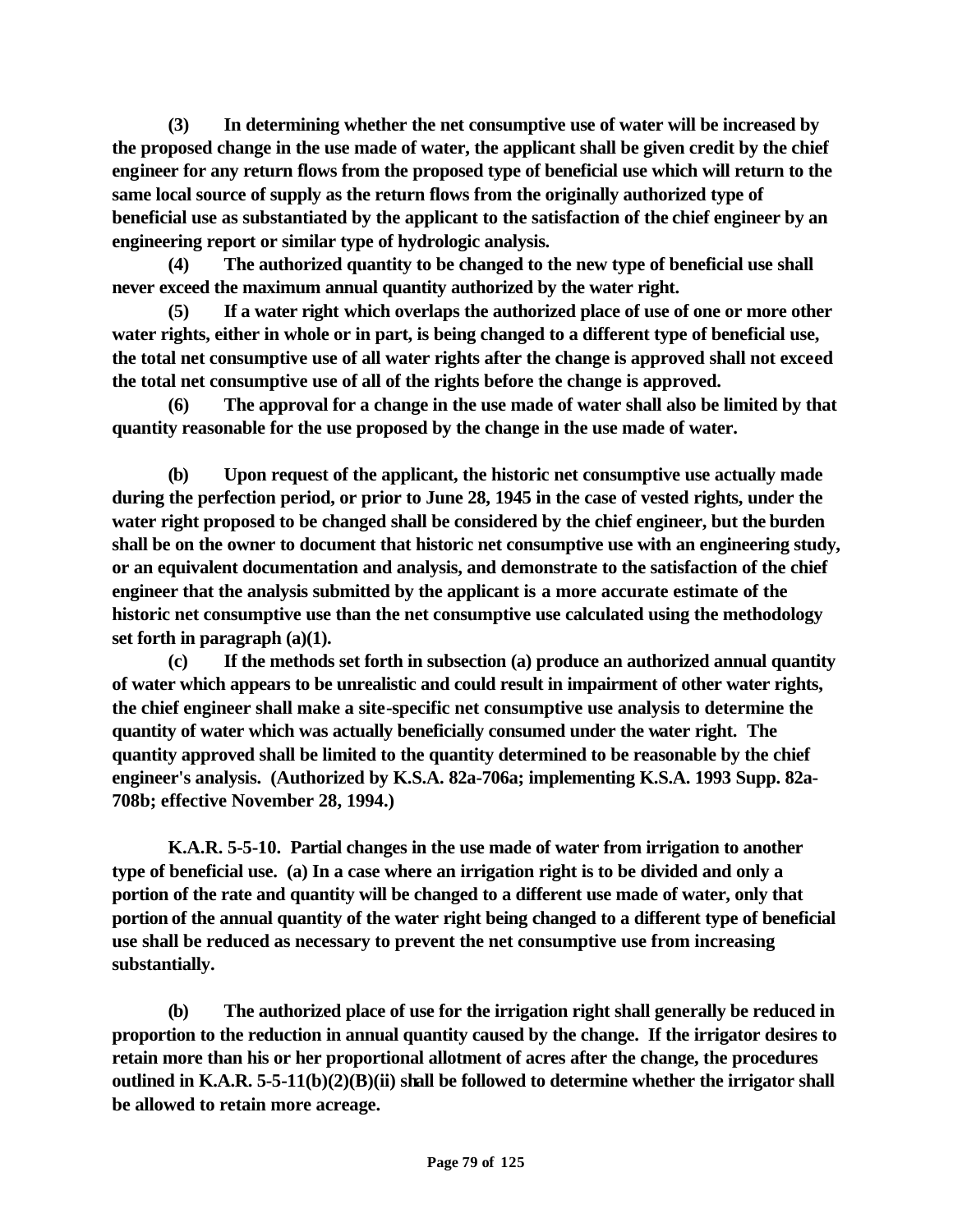**(c) The authorized rate of diversion shall be divided between the irrigation and the non-irrigation use. Any reasonable division of the rate by the parties shall be approved. The division of the maximum rate of diversion need not be proportional to the division of the quantity as long as the division of the rate of diversion is reasonable to divert each portion of the annual quantity of water after the division of the water right is made.**

- **(d) The division of the annual quantity shall be made as follows:**
- **(1) Step one.**

**(A) Multiply the net irrigation requirement (NIR) for the 50% chance rainfall for the county of origin, as set forth in K.A.R. 5-5-12, times the maximum number of acres irrigated in any one calendar year during the perfection period. For vested rights, the acreage used shall be the maximum acreage irrigated prior to June 28, 1945.** 

**(B) This will result in the maximum quantity that could be changed to another type of beneficial use if the entire right were changed pursuant to K.A.R. 5-5-9(a)(1).** 

**(2) Step two.**

**(A) Divide the annual quantity desired to be changed to the new use by the maximum quantity that could be changed if the entire right were changed.** 

**(B) This will result in the percentage of the entire reduced right that will be changed to the new use. The remaining percentage of the current right can be retained by the irrigation water right owner.** 

**(3) Step three.**

**(A) Multiply the remaining percentage times the total currently authorized quantity. This shall be the annual quantity of water which may be retained by the irrigation water right owner. (Authorized by K.S.A. 82a-706a; implementing K.S.A. 1993 Supp. 82a-708b; effective November 28, 1994.)**

**K.A.R. 5-5-11. Applications for change in place of use for irrigation purposes. (a) For the purpose of this regulation, "base acreage" means:** 

**(1) the maximum number of acres actually legally irrigated in any one calendar year on or before December 31, 1994 if the perfection period expired on or before December 31, 1994 or the water right is a vested right; or**

**(2) if the perfection period expires after December 31, 1994, and the perfection period has not expired at the time the change application has been filed, the base acreage shall be the number of acres authorized by the permit; or**

**(3) if the perfection period expires after December 31, 1994, and the perfection period has expired at the time the change application was filed, the base acreage shall be the maximum acreage legally irrigated in any one calendar year during the perfection period.**

**(4) Any year in which any of the terms, conditions and limitations of the water right or permit were violated shall not be used to determine base acreage.**

**(b) An application to change the authorized place of use for irrigation purposes which would permit the applicant to exceed the base acreage by 10 acres or 10 percent,**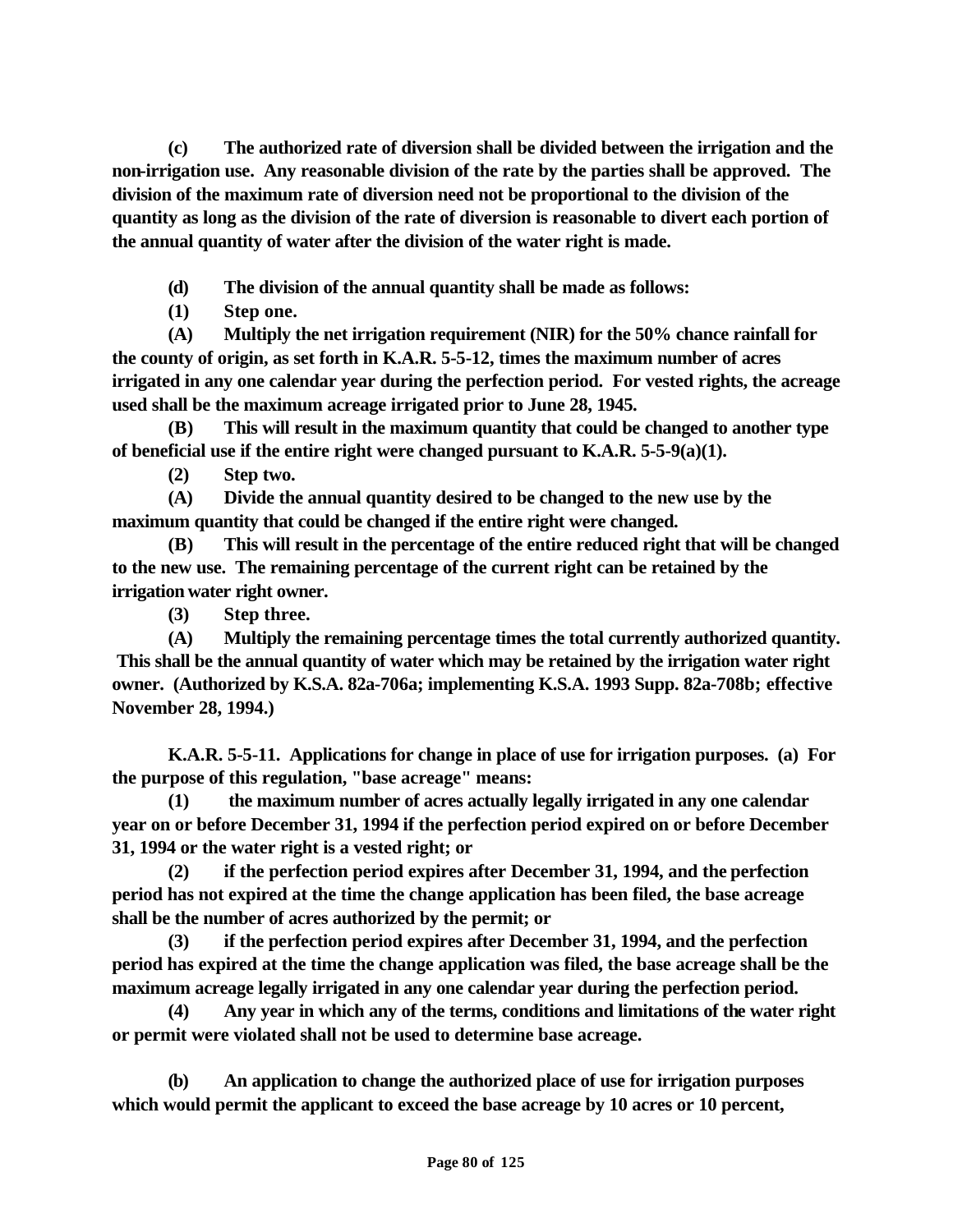**whichever is less, shall not be approved by the chief engineer because it would result in a substantial increase in net consumptive use in violation of K.A.R. 5-5-3 except when one of the six following criteria are met.**

**(1) Identical places of use.**

**(A) The change application shall be filed only for the purpose of creating an identical place of use with another water right or rights;**

**(B) there shall not be a net increase in authorized acres;** 

**(C) each water right involved in the proposed identical overlap in place of use shall be certified by the chief engineer prior to processing the change application if approval of the change application would authorize an increase in base acreage; and**

**(D) the total quantity authorized by all existing water rights and all permits involved shall be reasonable to irrigate the land authorized after the change in place of use is approved.**

**(2) Necessity to install more efficient irrigation system; limited acres and quantity.**

**(A) The change applicant shall submit information demonstrating to the satisfaction of the chief engineer that it is necessary to increase the base acreage so that a significantly more efficient irrigation delivery system may be installed. Types of crops to be grown or tillage practices used shall not be conside red in deciding whether the proposed system is more efficient.** 

**(B) If the chief engineer approves the application for a change in place of use pursuant to this subsection, the following limitations shall apply.**

**(i) The authorized quantity of water under the water right shall be limited to a 5 year fixed allocation, computed by dividing the net irrigation requirement (NIR), as set forth in K.A.R. 5-5-12, for the 50% chance rainfall for the county where the place of use is located, by an efficiency factor of 0.85, multiplying by the base acreage as determined in subsection (a) of this regulation, and then multiplying by 5. In any given year, the water right owner shall still be authorized to divert the maximum annual quantity authorized, provided that the 5 year allocation is not exceeded.** 

**(ii) The maximum number of irrigated acres that shall be allowed under the proposed change in place of use shall be computed by multiplying the currently authorized annual quantity by 0.85 and dividing by the NIR, as set forth in K.A.R. 5-5-12, for the 80% chance rainfall for the county where the place of use is located.**

**(iii) The approval of the change shall be conditioned so that the use of water in excess of the five year allocation shall result in a two year suspension of all water use under that water right and a subsequent restriction of the authorized place of use to the base acreage at a location specifically set forth in the change approval.**

**(3) Necessity to install a more efficient irrigation system; limited quantity.**

**(A) The groundwater management district in which the point of diversion is located shall agree to assume monitoring responsibility to ensure compliance with the conditions of the change approval;**

**(B) the applicant shall submit information demonstrating to the satisfaction of the chief engineer that it is necessary to increase the base acreage so that a significantly more efficient irrigation delivery system may be installed;**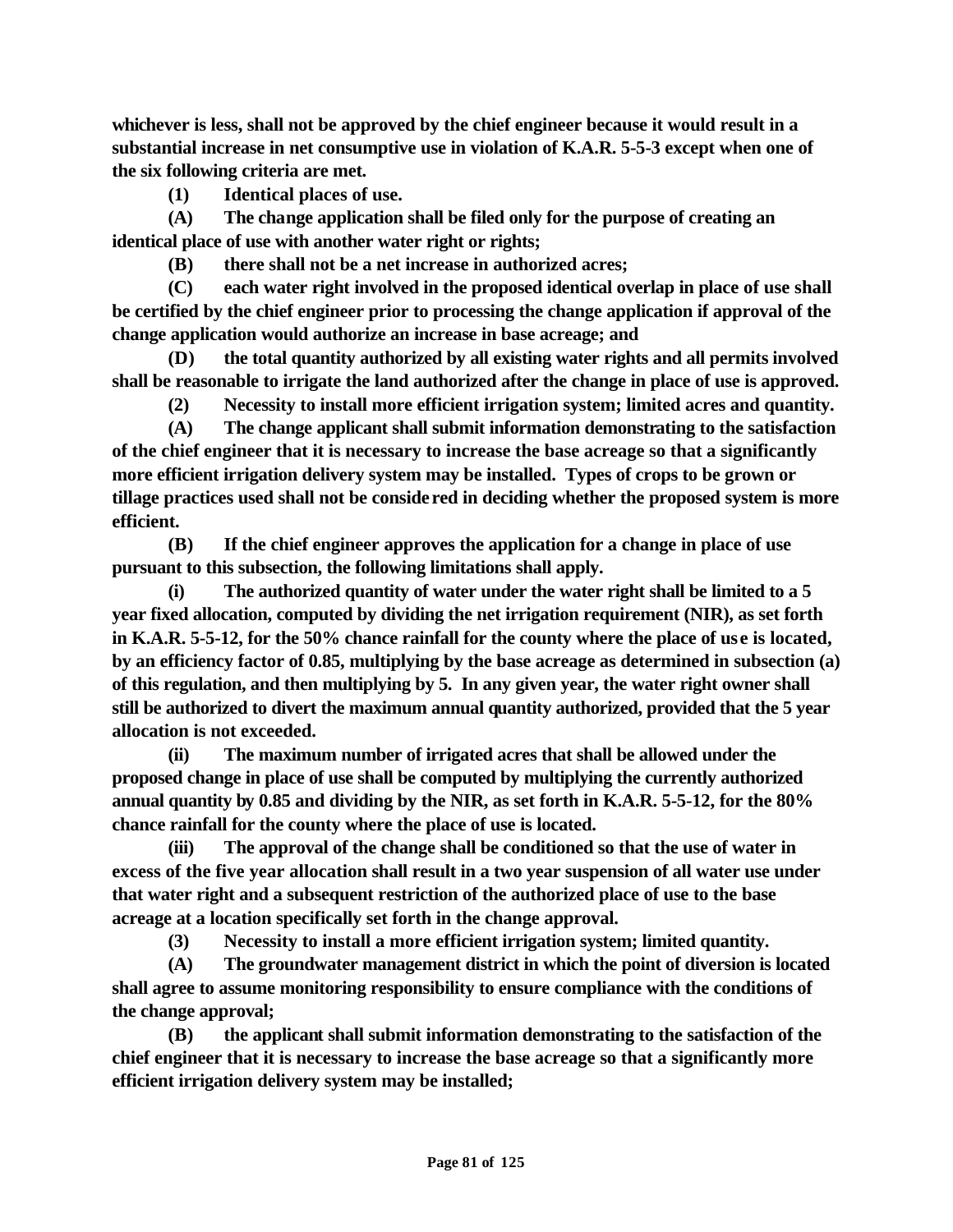**(C) the applicant shall submit a feasible operation plan demonstrating to the satisfaction of the chief engineer that the amount of water available for appropriation under that water right is reasonable to irrigate the number of acres requested to be irrigated; and**

**(D) the water right owner shall have no recent pattern of water use significantly in excess of the maximum annual quantity of water authorized.**

**(E) If the chief engineer approves the application for a change in place of use pursuant to this subsection, the following limitations shall apply.**

**(i) The authorized quantity of water under the water right shall be limited to a 5 year fixed allocation, computed by dividing the net irrigation requirement (NIR), as set forth in K.A.R. 5-5-12, for the 50% chance rainfall for the county where the place of use is located by an efficiency factor of 0.85, multiplying by the base acreage irrigated as determined in subsection (a) of this regulation, and then multiplying by 5. In any given year, the water right owner shall still be authorized to divert the maximum annual quantity authorized, provided that the 5 year allocation is not exceeded.**

**(ii) The approval of the change shall be conditioned so that the use of water in excess of the five-year allocation shall result in a two-year suspension of all water use under that water right and a subsequent restriction of the authorized place of use to the base acreage at a location specifically set forth in the change approval.**

**(4) Rotation of the irrigated land within the authorized place of use.**

**(A) The point of diversion is located outside a groundwater management district or the groundwater management district in which the point of diversion is located shall agree to assume monitoring responsibility to ensure compliance with the conditions of the change approval;**

**(B) the water right owner shall have no recent pattern of water use significantly in excess of the maximum annual quantity of water authorized; and**

**(C) approval of the change application shall result in a net increase in the number of acres authorized for irrigation purposes solely for the purpose of rotation of the irrigated land within the authorized place of use.**

**(D) If the chief engineer approves the application for a change in place of use pursuant to this subsection, the following limitations shall apply.**

**(i) Approval of the change application shall be limited by the chief engineer so that the net acres physically irrigated in any one calendar year after the change approval shall not exceed the base acreage; and**

**(ii) the approval shall be conditioned so that the use of water on more than the maximum number of acres authorized to be irrigated in any one calendar year shall result in a two-year suspension of all water use under that water right and a subsequent restriction of the authorized place of use to the base acreage at a location specifically set forth in the change approval.**

**(5) Specific groundwater management district regulation.** 

**The application shall meet the criteria in a regulation adopted by the chief engineer pursuant to K.S.A. 82a-1028(o) and K.S.A. 82a-706a specifically for changes in place of use**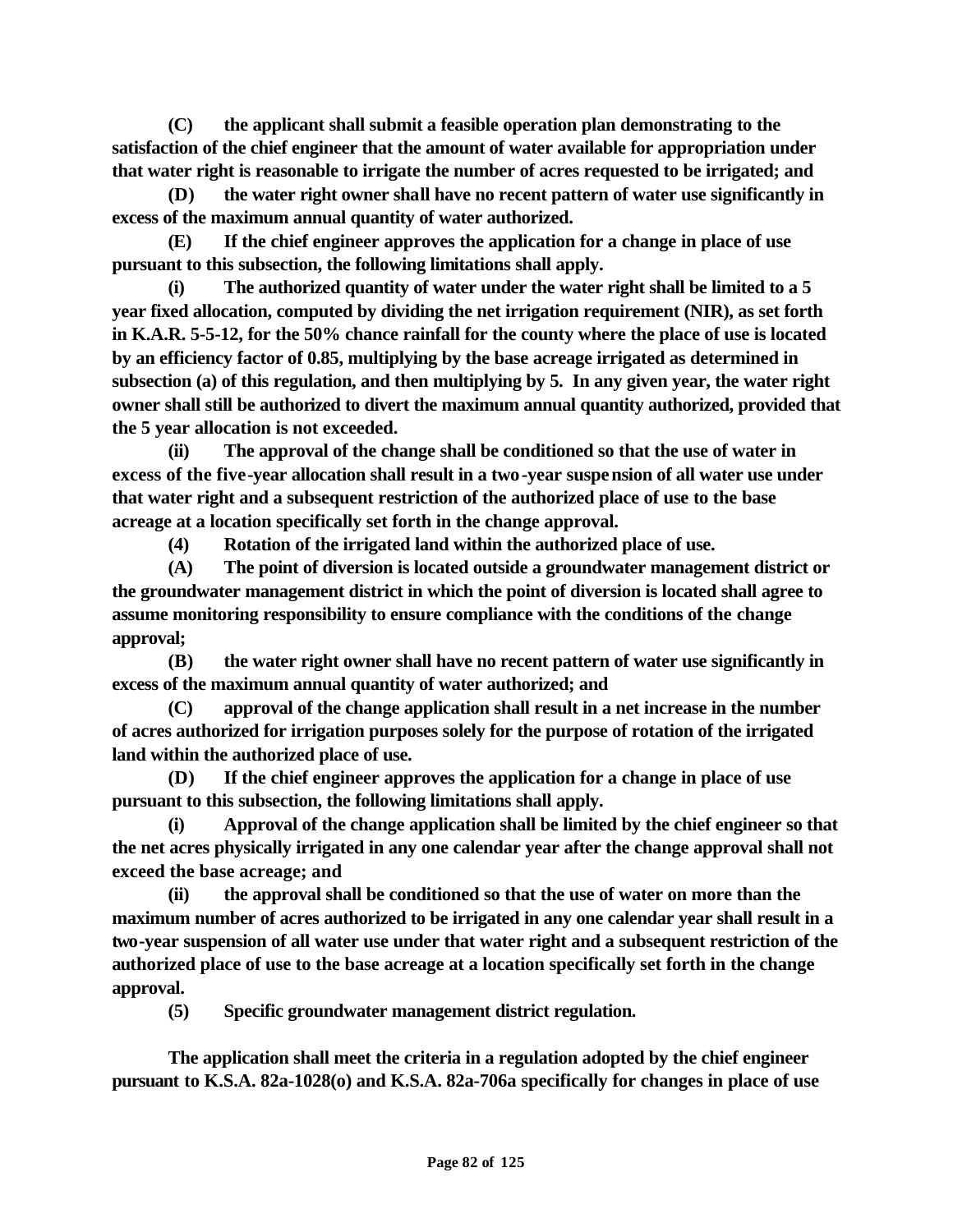**for irrigation purposes for the groundwater management district in which the point of diversion is located.**

**(6) No increase in historic net consumptive use.** 

**The applicant shall demonstrate to the satisfaction of the chief engineer, with an engineering report or similar type of hydrologic analysis, that the historic net consumptive use will not be increased substantially if the proposed change in place of use is approved.**

**(c) If the chief engineer determines that the application cannot be approved as filed, the applicant shall be notified in writing by the chief engineer prior to denial that the change application requirements have not been met and the reason for the proposed denial.** 

**(1) In this written notice the chief engineer shall allow the applicant 15 days to request time in which to submit additional information to show why the application should be approved.**

**(2) Upon written request, the applicant shall be given a reasonable time specified by the chief engineer to submit an engineering report or similar type of hydrologic analysis to show that approval of the change application will not substantially increase the historic net consumptive use.**

**(3) The applicant shall have the burden of demonstrating to the satisfaction of the chief engineer that approval of the change application will not cause the historic net consumptive use to be increased substantially.**

**(d) Whether or not the time to perfect the water right has expired, including any authorized extensions of time, the application for a change in place of use to change the size of the authorized place of use for irrigation purposes may be approved without the certificate of appropriation being issued except as provided in subsection (b)(1)(C) of this regulation.**

**(1) If a certificate of appropriation has not been issued, the increase in base acreage shall be determined based on reliable information.** 

**(2) The types of acceptable information shall include, but not be limited to, field inspection reports or U.S. department of agriculture records.**

**(e) A flow meter meeting the specifications adopted by the chief engineer, and installed and maintained in a manner satisfactory to the chief engineer, shall be required by the chief engineer in all cases where there is an increase in the base acreage authorized to be irrigated by the approval of the change in the place of use, except when:**

**(1) the application for change in place of use is filed solely to create an identical place of use with other water rights; and** 

**(2) the total quantity authorized by all existing water rights and all permits to appropriate water that are involved equals or exceeds the NIR, as set forth in K.A.R. 5-5-12, in that county for a 50% chance rainfall divided by an irrigation efficiency of 0.85. (Authorized by K.S.A. 82a-706a; implementing K.S.A. 1993 Supp. 82a-708b; effective November 28, 1994.)**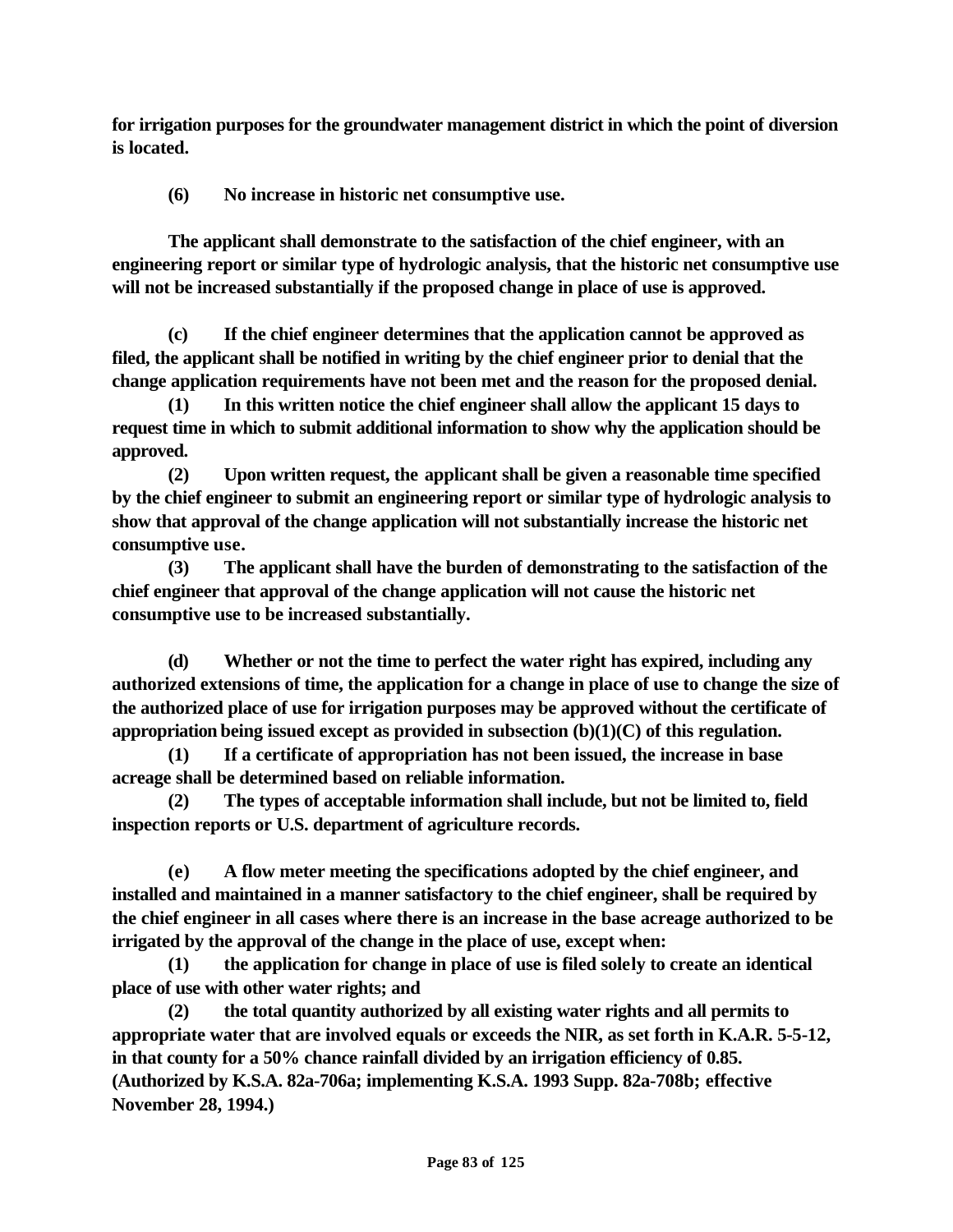| <b>County</b>    | 50% Chance Rainfall | 80% Chance Rainfall |
|------------------|---------------------|---------------------|
| <b>Allen</b>     | $7.1'' = 0.59'$     | $9.9'' = 0.83'$     |
| <b>Anderson</b>  | $6.1'' = 0.51'$     | $9.4'' = 0.78'$     |
| <b>Atchison</b>  | $7.2'' = 0.60'$     | $10.3'' = 0.86'$    |
| <b>Barber</b>    | $12.6'' = 1.05'$    | $14.6'' = 1.22'$    |
| <b>Barton</b>    | $12.0'' = 1.00'$    | $14.4'' = 1.20'$    |
| <b>Bourbon</b>   | $6.8'' = 0.57'$     | $9.6'' = 0.80'$     |
| <b>Brown</b>     | $7.1'' = 0.59'$     | $10.6'' = 0.88'$    |
| <b>Butler</b>    | $9.2'' = 0.77'$     | $12.0'' = 1.00'$    |
| <b>Chase</b>     | $8.7'' = 0.73'$     | $11.4'' = 0.95'$    |
| Chautauqua       | $8.6'' = 0.72'$     | $11.4'' = 0.95'$    |
| <b>Cherokee</b>  | $7.0'' = 0.58'$     | $9.9'' = 0.83'$     |
| <b>Cheyenne</b>  | $13.7'' = 1.14'$    | $15.4'' = 1.28'$    |
| <b>Clark</b>     | $13.7'' = 1.14'$    | $15.7'' = 1.31'$    |
| <b>Clay</b>      | $9.2'' = 0.77'$     | $12.2'' = 1.02'$    |
| <b>Cloud</b>     | $10.3'' = 0.86'$    | $12.7'' = 1.06'$    |
| <b>Coffey</b>    | $6.8'' = 0.57'$     | $9.9'' = 0.83'$     |
| <b>Comanche</b>  | $13.0'' = 1.08'$    | $15.1'' = 1.26'$    |
| Cowley           | $9.7'' = 0.81'$     | $12.3'' = 1.03'$    |
| <b>Crawford</b>  | $7.0'' = 0.58'$     | $9.8'' = 0.82'$     |
| <b>Decatur</b>   | $12.7'' = 1.06'$    | $14.8'' = 1.23'$    |
| <b>Dickinson</b> | $9.4'' = 0.78'$     | $12.3'' = 1.03'$    |
| Doniphan         | $7.3'' = 0.61'$     | $10.3'' = 0.86'$    |
| <b>Douglas</b>   | $6.8'' = 0.57'$     | $9.8'' = 0.82'$     |
| <b>Edwards</b>   | $13.0'' = 1.08'$    | $15.1'' = 1.26'$    |
| Elk              | $8.7'' = 0.73'$     | $11.3'' = 0.94'$    |
| <b>Ellis</b>     | $12.2'' = 1.02'$    | $14.6'' = 1.22'$    |
| <b>Ellsworth</b> | $11.5'' = 0.96'$    | $13.7'' = 1.14'$    |
| <b>Finney</b>    | $14.5'' = 1.21'$    | $16.3'' = 1.36'$    |
| Ford             | $13.7'' = 1.14'$    | $15.7'' = 1.31'$    |
| <b>Franklin</b>  | $5.8'' = 0.48'$     | $9.1'' = 0.76'$     |
| <b>Geary</b>     | $8.4'' = 0.70'$     | $11.5'' = 0.96'$    |

**K.A.R. 5-5-12. Net irrigation requirements (NIR). The following amounts shall be used as the net irrigation requirements (NIR).**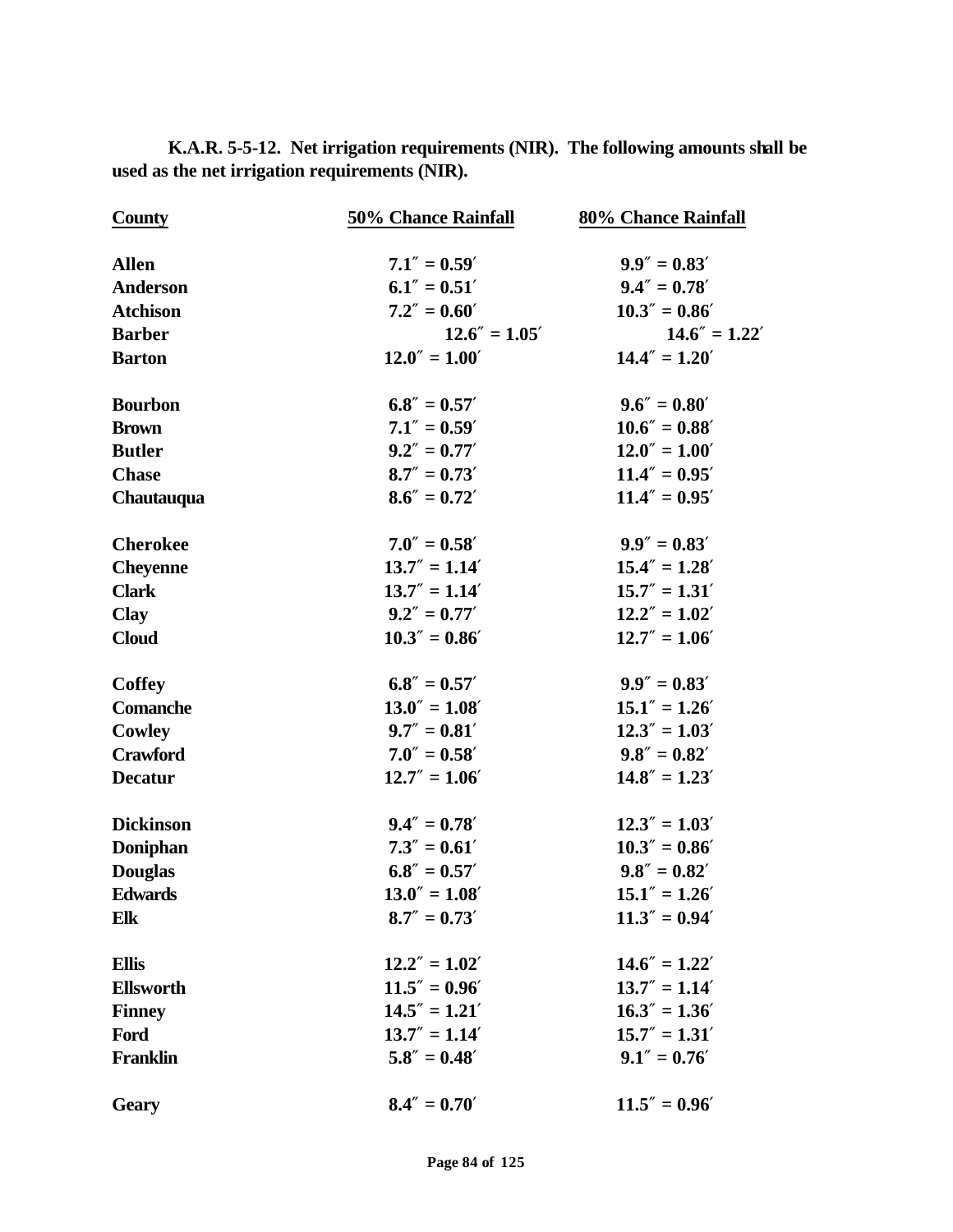| Gove              | $13.1'' = 1.09'$ | $15.3'' = 1.28'$ |
|-------------------|------------------|------------------|
| <b>Graham</b>     | $12.4'' = 1.03'$ | $14.7'' = 1.23'$ |
| <b>Grant</b>      | $14.9'' = 1.24'$ | $16.7'' = 1.39'$ |
| Gray              | $13.8'' = 1.15'$ | $16.1'' = 1.34'$ |
| Greeley           | $14.7'' = 1.23'$ | $16.5'' = 1.38'$ |
| <b>Greenwood</b>  | $8.1'' = 0.68'$  | $11.1'' = 0.93'$ |
| <b>Hamilton</b>   | $15.2'' = 1.27'$ | $16.9'' = 1.41'$ |
| <b>Harper</b>     | $11.7'' = 0.98'$ | $14.0'' = 1.17'$ |
| <b>Harvey</b>     | $10.2'' = 0.85'$ | $12.9'' = 1.08'$ |
| <b>Haskell</b>    | $14.5'' = 1.21'$ | $16.4'' = 1.37'$ |
| Hodgeman          | $13.4'' = 1.12'$ | $15.5'' = 1.29'$ |
| <b>Jackson</b>    | $7.4'' = 0.62'$  | $10.5'' = 0.88'$ |
| <b>Jefferson</b>  | $7.0'' = 0.58'$  | $10.1'' = 0.84'$ |
| <b>Jewell</b>     | $10.6'' = 0.88'$ | $13.1'' = 1.09'$ |
| <b>Johnson</b>    | $6.6'' = 0.55'$  | $9.5'' = 0.79'$  |
| <b>Kearny</b>     | $14.9'' = 1.24'$ | $16.6'' = 1.38'$ |
| <b>Kingman</b>    | $11.7'' = 0.98'$ | $14.0'' = 1.17'$ |
| <b>Kiowa</b>      | $13.2'' = 1.10'$ | $15.1'' = 1.26'$ |
| Labette           | $7.3'' = 0.61'$  | $10.3'' = 0.86'$ |
| Lane              | $13.7'' = 1.14'$ | $15.7'' = 1.31'$ |
| Leavenworth       | $7.0'' = 0.58'$  | $9.9'' = 0.83'$  |
| <b>Lincoln</b>    | $11.3'' = 0.94'$ | $13.6'' = 1.13'$ |
| Linn              | $5.6'' = 0.47'$  | $9.0'' = 0.75'$  |
| Logan             | $13.9'' = 1.16'$ | $15.8'' = 1.32'$ |
| Lyon              | $7.5'' = 0.63'$  | $10.5'' = 0.88'$ |
| <b>Marion</b>     | $9.6'' = 0.80'$  | $12.2'' = 1.02'$ |
| <b>Marshall</b>   | $8.7'' = 0.73'$  | $11.4'' = 0.95'$ |
| <b>McPherson</b>  | $10.8'' = 0.90'$ | $13.1'' = 1.09'$ |
| <b>Meade</b>      | $14.3'' = 1.19'$ | $16.1'' = 1.34'$ |
| <b>Miami</b>      | $5.0'' = 0.42'$  | $9.0'' = 0.75'$  |
| <b>Mitchell</b>   | $10.8'' = 0.90'$ | $13.3'' = 1.11'$ |
| <b>Montgomery</b> | $8.1'' = 0.68'$  | $10.9'' = 0.91'$ |
| <b>Morris</b>     | $8.5'' = 0.71'$  | $11.4'' = 0.95'$ |
| <b>Morton</b>     | $15.4'' = 1.28'$ | $17.1'' = 1.43'$ |
| <b>Nemaha</b>     | $7.8'' = 0.65'$  | $10.9'' = 0.91'$ |
| <b>Neosho</b>     | $7.1'' = 0.59'$  | $10.2'' = 0.85'$ |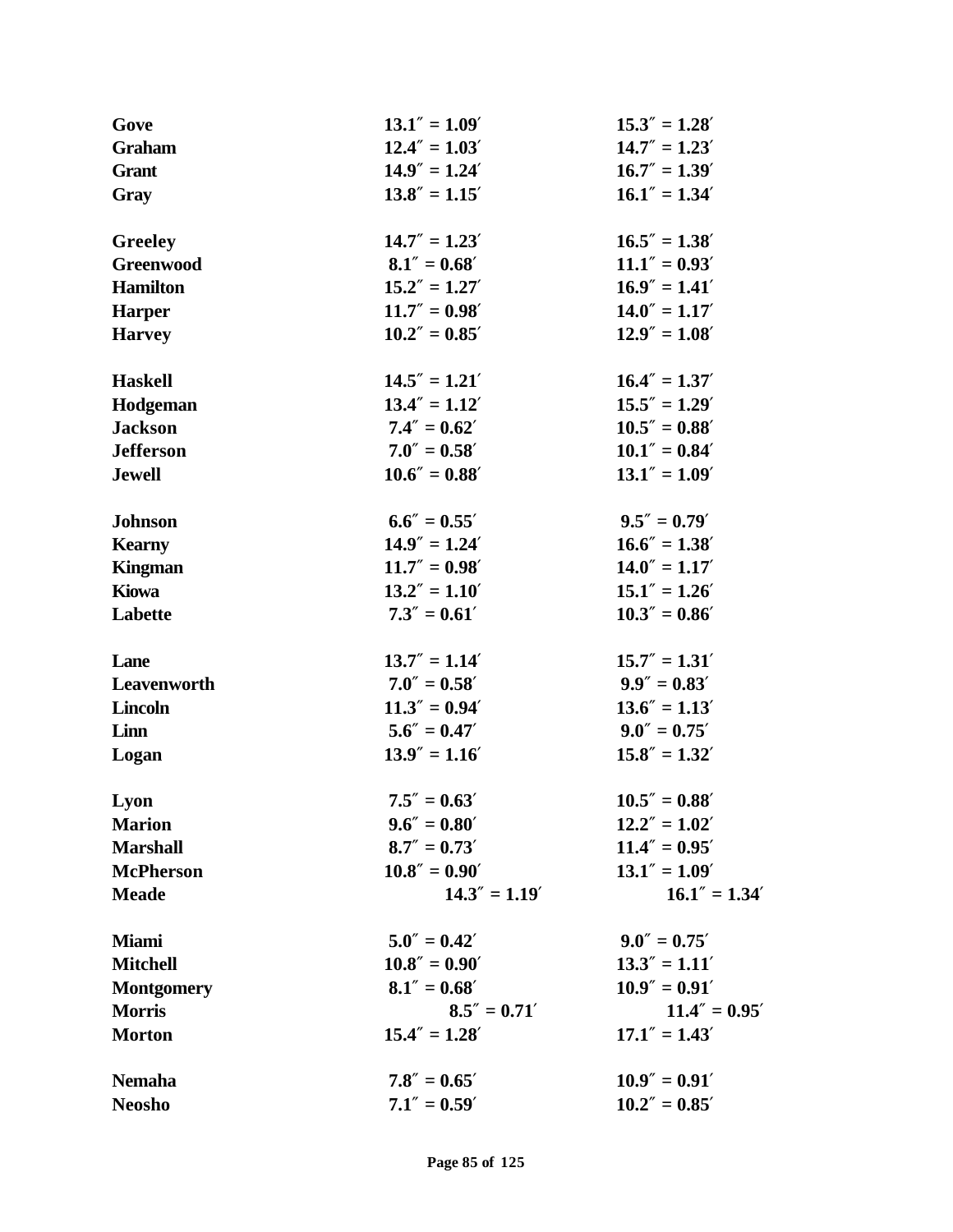| <b>Ness</b>         | $13.3'' = 1.11'$ | $15.3'' = 1.28'$ |
|---------------------|------------------|------------------|
| <b>Norton</b>       | $12.3'' = 1.03'$ | $14.4'' = 1.20'$ |
| Osage               | $7.0'' = 0.58'$  | $9.9'' = 0.83'$  |
|                     |                  |                  |
| <b>Osborne</b>      | $11.7'' = 0.98'$ | $13.8'' = 1.15'$ |
| <b>Ottawa</b>       | $10.5'' = 0.88'$ | $12.9'' = 1.08'$ |
| <b>Pawnee</b>       | $12.7'' = 1.06'$ | $14.9'' = 1.24'$ |
| <b>Phillips</b>     | $11.7'' = 0.98'$ | $14.0'' = 1.17'$ |
| <b>Pottawatomie</b> | $8.1'' = 0.68'$  | $11.1'' = 0.93'$ |
| <b>Pratt</b>        | $12.6'' = 1.05'$ | $14.6'' = 1.22'$ |
| <b>Rawlins</b>      | $13.2'' = 1.10'$ | $15.1'' = 1.26'$ |
| <b>Reno</b>         | $11.4'' = 0.95'$ | $13.8'' = 1.15'$ |
| <b>Republic</b>     | $10.0'' = 0.83'$ | $12.6'' = 1.05'$ |
| <b>Rice</b>         | $11.5'' = 0.96'$ | $13.8'' = 1.15'$ |
|                     |                  |                  |
| <b>Riley</b>        | $8.5'' = 0.71'$  | $11.4'' = 0.95'$ |
| <b>Rooks</b>        | $12.0'' = 1.00'$ | $14.3'' = 1.19'$ |
| <b>Rush</b>         | $12.6'' = 1.05'$ | $14.8'' = 1.23'$ |
| <b>Russell</b>      | $11.3'' = 0.94'$ | $14.1" = 1.18'$  |
| <b>Saline</b>       | $10.8'' = 0.90'$ | $13.1'' = 1.09'$ |
|                     |                  |                  |
| <b>Scott</b>        | $14.0'' = 1.17'$ | $15.9'' = 1.33'$ |
| <b>Sedgwick</b>     | $10.7'' = 0.89'$ | $13.1'' = 1.09'$ |
| <b>Seward</b>       | $14.5'' = 1.21'$ | $16.4'' = 1.37'$ |
| <b>Shawnee</b>      | $7.4'' = 0.62'$  | $10.2'' = 0.85'$ |
| <b>Sheridan</b>     | $12.9'' = 1.08'$ | $15.0'' = 1.25'$ |
| <b>Sherman</b>      | $14.1'' = 1.18'$ | $15.7'' = 1.31'$ |
| <b>Smith</b>        | $11.4'' = 0.95'$ | $13.6'' = 1.13'$ |
| <b>Stafford</b>     | $12.3'' = 1.03'$ | $14.5'' = 1.21'$ |
| <b>Stanton</b>      | $15.6'' = 1.30'$ | $17.2'' = 1.43'$ |
| <b>Stevens</b>      | $14.8'' = 1.23'$ | $16.8'' = 1.40'$ |
|                     |                  |                  |
| <b>Sumner</b>       | $10.3'' = 0.86'$ | $13.2'' = 1.10'$ |
| <b>Thomas</b>       | $13.5'' = 1.13'$ | $15.4'' = 1.28'$ |
| <b>Trego</b>        | $12.9'' = 1.08'$ | $15.0'' = 1.25'$ |
| Wabaunsee           | $7.8'' = 0.65'$  | $10.7'' = 0.89'$ |
| <b>Wallace</b>      | $14.3'' = 1.19'$ | $16.1" = 1.34'$  |
| <b>Washington</b>   | $9.2'' = 0.77'$  | $12.0'' = 1.00'$ |
| Wichita             | $14.4'' = 1.20'$ | $16.3'' = 1.36'$ |
| <b>Wilson</b>       | $8.0'' = 0.67'$  | $10.7'' = 0.89'$ |
|                     |                  |                  |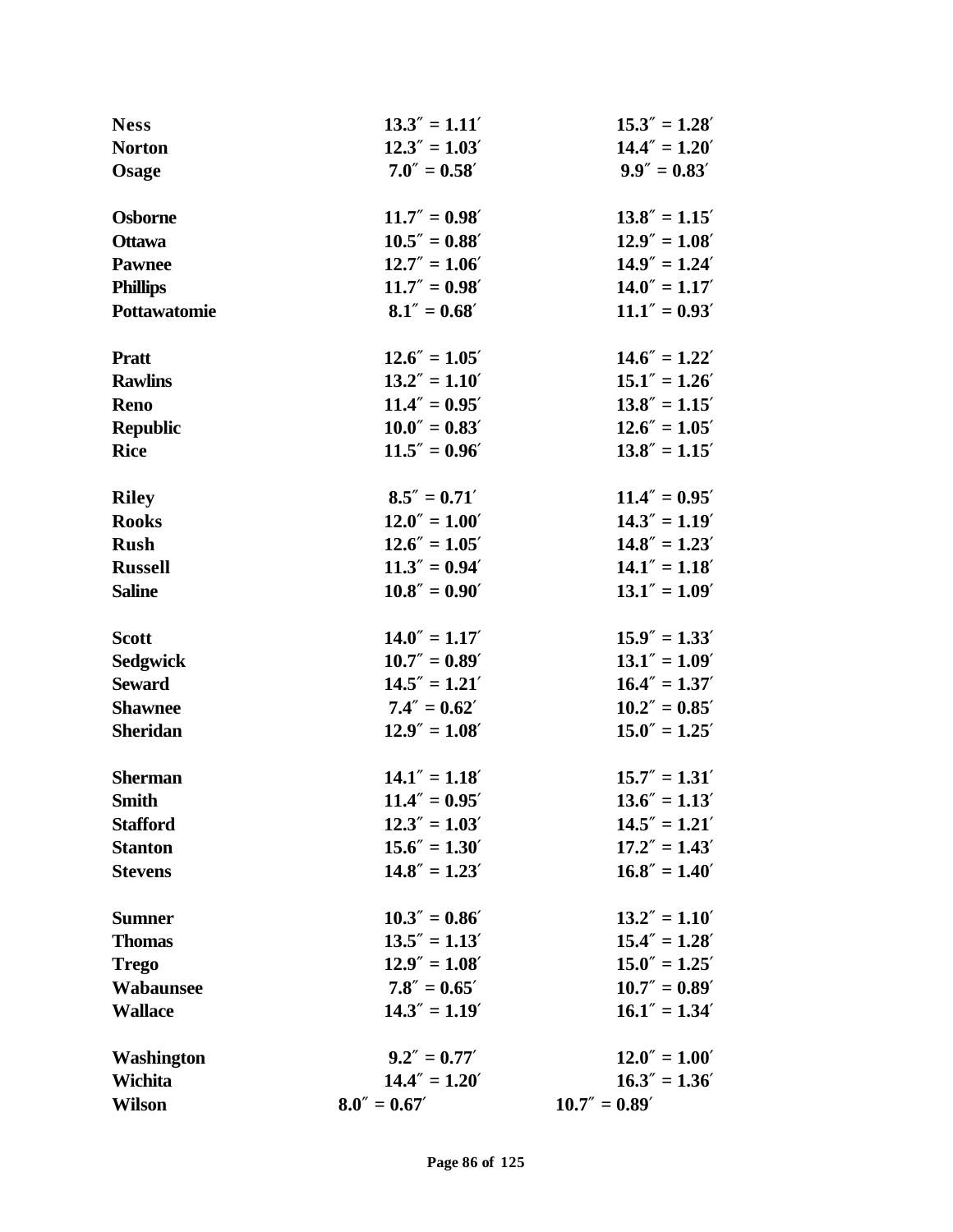| Woodson   | $7.4'' = 0.62'$ | $10.4'' = 0.87'$ |
|-----------|-----------------|------------------|
| Wyandotte | $7.0'' = 0.58'$ | $9.8'' = 0.82'$  |

**(Authorized by K.S.A. 82a-706a; implementing K.S.A. 1993 Supp. 82a-708b; effective November 28, 1994.)**

**K.A.R. 5-5-13. Relocation of alluvial wells. If an authorized point of diversion is a well that has as its source of supply an alluvium in a reach of a basin that is fully appropriated or closed to new appropriations, the approval of a change in point of diversion, and any subsequent approvals of changes in points of diversion, shall not authorize the distance between the well and the centerline of the stream to be decreased by more than 10 percent since the time the source of supply became fully appropriated or was closed to new appropriations. (Authorized by K.S.A. 82a-706a; implementing K.S.A. 1999 Supp. 82a-708b; effective Sept. 22, 2000.)**

**K.A.R. 5-5-14. Duties of owners of approvals of applications and water rights. (a) All of the owners of an approval of application or a water right shall be responsible for taking all legally required actions necessary to maintain the validity of the approval of application or water right, including the filing of statutorily required fees, reports, and applications.**

**(b) (1) Unless the approval of application or the water right has been severed from the authorized place of use, except as set forth in paragraph (b) (2), all of the owners of the authorized place of use shall be considered to be the owners of the approval of application or the water right.**

**(2) Unless the chief engineer has documentation to the contrary, an approval of application or water right for municipal use shall be considered to be owned by the entity owning and operating the water distribution system. A water right for an irrigation district shall be considered to be owned by the irrigation district. (Authorized by and implementing K.S.A. 82a-706a; effective Sept. 22, 2000.)**

**K.A.R. 5-5-16. Additional wells. (a) An application for approval to change the point of diversion to add an additional point of diversion to divert groundwater, by either constructing a new well or moving a portion of a water right to a well that has previously been authorized by the chief engineer, shall not be approved unless it meets the following requirements:**

**(1) The provisions of K.S.A. 82a-708b, and amendments thereto, and any applicable regulations adopted by the chief engineer shall be met.**

**(2) The total maximum quantity of water authorized to be diverted each calendar year by the original well or wells, and the additional well or wells, shall not exceed any of the following limits:**

**(A) The maximum annual quantity of water that has been perfected;**

**(B) the maximum annual quantity of water authorized to be diverted before approval of the change; or** 

**(C) the maximum consumptive use during the perfection period as required by K.A.R. 5-5-3 and as specified in either paragraph (a) (2) (C) (i) or (ii):**

**(i) If the water right authorizes the use of water for irrigation use, the consumptive use shall be presumed to not be increased in violation of K.A.R. 5-5-3 if the maximum annual quantity requested does not exceed the quantity in acre-feet calculated by use of the following formula: multiply the maximum number acres legally irrigated in any one year during the perfection period by the 80**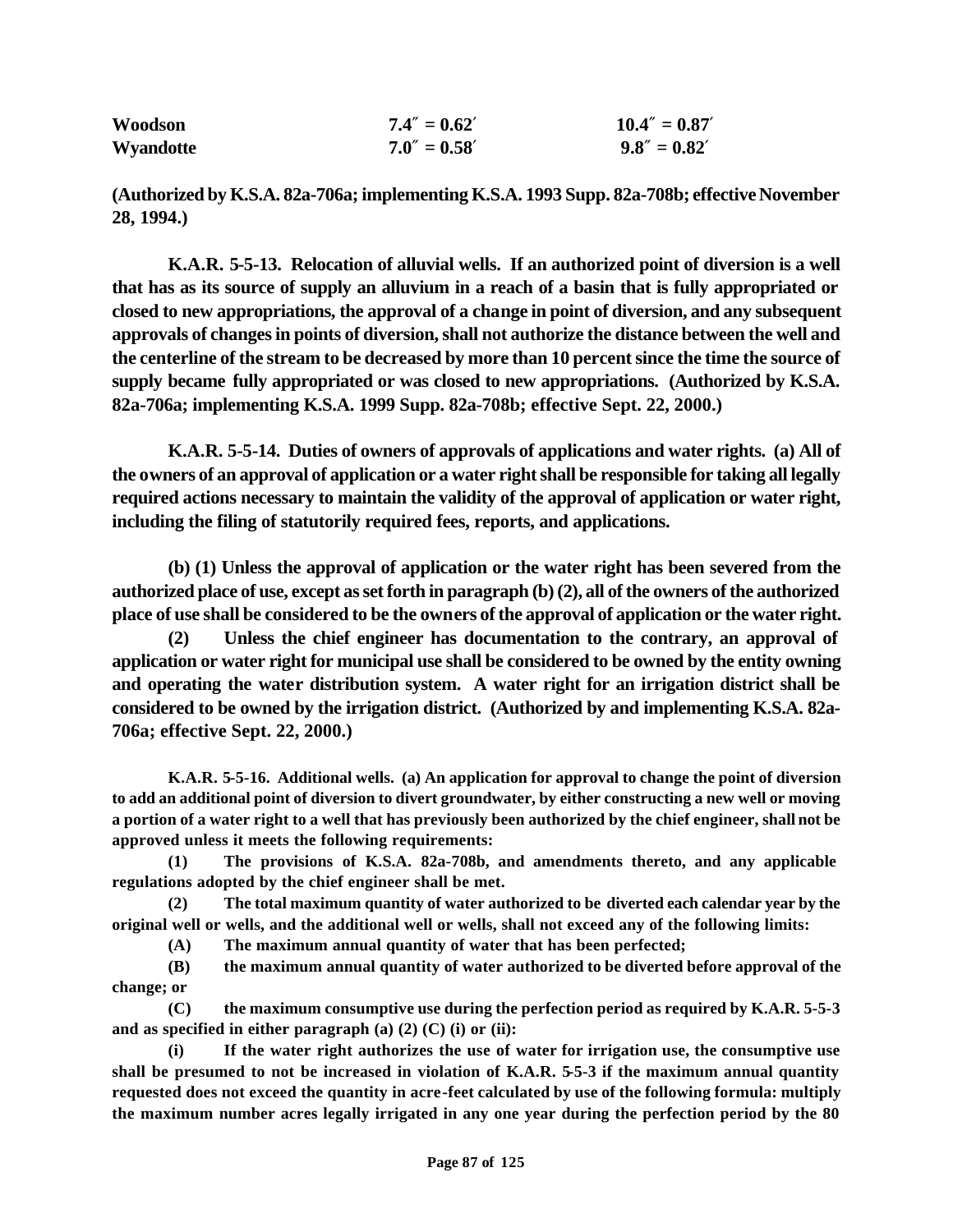**percent chance net irrigation requirements (N.I.R.), as set forth in K.A.R. 5-5-12 expressed in acre-feet, and divide that number by a delivery efficiency of 0.85.** 

**(ii) If the beneficial use authorized is not irrigation, the net consumptive use during the perfection period shall be determined using the best information available.** 

**(3) The total maximum rate of diversion that may be authorized for the original well or wells and the additional well or wells shall not be greater than the total maximum rate of diversion that could have been diverted from the original well or wells if they were currently being replaced by new wells at substantially the originally authorized location or locations in the same local source of supply. A reasonable value for the maximum rate of diversion shall be one of the following:** 

**(A) The total rate of diversion based on a current water flow rate test done on the point or points of diversion; or**

**(B) a value based on a valid hydraulic analysis submitted by the applicant showing the current capacity of the aquifer to yield water at the currently authorized point or points of diversion.** 

**(4) A condition shall be placed on the approval of the application for change authorizing the additional well or wells that provides that, for the sole purpose of administering wells concerning direct impairment, the additional well or wells shall be considered to have the priority of the date the application was filed to add the additional well or wells.**

**(b) The applicant shall submit the following information:** 

**(1) A well completion log of the original well or a stratigraphic log of a test hole located within 300 feet of the original well;** 

**(2) the depth of the original well;** 

**(3) the current depth to the static water level at the original well;** 

**(4) a stratigraphic log of a test hole located within 300 feet of the proposed location of each of the proposed additional well or wells; and**

**(5) any additional information that the chief engineer needs to understand the nature of the proposed additional well or wells.**

**(c) The proposed additional well or wells shall meet one of the following conditions:** 

**(1) Meet the well spacing requirements to all other wells with a priority earlier than the date the change application was filed; or**

**(2) if a hydraulic analysis shows that the approval of the proposed additional well within 300 feet of the currently authorized well location will neither impair any water rights senior to the date the application for change was filed nor prejudicially and unreasonably affect the public interest, be located within a 300-foot radius of one of the wells, or the geocenter if the currently authorized point of diversion is a battery of wells, authorized pursuant to the water right upon which the change application has been filed.**

**(d) Each point of diversion authorized by an approval of an application for change for an additional well shall have a specific assignment of a maximum instantaneous rate of diversion and a maximum annual quantity of water.**

**(e) Each well authorized by a water right that has been changed under the provisions of this regulation shall be equipped with a separate water flowmeter that meets or exceeds the specifications for water flowmeters adopted by the chief engineer.**

**(f) Each approval of an additional well or wells shall have a condition that reserves jurisdiction for the chief engineer to review the approval of the additional well or wells at intervals of no**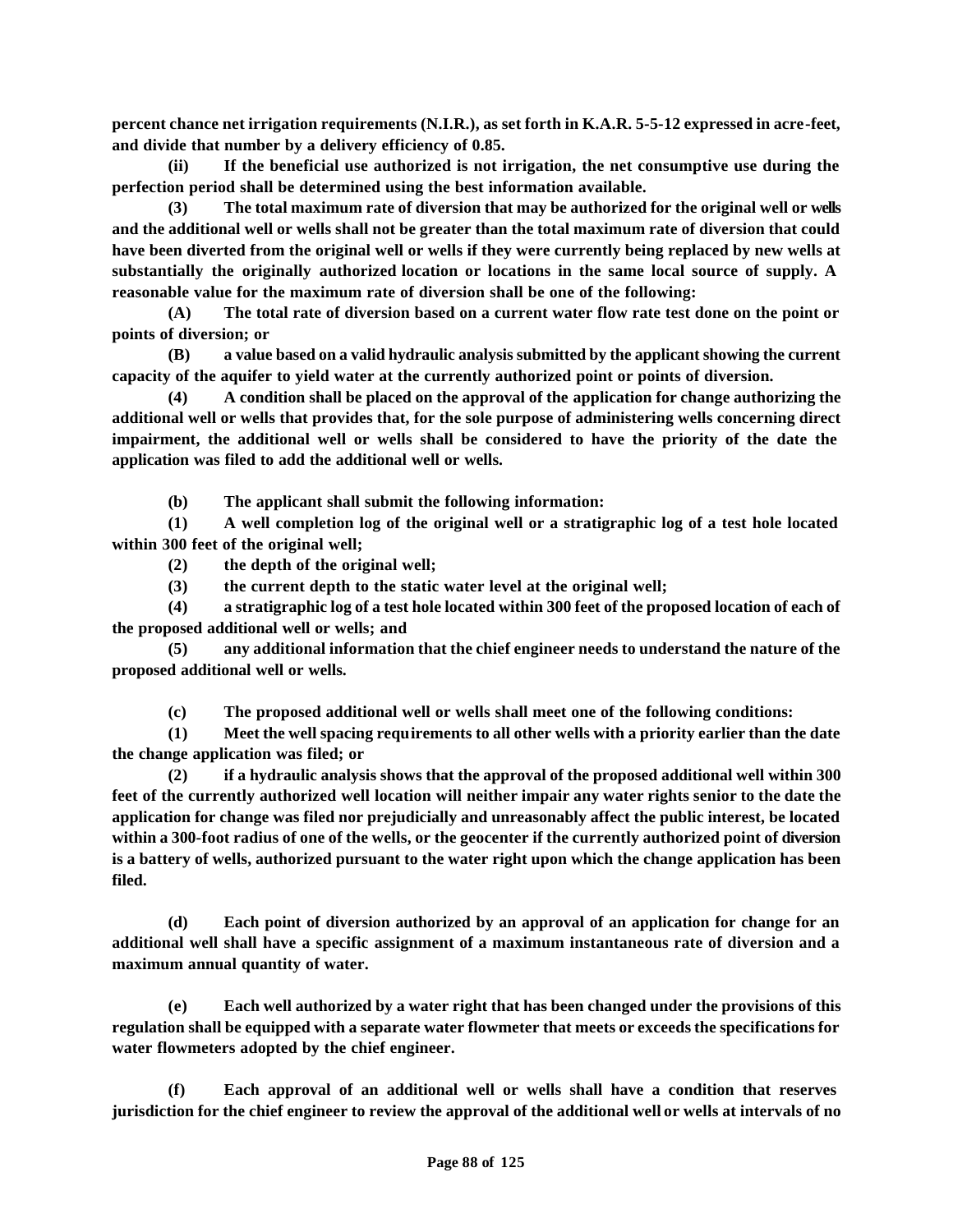**fewer than five years, and not more than 10 years, to determine if the total annual quantity of water actually being withdrawn by all wells authorized by the approval of an application for change is exceeding the total annual quantity of water that could have been physically withdrawn if the additional well or wells had not been approved. If the chief engineer determines during the review that the total annual quantity being withdrawn by all the wells, including the additional wells, exceeds the total annual quantity of water that could have been physically withdrawn by the original well or wells, the total maximum annual quantity that can be withdrawn by all the wells shall be reduced by the chief engineer to the total maximum annual quantity that could have been physically withdrawn by the original well or wells. (Authorized by K.S.A. 82a-706a; implementing K.S.A. 82a-701(f) and K.S.A. 1999 Supp. 82a-708b; effective Sept. 22, 2000.)**

**K.A.R. 5-6-1. Application proposing storage, contents. Any person intending to store water may make application to the chief engineer in the same manner as any other person making application for permit to appropriate water for beneficial use. The application shall set forth the same general information as any other application for permit to appropriate water for beneficial use and, in addition, shall be accompanied by information to show:** 

- **(a) The area-capacity data of the reservoir in which the water is to be stored.**
- **(b) The drainage area.**

**(c) The names and mailing addresses of the owners of lands that will be inundated by water accumulated in the reservoir.** 

**(d) Any additional information as may be required by the chief engineer for a proper understanding of the proposed appropriation and storage of water. (Authorized by K.S.A. 82a-706a; modified, 1978 HCR 5073, May 1, 1978.)** 

**K.A.R. 5-6-2. Storage of water in watershed district reservoirs. When a person makes application for permit to appropriate water for beneficial use proposing the storage of water in a watershed district reservoir, the application shall be accompanied by one of the following:** 

**(a) A copy of an agreement or letter from the board of directors of the watershed district that states it was mutually agreed and understood at the time an easement was granted by the landowner that the landowner was to have the use of space in the sediment pool to store the water to which he or she might be entitled under the water appropriation act.** 

**(b) A copy of a resolution by the board of directors that shows, as of a certain date, the board allocated or gave to the landowner all or a specified part of the sediment pool for the storage of water in accordance with the water appropriation act. (Authorized by K.S.A. 82a-706a; modified, 1978 HCR 5073, May 1, 1978.)** 

**K.A.R. 5-6-3. Potential net evaporation. (a) The Kansas department of agriculture, division of water resources' map titled "potential net evaporation, in inches, for Kansas," dated**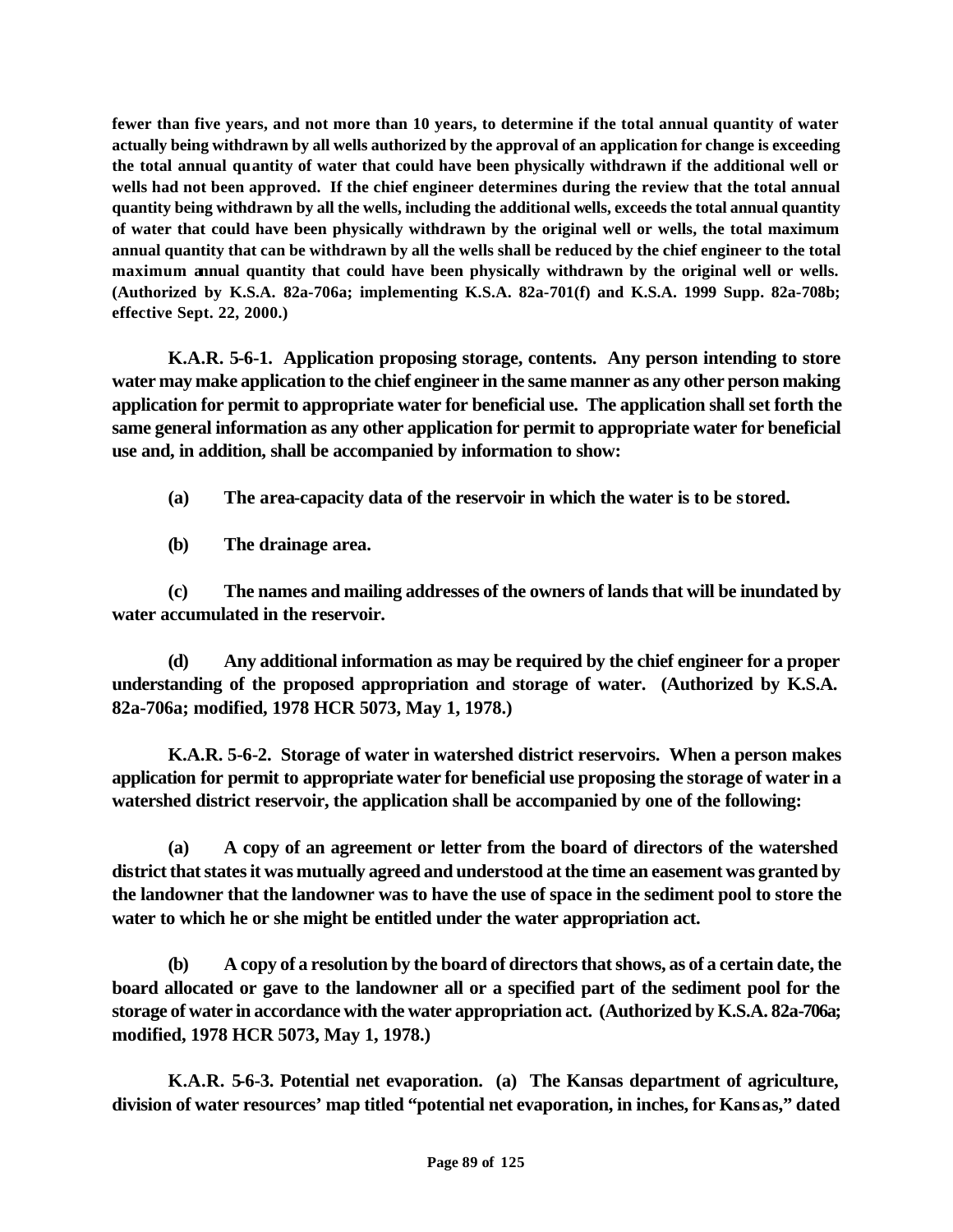**September 6, 1996, is hereby adopted by reference for the purpose of determining potential net evaporation from a free water surface.** 

**(b) The values on the map shall be used in all situations in which determination of potential net evaporation from a free water surface is necessary, including the following:** 

**(1) Calculating the maximum annual quantity of water allowed to be appropriated for the storage of surface water in a reservoir;**

**(2) computing the annual amount of evaporation that will be caused by exposing the groundwater table;**

**(3) calculating the quantity of evaporation from surface water or exposed groundwater that will be used to determine annual water use; and** 

**(4) determining the maximum annual quantity of water that is perfected pursuant to K.S.A. 82a-714 and amendments thereto.** 

**(c) The values shown on the map shall be used unless the applicant provides, or the chief engineer has available, better or more site-specific data concerning potential net evaporation. (Authorized by K.S.A. 82a-706a; implementing K.S.A. 82a-707(e), K.S.A. 1999 Supp. 82a-711, and K.S.A. 1999 Supp. 82a-714; effective Sept. 22, 2000.)** 

**K.A.R. 5-6-4. Determination of potential annual runoff. (a) Unless the applicant for an approval of application supplies, or the chief engineer has available, better or more site-specific data, the potential annual runoff shall be determined using the following:** 

**(1) A 20 percent chance of occurrence of runoff by extrapolating from the "annual yield of runoff" graph of the United States department of agriculture, natural resources conservation service, national engineering handbook series, part 650, engineering field handbook, EFM notice KS-38, dated December 12, 1991, which is adopted by reference;**

**(2) the soil cover complex number of the drainage basin, using the "generalized soil cover complex number" map of Kansas produced by the Kansas department of agriculture, division of water resources, dated August 1999, which is hereby adopted by reference;**

**(3) the normal annual precipitation in the watershed as set forth in K.A.R. 5-6-12; and**

**(4) the area of the watershed of the reservoir determined by using a United States geological survey 7½-minute topographic map.**

**(b) In computing the potential annual runoff of the watershed of the reservoir, if the quantity of water applied for, or authorized by, prior upstream surface water and groundwater applications, approvals of applications, and existing water rights within the watershed of the reservoir will significantly decrease the potential annual runoff available for appropriation in the reservoir, the impact of those rights on the potential annual runoff shall be subtracted from the total computed potential annual runoff in order to determine the potential annual runoff available. (Authorized by K.S.A. 82a-706a; implementing K.S.A. 82a-707(e) and K.S.A 1999 Supp. 82a-711; effective Sept. 22, 2000.)**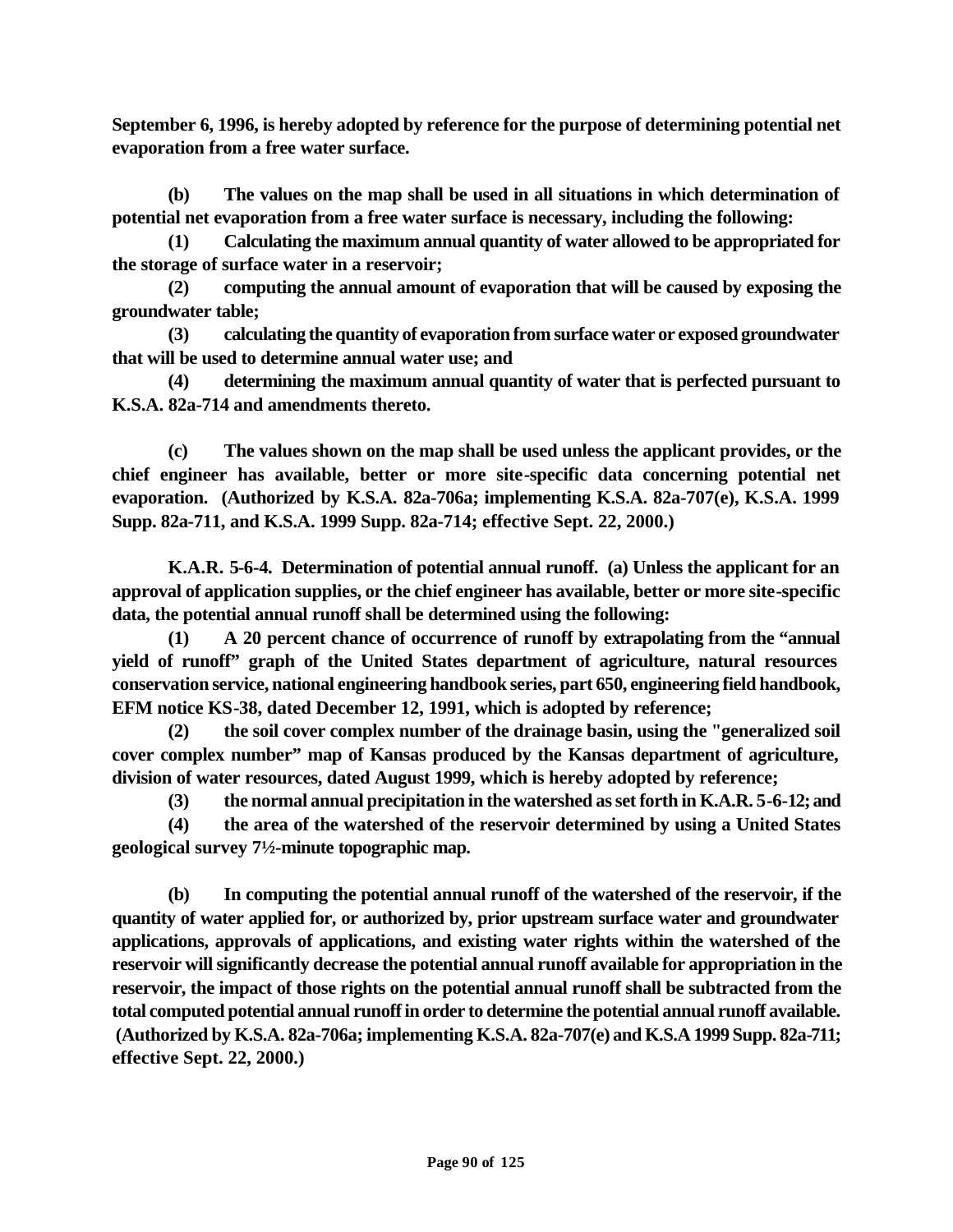**K.A.R. 5-6-5. Maximum reasonable annual quantity for storage of water for beneficial use in a reservoir. The maximum reasonable annual quantity of water that may be authorized for appropriation by the chief engineer for diversion and storage in a reservoir shall be limited to the maximum of either of the following:**

- **(a) The potential annual runoff; or**
- **(b) the total of the following:**
- **(1) A three-year supply of water to be rediverted for all authorized beneficial uses; and**
- **(2) a three-year supply of water for indirect use subject to the following limitations:**

**(A) A maximum of three years of indirect use shall be authorized for each reservoir as a whole; and**

**(B) If the maximum annual quantity of water requested for rediversion exceeds the reservoir capacity, the maximum annual quantity of water authorized to be diverted and stored in any one year shall not exceed the total of the following:** 

**(i) The annual quantity of water rediverted for beneficial use;**

**(ii) the reservoir capacity; and**

**(iii) one year of indirect use from the reservoir. (Authorized by K.S.A. 82a-706a; implementing K.S.A. 82a-707(e), K.S.A. 1999 Supp. 82a-711, and K.S.A. 82a-712; effective Sept. 22, 2000.)**

**K.A.R. 5-6-6. Initial filling and refilling of a reservoir. (a) The initial filling of a reservoir that has a capacity that exceeds the maximum annual quantity of water authorized shall be authorized by a special condition on the approval of application.**

**(b) Each refilling of a reservoir after the release of water for maintenance or similar reasons shall be required to be authorized by a term permit if the reservoir capacity exceeds the maximum annual quantity authorized. (Authorized by K.S.A. 82a-706a; implementing K.S.A. 82a-707(e), K.S.A. 1999 Supp. 82a-711, and K.S.A. 82a-712; effective Sept. 22, 2000.)**

**K.A.R. 5-6-7. Determination of average annual potential net evaporation loss. The average annual potential net evaporation loss shall be determined by multiplying the surface area of the reservoir at the top of the reservoir capacity times the value for average annual potential net evaporation, as set forth in K.A.R. 5-6-3, for the township in which the point of diversion is located. (Authorized by K.S.A. 82a-706a; implementing K.S.A. 82a-707(e), K.S.A. 1999 Supp. 82a-711, and K.S.A. 82a-712; effective Sept. 22, 2000.)**

**K.A.R. 5-6-8. Determination of average annual seepage loss from a reservoir. Average annual seepage loss from a reservoir shall be determined by the chief engineer based on relevant, credible information furnished by the applicant. If no relevant, credible information is supplied by the applicant, it shall be assumed by the chief engineer that there is no seepage loss. (Authorized**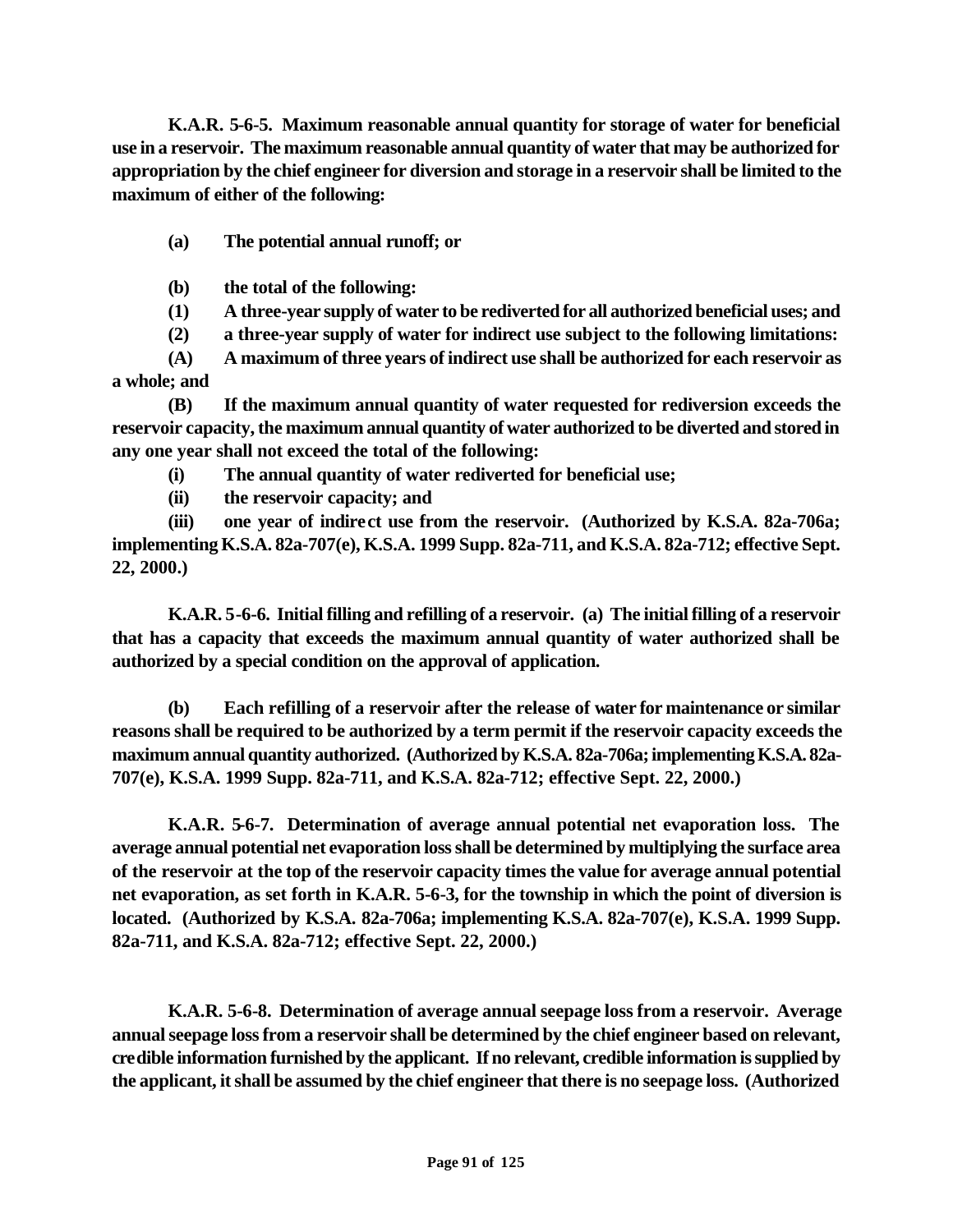**by K.S.A. 82a-706a; implementing K.S.A. 82a-707(e), K.S.A. 1999 Supp. 82a-711, and K.S.A. 82a-712; effective Sept. 22, 2000.)**

**K.A.R. 5-6-9. Administration of surface water stored in a reservoir. Water lawfully stored within any reservoir authorized to store water for subsequent beneficial use shall not be subject to administration unless senior water right holders downstream of the reservoir make an appropriate request to have water bypassed to satisfy their senior water right within two weeks of the runoff event, or any other time frame in which inflow to the reservoir could reasonably have been expected to be available to the downstream senior water right if the reservoir had not impounded the water. (Authorized by K.S.A. 82a-706a; implementing K.S.A. 82a-706b; effective Sept. 22, 2000.)** 

**K.A.R. 5-6-10. Authorized place of use for stored surface water. The approval of application shall limit the authorized place of use to the actual location where the water will be put to beneficial use. If the authorized use is for recreational use within the reservoir only, the authorized place of use shall not exceed the size and location of the surface area of the reservoir at the elevation of the top of the principal spillway. (Authorized by K.S.A. 82a-706a; implementing K.S.A. 1999 Supp. 82a-711 and K.S.A. 82a-712; effective Sept. 22, 2000.)**

**K.A.R. 5-6-11. Reasonable rate of diversion for storage of surface water in a reservoir. Each approval of application shall limit the rate of diversion for storage of surface water in a reservoir to all natural flows not necessary to satisfy all of the following:** 

- **(a) Senior water rights;**
- **(b) senior approvals of applications;**
- **(c) senior water reservation rights; and**

**(d) senior minimum desirable stream flows pertaining to the use of water from the same source of water supply. (Authorized by K.S.A. 82a-706a; implementing K.S.A. 82a-712; effective Sept. 22, 2000.)**

**K.A.R. 5-6-12. Average annual precipitation. (a) The Kansas department of agriculture, division of water resources' map titled "normal annual precipitation, by township, 1961-1990," dated September 29, 1999, is hereby adopted by reference for the purpose of determining average annual precipitation.**

**(b) The data on the map shall be used in all situations in which the determination of average annual precipitation is necessary, including calculating the maximum annual quantity of water allowed to be appropriated for the storage of surface water in a reservoir.**

**(c) The values shown on the map shall be used unless the applicant provides, or the chief engineer has available, better or more site-specific data concerning average annual precipitation. (Authorized by K.S.A. 82a-706a; implementing K.S.A. 1999 Supp. 82a-711; effective Sept. 22, 2000.)**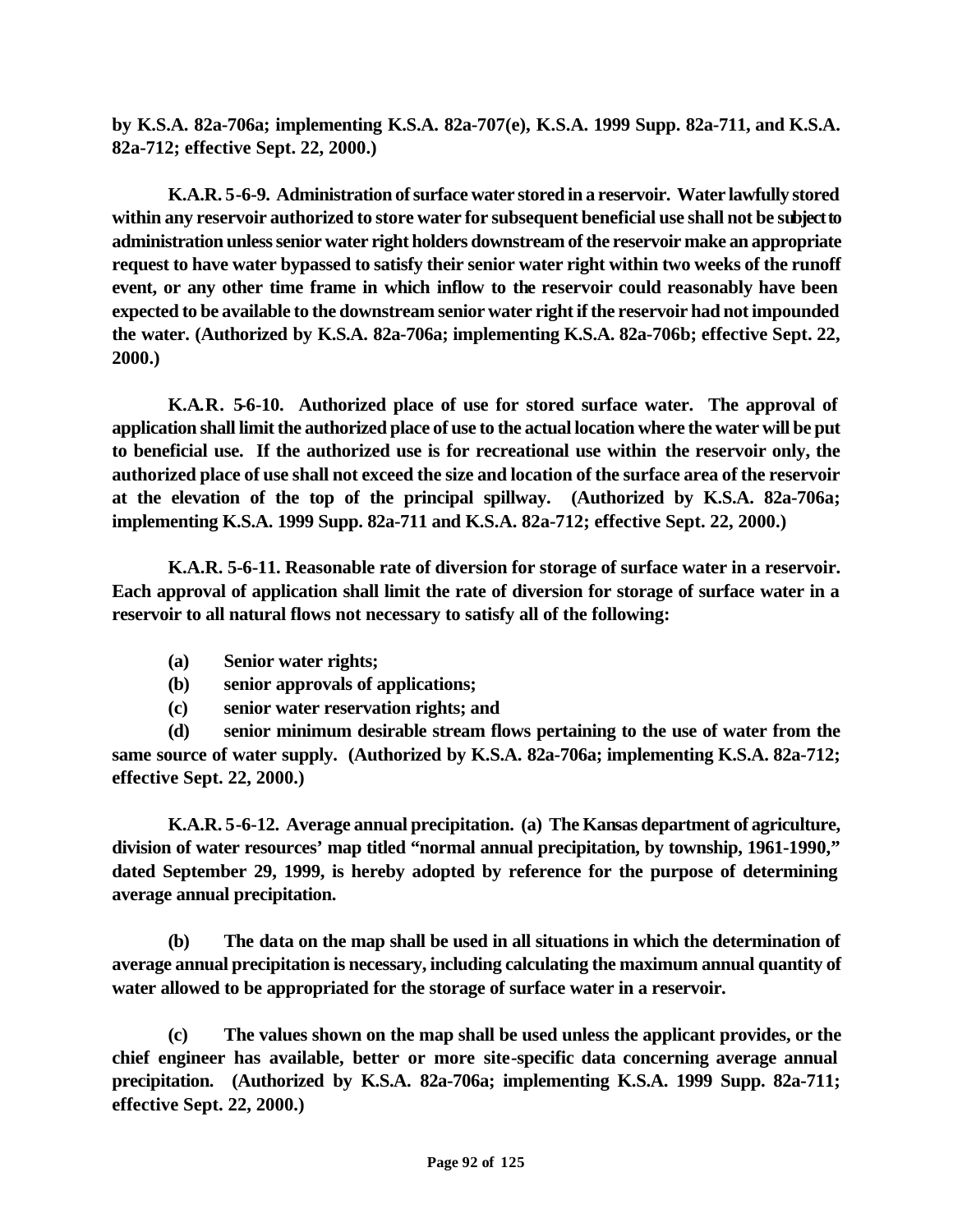**K.A.R. 5-6-13. Water level measurement tube specifications. (a) The Kansas department of agriculture, division of water resources' document titled "specifications for water level measurement tube," dated November 5, 1999, is hereby adopted by reference.**

**(b) If a water level measurement tube is required by the chief engineer to be installed, the required water level measurement tube shall be installed in accordance with the specifications for water level measurement tubes adopted by the chief engineer. These requirements are in addition to those made by the Kansas department of health and environment pursuant to the groundwater exploration and protection act, K.S.A. 82a-1201 et seq., and amendments thereto.**

**(c) As long as the well is permitted, the water level measurement tube shall be maintained in a satisfactory condition. (Authorized by K.S.A. 82a-706a; implementing K.S.A. 82a-706c; effective Sept. 22, 2000.)**

**K.A.R. 5-6-14. Irrigation with effluent from a confined feeding facility lagoon. An individual who irrigates with effluent pumped from a confined feeding facility lagoon or runoff retention pit shall not be required to have an approval of application pursuant to K.S.A. 82a-701 et seq. and amendments thereto, unless there are more than 15 acre-feet of average annual runoff meeting the following criteria:** 

- **(1) Is generated from outside of the confined feeding facility;**
- **(2) is impounded in the lagoon or runoff retention pit; and**

**(3) is used for irrigation purposes. (Authorized by K.S.A. 82a-706a; implementing K.S.A. 82a-705 and 82a-707(a); effective Sept. 22, 2000.)**

**K.A.R. 5-6-15. Drainage basin boundaries. (a) The following electronic data files, all dated August 23, 1999, prepared by the division of water resources, Kansas department of agriculture, using data developed by the United States geological survey and the natural resource conservation service, are hereby adopted by reference by the chief engineer for the purpose of defining the boundaries of the 62 drainage basins in Kansas:**

- **(1) dwrbasins.dbf;**
- **(2) dwrbasins.sbn;**
- **(3) dwrbasins.sbx;**
- **(4) dwrbasins.shp; and**
- **(5) dwrbasins.shx.**

**(b) The electronic data files described in subsection (a) shall be used in all situations in which determination of the basin boundaries is necessary.**

**(c) The boundaries shown in the electronic data files shall be used unless the applicant provides, or the chief engineer has available, better or more site-specific data concerning the actual drainage basin boundaries. (Authorized by K.S.A. 82a-706a; implementing K.S.A. 1999 Supp. 82a-711 and K.S.A. 82a-712; effective Sept. 22, 2000.)**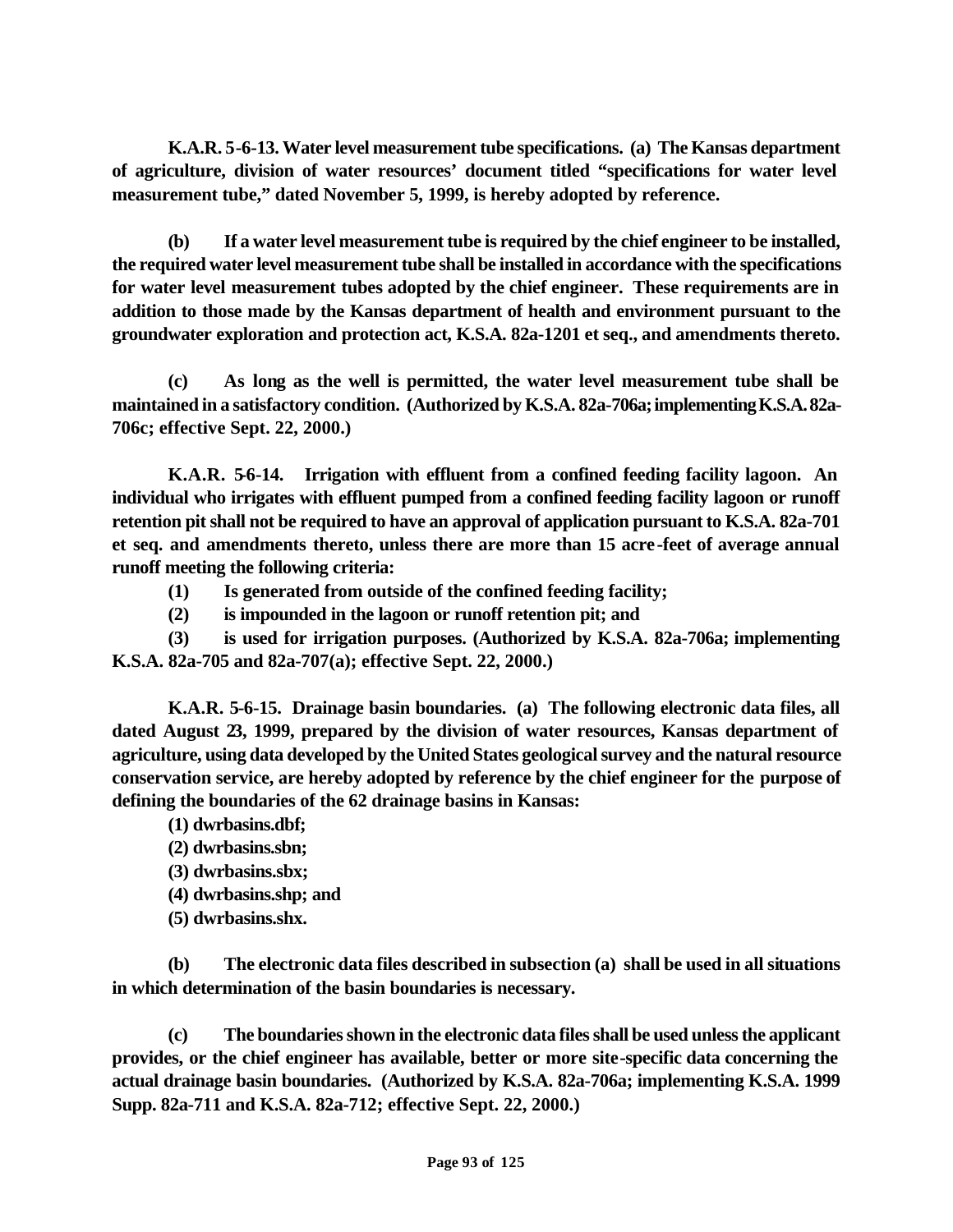**K.A.R. 5-7-1. Due and sufficient cause for non-use. (a) The following circumstances shall be considered "due and sufficient cause", as used in K.S.A. 82a-718:**

**(1) Adequate moisture is provided by natural precipitation for production of crops normally requiring full or partial irrigation within the region of the state in which the place of use is located;**

**(2) a right has been established or is in the process of being perfected for use of water from one or more preferred sources in which a supply is available currently but is likely to be depleted during periods of drought;**

**(3) water is not available from the source of water supply for the authorized use at times needed;**

**(4) water use is temporarily discontinued by the owner for a definite period of time to permit soil, moisture and water conservation, as documented by:** 

**(A) furnishing to the chief engineer a copy of a contract showing that land which has been lawfully irrigated with a water right which has not been abandoned is enrolled in a multi-year federal or state conservation program which has been approved by the chief engineer;**

**(B) enrolling the water right in the water right conservation program pursuant to K.A.R. 5-7-4; or**

**(C) any other method acceptable to the chief engineer which can be adequately documented by the owner in advance.**

 **(5) management and conservation practices are being applied which require the use of less water than authorized. If a conservation plan has been required by the chief engineer, the management and conservation practices used shall be consistent with the conservation plan approved by the chief engineer to qualify under this subsection;**

**(6) the chief engineer has previously approved the placement of the point of diversion in a standby status pursuant to K.A.R. 5-1-2;**

**(7) physical problems exist with the point of diversion, distribution system, place of use, or the operator. This circumstance shall constitute due and sufficient cause only for a period of time reasonable to correct the problem;**

**(8) conditions exist beyond the control of the owner which prevent access to the authorized place of use or point of diversion, as long as the owner is taking reasonable affirmative action to gain access;**

**(9) an alternate source of water supply was not needed and was not used because the primary source of supply was adequate to supply the needs of the water right owner. The owner shall maintain the diversion works on the alternate source of supply in a condition that will allow the owner to effectively use the alternate source of supply in a timely manner; and**

**(10) any other reason constituting due and sufficient cause as determined by the chief engineer.**

**(b) In order to constitute due and sufficient cause for non-use of water, the reason purporting to constitute due and sufficient cause must have in fact prevented, or made unnecessary, the authorized beneficial use of water.**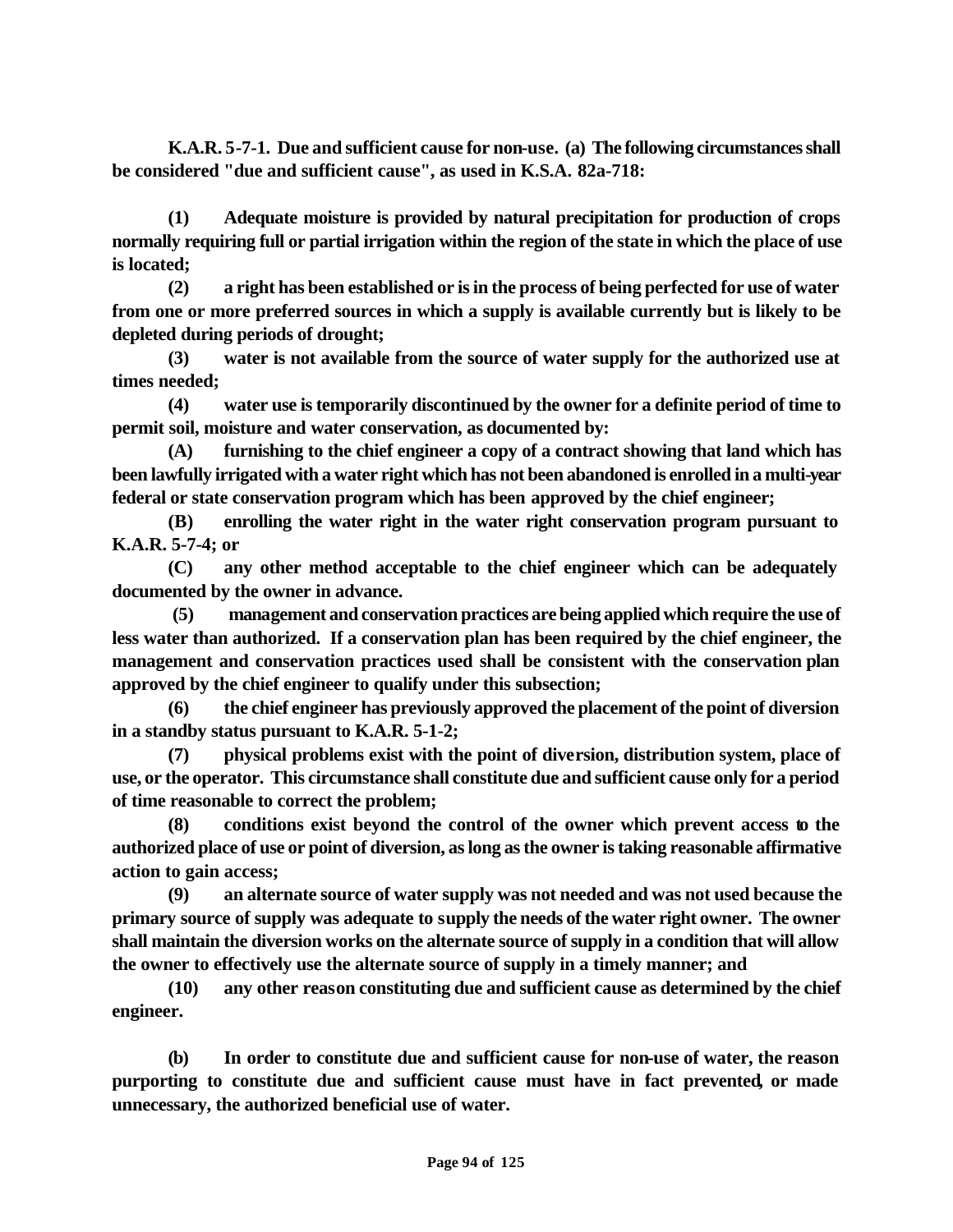**(c) Any year of non-use for which the chief engineer finds that due and sufficient cause exists, shall be considered to interrupt the successive years of non-use for which due and sufficient cause does not exist.**

**(d) Once a verified report of the chief engineer, or the chief engineer's authorized representative, is made a matter of record at a hearing held pursuant to K.S.A. 82a-718, which establishes non-use of a water right for three or more successive years, the water right owner shall have the burden of showing that there have not been three or more successive years of nonuse without due and sufficient cause. (Authorized by K.S.A. 82a-706a; implementing K.S.A. 82a-718, modified, L. 1978, ch. 460, May 1, 1978; amended May 1, 1986; amended May 31, 1994.)** 

**K.A.R. 5-7-2. Waiver of hearing. The owner of a water right may waive any hearing on the questions of abandonment and termination of such right by letter to the chief engineer requesting that it be terminated and its priority forfeited. In the event of such waiver the chief engineer shall cause the termination and forfeiture of priority date to be made a matter of record in his office and shall notify the owner of the water right of his or her action by regular mail. (Authorized by K.S.A. 82a-706a; modified, 1978 HCR 5073, May 1, 1978.)** 

**K.A.R. 5-7-3. (Authorized by K.S.A. 82a-706a; modified, L. 1978, ch. 460, May 1, 1978; revoked May 31, 1994.)** 

**K.A.R. 5-7-4. Water rights conservation program. (a) Enrollment in the water rights conservation program (WRCP) approved by the chief engineer, and continued compliance with the WRCP shall constitute due and sufficient cause for nonuse pursuant to K.S.A. 82a-718, and amendments thereto, and K.A.R. 5-7-1 during the time the water right is enrolled in the WRCP.**

**(b) In order to qualify for enrollment in the WRCP, the following conditions shall be met:**

**(1) The point of diversion shall be located in either of the following locations:**

**(A) In an area that is closed to new appropriations of water, except for temporary permits, term permits, and domestic use; or**

**(B) in some other area designated by the chief engineer as an area where it would be in the public interest to allow water rights to be placed in the WRCP. In areas within the boundaries of a groundwater management district, the recommendations of the board of the district shall be taken into consideration by the chief engineer.**

**(2) Each of the owners of the water right shall agree to totally suspend all water use authorized by that water right for the duration of the contract.**

**(3) The owner or owners of the water right shall sign a contract with the chief engineer, or the chief engineer's authorized representative, before placing the water right into the WRCP. The contract shall be binding on all successors in interest to the water right owner.**

**(4) Only an entire water right may be placed into the WRCP. If a portion of a water right has been abandoned, the portion that is still in good standing may be enrolled in the WRCP.**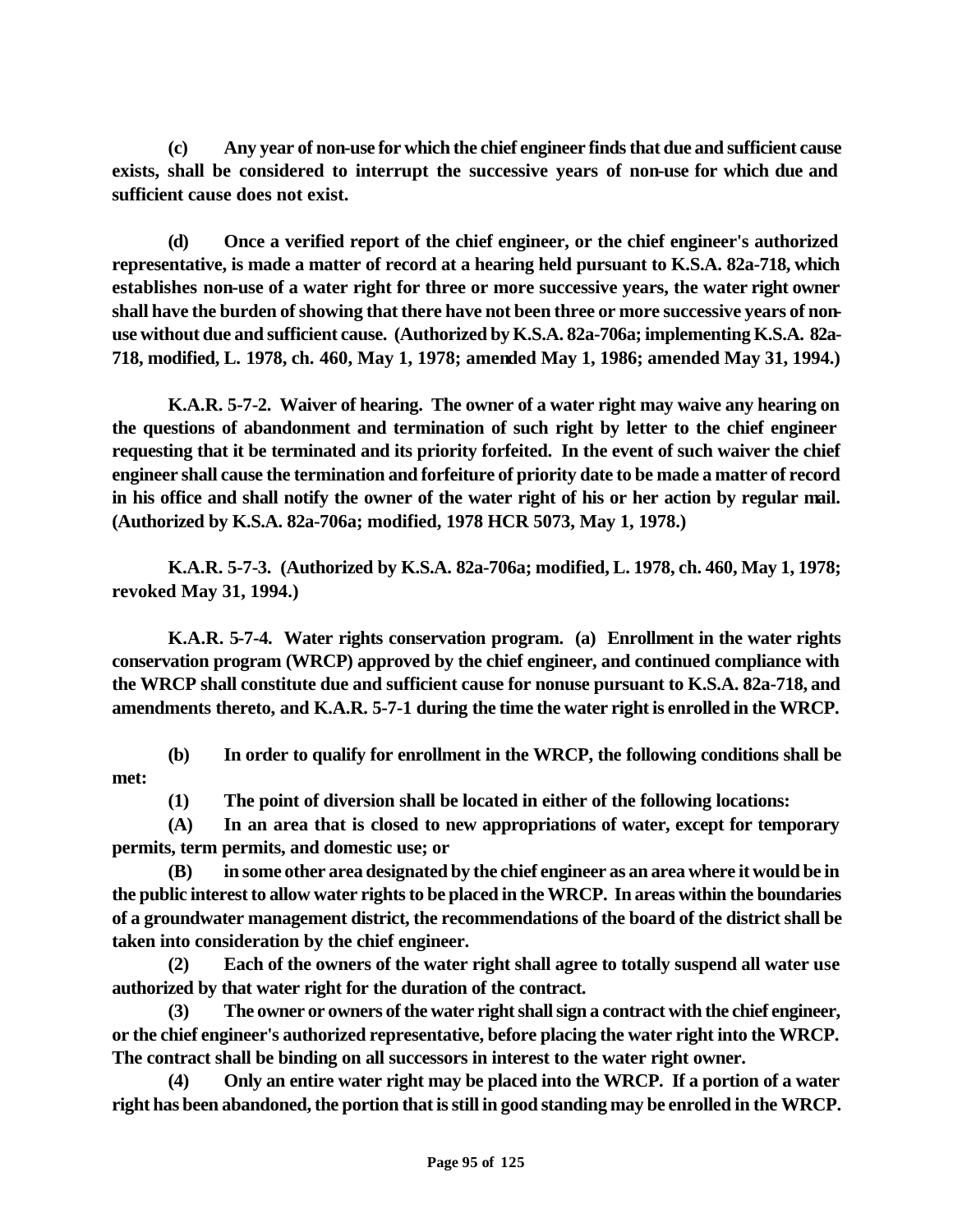**If a water right is administratively divided by the chief engineer, each portion of a formally divided water right shall be considered to be an entire water right for the purpose of this regulation.**

**(A) If at least five successive years of nonuse have occurred before application for enrollment in the WRCP, a determination of whether or not that water right is subject to abandonment before entry into the program, including an analysis of any reasons given that might constitute due and sufficient cause for nonuse, shall be made by the chief engineer.** 

**(B) If, after review of the information, it appears that the right has been abandoned, the statutory procedures, including the right to a hearing, shall be followed to determine whether or not it has been abandoned.** 

**(5) Only the portion of a water right in good standing at the time of application for enrollment may be entered into the WRCP.**

**(c) Other obligations, responsibilities, and aspects of enrollment in the WRCP program shall include the following:**

**(1) Water rights shall originally be placed into the WRCP for a definite period of calendar years of no fewer than five and no more than ten. The owner of the water right may apply for renewal of the contract for a period not to exceed 10 years. Applications for renewal shall be subject to the approval of the chief engineer. In determining whether or not to approve the renewal, the following factors shall be taken into account by the chief engineer:**

- **(A) The hydrologic conditions in the vicinity of the point of diversion;**
- **(B) the effect of renewal on the public interest; and**
- **(C) any other relevant information.**

**(2) The water right owner or operator shall not be required to maintain the diversion works or delivery system during the period of the WRCP contract. If the pump is removed from a well, the well shall be properly capped or sealed during the contract. These requirements are in addition to those made by the Kansas department of health and environment pursuant to the groundwater exploration and protection act, K.S.A. 82a-1201 et seq., and amendments thereto.**

**(3) A certificate determining the extent to which a water right has been perfected shall be issued by the chief engineer before entering the water right into the WRCP if all of the following conditions are met:**

**(A) An applicant has a permit to appropriate water for beneficial use and has perfected all, or any portion, of the water right authorized by the permit.**

**(B) The time in which to perfect the water right has expired, including any authorized extensions of time.**

**(C) A field inspection has been completed.**

**(4) If the time to perfect the water right, or any authorized extension of it, has not expired, enrollment in the WRCP shall be considered as suspending the time to perfect. Upon expiration of the WRCP contract pertaining to this water right, the time to perfect shall again commence, and the applicant shall be required to perfect the water right within the remainder of the time allowed to perfect, or any authorized extension of that time.**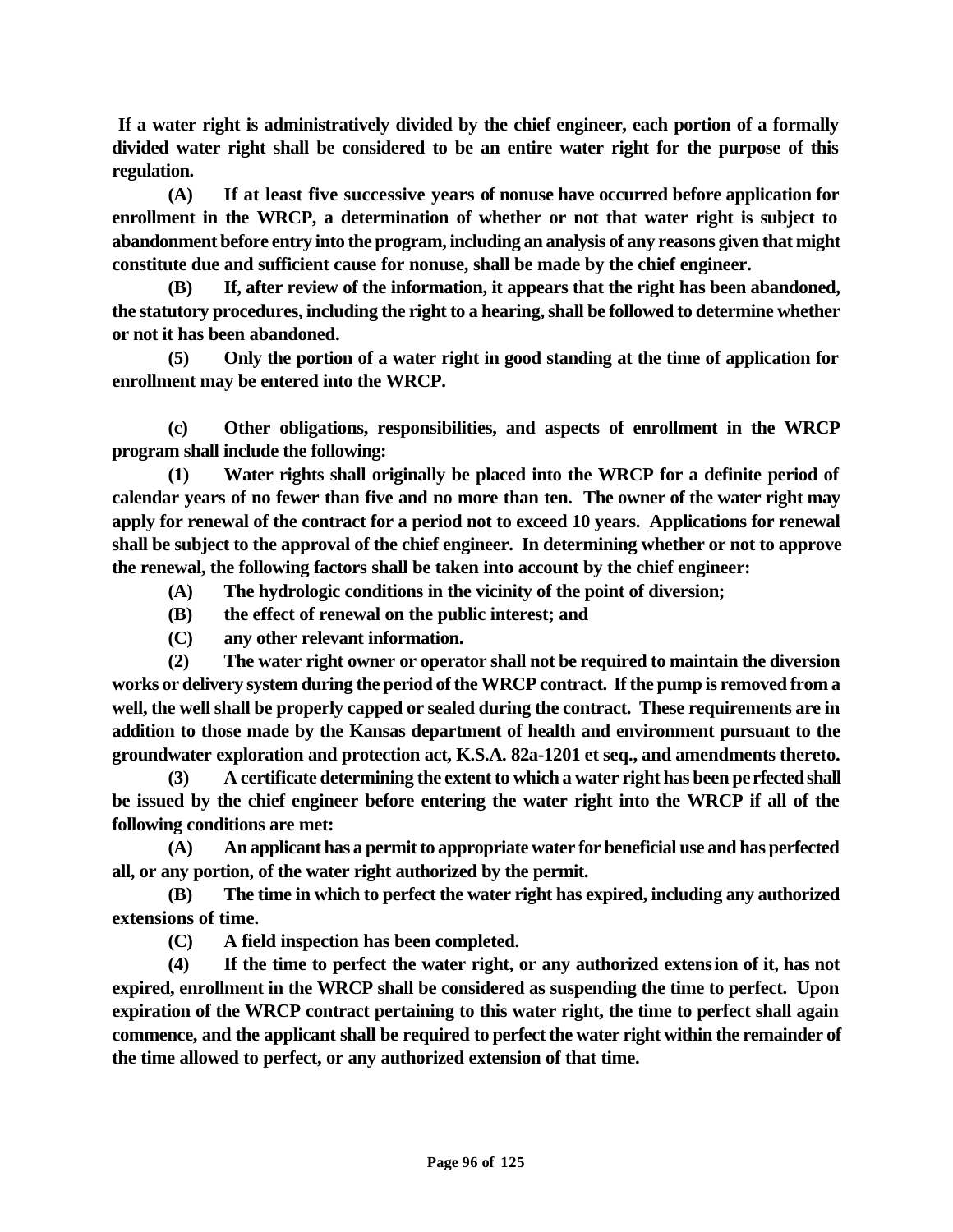**(5) Each year after authorized enrollment in the WRCP, the water use correspondent shall indicate on the water use report that no water was used because the water right was enrolled in the WRCP.**

**(6) If the owner breaches, or causes or allows a breach of, the WRCP contract with the chief engineer, each year of nonuse between the effective date of the contract and the date of the breach shall be counted as years of nonuse without due and sufficient cause for the purpose of determining whether or not the water right has been abandoned pursuant to the provisions of K.S.A. 82a-718, and amendments thereto. Before this penalty is imposed, the owner shall be given an opportunity to show either of the following:**

**(A) A breach of contract did not occur.**

**(B) A breach occurred, but either was minor or has been cured, and should not constitute grounds for imposing the penalty. (Authorized by K.S.A. 82a-706a; implementing K.S.A. 82a-706, K.S.A. 82a-713, K.S.A. 1999 Supp. 82a-714, and K.S.A. 1999 Supp. 82a-718; effective July 1, 1994; amended Sept. 22, 2000.)**

**K.A.R. 5-7-4a. Conservation reserve program. (a) Enrollment of all, or part of, the authorized place of use in the conservation reserve program (CRP) shall not be considered good cause to extend the time to construct the diversion works.**

**(b) If an authorized place of use has been placed into the CRP after the diversion works have been completed but before the time to perfect the water right has expired, the appropriator may request and receive an extension of time to perfect the water right for the length of time that the authorized place of use is enrolled in the CRP program, plus the length of time remaining to perfect the water right, if all of the following conditions are met:**

**(1) The diversion works were properly completed within the time allowed by the approval of application.**

**(2) The time to perfect the water right as set forth in the approval of the application has not expired at the time the request for the extension is filed.**

**(3) The appropriator furnishes the chief engineer with a copy of the CRP contract, including the aerial photograph designating which land has been placed into the CRP program. (Authorized by K.S.A. 82a-706a; implementing K.S.A. 82a-713 and K.S.A. 1999 Supp. 82a-714; effective Sept. 22, 2000.)**

**K.A.R. 5-7-5. Reduction of an existing water right. (a) In order to have an approval of application or water right reduced, the water right owner may file, at any time, a request to reduce any of the following:** 

- **(1) The authorized maximum annual quantity of water;**
- **(2) the authorized maximum rate of diversion;**
- **(3) the authorized place of use;**
- **(4) the authorized points of diversion;**
- **(5) the types of beneficial use; or**
- **(6) any combination of paragraphs (a)(1) through (a)(5).**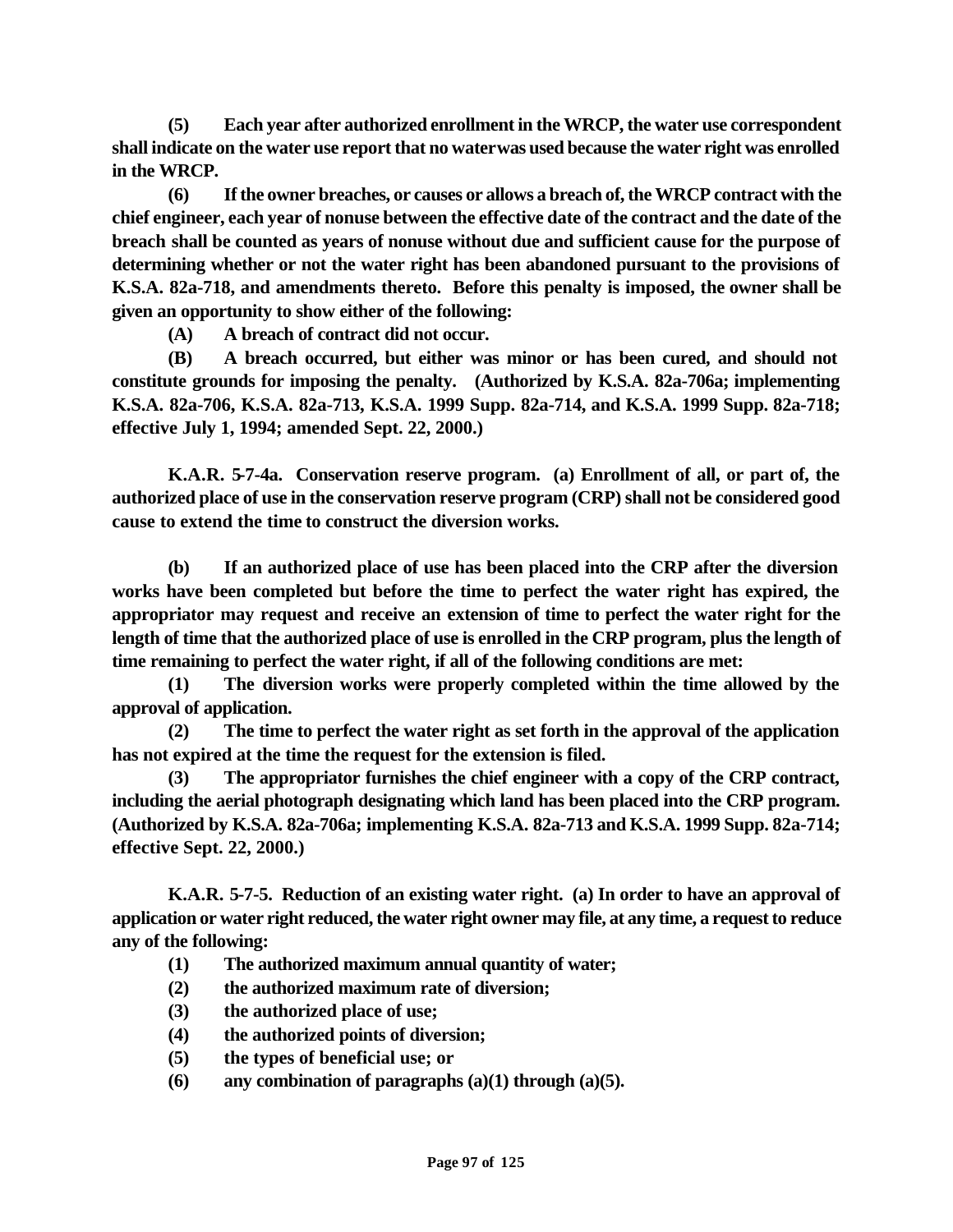**(b) The request to reduce a water right shall be filed on a form prescribed by the chief engineer.**

**(c) The request to reduce shall be submitted in proper form and shall include the following information:**

**(1) Except as set forth in subsection (d) below, notarized signatures of all water right owners that would be required by K.A.R. 5-5-1 to sign an application for change under K.S.A. 82a-708b and amendments thereto;**

**(2) a clear description of which portion or portions of the approval of application or water right are proposed to remain;**

**(3) a statement that all of the owners of the approval of application or water right are waiving any right they might have to a hearing concerning the dismissal or abandonment of any portion of the approval of application or water right that they are requesting to have removed; and**

**(4) any other information requested by the chief engineer.**

**(d) A request solely to reduce the authorized place of use that will not affect the approval of application or water right in any other way shall be only required to be signed only by all of the owners of the authorized place of use that is proposed to be deleted.**

**(e) A reasonable request to reduce an approval of application or water right that is submitted in proper form shall be approved by the chief engineer unless it will cause the impairment of existing water rights or prejudicially and unreasonably affect the public interest. If the request to reduce the water right or approval of application is to remove a point of diversion, the approval shall reduce only that maximum annual quantity of water and maximum rate of diversion associated with the authorized point of diversion that is removed.**

**(f) A request to reduce an existing water right shall not be considered to be an application for a change pursuant to K.S.A. 82a-708b and amendments thereto, so no application fee shall be required. (Authorized by K.S.A.82a-706a; implementing K.S.A.82a-706 and 82a-721; effective Sept. 22, 2000.)**

**K.A.R. 5-8-1. Certification of a water right. Prior to the issuance of a certificate of appropriation by the chief engineer pursuant to an application under which water has been applied to the land of more than one owner, these landowners shall be allowed an opportunity to submit to**  the chief engine er an agreement signed by all landowners involved recommending how the water **right should be divided among them. (Authorized by K.S.A. 82a-706a, 82a-714; effective May 1, 1980.)** 

**K.A.R. 5-8-2. (Authorized by K.S.A. 82a-706a; implementing K.S.A. 82a-712, 82a-714; effective May 1, 1980; revoked May 1, 1981.)**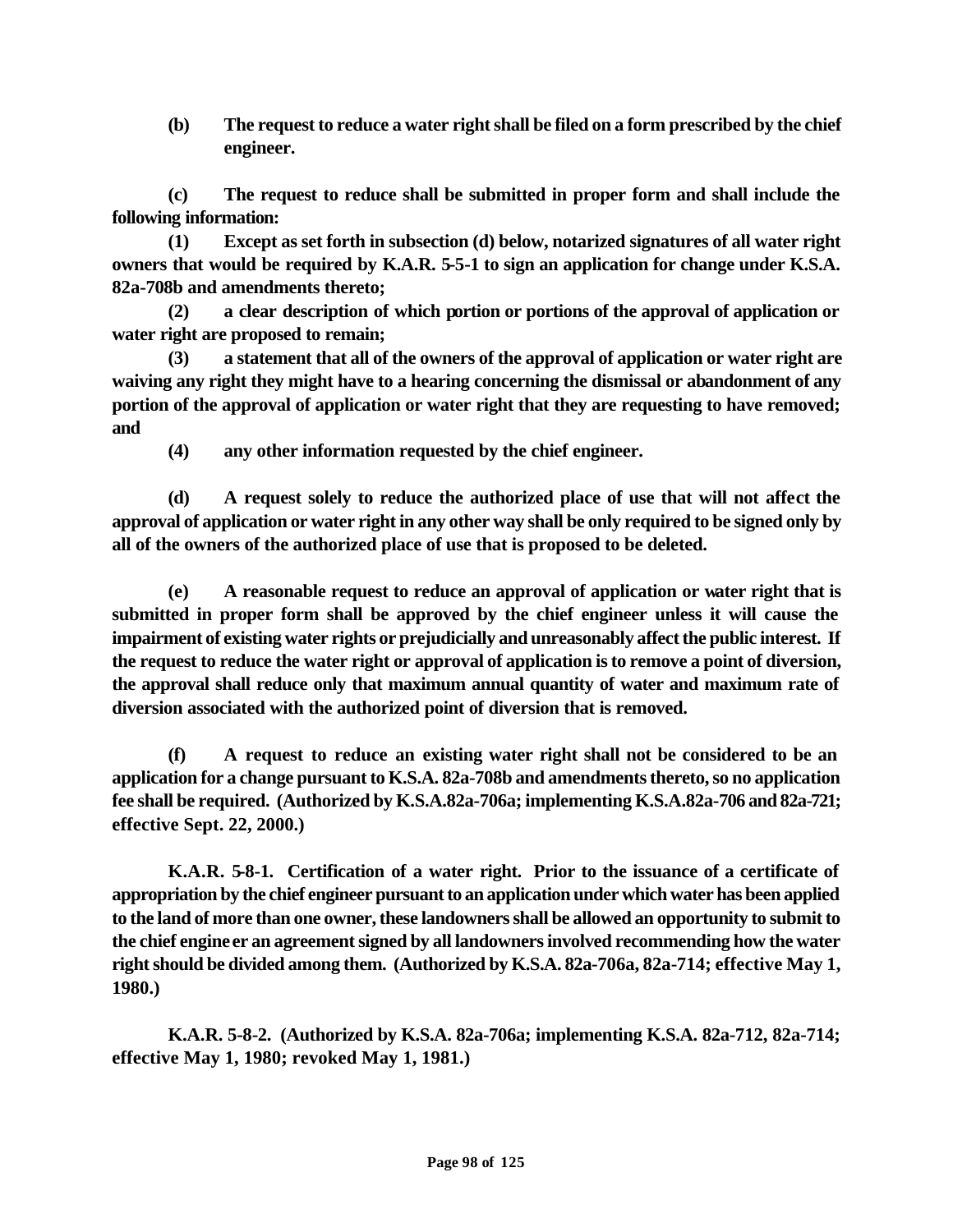**K.A.R. 5-8-3. Perfection; multiple water rights. (a) The total maximum annual quantity of water that can be perfected by all water rights authorized to divert water to the same authorized place of use, shall be limited to the maximum quantity of water actually physically and legally diverted and applied to beneficial use on the common authorized place of use during any one calendar year during the perfection period for the water right being certified.**

**(b) The junior water right shall be limited by means of a limitation clause in the certificate so that the authorized annual quantity of water for the junior water right, when combined with all senior water rights authorized to apply water to beneficial use on the common authorized place of use, does not exceed either of the following standards:**

**(1) The annual quantity of water reasonable for the type of beneficial use made of the water; and**

**(2) the total annual quantity of water legally diverted by all water rights to the common authorized place of use during any one calendar year during the perfection period of the junior water right.** 

**(c) The limitation clause on the junior water right being certified shall not restrict the total annual quantity authorized to be diverted to the authorized place of use to less than the total annual quantity of water authorized by the senior water right or water rights for beneficial use on the common authorized place of use.**

 **(d) The owner whose water right is being certified shall be sent a draft certificate showing the maximum rate of diversion and maximum annual quantity of water that are being proposed for the certificate. The water right owner shall be given a reasonable time period of no fewer than 30 days to comment on the draft certificate and to provide any additional information concerning the water diverted and applied to beneficial use on the authorized place of use during the perfection period in accordance with the terms, conditions, and limitations of the approval of application, and all other water rights and approvals of applications authorized to divert water to the common authorized place of use.**

 **(e) In certifying a water right with a priority date before the effective date of this regulation, the provisions of subsection (a) shall be followed to the extent possible. If sufficient information is not available to make the determination described in subsection (a), the best information available shall be utilized by the chief engineer to determine the quantity of water applied to the authorized place of use during any one calendar year during the perfection period under the authority of the approval of application being certified and all other water rights. The standard set forth in paragraph (b)(1) shall be applied, even if sufficient information is not available to make the determination described in subsection (a). (Authorized by K.S.A. 82a-706a; implementing K.S.A. 82a-707(e), K.S.A. 82a-713, and K.S.A. 1999 Supp. 82a-714(a); effective Sept. 22, 2000.)**

**K.A.R. 5-8-4. Construction of diversion works. (a) A reasonable period of time for construction of diversion works shall be not less than one full year following the approval of the**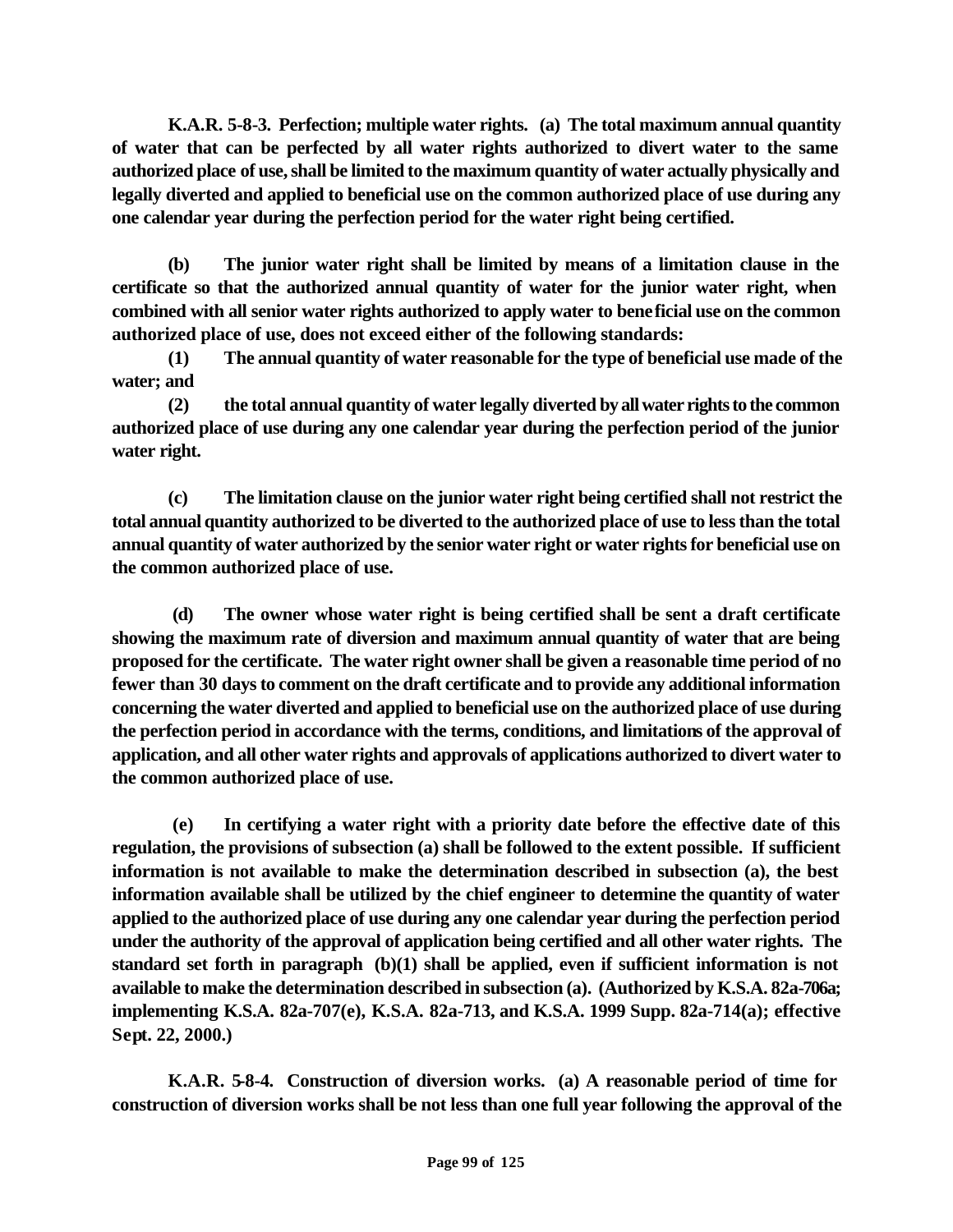**application to appropriate water. If a person demonstrates that a reasonable long-term schedule for development of diversion works or other infrastructure is in the public interest, that information shall be taken into consideration by the chief engineer in determining a reasonable period of time for the construction of diversion works.** 

**(b) For good cause shown by the applicant, a reasonable extension of time to construct the diversion works shall be allowed by the chief engineer, if the request for extension is filed pursuant to the requirements of K.A.R. 5-3-7 and is accompanied by the statutorily required filing fee.** 

**(c) If the total time allowed to construct the diversion works has been more than 16 months and fewer than 24 months, an extension of time shall be granted by the chief engineer only if the applicant meets the following criteria:**

**(1) Demonstrates good cause;**

**(2) provides a copy of a contract with the well driller or other information substantiating the intent to proceed to complete the construction of the diversion works in an expeditious manner;**

**(3) files the request for extension pursuant to the requirements of K.A.R. 5-3-7; and**

**(4) submits the statutorily required filing fee.**

**(d) If the total time allowed to construct the diversion works equals or exceeds 24 months, an extension of time may be granted only if the applicant demonstrates to the chief engineer that circumstances beyond the control of the applicant necessitate the extension of time.**

**(e)(1) The applicant shall file a notice of completion of diversion works and the statutorily required field inspection fee with the chief engineer no later than March 1 following the deadline to construct the diversion works. The notice of completion of diversion works shall be filed on a form prescribed by the chief engineer.** 

**(2) If a water flowmeter has been required by the chief engineer as a condition of the permit, the applicant shall also file a notice of completion of installation of a water flowmeter on a form prescribed by the chief engineer. This form shall be due at the same time that the notice of completion of diversion works form is due.**

**(f)(1) The applicant shall be sent a notice by the chief engineer giving the applicant 30 days to show that the diversion works were completed within the time allowed in accordance with the terms, conditions, and limitations of the approval of application and to pay the field inspection fee, if it has not already been paid, under either of the following conditions:** 

**(A) A notice of completion of diversion works has not been completely and timely filed with the chief engineer.**

**(B) Information on file in the office of the chief engineer indicates that the diversion works were not properly constructed within the time allowed to construct the diversion works, including any authorized extensions of time.**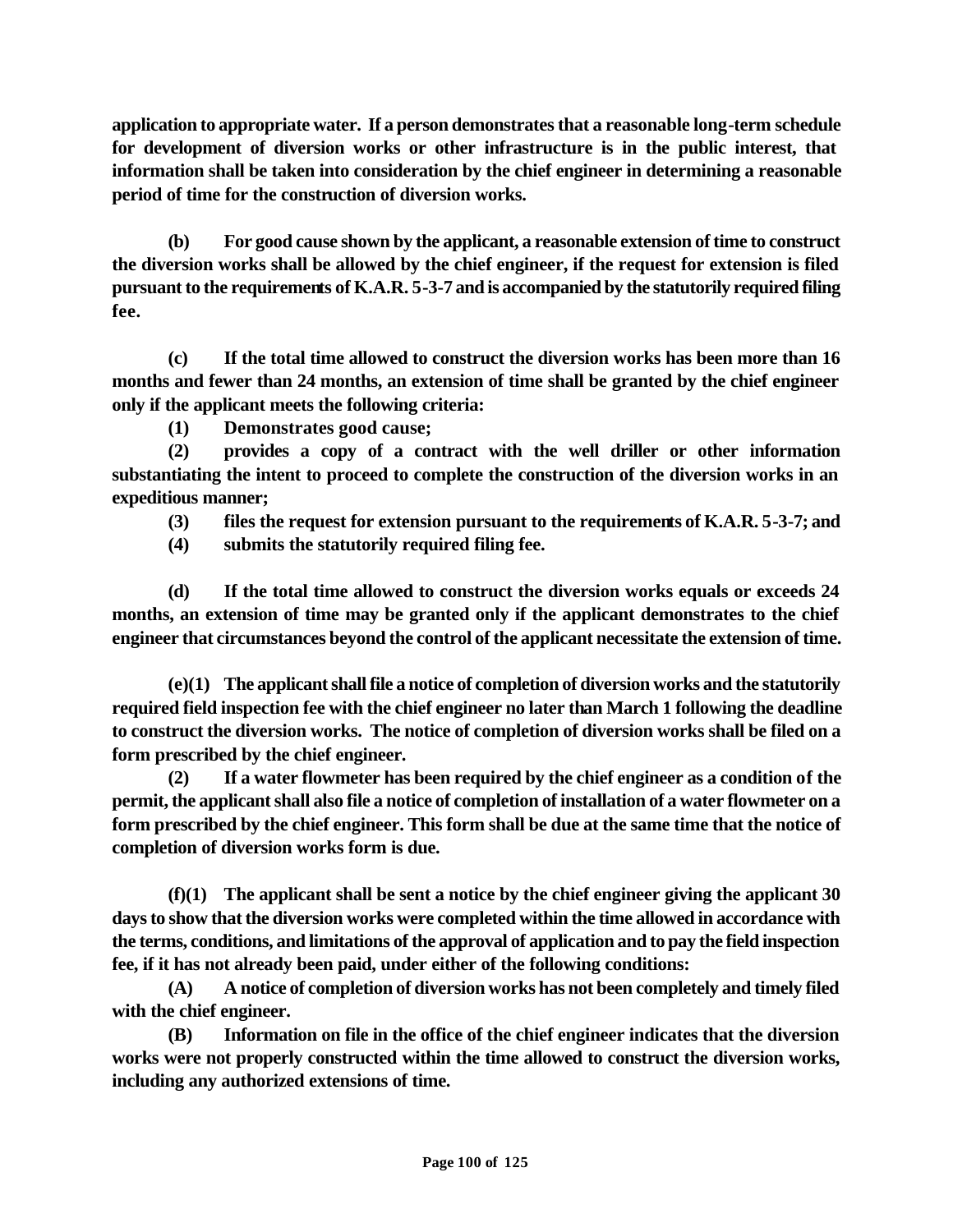**(2) The permit shall be dismissed and its priority forfeited if the applicant fails to perform the following:** 

**(A) To demonstrate that the diversion works were completed within the time allowed by the approval of application; and**

**(B) to pay the statutorily required field inspection fee, if it has not already been paid. (Authorized by K.S.A. 82a-706a; implementing K.S.A.82a-712, K.S.A. 82a-713, and K.S.A. 1999 Supp. 82a-714; effective Sept. 22, 2000.)**

**K.A.R. 5-8-6. Perfection of a water right. (a) Except for municipal use, a reasonable period of time to perfect a water right shall be no fewer than four full calendar years following the deadline for construction of the diversion works. If the time to construct the diversion works is extended, the perfection period shall be extended to no fewer than four full calendar years beyond the final deadline to construct the diversion works, unless the owner of the approval of application objects.** 

**(b) A reasonable time to perfect a water right for municipal use shall be no fewer than 20 full calendar years plus the remainder of the calendar year in which the application was approved. Each holder of a permit for municipal use of water shall submit a progress report to the chief engineer 10 full calendar years after the permit was issued. The report shall be submitted on a form prescribed by the chief engineer. The report shall meet the following conditions:** 

**(1) Compare the annual water use projected in the original application with the actual annual water use for the prior 10 years; and**

**(2) document compliance with an approved conservation plan, if one had been required. If the 10-year review by the chief engineer shows that actual annual water use is significantly less than originally projected, the holder shall revise the estimated annual water use for the next 10 years. If it is in the public interest, the total authorized annual quantity of water for the next 10 years shall be reduced by the chief engineer to a reasonable annual quantity based on the municipal user's revised estimates of annual water use for the next 10 years. If the 10 year review indicates that a required conservation plan was not being complied with or that the conservation plan does not meet the Kansas water office's conservation guidelines for municipal users, as in effect at the time of the review, an order requiring any of the following shall be issued by the chief engineer:**

- **(A) That the conservation plan be amended to comply with current guidelines;**
- **(B) that the user comply with the provisions of the approved conservation plan; or**
- **(C) both of the requirements in paragraphs (b) (2) (A) and (B).**

**(c) If the applicant demonstrates to the chief engineer that a longer perfection period is necessary to justify purchase or construction of infrastructure related to the diversion, treatment, or distribution of water that actually is being built, the original time to perfect a water right for municipal use or other public entity, including a utility, may be extended for a period not to exceed a total time to perfect of 40 years.**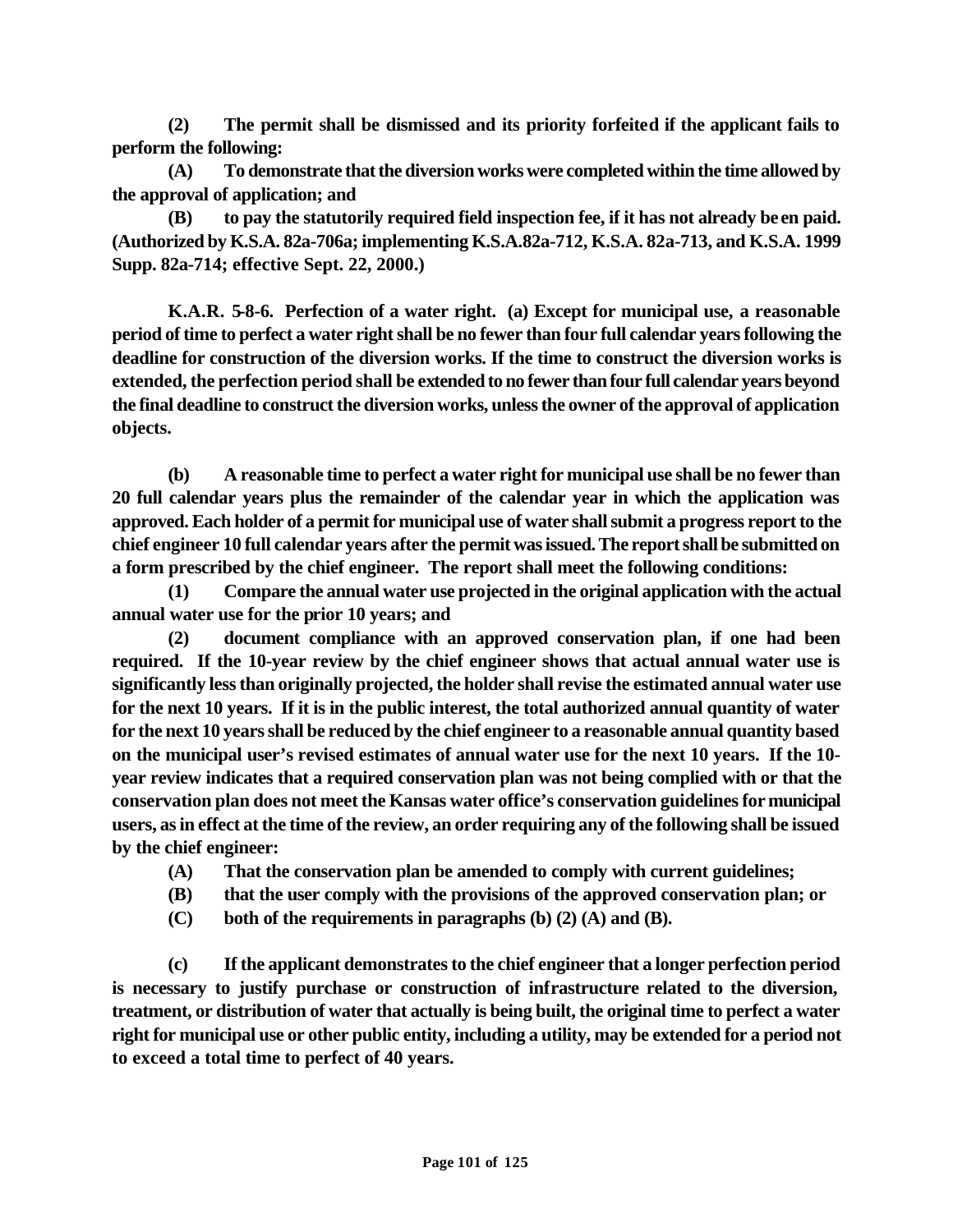**(d) For good cause shown by the applicant, a reasonable extension of time to perfect a water right shall be allowed by the chief engineer if the request for extension is filed pursuant to the terms of K.A.R. 5-3-7 and is accompanied by the statutorily required filing fee.**

**(e) If water use reports and other information on file in the office of the chief engineer indicate that no water was applied to the authorized beneficial use during the time allowed to perfect the water right, including any authorized extensions of time, the owner of the approval of application as shown in the records of the chief engineer shall be sent a notice by the chief engineer, giving the owner 30 days to show that water was put to beneficial use within the terms, conditions, and limitations of the permit during the perfection period. If the owner fails to demonstrate that water was so used, the permit shall be dismissed and its priority forfeited. (Authorized by K.S.A. 82a-706a; implementing K.S.A. 82a-707(e), K.S.A. 82a-712, K.S.A. 82a-713, and K.S.A. 1999 Supp. 82a-714; effective Sept. 22, 2000.)** 

**K.A.R. 5-8-7. Extensions of time to perfect a water right. (a) For all beneficial uses of water, except municipal use, the total time to perfect the water right, including extensions of time, shall not exceed 10 years after the calendar year in which the diversion works were required to be completed unless one or more of the following "extenuating circumstances" exist.** 

**(b) "Extenuating circumstances" shall include the following:** 

**(1) Circumstances beyond the control of the owner of the approval of application that have unduly restricted the owner's ability to perfect the water right;**

**(2) actions or omissions by the chief engineer that make it necessary to extend the time to perfect; and**

**(3) for applications with a priority before May 1, 1978, the unavailability or lack of credibility of records of water use, crops grown, and the number and location of acres actually irrigated, and other relevant information during the perfection period, but other records or information is available for a period after the perfection period and would reasonably represent the application of water to beneficial use in accordance with the terms, conditions, and limitations of the permit.** 

**(c) The burden shall be on the owner of the approval of application to document the extenuating circumstances described in subsection (b) and justify to the chief engineer the need for the extension of time to perfect the water right.**

**(d)(1) Extensions of time to perfect for applications with a priority before May 1, 1978, may be granted in any reasonable increment of years. The total amount of time allowed to perfect the water right shall be reasonable.** 

**(2) Extensions of time to perfect a water right for nonmunicipal use, with a priority on or after May 1, 1978, may be granted in any increment of time until the total time to perfect equals 10 years. After the total time allowed to perfect the water right equals 10 years, extensions of time shall be granted in one -year increments only.**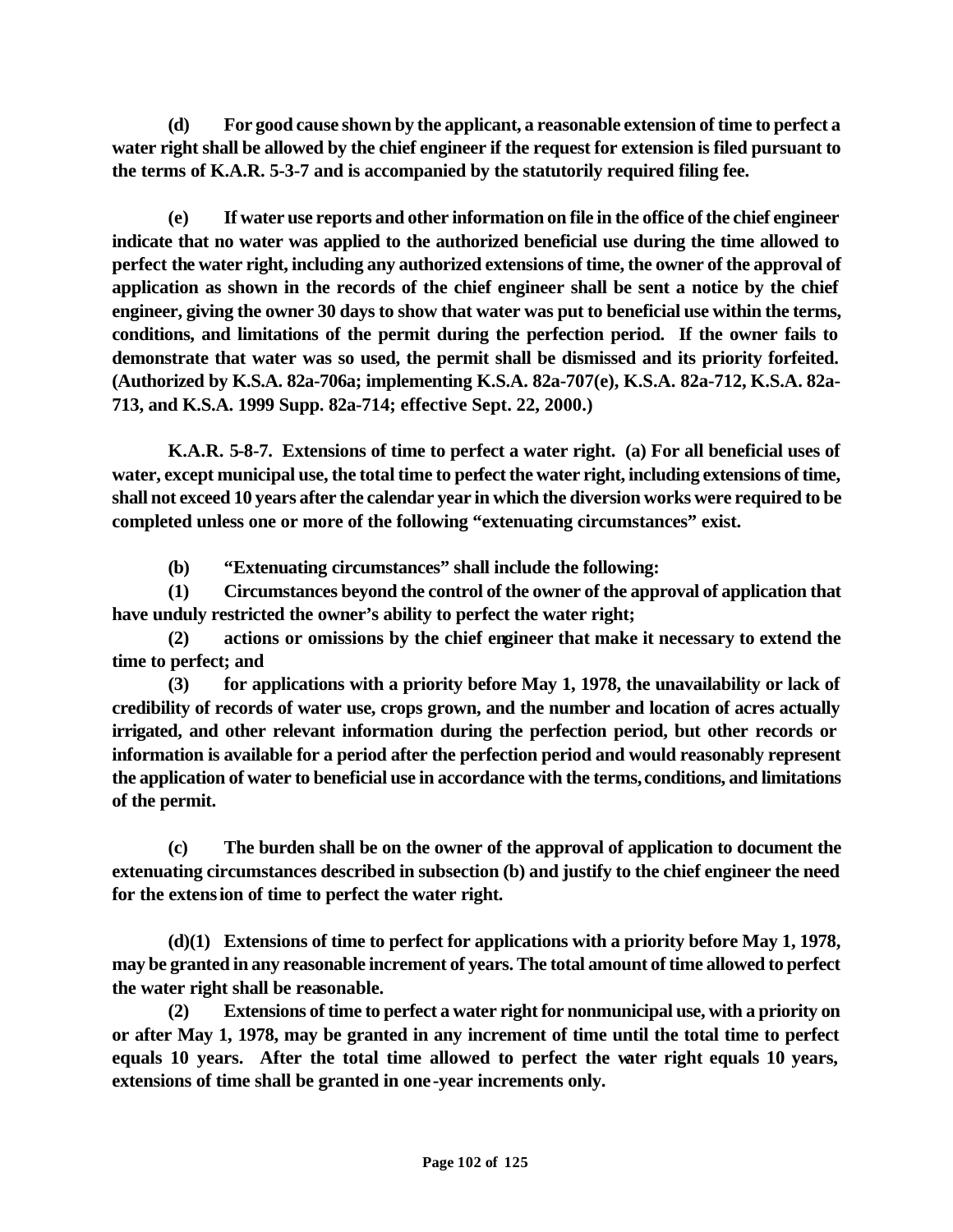**(e) Extensions of the time to perfect a water right for municipal use of water that can be justified shall be extended in five-year increments or less after the original 20-year time period to perfect the water right has elapsed. (Authorized by K.S.A. 82a-706a; implementing K.S.A. 82a-712 and 82a-713; effective Sept. 22, 2000.)** 

**K.A.R. 5-8-8. Owner required to allow chief engineer to conduct timely field inspection for certification. (a) In order to allow the chief engineer to conduct a timely field inspection to certify a water right, the owner of an approval of application shall perform the following:** 

**(1) Operate the diversion works in the same manner that they were operated when water was applied to beneficial use during the perfection period, so that an accurate rate-ofdiversion test can be conducted by the chief engineer;**

**(2) allow the chief engineer access to the diversion works and the authorized place of use for the purpose of making the field inspection; and** 

**(3) allow, cooperate with, and assist the chief engineer in any other ways necessary for the chief engineer to conduct the field inspection.**

**(b) The owner of the approval of application shall allow the field inspection to be conducted within 365 days after the chief engineer has sent the owner of the approval of application a restricted letter requesting that the chief engineer be allowed to conduct a field inspection. If the owner does not cooperate with, assist, and allow the chief engineer to conduct a field inspection, without good cause, within one year after the restricted letter is sent by the chief engineer, an order shall be issued by the chief engineer requiring the owner of the approval of application to comply with the terms of the restricted letter. The order shall also be sent by restricted mail. If the owner fails to comply with the order of the chief engineer, an action shall be brought by the chief engineer to enforce the order of the chief engineer pursuant to the act for judicial review, and civil enforcement of agency actions, K.S.A. 77-624 et seq. and amendments thereto. (Authorized by K.S.A. 82a-706a; implementing K.S.A. 1999 Supp. 82a-714; effective Sept. 22, 2000.)**

**K.A.R. 5-9-1. Application for temporary permit acceptable for filing. To be acceptable for filing, an application for temporary permit to appropriate water for beneficial use shall be made on the prescribed form furnished by the division of water resources, Kansas state board of agriculture, shall be signed by the applicant or an authorized representative of the applicant, shall be accompanied by the statutory application fee, shall contain all the information requested for the proposed use as set forth in the prescribed application form and such other information as may be required for a proper understanding of the proposed appropriation. (Authorized by K.S.A. 82a-727; effective May 1, 1979.)** 

**K.A.R. 5-9-2. Priority. Upon receipt in the office of the chief engineer of an acceptable application for temporary permit to appropriate water, accompanied by the statutory application fee, a stamp showing the date and time of receipt of the application shall establish the priority to the use of the water. The priority shall terminate on the date when use of water will be**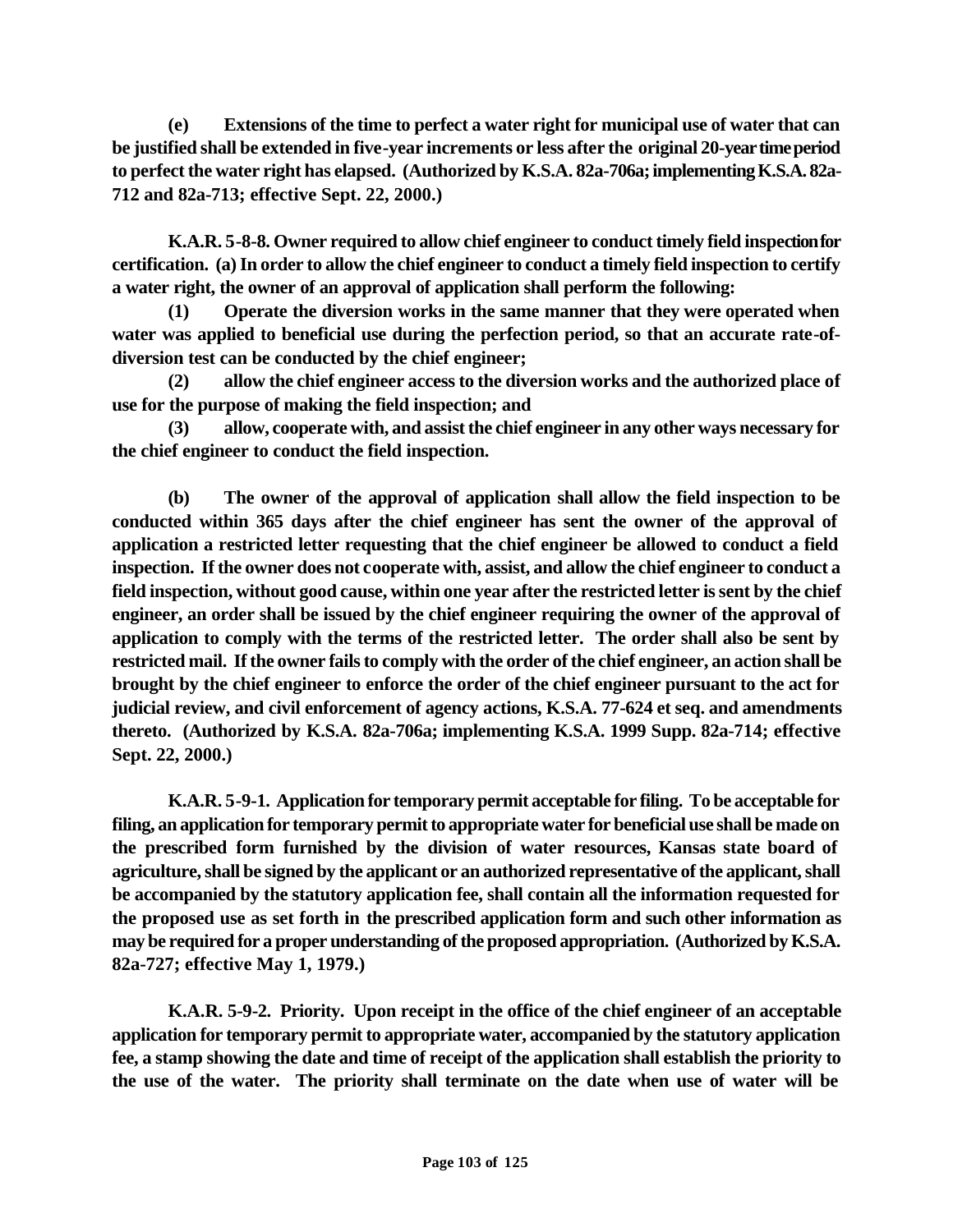**discontinued as set forth in the application or any authorized extension of time thereof. (Authorized by K.S.A. 82a-727; effective May 1, 1979.)** 

**K.A.R. 5-9-3. Quantity. A temporary permit shall not be granted for a quantity in excess of 1,000,000 gallons except for dewatering purposes or when water is to be diverted from a source located on a construction site and used on the construction site in connection with a project that the chief engineer has approved under the authority of K.S.A. 82a-301 through 305a or K.S.A. 24- 126. (Authorized by K.S.A. 82a-727(b); implementing K.S.A. 82a-727; effective May 1, 1979; amended December 3, 1990.)** 

**K.A.R. 5-9-4. Place of use limitation. A temporary permit shall not be granted for more than one place of use. (Authorized by K.S.A. 82a-727; effective May 1, 1979.)** 

**K.A.R. 5-9-5. Point of diversion limitation. A temporary permit shall not be granted authorizing more than one point of diversion from any source of supply. (Authorized by K.S.A. 82a-727; effective May 1, 1979.)** 

**K.A.R. 5-9-6. Approval of application. The approval of an application for temporary permit shall be by endorsement on the application by the chief engineer of the division of water resources, Kansas state board of agriculture. The endorsement shall set forth such terms, limitations and conditions as deemed necessary by the chief engineer. (Authorized by K.S.A. 82a-727; effective May 1, 1979.)** 

**K.A.R. 5-9-7. Extension of time. For good cause shown by the applicant the chief engineer may grant an extension of time to continue the use of water under a temporary permit beyond the date authorized as shown in the approval of the application. The term of a temporary permit shall not exceed six (6) months including any authorized extension of time thereof. (Authorized by K.S.A. 82a- 727; effective May 1, 1979.)** 

**K.A.R. 5-9-8. Ownership. A temporary permit for the appropriation of water shall not be transferable. (Authorized by K.S.A. 82a-727; effective May 1, 1979.)** 

**K.A.R. 5-9-10. Revoked.** 

**K.A.R. 5-9-11. Documentation of access to source of water supply for temporary permit. Before approval of a temporary permit, the applicant shall show that permission for access to the source of water supply has been obtained from the landowner or landowners of the property where the proposed point of diversion will be located. If permission is granted in an oil and gas lease, it shall be sufficient for the applicant to indicate this on the application for a temporary permit to appropriate water. If the water is to be obtained from land not covered by the oil and gas lease, then the permission of the landowner or landowners shall be adequately documented. (Authorized by and implementing K.S.A. 82a-727; effective Sept. 22, 2000.)**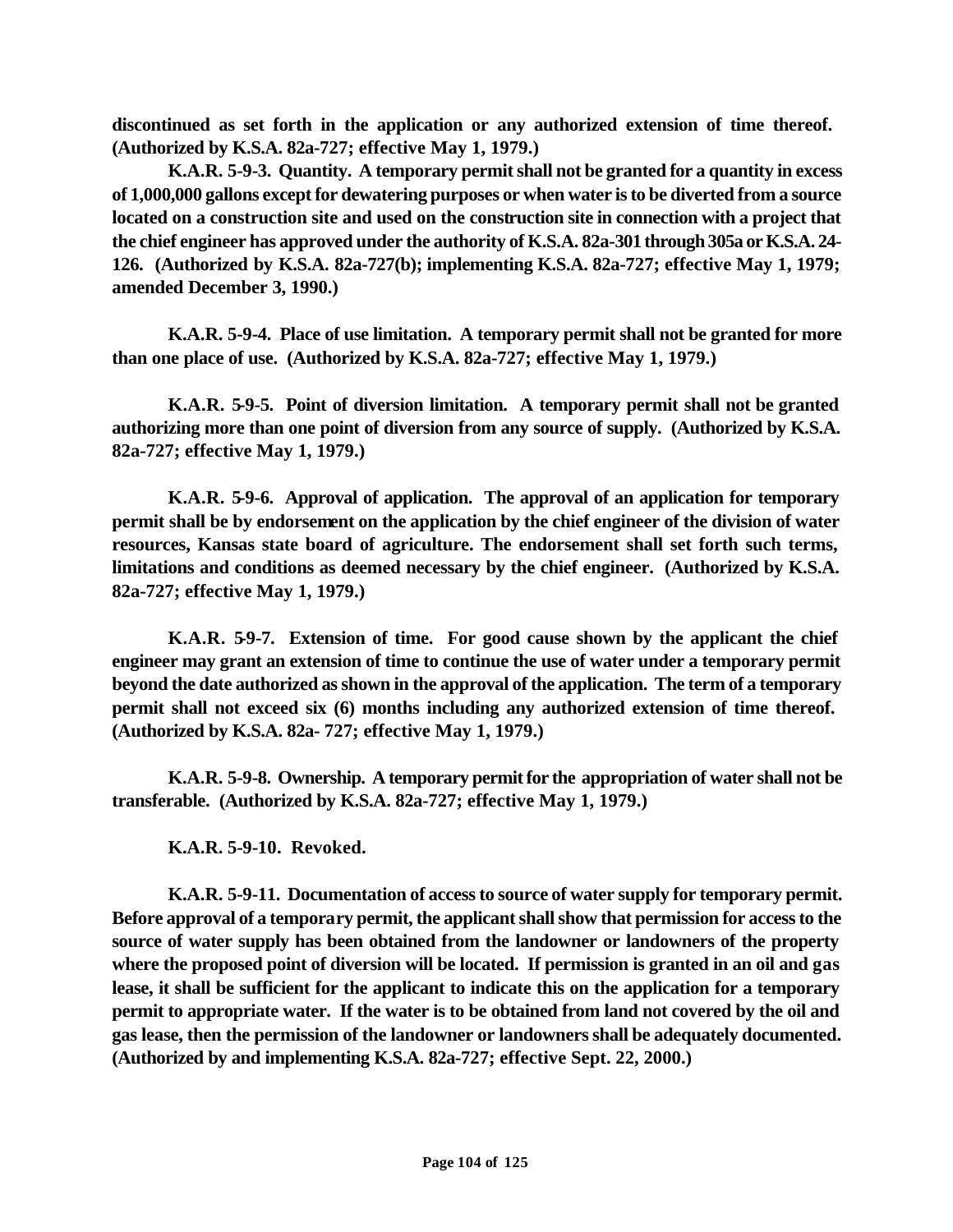**K.A.R. 5-10-1. Revoked.** 

**K.A.R. 5-10-2. Revoked.** 

**K.A.R. 5-10-3. Revoked.** 

**K.A.R. 5-10-4. Waiver or exemptions. The chief engineer may grant an exemption or waiver from any regulation adopted by the chief engineer if it is shown that the granting of such exemption or waiver will not prejudicially nor unreasonably affect the public interest and that it will not impair an existing water right. (Authorized by K.S.A. 82a-706a; implementing K.S.A. 82a-711, 82a-712; effective May 1, 1983.)** 

**K.A.R. 5-10-5. Administration of water use among vested right holders. If, during the administration of water rights, each appropriation right and approved permit to appropriate water for beneficial use has been regulated in accordance with the provisions of K.S.A. 82a-706b, the division of water resources shall administer the water available from that source of supply among the holders who have active vested rights, including vested rights for domestic purposes, on a proportional basis and in a manner which will provide, if possible, sufficient flow in the stream for vested rights for domestic purposes. The proportionment may be accomplished by a pro rata reduction in the rate or quantity that each vested right shall be allowed to divert, by setting up a rotation system or by any other equitable method. Vested rights shall be administered in this manner unless they have been adjudicated by a court of competent jurisdiction as to priority or rotation and then the chief engineer shall administer them in accordance with the order of the court. (Authorized by K.S.A. 82a-706a; implementing K.S.A. 82a-704a and K.S.A. 82a-706; effective May 1, 1986.)**

**K.A.R. 5-10-6. Procedure for determination of an active vested domestic water right. The existence of an active domestic vested water right shall be determined by the chief engineer as follows:**

**(a) Information shall be filed with the chief engineer on a form prescribed by the chief engineer concerning the dates beneficial use of water was made, and the nature and extent of the active domestic vested right.** 

**(b) Affidavits from at least three competent disinterested persons shall be filed by the claimant on a form prescribed by the chief engineer or other reliable substantiating evidence shall be submitted to the chief engineer by the claimant documenting the dates beneficial use of water was made, and the nature and extent of the active domestic vested right.** 

**(c) Within a reasonable time, the staff of the division of water resources shall investigate the information submitted.**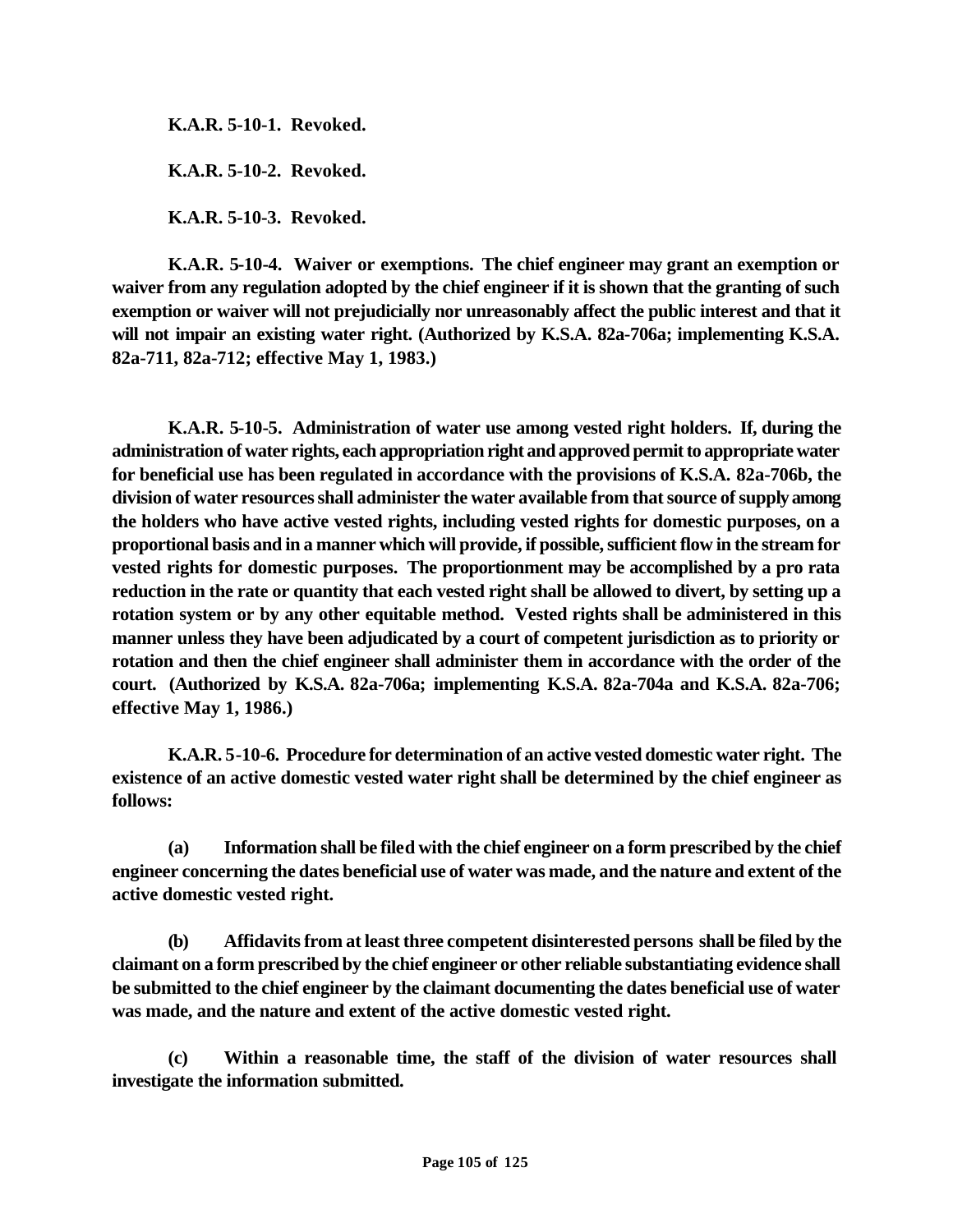**(d) Notice.** 

**(1) Written notice of the claim shall be sent by the chief engineer to all water right owners of record in the office of the chief engineer with an authorized point of diversion within one-half mile of the claimed point of diversion.**

**(2) In addition, one notice in a newspaper with general circulation in the county in which the point of diversion is located shall be published by the chief engineer. Such published notice shall contain:**

- **(A) the name of the claimant;**
- **(B) the location of the claimed point of diversion; and**
- **(C) a declaration that it is a claim for a domestic vested right.**
- **(3) All notices shall be given at least 14 days prior to the close of the record.**

**(e) A copy of the chief engineer's draft order determining the active domestic vested water right and any comments received in response to the notices shall be furnished to the claimant by the chief engineer or the chief engineer's authorized representative.**

**(f) The claimant shall be given thirty days from the date the chief engineer mails the draft to the claimant in which to submit additional information, request a hearing concerning the determination, or both.**

**(g) If a hearing is requested by the claimant in a timely manner, or the chief engineer deems it to be in the public interest to do so, a hearing shall be held by the chief engineer, or the chief engineer's authorized representative, within a reasonable time.**

**(h) The chief engineer shall issue the order determining whether the claimed active vested domestic right exists and, if so, determining the nature and extent of that right.**

**(i) The order determining the active vested domestic right shall be made a matter of record in the office of the chief engineer. In addition, a copy of the order shall be furnished to the claimant by the chief engineer, with instructions that it shall be filed with the register of deeds in the county in which the point of diversion is located.**

**(j) All vested domestic water rights shall be assumed to have a priority of June 28, 1945 until they have been adjudicated by a court of competent jurisdiction. Vested domestic rights shall be administered in accordance with K.A.R. 5-10-5. (Authorized by K.S.A. 82a-706a; implementing K.S.A. 82a-705a; effective November 28, 1994.)**

**K.A.R. 5-12-1. Aquifer storage and recovery permitting. (a) An operator may store water in an aquifer storage and recovery system under a permit to appropriate water for artificial recharge if the water appropriated is source water. The requirements of article 12 of the rules and regulations adopted by the Kansas department of agriculture, division of water resources are in addition to any requirements of the Kansas department of health and environment concerning underground injection wells, including article 46 of the rules and regulations adopted by the Kansas department of health and environment.**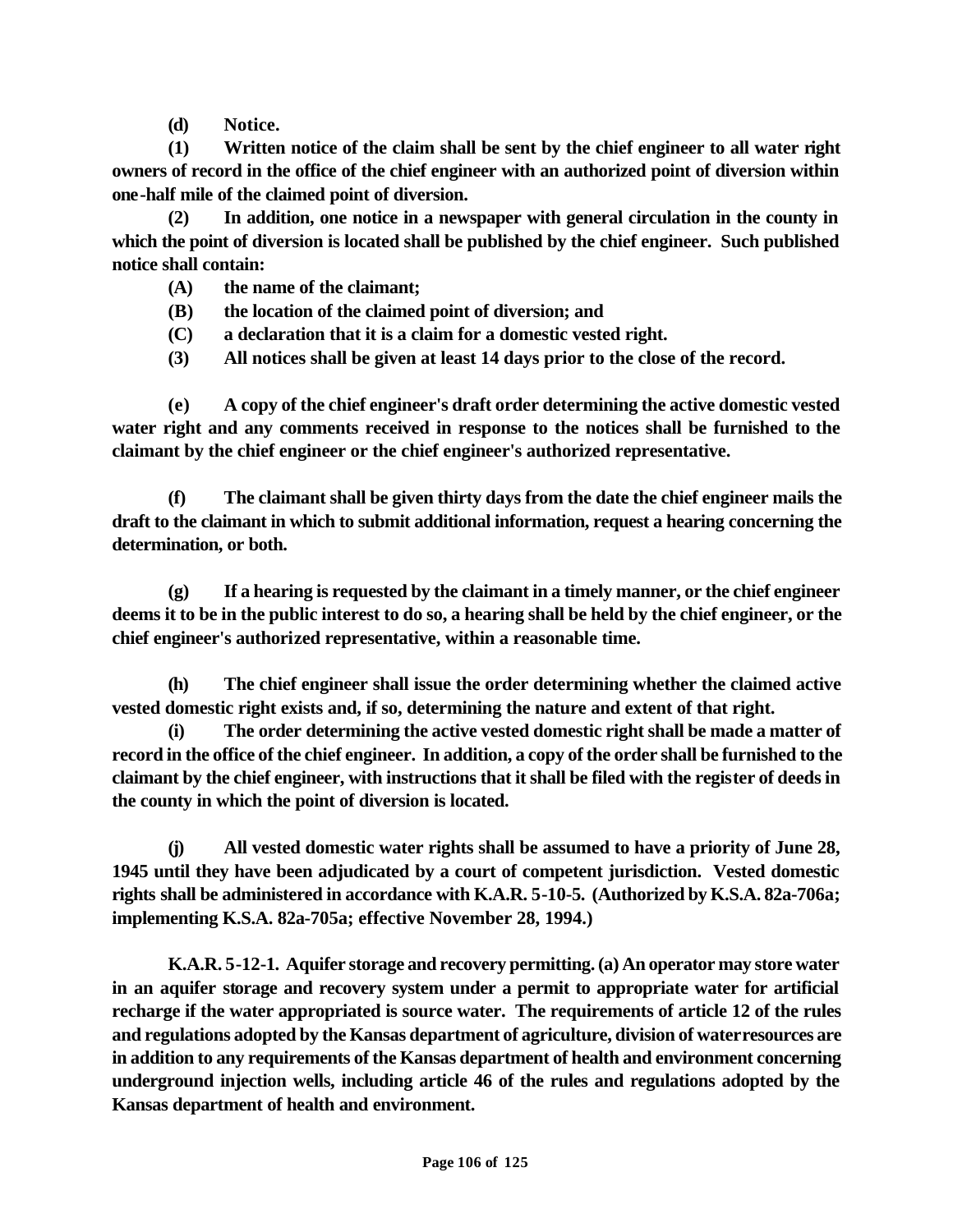**(b) Each application for a permit to appropriate water for artificial recharge shall describe the horizontal and vertical extent of the basin storage area in which the source water will be stored.** 

**(1) The horizontal extent shall be determined by a closed boundary within which the recharge system used to store the water will be physically located. The recharge system may include recharge pits, recharge trenches, recharge wells, or other similar systems that cause source water to enter the storage volume of the basin storage area, either by gravity flow or by injection. The basin storage area may be subdivided into smaller areas representative of the areas that may be recharged by the individual recharge systems.** 

**(2) The vertical extent shall be defined by a minimum and a maximum index water level for the basin recharge storage area, or for each subdivided area within the basin storage area if the basin storage area is subdivided. The minimum index water level shall be the lowest water level within the basin storage area, or smaller subdivided area if the basin storage area is subdivided, that occurred within the 10 years before the filing of the application for a permit to appropriate water, or a period of time longer than 10 years demonstrated by the applicant to reflect the lowest water level. If the basin storage area is subdivided, measurements from the same year shall be used to determine the minimum index water level for each subdivision. The maximum index water level shall represent the maximum storage potential for the basin storage area.**

**(c) An application for a permit to appropriate water for artificial recharge shall set forth the maximum annual quantity and maximum rate of diversion of source water.**

**(d)(1) Each application for a permit to appropriate water for artificial recharge shall include a methodology for accounting for water stored in a basin storage area both on an annual basis and on a cumulative basis so that recharge credits can be calculated. If more than one application for a permit to appropriate water for artificial recharge relates to the same aquifer storage and recovery system, each application shall use the same methodology for accounting for water stored in the basin storage area. The accounting of the water balance of all water entering and leaving the basin storage area shall be determined by using sound engineering methods based on actual measurements, generally accepted engineering methodology, or a combination of both.**

**(2) Approval of any application for a permit to appropriate water for artificial recharge shall be contingent upon the chief engineer's approval of the method for accounting for the basin storage area.**

**(e) An applicant for recovery of water stored by the holder of a permit to appropriate water for artificial recharge to store water in a basin storage area shall obtain a permit separate from the aquifer storage permit to appropriate water for beneficial use for each well used to recover the water stored. The maximum annual quantity of water that may be appropriated for this purpose shall be no more than the maximum cumulative recharge credits available to the operator of the aquifer storage and recovery system. These credits shall be determined by the**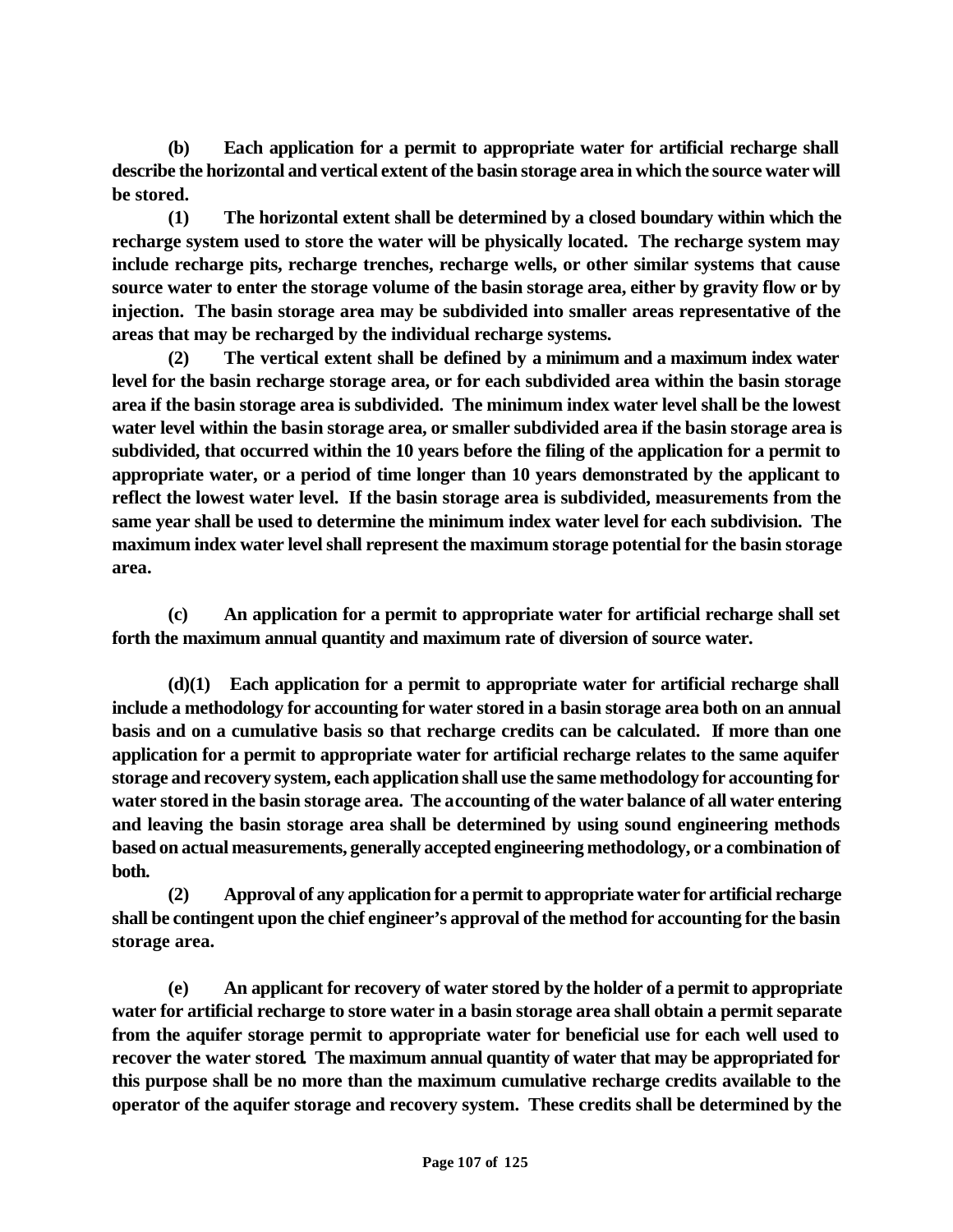**accounting methodology approved under a permit to appropriate water for artificial recharge pertaining to the aquifer storage and recovery system. In determining whether diversion of the annual quantity impairs other water rights, the following data may be considered by the chief engineer:**

- **(1) The maximum storage volume available in the basin storage area;**
- **(2) the spatial distribution of recharge and withdrawal systems;**
- **(3) the maximum rate of diversion at which the water will be withdrawn; and**
- **(4) any other relevant information.**

**Recharge credits may be accumulated over more than one year, and any amount of recharge credits available may be withdrawn in accordance with the permit if the withdrawal does not impair other water rights.**

**(f) The approval of application, if the water to be diverted is the water artificially recharged into the basin storage area, shall be conditioned upon the following:**

- **(1) Generally accepted engineering methodology;**
- **(2) a maximum annual quantity that does not exceed the recharge credits; and**

**(3) an annual reporting that complies with K.A.R. 5-12-2. (Authorized by K.S.A. 82a-706a; implementing K.S.A. 1999 Supp. 82a-711 and K.S.A. 82a-712; effective Sept. 22, 2000.)**

**K.A.R. 5-12-2. Aquifer storage and recovery accounting. (a) In addition to annual water use reporting requirements pursuant to K.S.A. 82a-732, and amendments thereto, on June 1 of each year the permit holder of an aquifer storage or recovery system shall report an accounting of water in the basin storage area to the chief engineer and to any groundwater management district identified in subsection (c) of this regulation. The annual report for the preceding calendar year shall account for all water entering and leaving the basin storage area and shall specifically compute the amount of recharge credits held in the basin storage area.** 

**(b) The report shall be in the form prescribed by the chief engineer and shall address the items in the water balance for the basin storage area, which may include the following amounts:**

- **(1) Natural and artificial recharge;**
- **(2) groundwater inflow and outflow;**
- **(3) evaporation and transpiration;**
- **(4) groundwater water diversions from all nondomestic wells;**
- **(5) infiltration from streams;**
- **(6) groundwater discharge to streams;**
- **(7) the calculated recharge credits; and**

**(8) any other information that in the opinion of the chief engineer is pertinent to the basin storage and surrounding areas.**

**The annual accounting shall specifically take into account the amounts of natural recharge, artificial recharge, groundwater inflow, groundwater outflow, evapotranspiration, and groundwater pumpage. Groundwater pumpage shall include recharge credits withdrawn as well as pumpage**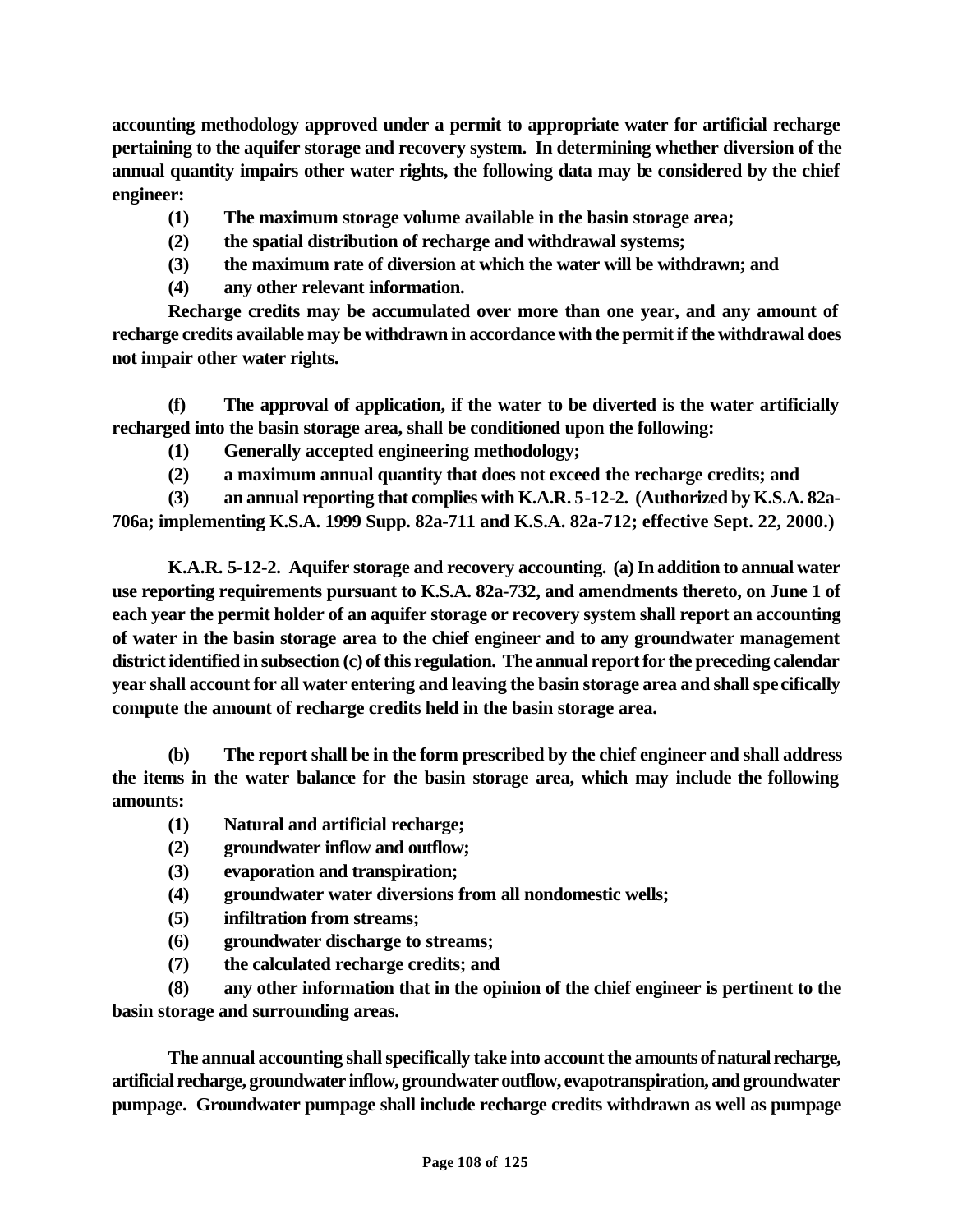**from all nondomestic wells in the basin storage area. The annual accounting shall include any additional items within a basin storage area that would be necessary to determine the amount of recharge credit available for recovery.**

**(c) If any part of the basin storage area is within the boundaries of a groundwater management district, the permit holder of any aquifer storage or recovery system shall furnish a copy of the annual report to the district board for comments by June 1 of each year.**

**(d) If a groundwater management district receives an annual report, the district may provide comments to the chief engineer if the comments are submitted to the chief engineer within 30 days of the district's receipt of the report identified in subsection (c) of this regulation.**

**(e) The permit holder may be required by the chief engineer to submit additional information pertinent to the system. (Authorized by K.S.A. 82a-706a; implementing K.S.A. 1999 Supp. 82a-711 and K.S.A. 82a-712; effective Sept. 22, 2000.)**

**K.A.R. 5-12-3. Hearings. (a) A hearing shall be held by the chief engineer in the general vicinity where an applicant proposes aquifer storage and recovery before approval of any such application for aquifer storage and recovery.** 

**(b) If any part of a proposed basin storage area is within the boundaries of a groundwater management district, the hearing required by subsection (a) of this regulation shall be held within the groundwater management district. (Authorized by K.S.A. 82a-706a; implementing K.S.A. 1999 Supp. 82a-711 and K.S.A. 82a-712; effective Sept. 22, 2000.)**

**K.A.R. 5-12-4. Aquifer storage and recovery systems in a groundwater management district. A groundwater management district may recommend rules and regulations pertaining to monitoring and accounting requirements for that portion of the basin storage area that falls within the district's boundaries. (Authorized by K.S.A. 82a-706a; implementing K.S.A. 1999 Supp. 82a-711, K.S.A. 82a-712, and K.S.A. 82a-1028(o); effective Sept. 22, 2000.)**

**K.A.R. 5-13-1. Notice of intent to open or expand a sand and gravel pit operation. Each operator desiring to open or expand a sand and gravel pit operation shall file a notice of intent to open or expand a sand and gravel pit operation on a form prescribed by the chief engineer before opening or expanding the sand and gravel pit operation.** 

**The following information shall be included on the form:** 

- **(a) The legal description of the sand and gravel pit operation;**
- **(b) the date the project began or will begin;**

**(c) the number of acres of the groundwater table that will be exposed by the project at the time active mining ceases;**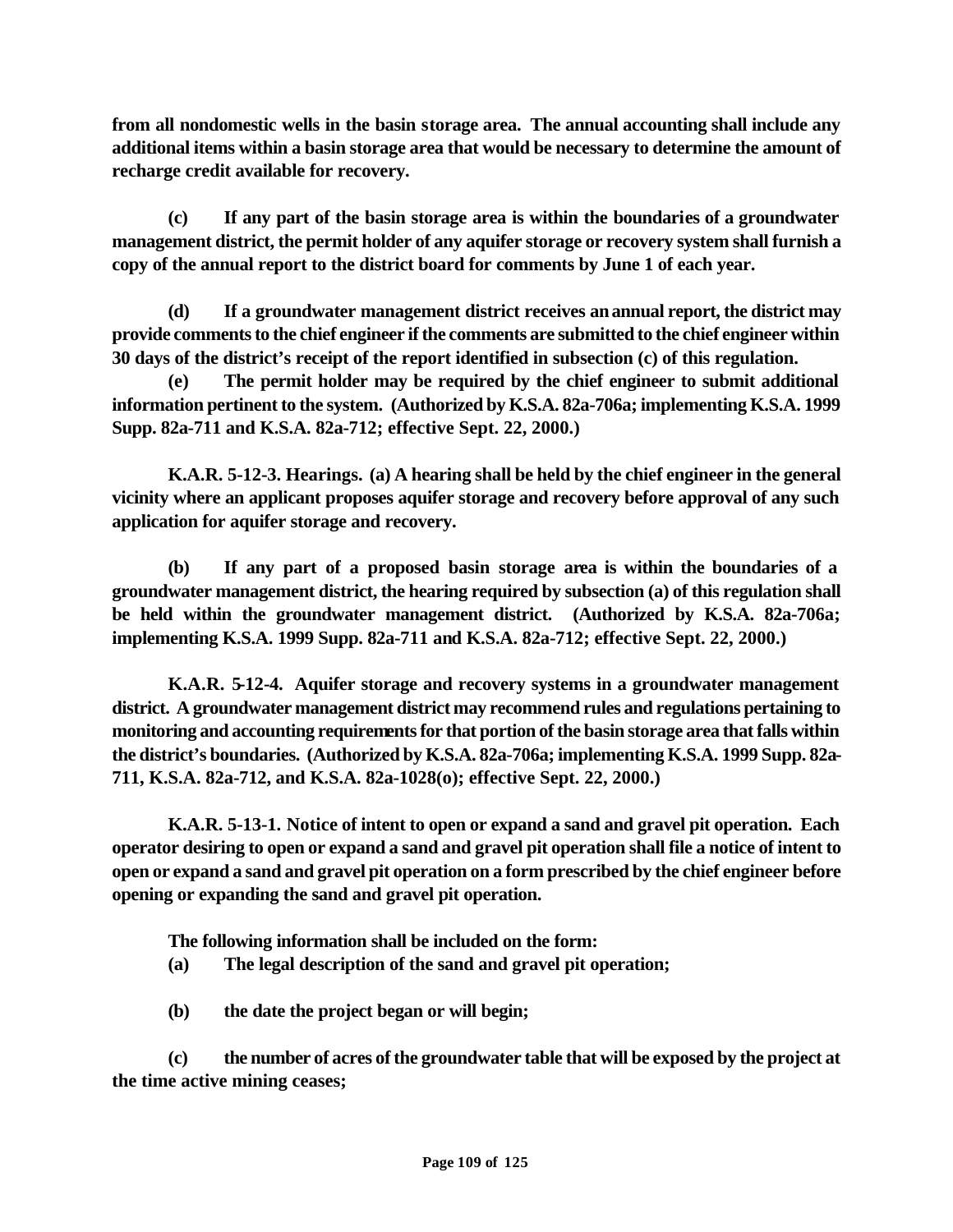**(d) a legal description and a map showing the location of the groundwater that will be exposed at the time active mining ceases;**

**(e) the year the pit excavation is estimated to be completed;**

**(f) measures that will be used to protect the area groundwater supply from pollution; and**

**(g) any other pertinent information that may be required by the chief engineer to understand the nature of the proposed project and to ensure that the provisions of K.S.A. 82a-734, and amendments thereto, and any regulations promulgated thereunder, are being complied with. (Authorized by K.S.A. 82a-706a; implementing K.S.A. 82a-721 and K.S.A. 82a-734; effective Sept. 22, 2000.)**

**K.A.R. 5-13-2. Determination of "substantially adverse impact on the area groundwater supply." (a) A sand and gravel operation shall be deemed to cause a "substantially adverse impact on the area groundwater supply," as provided in K.S.A. 82a-734 (b) and amendments thereto, if the sand and gravel pit operation is opened or expanded after the effective date of this regulation in any township that has an average annual potential net evaporation greater than 18 inches per year as determined from K.A.R. 5-6-3.** 

**(b) In any township that has an average annual potential net evaporation of 18 or fewer inches per year, as determined from K.A.R. 5-6-3, the opening or expansion of a sand and gravel pit operation, shall be deemed to not cause a "substantially adverse impact on the area groundwater supply," as provided in K.S.A. 82a-734 and amendments thereto, unless the chief engineer can demonstrate that the project will cause one or more of the following:** 

**(1) A direct impairment to a groundwater approval of application or water right;**

- **(2) an unreasonable deterioration of the groundwater quality;**
- **(3) an unreasonable raising or lowering of the static water level; or**

**(4) prevention of any waters of the state from moving to a person having a prior right to use these waters. (Authorized by K.S.A. 82a-706a; implementing K.S.A. 82a-721 and K.S.A. 82a-734; effective Sept. 22, 2000.)** 

**K.A.R. 5-13-3. Determination of when groundwater evaporation is a beneficial use. On and after the effective date of this regulation, whenever the opening or expansion of a sand and gravel operation is considered to cause a substantially adverse impact on the area groundwater supply pursuant to K.A.R. 5-13-2, the evaporation caused shall be considered to be a beneficial use, and the operator shall be required to receive an approval of application, or approval of an application for change, pursuant to K.S.A. 82a-701 et seq. and amendments thereto, before exposing the groundwater table to evaporation. (Authorized by K.S.A. 82a-706a; implementing K.S.A. 1999 Supp. 82a-711, K.S.A. 82a-721, and K.S.A. 82a-734; effective Sept. 22, 2000.)**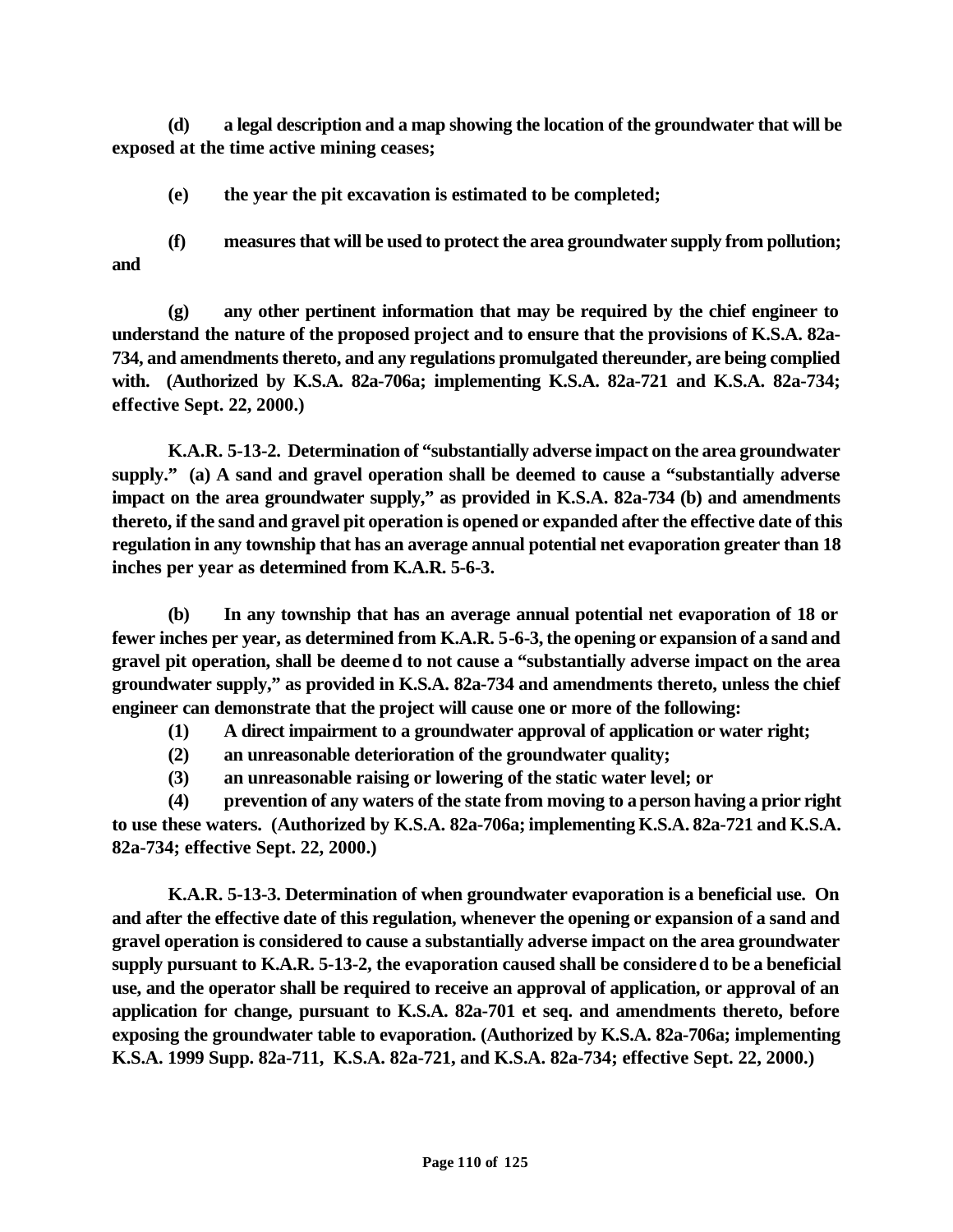**K.A.R. 5-13-4. Exemption. (a) To the extent that groundwater evaporation causes a substantially adverse impact to the area groundwater supply pursuant to K.A.R. 5-13-2, a new application to appropriate the groundwater evaporation caused by the project shall be exempt from meeting the safe yield, allowable appropriation, or similar types of regulations adopted by the chief engineer. This exemption shall be granted if the operator meets all of the criteria in subsection (b) because exempting the quantity of water that has been, or will be, evaporated by exposing the groundwater table beneath the proven reserves will not prejudicially and unreasonably affect the public interest and will not impair any existing water right.** 

**(b) Except as set forth in subsection (e), in order to qualify for this exemption, the operator shall show that on December 31, 1999, all of the following conditions were met:**

**(1) The operator had an active, existing sand and gravel mining operation.**

**(2) If required, the operator had a valid surface-mining license issued pursuant to the surface-mining land conservation and reclamation act, K.S.A. 49-601 et seq., and amendments thereto.**

**(3) If required, the operator had made a timely application for a hydraulic dredging permit or had received a hydraulic dredging permit issued pursuant to the Kansas water appropriation act.**

**(4) The operator had filed the water use reports required by, and paid any civil fines assessed by the chief engineer pursuant to K.S.A. 82a-732, and amendments thereto.**

**(5) The operator had paid the water protection fees required by K.S.A. 82a-954, and amendments thereto.**

**(6) To the extent necessary to physically operate, the operator had acquired all local permits and local zoning approvals.**

**(7) The operator had purchased, leased, or otherwise acquired legal control over proven sand and gravel reserves.**

**(8) The operator had filed an application to appropriate water or filed a notice of intent to open or expand a sand and gravel pit operation with the chief engineer when required by K.S.A. 82a-734(a), and amendments thereto.**

**(c) It shall be the burden of the operator to show that the operator meets the requirements of subsection (b) by filing the necessary information or documentation with the chief engineer on or before December 31, 2001. An extension of time may be granted by the chief engineer for good cause if the request for extension of time is filed by the operator with the chief engineer before December 31, 2001.** 

**(d) To the extent that the operator meets the requirements of subsection (b) above, an application to appropriate water for evaporation of the groundwater caused by exposing the groundwater table shall be exempt from complying with safe yield, allowable appropriation, and similar types of regulations adopted by the chief engineer. This exemption shall apply to all the evaporation caused by exposing the groundwater table up to the areal extent of the proven reserves that existed on December 31, 1999.**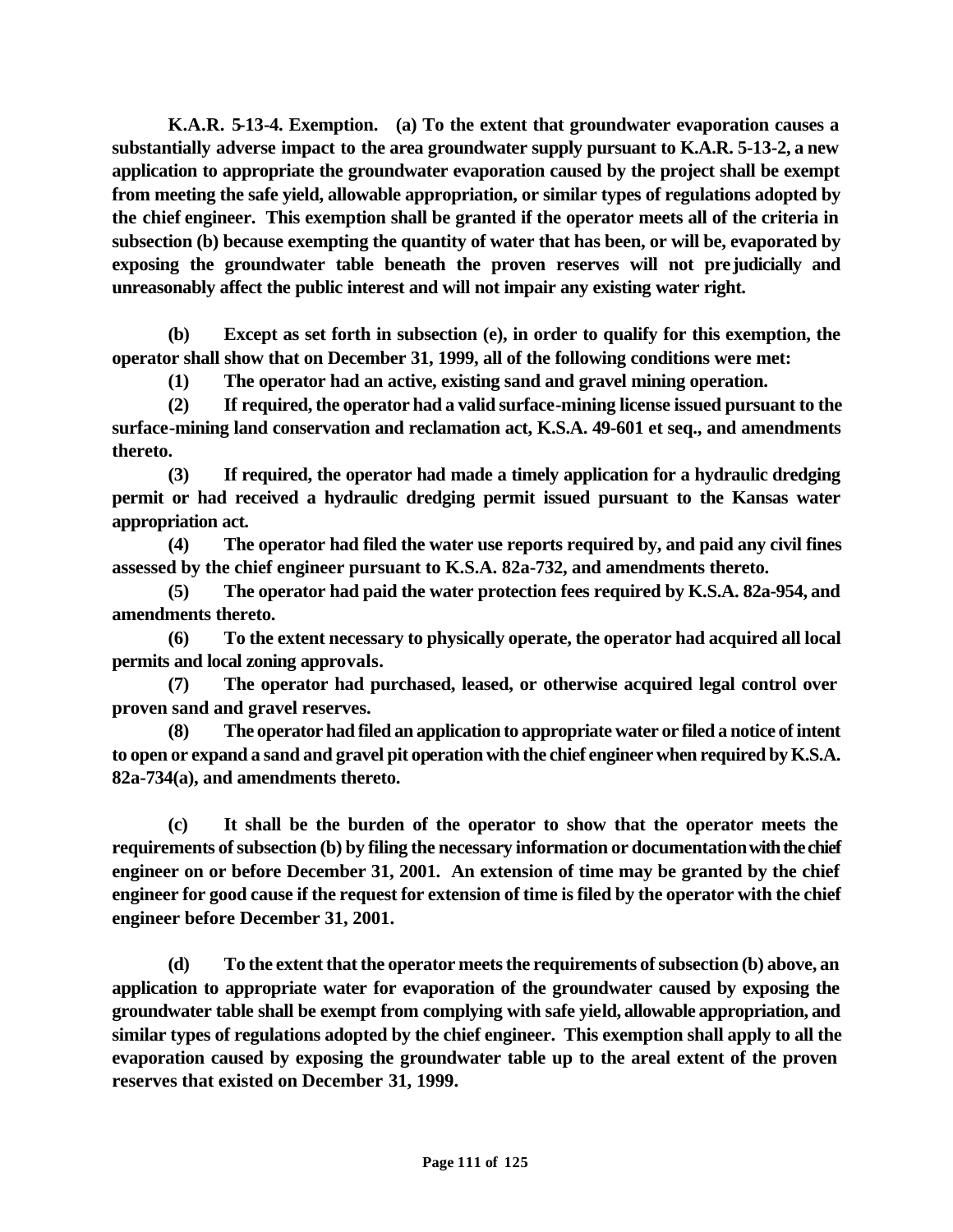**(e) If, on the effective date of this regulation, an operator was in the process of establishing a replacement operation for an active, existing sand and gravel pit operation, an exemption shall be allowed by the chief engineer for the proposed replacement operation according to subsection (d) on terms, conditions and limitations that will neither cause impairment of existing water rights nor prejudicially and unreasonably affect the public interest if all of the following criteria are met:**

**(1) The proposed replacement sand and gravel operation is located outside the boundaries of all groundwater management districts and intensive groundwater use control areas.**

**(2) The geocenter of the proposed replacement operation is located within two miles of the geocenter of the existing, active operation.**

**(3) The proposed replacement operation met the provisions of paragraphs (b)(1) through (b)(6) of this regulation on December 31, 1999.** 

**(4) The proposed replacement project meets the requirements of paragraphs (b) (7) and (8) on the effective date of this regulation. (Authorized by K.S.A. 82a-706a; implementing K.S.A. 82a-721, K.S.A. 1999 Supp. 82a-1904, and K.S.A. 82a-734; effective Sept. 22, 2000.)**

**K.A.R. 5-13-5. Approval of pit operations that are opened or expanded after the effective date of this regulation. Except as set forth in K.A.R. 5-13-4, pit operations that are excavated or expanded after the effective date of this regulation and that have a substantial adverse impact on the area groundwater supply shall meet one of the following conditions:** 

**(a) Receive prior approval of the chief engineer for a new permit to appropriate an annual quantity of water sufficient to offset the evaporation caused by exposing the groundwater table in a manner described in K.A.R. 5-13-7;**

**(b) acquire existing water rights and receive approval of the chief engineer to change the point of diversion, place of use, and the use made of water to authorize the water rights to be used for the project in a manner described in K.A.R. 5-13-7;**

**(c) acquire and take out of production sufficient water rights in the manner described in K.A.R. 5-13-7 to offset the net average annual evaporation caused by exposing the groundwater table; or**

**(d) any combination of the above. (Authorized by K.S.A. 82a-706a; implementing K.S.A. 82a-721 and K.S.A. 82a-734; effective Sept. 22, 2000.)**

**K.A.R. 5-13-6. Determination of the maximum rate of diversion and annual quantity of water. The annual quantity of water, in acre-feet, required to be appropriated for evaporation caused by exposing the area groundwater table shall be determined by multiplying the exposed groundwater surface area of the project in acres by the potential net evaporation in inches, for Kansas, as found in K.A.R. 5-6-3, and dividing by 12. The rate of diversion shall be the natural rate of evaporation. (Authorized by K.S.A. 82a-706a; implementing K.S.A. 82a-721 and K.S.A. 82a-734; effective Sept. 22, 2000.)**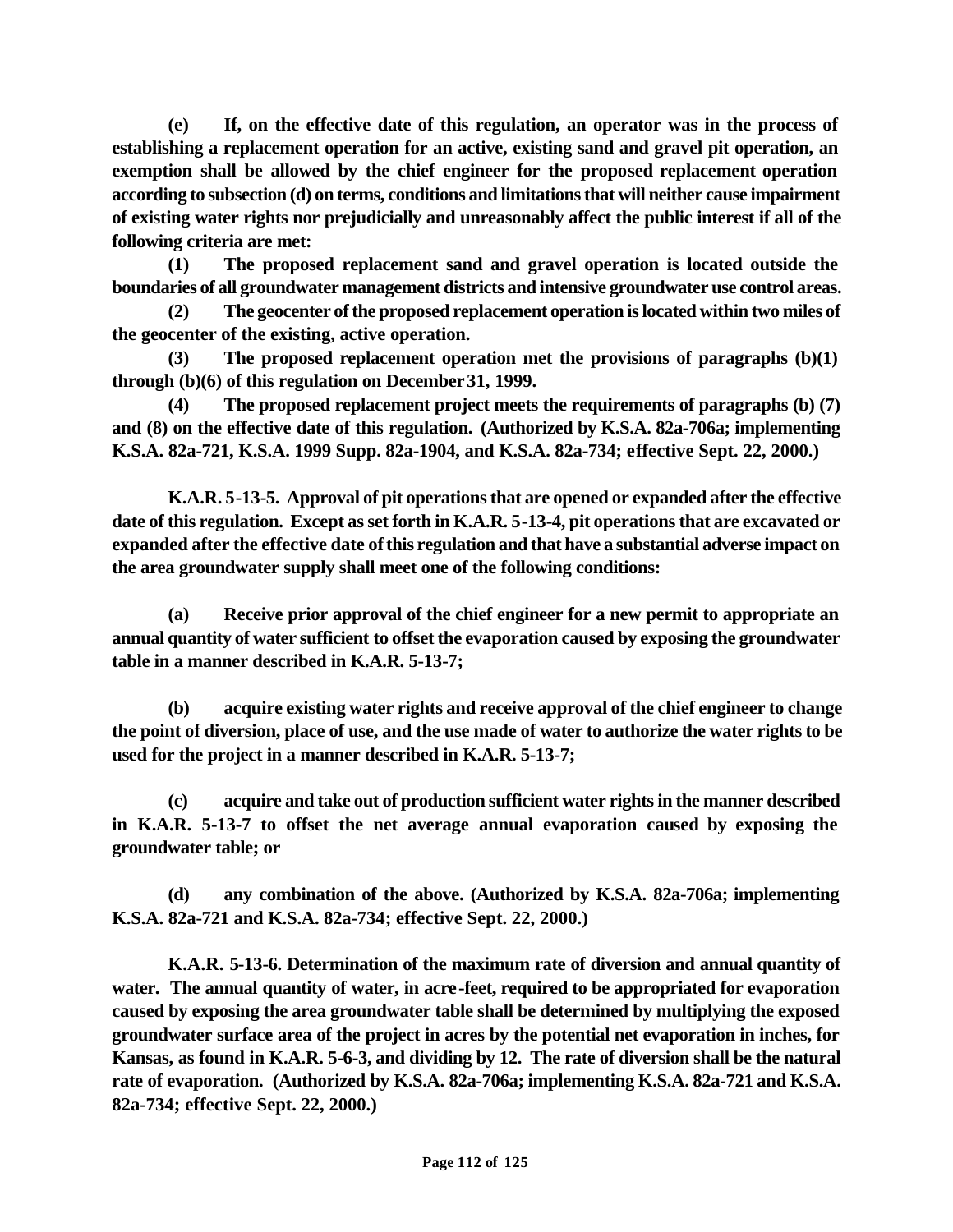**K.A.R. 5-13-7. Offsets for evaporation of groundwater. The net average annual quantity of groundwater evaporation shall be authorized, accounted for, or offset in one or more of the following ways:**

**(a) An approval of application or water right currently authorizes the use of water at that pit location.**

**(b) A new approval of application authorizes the use of water at that pit location.**

**(c) Acceptable quality surface water that is legally and physically available for groundwater recharge is authorized to be diverted into the proposed project.**

**(d) Both of the following conditions are met:** 

**(1) Water is made available by acquiring all, or a portion of, an existing water right to any of the following:** 

**(A) Use surface water or groundwater, or both, that is hydraulically connected to a stream channel aquifer in which the project is located;** 

**(B) use groundwater from an unconsolidated regional aquifer that is within a two-mile radius of the geocenter of the project that is the same unconsolidated regional aquifer in which the project is located, or a hydraulically connected aquifer; or** 

**(C) use groundwater from an unconsolidated regional aquifer that is within a 3.5 mile radius of the geocenter of the project and is the same unconsolidated regional aquifer in which the project is located, or a hydraulically connected aquifer, if the operator can demonstrate to the chief engineer that sufficient water rights to offset the evaporation caused by the project cannot be acquired within a two-mile radius of the geocenter of the project after making reasonable and prudent efforts to find both proven reserves and water rights.** 

**(2) The applicant demonstrates to the chief engineer that the acquired water right, or portion of it, will no longer be exercised by any of the following:** 

**(A) Placing it in the custodial care of the state;** 

**(B) placing it in a perpetual trust approved by the chief engineer; or** 

**(C) restricting its future use in some other way that the chief engineer determines to be adequate to ensure that it will no longer be exercised.**

**(e) Diffused surface water is diverted into the project from inside a berm surrounding the project built to prevent unacceptable quality surface water from entering the groundwater table. The average annual amount of runoff shall be determined from a map titled "figure 12. - mean annual runoff in Kansas," dated June 1982, published by the Kansas water office and hereby adopted by reference, unless the applicant demonstrates to the chief engineer, or the chief engineer has, better, more site-specific data.**

**(f) Any other water credit or offset that the chief engineer determines will adequately offset the groundwater evaporation caused by the pit operation. (Authorized by K.S.A. 82a-706a; implementing K.S.A. 82a-721 and K.S.A. 82a-734; effective Sept. 22, 2000.)**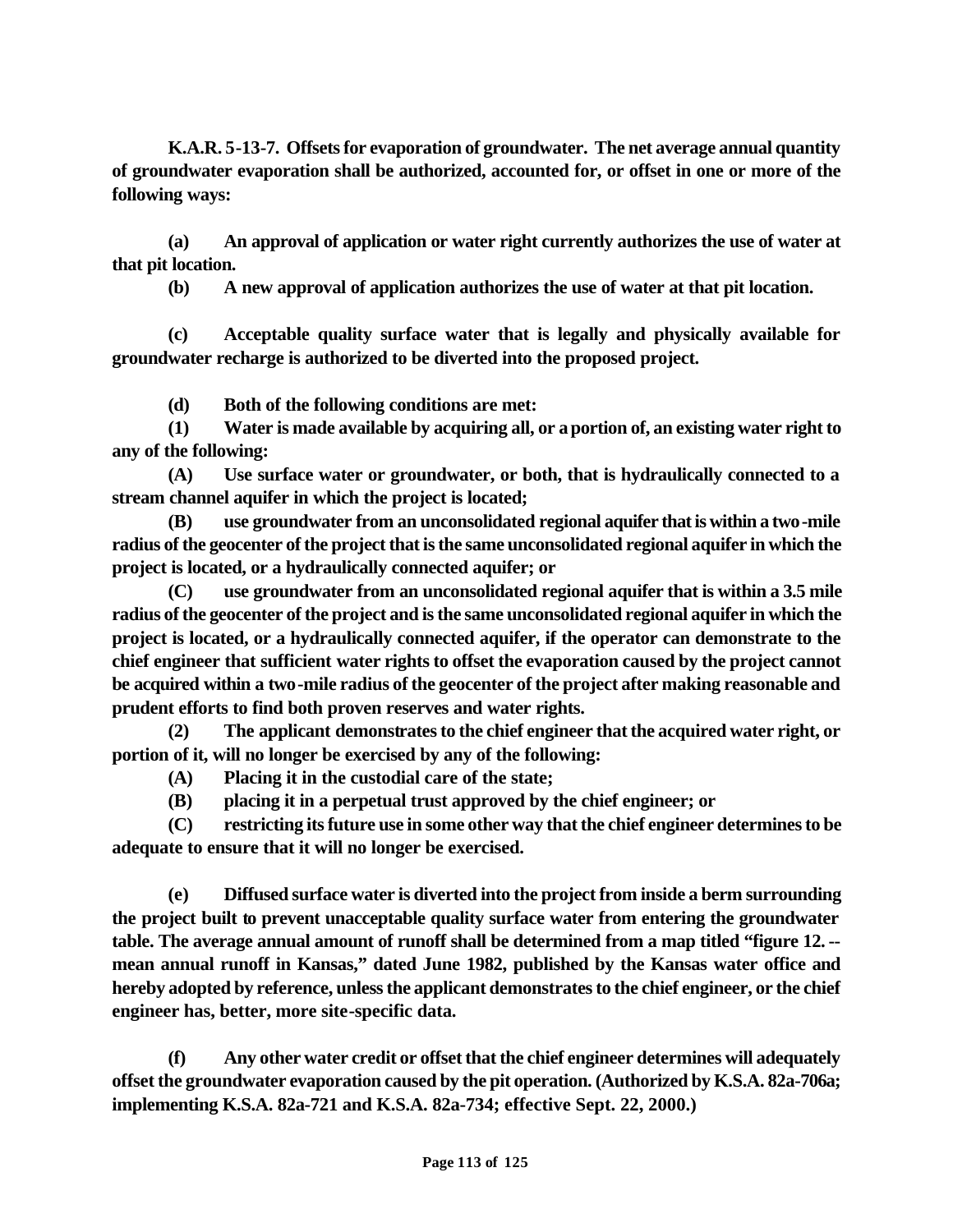**K.A.R. 5-13-8. Offset calculations. All of the following requirements shall apply with respect to an offset water right described in K.A.R. 5-13-7(d): (a) No physical diversion of the offset water right shall be required or allowed.**

**(b) The project shall receive credit for 100 percent of the net consumptive use of the water right used as an offset.** 

**(c) Credit for acquisition of an existing surface water right shall be given for an equivalent quantity of water that is legally and physically available within the terms, conditions, and limitations of the surface water right at the location of the groundwater pit. The quantity of water available at the groundwater pit from the acquired surface water right shall be calculated by taking into account the following:** 

- **(1) Stream gains;**
- **(2) stream losses;**
- **(3) transit losses;**
- **(4) water supplied from intervening tributaries; and**
- **(5) water needed to satisfy senior surface water rights to the same source of supply.**

**(d) Credit for acquisition of a groundwater right with a point of diversion located in the same stream channel aquifer as the groundwater pit shall be given for either of the following:** 

**(1) A groundwater right located within a two-mile radius of the groundwater pit; or** 

**(2) a groundwater right in the same source of water supply with a point of diversion located more than two miles up gradient of the geocenter of the groundwater pit for the quantity of water legally and physically available under that groundwater right at its original point of diversion, minus the transit loss between the original groundwater point of diversion and the geocenter of the proposed pit. (Authorized by K.S.A. 82a-706a; implementing K.S.A. 82a-721 and K.S.A. 82a-734; effective Sept. 22, 2000.)**

**K.A.R. 5-13-9. Easements and covenants. The applicant shall provide any easements or covenants, attached to or running with the land, that are necessary to document that the offset water acquired pursuant to K.A.R. 5-13-7 will continue to be legally available to offset the evaporation of groundwater. (Authorized by K.S.A. 82a-706a; implementing K.S.A. 82a-721 and K.S.A. 82a-734; effective Sept. 22, 2000.)**

**K.A.R. 5-13-10. Time to construct the diversion works for a sand and gravel pit operation. (a) As used in this regulation, "completion of diversion works" means that both of the following have occurred:**

**(1) All equipment necessary to begin to operate a sand and gravel operation, including the hydraulic dredge, has been installed.**

**(2) Sufficient overburden has been excavated to begin to expose the groundwater to evaporation.**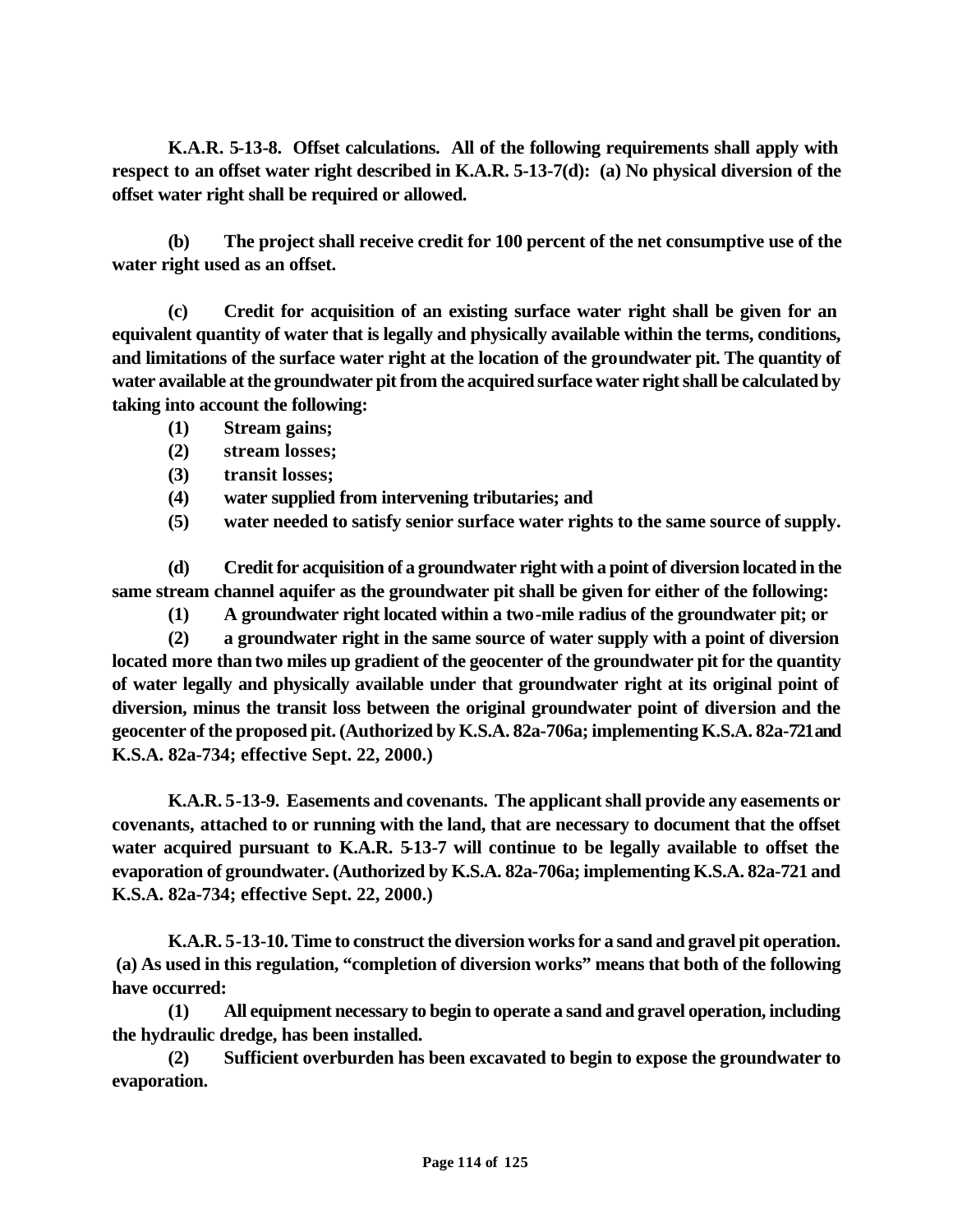**(b) A reasonable time to construct the diversion works for a sand and gravel pit operation shall be not less than one full year following the approval of the application to appropriate water.** 

**(c) For good cause shown by the applicant, a reasonable extension of time to construct the diversion works shall be allowed by the chief engineer if both of the following conditions are met:** 

**(1) The request for extension is filed pursuant to the requirements of K.A.R. 5-3-7.**

**(2) The request for extension is accompanied by the statutorily required filing fee. (Authorized by K.S.A. 82a-706a; implementing K.S.A. 82a-712 and 82a-713; effective Sept. 22, 2000.)**

**K.A.R. 5-13-11. Time to perfect a water right for evaporation of groundwater. (a) A reasonable time to perfect a water right for evaporation of groundwater caused by a sand and gravel pit operation shall be neither less than five calendar years plus the remainder of the calendar year in which the application was approved, nor more than 20 years plus the remainder of the calendar year in which the application was approved.** 

**(b)(1) For good cause shown by the applicant, a reasonable extension of the time to perfect the water right shall be allowed by the chief engineer if both of the following conditions are met:**

- **(A) The request is timely filed pursuant to the terms of K.A.R. 5-3-7.**
- **(B) The request is accompanied by the statutorily required filing fee.**
- **(2) The total time to perfect a water right shall not exceed 40 years. (Authorized by K.S.A. 82a-706a; implementing K.S.A. 82a-713; effective Sept. 22, 2000.)**

**K.A.R. 5-14-1. Enforcement. (a) Except as set forth in subsection (i), the procedure set forth below shall be followed whenever enforcement action is taken by the chief engineer after becoming aware that a person may be performing any of the following:** 

- **(1) Violating any provision of K.S.A. 82a-701 et seq., and amendments thereto;**
- **(2) violating any provision of a regulation adopted pursuant to that act; or**
- **(3) violating a term, condition, or limitation of an approval of application or water right.**
- **(b) The alleged violation shall be investigated by the chief engineer***.*

**(c) A written report of the investigation shall be prepared by the chief engineer. This report shall include any documents regarding the matter that were relied upon or prepared by the chief engineer. This report shall be made a part of the official record of the chief engineer. If an approval of application or a water right is involved, the report shall be made an official part of that file.**

**(d)(1) If the investigation shows that no violation has occurred or that enforcement action is not warranted, no further enforcement action shall be taken at that time.**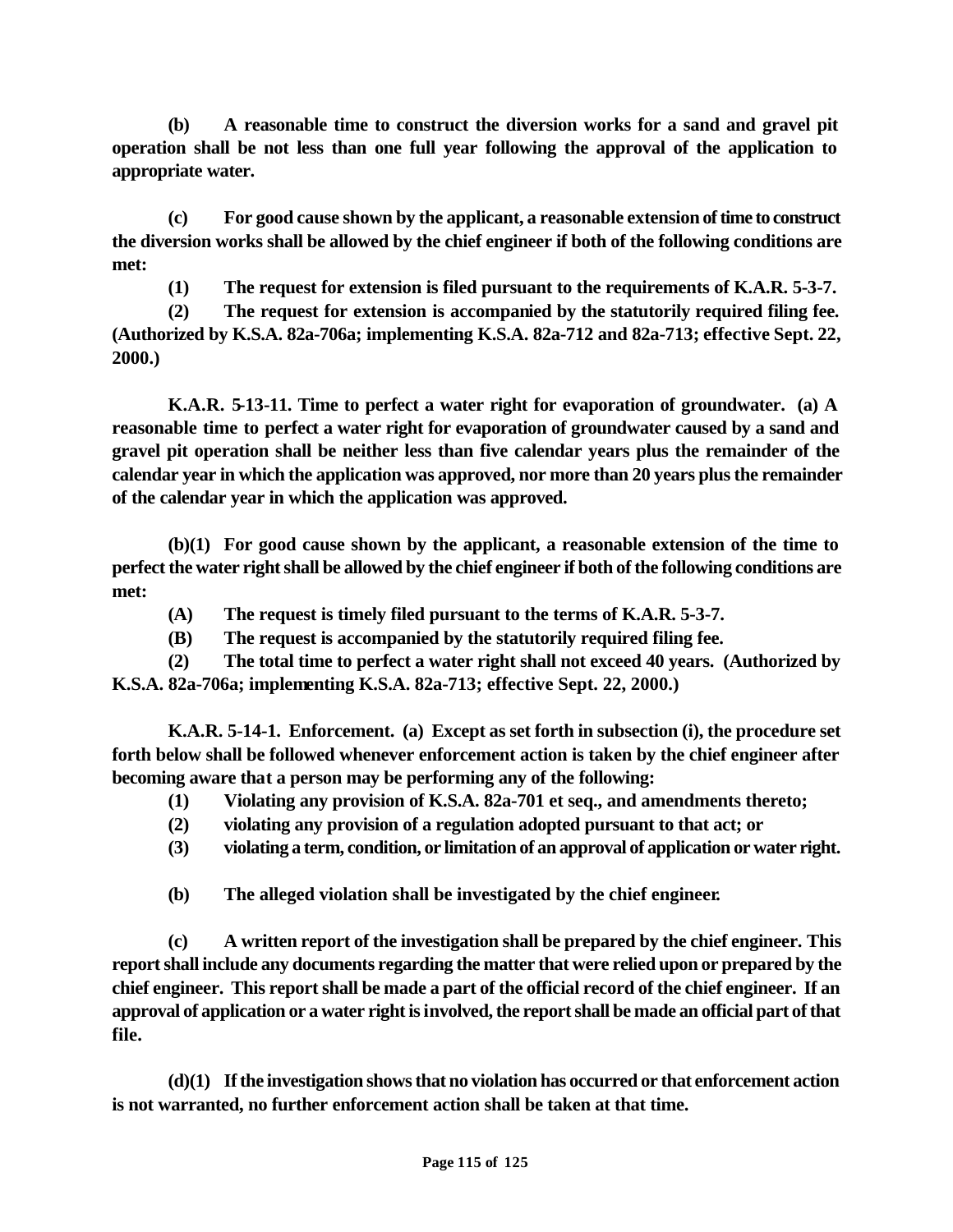**(2) If the investigation determines that a violation has occurred, an order shall be issued by the chief engineer. The owner or owners of the approval of application or water right, as shown in the records of the chief engineer, shall be served by delivering a copy in person or sending a copy of the order by restricted mail. The order shall specify the following:** 

- **(A) What the violation is;**
- **(B) what actions are necessary to correct the violation;**

**(C) what a reasonable time is in order to correct the violation. Extensions of time to correct a violation may be granted by the chief engineer if good cause is shown by the violator or owner;** 

**(D) that the order will become effective immediately; and**

**(E) that a hearing may be requested within 15 days of the issuance of the order. The request for a hearing may include a request for a stay of the order. If the person shows good cause why a stay should be granted, a stay may be granted by the chief engineer.** 

**(e) If the violation is corrected within the time specified by the chief engineer, the violator shall notify the chief engineer. An inspection shall be conducted by the chief engineer to determine if the violation has been corrected. If the violation has been corrected, the diversion of water may continue within the terms, conditions, and limitations of the approval of application or water right.**

**(f) If the violation is not corrected within the time specified by the chief engineer, an order requiring that unauthorized or illegal diversion of water cease until the violation is corrected shall be issued by the chief engineer.**

**(g) If the violator ceases diversion of water and then corrects the violation, the violator shall notify the chief engineer when the violation is corrected. The diversion works and the authorized place of use, as appropriate, shall be inspected by the chief engineer to determine if the violation has been corrected. If the chief engineer determines that the violation has been corrected, the order prohibiting diversion of water shall be rescinded by the chief engineer as soon as possible. When the owner or violator receives notice from the chief engineer that the order prohibiting the diversion of water has been rescinded, the diversion of water may recommence.** 

**(h)(1) Any of the actions listed in paragraph (h) (2) may be taken by the chief engineer if the violator performs any of the following acts and fails to cease the diversion of water as ordered by the chief engineer:** 

- **(A) Violates any provision of K.S.A. 82a-701 et seq., and amendments thereto;**
- **(B) violates any provision of a regulation adopted pursuant to that act; or**
- **(C) violates a term, condition, or limitation of an approval of application or a water right.**

**(2) If the violator performs any act listed in paragraph (h)(1), any of the following actions may be taken by the chief engineer:**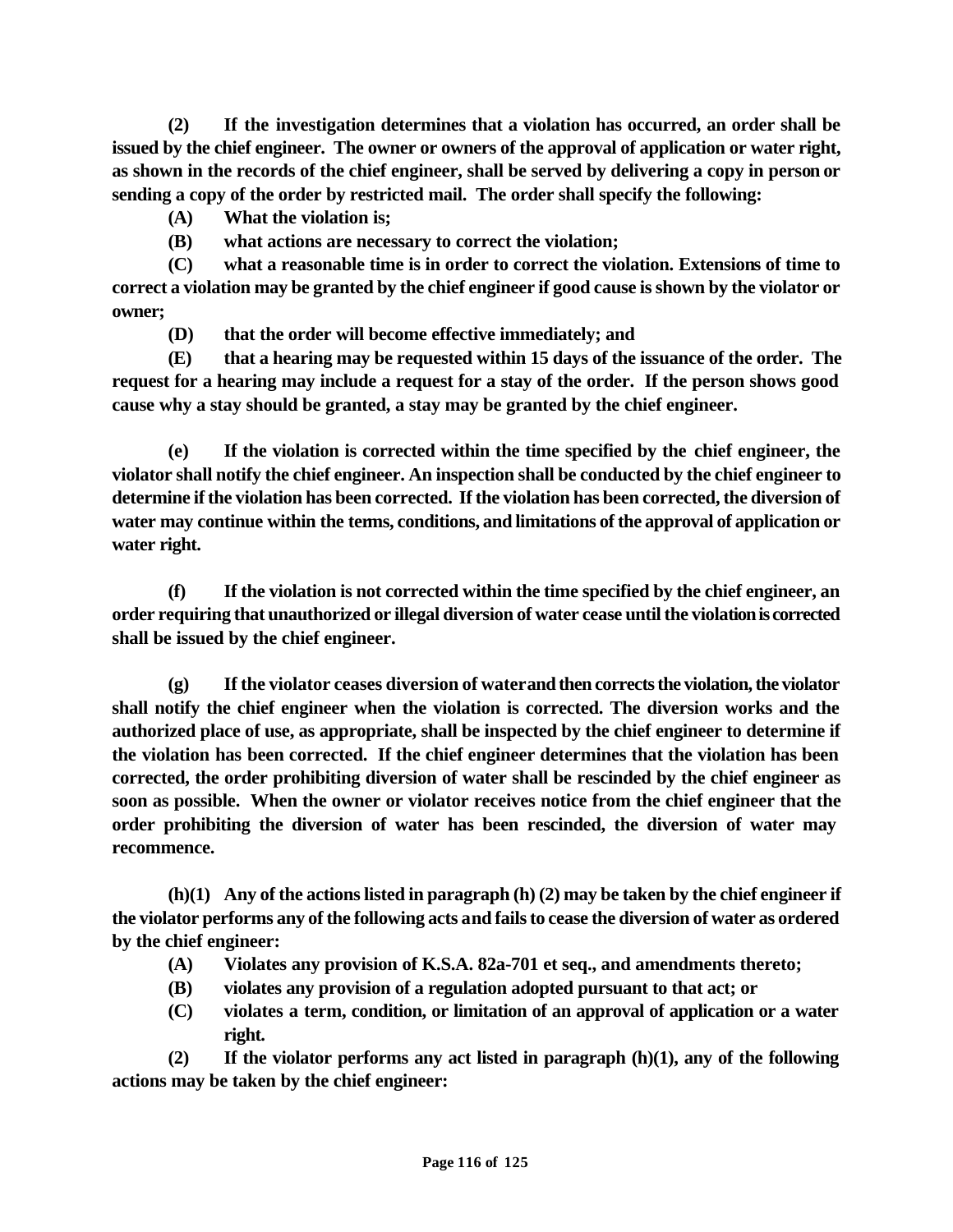**(A) Bring an action to enforce the orders of the chief engineer pursuant to the act for judicial review and civil enforcement of agency actions, K.S.A. 77-624 et seq., and amendments thereto;** 

**(B) request the attorney general to bring an action in the name of the state of Kansas;**

**(C) request that criminal proceedings be brought pursuant to K.S.A. 82a-728, and amendments thereto;**

**(D) enter into a consent order with the violator specifying the remedial actions that shall be taken by the violator;**

**(E) take any other legally permissible enforcement action; or**

**(F) any combination of the above actions.**

**(i) The provisions of this regulation shall not apply to any actions taken by the chief engineer pursuant to K.S.A. 82a-706b, and amendments thereto, to enforce water right priorities and to prevent direct impairment by either of the following:** 

**(1) Junior water rights; or** 

**(2) illegal diversions of water.** 

**(j) After the violator has been issued an order as specified in subsection (f), the violator may request an administrative hearing before the chief engineer in accordance with the provisions of K.A.R. 5-14-2. (Authorized by K.S.A. 82a-706a; implementing K.S.A. 82a-706, 82a-706b, 82a-706d, and 82a-728; effective Sept. 22, 2000.)**

**K.A.R. 5-14-2. Request for conference hearing. (a) Each written request for a hearing of an order issued by the chief engineer according to K.A.R. 5-14-1 shall be served on the chief engineer within 15 days of the issuance of the order. The request for a hearing may include a request for a stay of the order. If the requester demonstrates good cause for a stay to the chief engineer, a stay of the order may be granted by the chief engineer.** 

**(b) If a request for a hearing is not served on the chief engineer within 15 days after the order is issued by the chief engineer, the order shall become a final agency action as defined by K.S.A. 77-607, and amendments thereto.** 

**(c) If a request for a hearing is filed with the chief engineer within 15 days of the issuance of an order, a conference adjudicative hearing shall be held by the chief engineer.** 

**(d) A conference hearing shall be an informal proceeding conducted according to the following criteria:** 

- **(1) The hearing officer shall regulate the course of a conference proceeding.**
- **(2) Only parties may testify and present written exhibits.**
- **(3) Only parties may offer comments on the issues.**

**(4) The hearing officer may conduct all or part of the hearing by telephone, or other electronic means, if each participant in the hearing has the opportunity to participate in the entire proceeding while it is taking place.**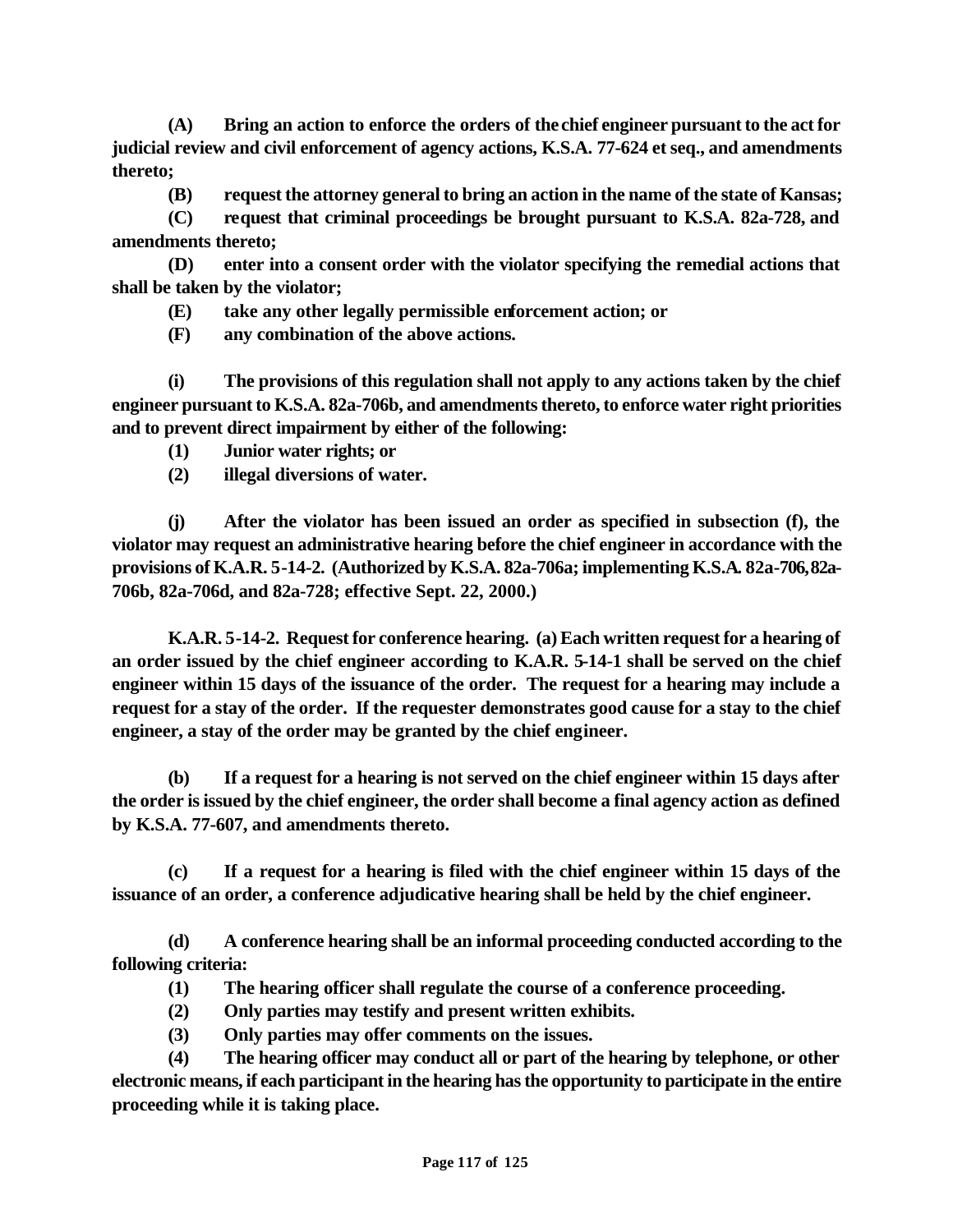**(5) The hearing shall be recorded at the agency's expense.**

**(6) Any party, at the party's expense and subject to any reasonable conditions that the chief engineer may establish, may cause a person other than the chief engineer to prepare a transcript from the chief engineer's recording or cause additional recordings to be made during the hearing.**

**(e) After the conference adjudicative hearing, or completion of a full adjudicative hearing if the conference hearing was converted to a full hearing, a final agency action, as defined by K.S.A. 77-607, and amendments thereto, shall be issued by the chief engineer. (Authorized by K.S.A. 82a-706a; implementing K.S.A. 82a-706 and K.S.A. 82a-706b; effective Sept. 22, 2000.)** 

**K.A.R. 5-14-3. Administrative appeal to the secretary of agriculture. (a) Except as set forth in subsection (f), a summary order shall be issued by the chief engineer in accordance with the provisions of K.S.A. 77-537 through 77-542, and amendments thereto, for the following types of actions:**

**(1) Approval or rejection of an application to change the place of use, the point of diversion, the use made of water, or any combination, filed pursuant to K.S.A. 82a-708b, and amendments thereto;**

**(2) approval of an application as filed, approval of a smaller maximum annual quantity of water than requested, approval with conditions necessary to protect the public interest, or disapproval of an application to appropriate water for beneficial use filed pursuant to K.S.A. 82a-711, and amendments thereto; and**

**(3) abandonment and termination of a water right pursuant to K.S.A. 82a-718, and amendments thereto.**

**(b) If a request for a hearing is not filed with the chief engineer within 15 days after issuance of the summary order by the chief engineer, the order shall become final.**

**(c) If a request for a hearing is filed with the chief engineer within 15 days, a conference adjudicative hearing shall be held by the chief engineer in accordance with the provisions of K.S.A. 77-533 through K.S.A. 77-535, and amendments thereto.**

**(d) After the conference adjudicative hearing, an initial order shall be issued by the chief engineer in accordance with the provisions of K.S.A. 77-526, and amendments thereto.**

**(e) A petition for review of the initial order shall be filed with the secretary of agriculture in accordance with the provisions of K.S.A. 77-527, and amendments thereto, within 15 days of the issuance of the initial order by the chief engineer.** 

**(f) A hearing may be held by the chief engineer in accordance with K.A.R. 5-3-4a before processing a new application to appropriate water if the chief engineer determines that one of the following conditions exists:** 

**(1) It is in the public interest.**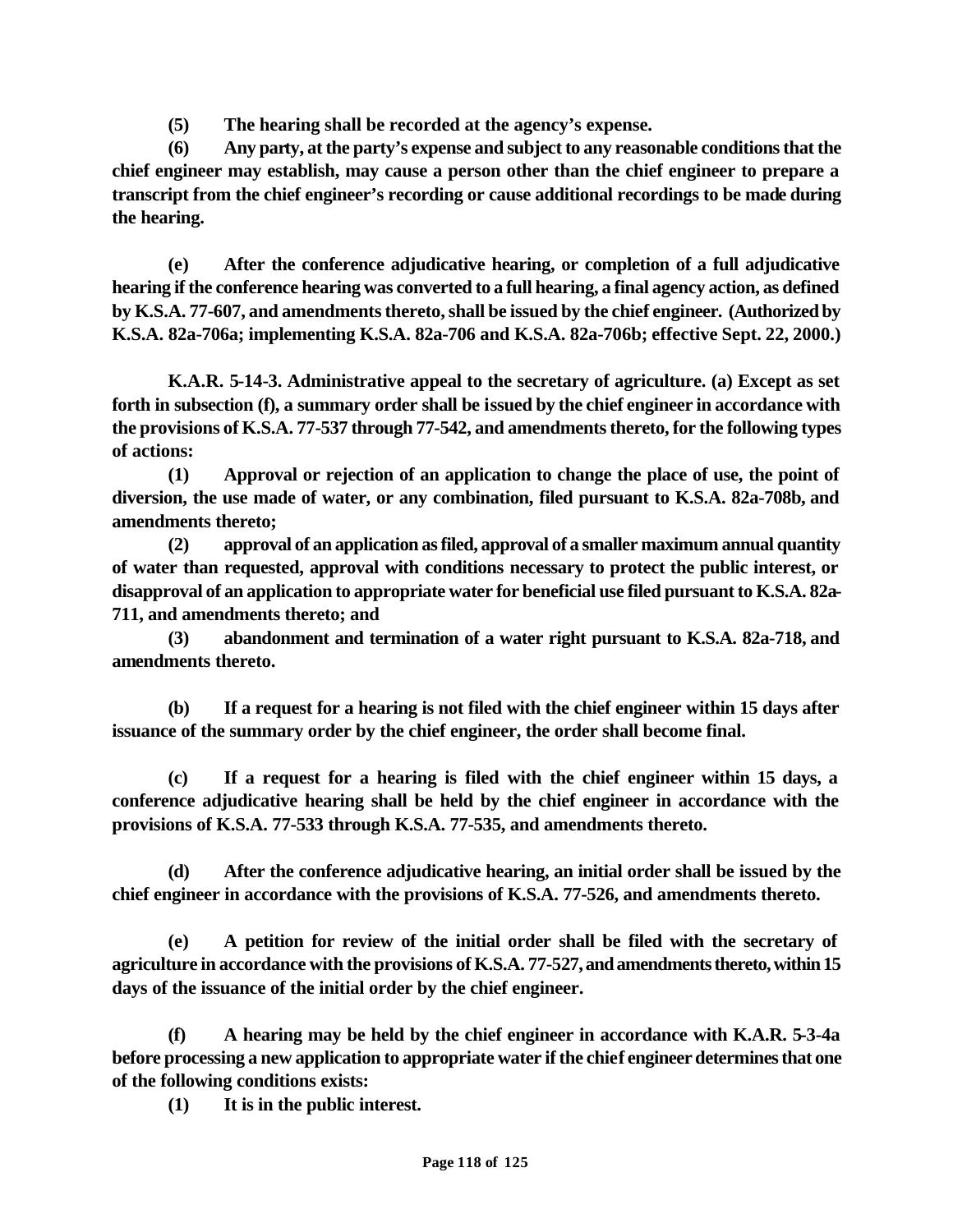**(2) A person demonstrates to the chief engineer that approval of the application may cause impairment of senior approvals of applications or water rights.** 

**If the chief engineer holds a hearing before processing a new application to appropriate water, an initial order shall be issued by the chief engineer. A petition for review of the initial order shall be filed in accordance with the provisions of subsection (e) of this regulation. (Authorized by K.S.A. 82a-706a; implementing K.S.A. 1999 Supp. 82a-708b, K.S.A. 82a-709, K.S.A. 1999 Supp. 82a-711, K.S.A. 1999 Supp. 82a-718, K.S.A. 1999 Supp. 82a-1038, and K.S.A. 1999 Supp. 82a-1901; effective Sept. 22, 2000.)** 

**K.A.R. 5-14-4. Appeal of the failure of the chief engineer to timely issue a certificate of appropriation. (a) The time period specified in K.S.A. 82a-714(c), and amendments thereto, shall begin when the time authorized to perfect the water right, including any authorized extensions of time, expires.**

**(b) If the chief engineer fails to issue a certificate of appropriation within the time limit specified by K.S.A. 82a-714(c) and amendments thereto, the water right owner may file a request for review with the secretary of agriculture pursuant to K.S.A. 82a-1901, and amendments thereto, within 15 days of the expiration of the time period specified in K.S.A. 82a-714(c) and amendments thereto. (Authorized by K.S.A. 82a-706a; implementing K.S.A. 1999 Supp. 82a-714 and K.S.A. 1999 Supp. 82a-1901; effective Sept. 22, 2000.)** 

**K.A.R. 5-14-5. Conditions of a request for a conference hearing. (a) Any request for a conference hearing before the chief engineer shall meet the following conditions:** 

**(1) Be in writing and be served on the chief engineer within 15 days of the issuance of the summary order;**

**(2) clearly admit, deny, or explain each of the findings of facts and conclusions of law in the summary order;**

**(3) identify any facts and conclusions of law that the person disputes and intends to place at issue; and**

**(4) state any other defenses and the bases for those defenses.**

**(b) If the person states that the person has no knowledge of a particular factual allegation, that allegation shall be deemed denied in the request. (Authorized by K.S.A. 82a-706a; implementing K.S.A. 82a-706 and K.S.A. 82a-706b; effective Sept. 22, 2000.)**

**K.A.R. 5-14-6. Informal settlement. At any time during the proceedings conducted under K.A.R. 5-14-2, K.A.R. 5-14-3, or K.A.R. 5-14-4, the alleged violator may request a settlement conference. The request shall be in writing and shall be served on the chief engineer on behalf of the alleged violator. (Authorized by K.S.A. 82a-706a; implementing K.S.A. 1999 Supp. 82a-1901; effective Sept. 22, 2000.)**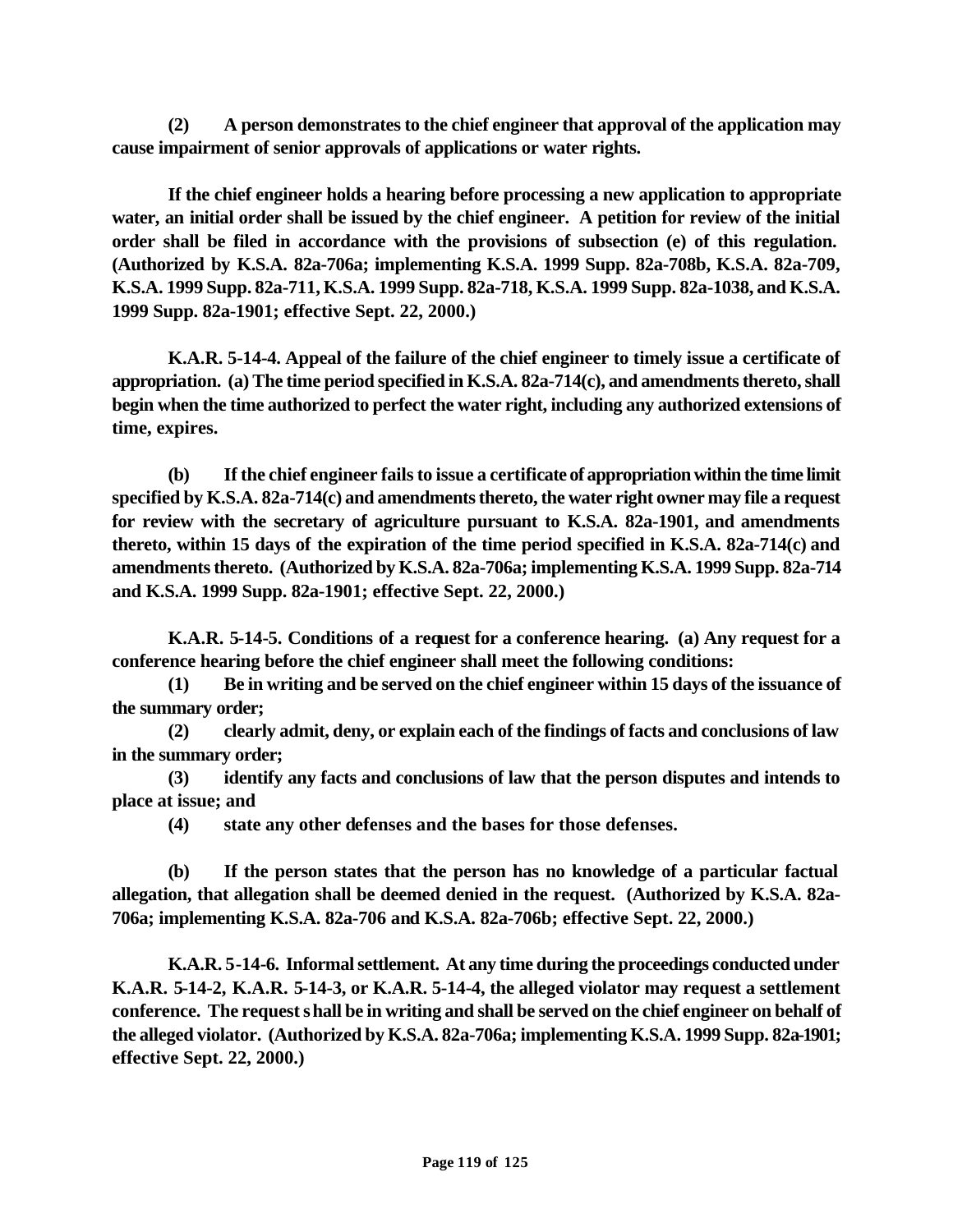**K.A.R. 5-14-7. Conversion of a conference hearing. (a) At any point during a conference hearing being conducted according to K.A.R. 5-14-2, the conference hearing may be converted by the chief engineer to a full adjudicative hearing to be heard by the chief engineer.**

**(b) The conversion of a conference hearing to a full adjudicative hearing may be effected only upon providing notice to all parties to the original proceedings.**

**(c) The record of the conference hearing may be used in the full adjudicative hearing.**

**(d) After a conference hearing is converted to a full adjudicative hearing, the hearing officer shall perform the following:** 

**(1) Give any additional notice to parties or other persons necessary to satisfy the requirements of a full adjudicative hearing; and**

**(2) conduct any additional proceedings necessary to satisfy the requirements of a full adjudicative hearing.**

**(e) If the conference hearing is converted to a full adjudicative hearing, the full adjudicative hearing shall be conducted according to the following criteria:**

**(1) The hearing officer shall regulate the course of the proceedings.**

**(2) The parties may testify and present exhibits.** 

**(3) The hearing officer may allow nonparties an opportunity to present oral or written statements and exhibits.**

**(4) All testimony shall be given under oath.**

**(5) To the extent necessary for full disclosure of all relevant facts and issues, the hearing officer shall afford to all parties the opportunity to respond, present evidence and arguments, conduct cross-examination, and submit rebuttal evidence.**

**(6) The hearing officer may conduct all or part of the hearing by telephone or other electronic means, if each party in the hearing has an opportunity to participate in the entire proceeding while it is taking place.** 

**(7) The hearing shall be recorded at the agency's expense.**

**(8) Any party, at that party's expense and subject to any reasonable conditions that the state agency may establish, may cause a person other than the state agency to prepare a transcript from the state agency's recording or cause additional recordings to be made during the hearing. (Authorized by K.S.A. 82a-706a; implementing K.S.A. 82a-706 and 82a-706b; effective Sept. 22, 2000.)**

**K.A.R. 5-30-1. Approval of or permits for dams. The chief engineer shall not approve or grant a permit for any dam subject to the jurisdiction of the chief engineer under the authority of K.S.A. 1979 Supp. 82a-301 through 305a, unless the applicant also receives prior approval of his or her application to appropriate water for beneficial use to be diverted by means of the dam for which the approval or permit is sought, unless the sole proposed use for the water is for domestic use. (Authorized by K.S.A. 82a-706a, 82a-709; effective May 1, 1980.)**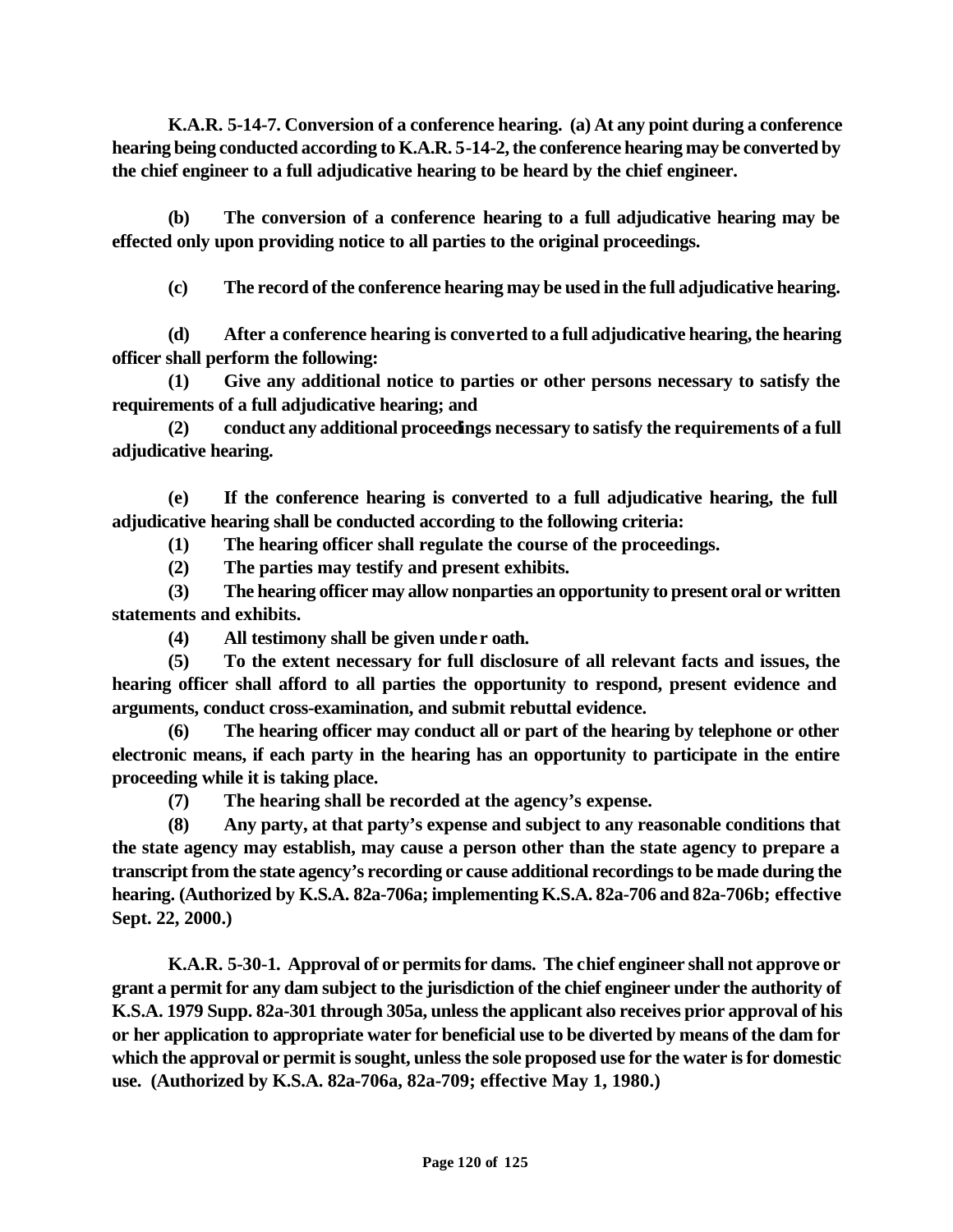## **Northwest Kansas Groundwater Management District No. 4 Rules and Regulations April 3, 2002**

**5-24-1. Definitions. As used in these rules and regulations, the following words and phrases shall have the following meanings. (a) Board means the board of directors constituting the governing body of the northwest Kansas groundwater management district no. 4.** 

**(b) District--The northwest Kansas groundwater management district no. 4.** 

**(c) Series of wells means a group of not more than three wells that:** 

**(1) are filed on separate applications; (2) are in the same local source of supply; (3) are within a 300 foot radius circle; (4) supply water to a common distribution system; and (5) do not exceed a maximum of 250 gallons per minute per well.** 

**(d) Tailwater means that portion of the applied irrigation water which becomes run-off from the authorized place of use.** 

**(e) Well means any excavation that is drilled, cored, bored, washed, driven, dug or otherwise constructed when the intended use of such excavation is for the acquisition, diversion, or artificial recharge of groundwater.** 

**(f) Saturated thickness means the thickness of an aquifer which is saturated by groundwater. The measurement shall be the difference between the elevations of the recovered static water table and the top of the bedrock formation.** 

**(g) Waste of water means:** 

**(1) Groundwater which has been diverted or withdrawn from a source of supply and which is not used, managed or reapplied to a beneficial use on or in conjunction with land authorized as the place of use by a vested right, an appropriation right or an approved application for permit to appropriate water for beneficial use; (2) any act or omission causing the unreasonable deterioration of the quality of water in any source of supply, thereby causing impairment of a person's right to the use of water; (3) groundwater which an irrigator permits to escape and drain from the authorized place of use;(4) groundwater applied to an authorized beneficial use in excess of the needs for such use; (5) failure to recycle or reuse water on or in connection with the authorized place of use whenever reasonably possible for all the beneficial uses of water; and (6) the application of water in a manner which is below efficiency standards currently considered technologically and economically feasible. (Authorized by K.S.A. 82a-1028(o); implementing K.S.A. 82a-1028(n); effective May 1, 1983; amended May 1, 1985.)** 

**5-24-2. Allowable Withdrawals. (a) Except as set forth in subsection (b) below, all applications for a permit to appropriate water for beneficial use and all applications for a change in the point of diversion filed on permits with a priority date on or after February 16, 1990, shall be subject to the following criteria:**

**(1) The sum of the proposed appropriation, the vested rights, prior appropriation rights and earlier priority applications legally described within the area of consideration shall not exceed the calculated quantity of annual recharge received by the aquifer underlying the area of consideration. The quantity authorized on all prior permits, certificates, and vested rights and the quantity requested on prior applications shall be used to calculate the sum of prior**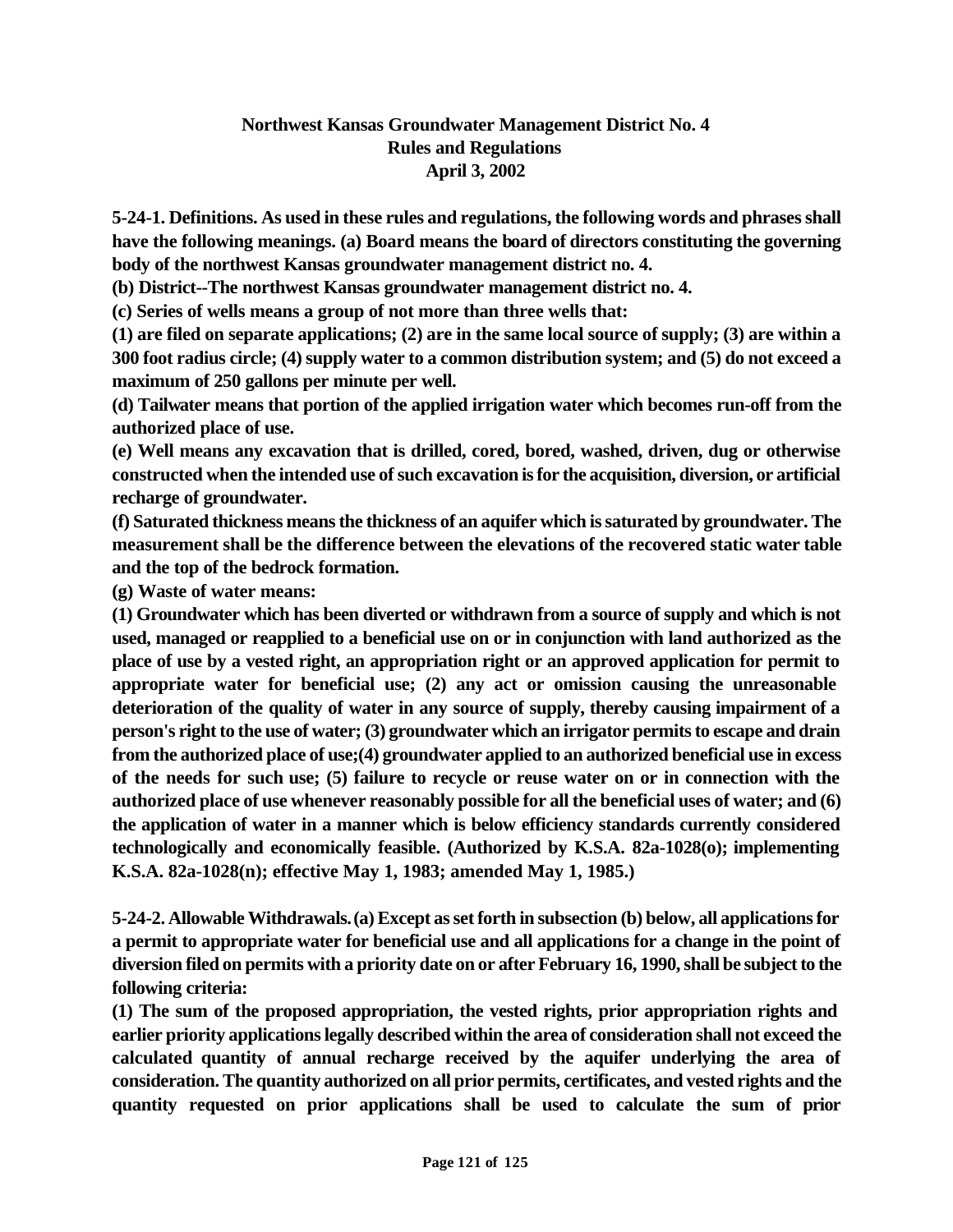**appropriations.(2) All limitation clauses listed on permits and certificates shall be considered to be in force.(3) In the case of an application for change in the point of diversion, referred to above, all applications with a priority earlier than the priority established by the filing of the application for change shall be included in the analysis.(4) The allowable annual appropriation shall be calculated using the formula Q = AR/12 where: (A) Q is the allowable annual appropriation in acre-feet per year.(B) A is the area of consideration consisting of the area which includes each 10-acre tract located entirely within or intersected by a two-mile radius circle whose center is the center of the smallest discernable tract wherein the proposed well is to be located. The smallest discernable tract shall be the tract described in the application for permit to appropriate water and shall not be larger than a nominally described section of land nor smaller than a 10-acre tract of land. (C) R is the average annual recharge in inches per year(5) The value of .5 inch per year shall be used for the purpose of considering recharge, including natural recharge and return flow from irrigation, unless site-specific information is available. (6) If a portion of the area of consideration is outside the district boundary, the district will request all available information on water rights from the division of water resources and the evaluation shall be conducted as though the entire area of consideration was within the district boundary. In the event a portion of the area of consideration is outside the state of Kansas, that portion of the area of consideration shall be excluded from the analysis.(7) If the perimeter of the area under consideration intersects a group of wells authorized under prior applications, permits, certificates or vested rights, a reasonable quantity of water shall be assigned to each well based upon the best available information.**

**(b) The following applications are not subject to this allowable withdrawal regulation:**

**(1) Applications for a permit to appropriate water for domestic use; (2) applications for a permit to appropriate water by means of covering wells withdrawing water from non-Ogallala aquifers; (3) applications for temporary permits; (4) applications for change in point of diversion if the well has been drilled, cased and test pumped, or if the diversion works have been completed and a notice of proof was timely filed with the chief engineer under the original approval of application and permit to proceed; and(5) Applications for a permit to appropriate water requesting a quantity of water equal to or less than that quantity of water which will be conjunctively reduced from the currently available quantity under an existing water right or water rights within one-half mile of the proposed point of diversion. Prior to the reduction, the existing water right or water rights shall be reviewed and adjusted to reflect recent historical beneficial use. Factors used to determine recent historical beneficial use shall include, but not be limited to:(A) reported water usage;(B) cropping patterns, system type, and consumptive use requirements for irrigation, if applicable;(C) reasonable use;(D) waste of water violations; and(E) non-pumpage or reduced pumpage without due and sufficient cause.**

**(c) Applications for a permit to appropriate water by means of well(s) requesting 25 acre-feet or less for reasonable small water use needs shall be approved on a case-by-case basis as determined by the board with the approval of the chief engineer.**

**(d) Exceptions to this regulation may be granted on an individual basis by recommendation of the board and with the approval of the chief engineer. The board may require the applicant to submit additional information as it deems necessary in order to make a determination that the exception will not impair existing rights nor prejudiciously and unreasonably affect the public interest.**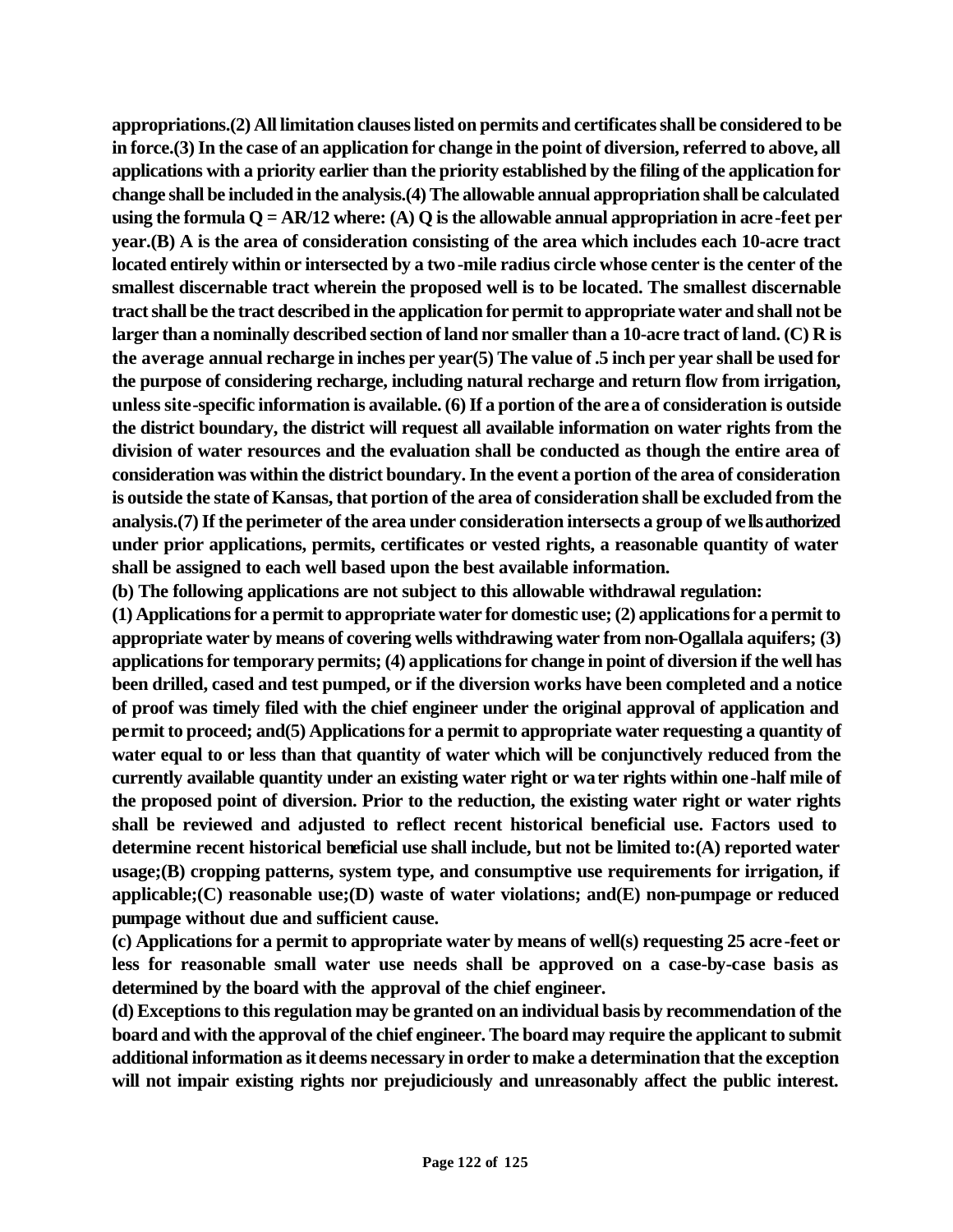**(Authorized by K.S.A. 82a-1028(o); implementing K.S.A. 82a-1028(n); effective May 1, 1983; amended May 1, 1985; amended May 1, 1987; amended August 19, 1991.)**

**5-24-3. Well spacing. (a) For wells proposed in the Ogallala aquifer which have satisfied the criteria of regulation 5-24-2, and for wells proposed in alluvial aquifers isolated from the Ogallala aquifer, the required spacing from all nondomestic existing or proposed wells authorized by an approval of application and permit to proceed, certificate of appropriation for beneficial use of water, or vested right shall be:** 

**(1) 0 to 175 acre-feet requested--minimum spacing 1,400 feet; (2) 176 to 350 acre-feet requested- minimum spacing 2,000 feet; (3) 351 to 575 acre-feet requested--minimum spacing 2,400 feet; and(4) more than 575 acre-feet requested--minimum spacing 2,800 feet.** 

**(b) All applications for nondomestic wells shall also be spaced a minimum of 800 feet from domestic wells constructed in the same aquifer unless the domestic wells are owned by the applicant, or the domestic well owner has granted written permission to reduce the spacing.**

**(c) Any nondomestic application for additional water from an existing well already covered by water rights shall meet the minimum spacing requirements above for the cumulative total of all existing water rights, earlier appropriations and the proposed appropriation for that well.** 

**(d) For a battery of wells or for a series of wells, the well spacing shall meet the minimum spacing above based on the total amount of water applied for by the battery or series. The minimum spacing distance shall be measured from the outside of the 300 foot radial circle which is centered on the point which is equidistant from the wells within.** 

**(e) Nondomestic wells withdrawing water from a cretaceous aquifer shall be spaced a minimum of 5,000 feet from all existing wells withdrawing water from the same aquifer.** 

**(f) Exceptions to this regulation may be granted on an individual basis by recommendation of the board and in conjunction with the chief engineer. The board may require the applicant to submit additional information as it deems necessary in order to make a determination that the exception will not impair existing rights and will not prejudicially and unreasonable affect the public interest. (Authorized by K.S.A. 82a-1028(o); implementing K.S.A. 82a-1028(n); effective May 1, 1983.)** 

**5-24-4. Tailwater control and waste. No water user shall allow any water which is being, or has been, diverted under any approval of application and permit to proceed, certificate of appropriation for beneficial use of water, or vested right for irrigation use to leave the land on which it is being, or has been, beneficially applied pursuant to the terms and conditions of that approval of application and permit to proceed, certificate of appropriation or vested right.** 

**All water users shall construct, operate and maintain their water distribution systems in a manner as to prevent waste of water. (Authorized by K.S.A. 82a-1028(o); implementing K.S.A. 82a-1028(n); effective May 1, 1983.)** 

**5-24-5. Allowable appropriation--reasonable use. The following guidelines shall be used to determine if a proposed appropriation of groundwater is reasonable for the intended use. (a) Irrigation use. No application for irrigation use shall be allowed more than the amount of water in acre-feet which exceeds: (1) An average of two acre -feet per acre on the land proposed to be irrigated; or(2) The reasonable needs of the applicant. In determining the amount of water deemed reasonable on an application for irrigation use, consideration shall be given to:(A)**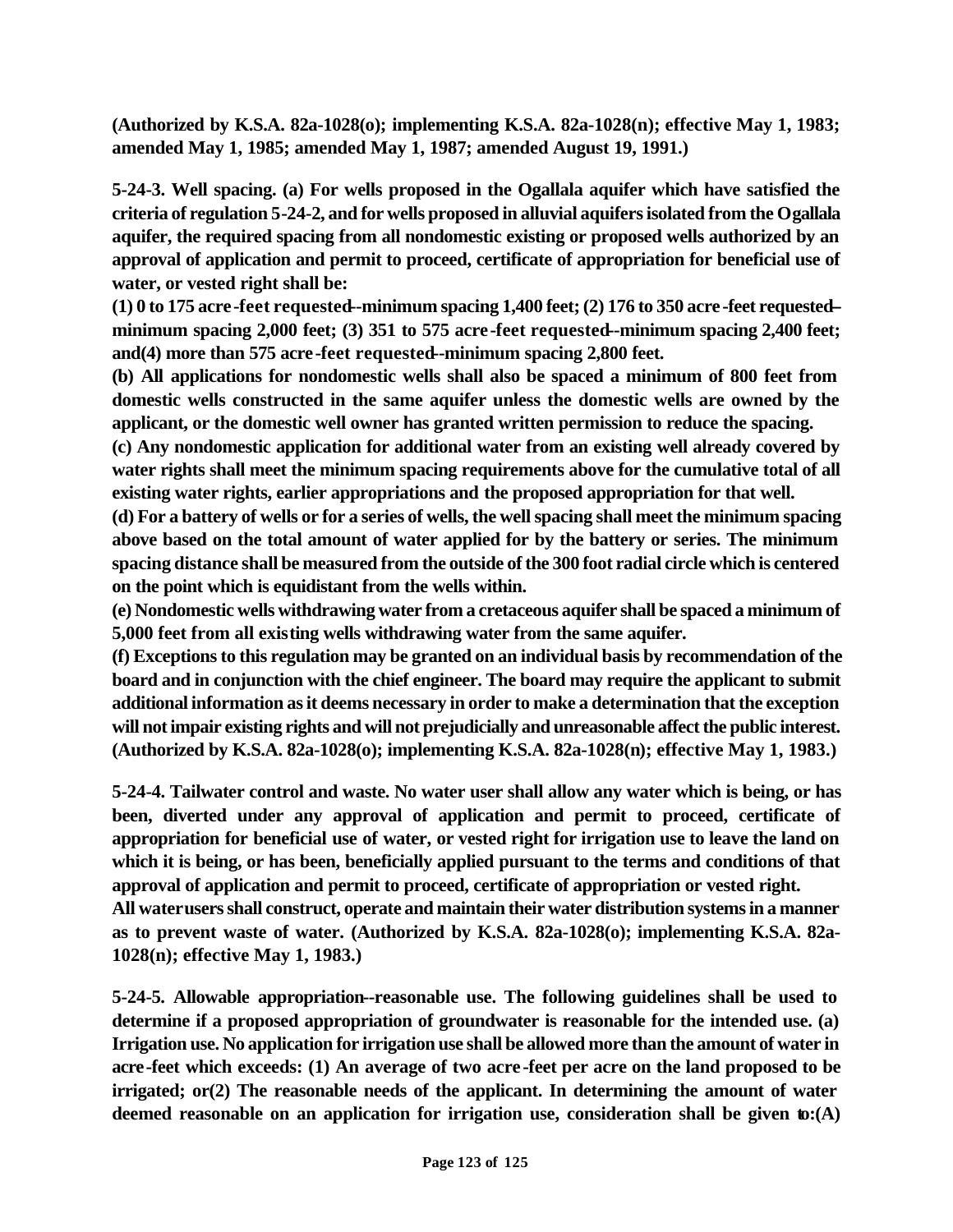**Irrigation system design;(B) Tailwater control methods;(C) Well yield(s);(D) Cropping patterns;(E) Soil type; and(F) Any other information necessary to evaluate the proposed use of water.**

**(b) Municipal use. In determining the amount of water deemed reasonable on an application for municipal use, the following criteria shall be used:** 

**(1) The amount for population shall be based on a population projection for the ensuing 20 years. If population projection data is not available, the 20-year projected population shall be determined by extending present population for 20 years at one and one-half percent per year increase. The total amount reasonable for population shall then be determined by increasing present per capita use by 10% and multiplying that figure by the projected population. (2) The present and projected industrial use for a 20-year-period shall also be considered.** 

**(c) Stockwater use. For cattle, the amount of water totaling 15 gallons per head per day for the projected five-year maximum stock population shall be considered reasonable. Additional quantities for other than stock drinking purposes may be considered on a case-by-case basis.** 

**(d) Other uses. All applications for any other use shall be reviewed to determine if the amount and rate of diversion requested are reasonable for the intended use.** 

**(e) Exceptions to this regulation may be granted on an individual basis by recommendation of the board in conjunction with the chief engineer. The board may require the applicant to submit additional information as it deems necessary in order to make a determination that the exception will not prejudicially and unreasonably affect the public interest. (Authorized by K.S.A. 82a-1028(o); implementing K.S.A. 82a-1028(n); effective May 1, 1983; amended August 19, 1991.)**

**5-24-6. Changes in points of diversion. (a) Replacement wells. A replacement well shall be relocated within 2,640 feet of the originally approved location provided the new location satisfies the well spacing criteria herein, and if the replacement well will be withdrawing water from the same local source of supply. If a new location cannot be found that will satisfy the well spacing criteria, the replacement well shall be located within 300 feet of the original well that is being replaced.** 

**(b) Additional wells. If it becomes necessary to construct an additional well for the purpose of diverting the authorized amount of water under a certificate of appropriation for beneficial use of water or vested right, the additional well or wells shall satisfy K.A.R. 5-24-3. An additional well or wells shall not be considered for an appropriation unless the water right in question has had a certificate of appropriation issued. At no time shall the total quantity of water diverted or the maximum diversion rate from the existing well or wells plus the additional well or wells exceed the amount and rate authorized under the certificate of appropriation for beneficial use of water or vested right. Moreover, the additional well or wells plus the original well or wells involved in the certificate of appropriation for beneficial use or vested right shall be properly and adequately metered.**

**(c) Exceptions to this regulation may be granted on an individual basis by recommendation of the board in conjunction with the chief engineer. The board may require the applicant to submit additional information as it deems necessary in order to make a determination that the exception will not prejudicially and unreasonably affect the public interest. (Authorized by K.S.A. 82a-1028(o); implementing K.S.A. 82a-1028(n); effective May 1, 1983; amended May 1, 1987.)**